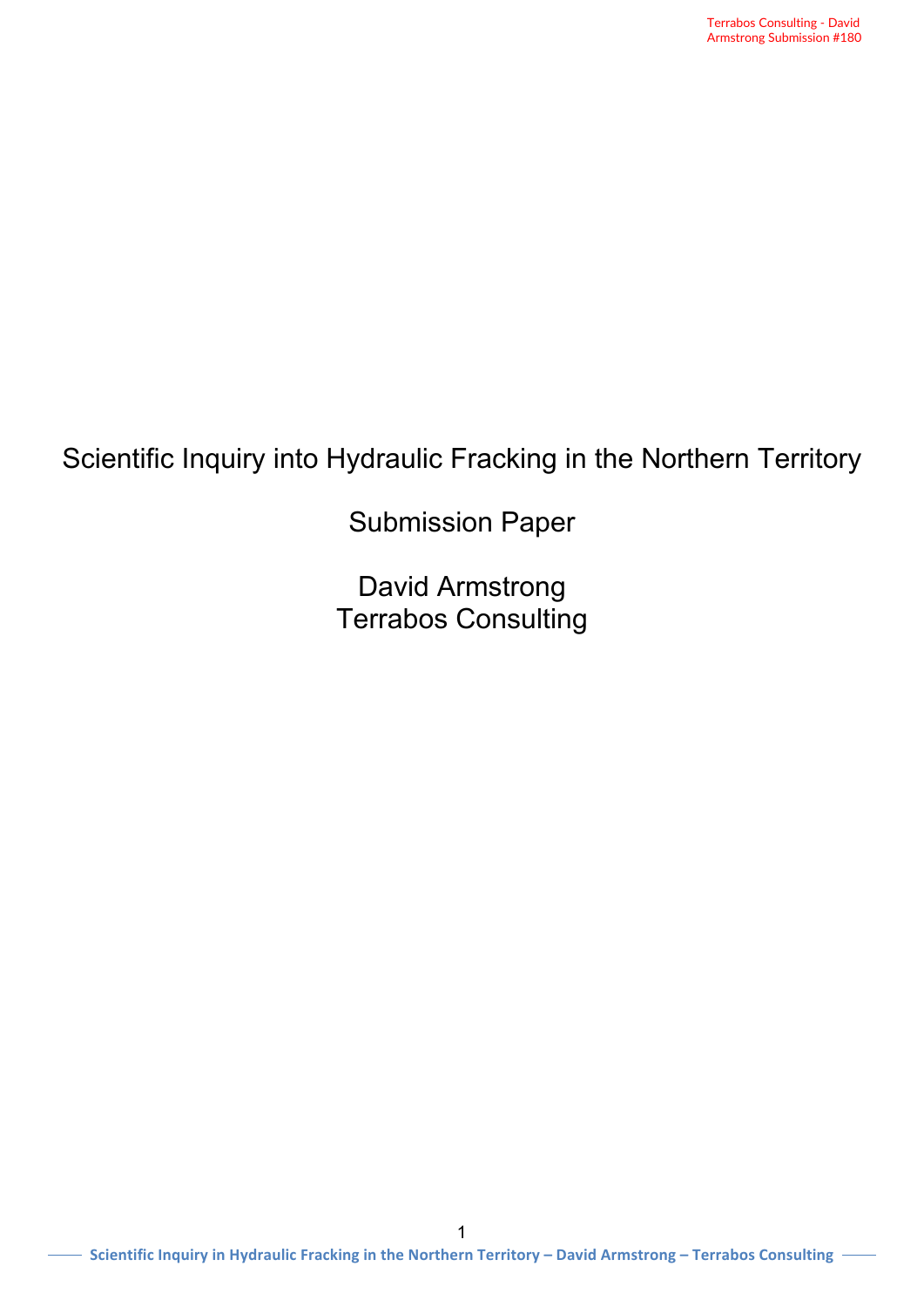# Contents;

- 1. Background<br>2. Land
- 2. Land<br>3. Air
- **Air**
- 4. Public Health<br>5. Aboriginal per
- 5. Aboriginal people and their culture
- 6. Social Impacts
- 7. Land Access
- 8. Conclusion<br>9. References
- **References**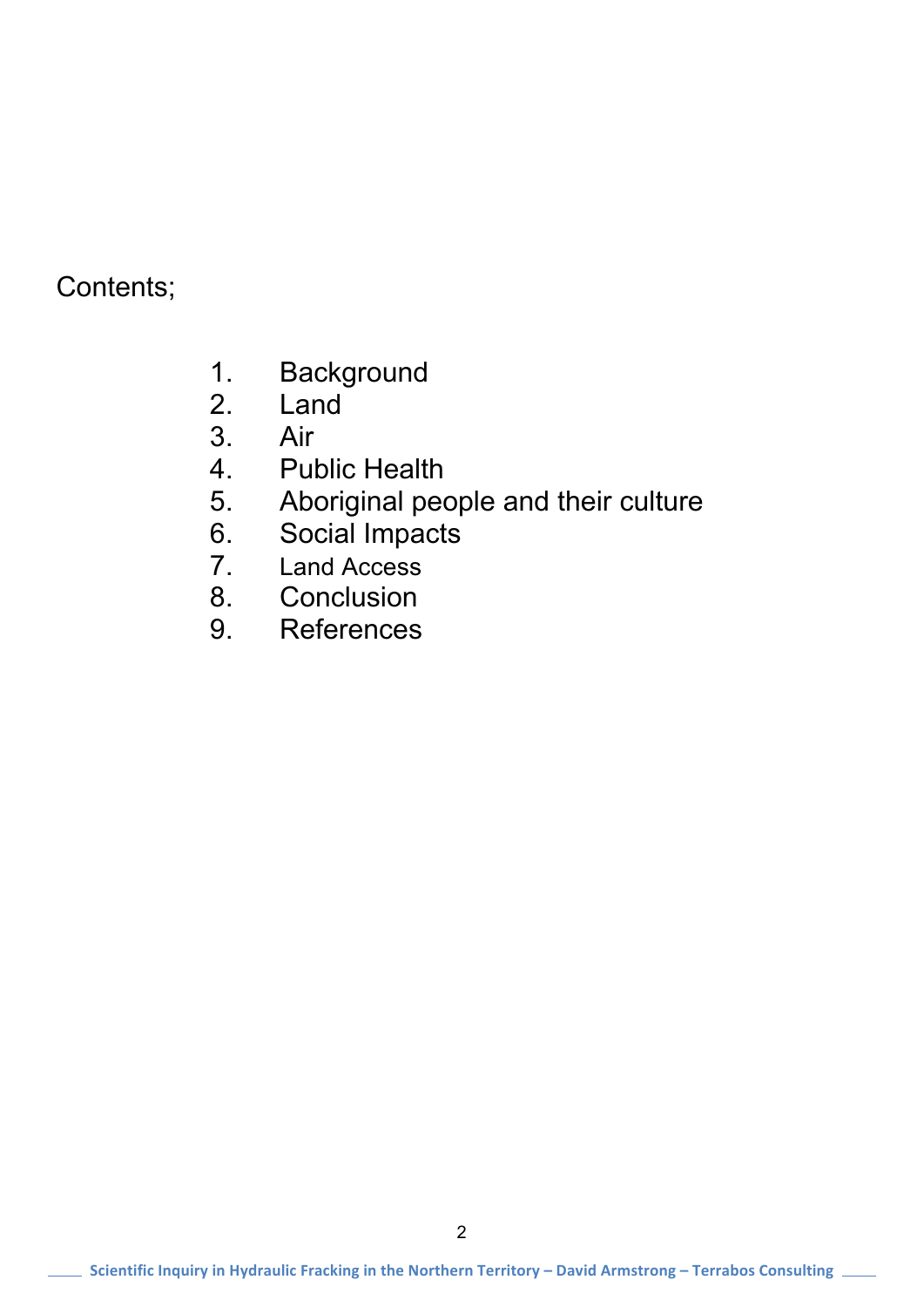# 1. Background

### **Terrabos**

Terrabos Consulting is a Darwin based consultancy business focused on the Northern Territory pastoral, mining/exploration industry and Aboriginal economic development. It is owned and operated by Managing Director David Armstrong and was established in April 2011.

### David Armstrong – Managing Director

I have over 25 years experience in the pastoral industry across rural and remote Australia, 15 of these in the Northern Territory.

In the NT I have run my own cattle breeding and trading business, initially based in the Sturt Plateau region, that I still operate on a small scale today. I have been a contract fencer and yard builder, established a cattle feedlot, and have done contract mustering plus general station contract work.

Prior to establishing Terrabos I worked for 5 years at the Northern Land Council (NLC) in Rangeland Management. This was focused on sustainable pastoral development on aboriginal land. It successfully increased aboriginal involvement in the pastoral industry by placing approximately 50,000 head of cattle back on aboriginal country, plus opened up numerous employment opportunities. I negotiated long-term pastoral lease agreements, implemented infrastructure development programs, weed and feral animal control programs and negotiated multi-use lease agreements which encompassed pastoral, exploration and tourism. I also implemented training and employment programs. This work took me to all corners of the NLC region north of Tennant Creek and gave me enormous insight into aboriginal culture, decision making processes and most importantly, aboriginal aspirations. I also developed personal relationships and a high level of trust with aboriginal people which I don't take lightly.

In 2012 I attended a meeting in an aboriginal community to negotiate a pastoral lease agreement. At this meeting I met representatives of Pangaea Resources, one of the major players in the oil and gas exploration sector. Through this chance meeting I was engaged to assist them to negotiate pastoral land access. Being local I helped them to navigate the NT environment and introduced them to local businesses, as from the outset this company was committed to engaging local contractors.

I have now been involved in negotiating and managing access agreements for exploration companies, liaising with pastoralists regarding oil and gas activities over 50 stations north of Tennant Creek and south of Katherine, plus negotiated native title access. To put this in perspective, with an average size station in the NT of 3000 sq Km, the area that these negotiations have covered is approximately an area 2/3 the size of Victoria. Activities included seismic operations, drilling, geological survey, airborne geophysical survey and Infrastructure development survey work.

At the forefront of my role is managing and developing the relationships between exploration companies, pastoralists and traditional owners.

Field Services undertaken by Terrabos for major resources companies have included;

- $\triangleright$  Negotiating and managing access agreements to pastoral leases.
- Ø Negotiating and managing aboriginal land access under the *Native Title Act.* and *NT Aboriginal Land Rights Act*
- $\triangleright$  Liaising with pastoralists and their representative body, the Northern Territory Cattleman's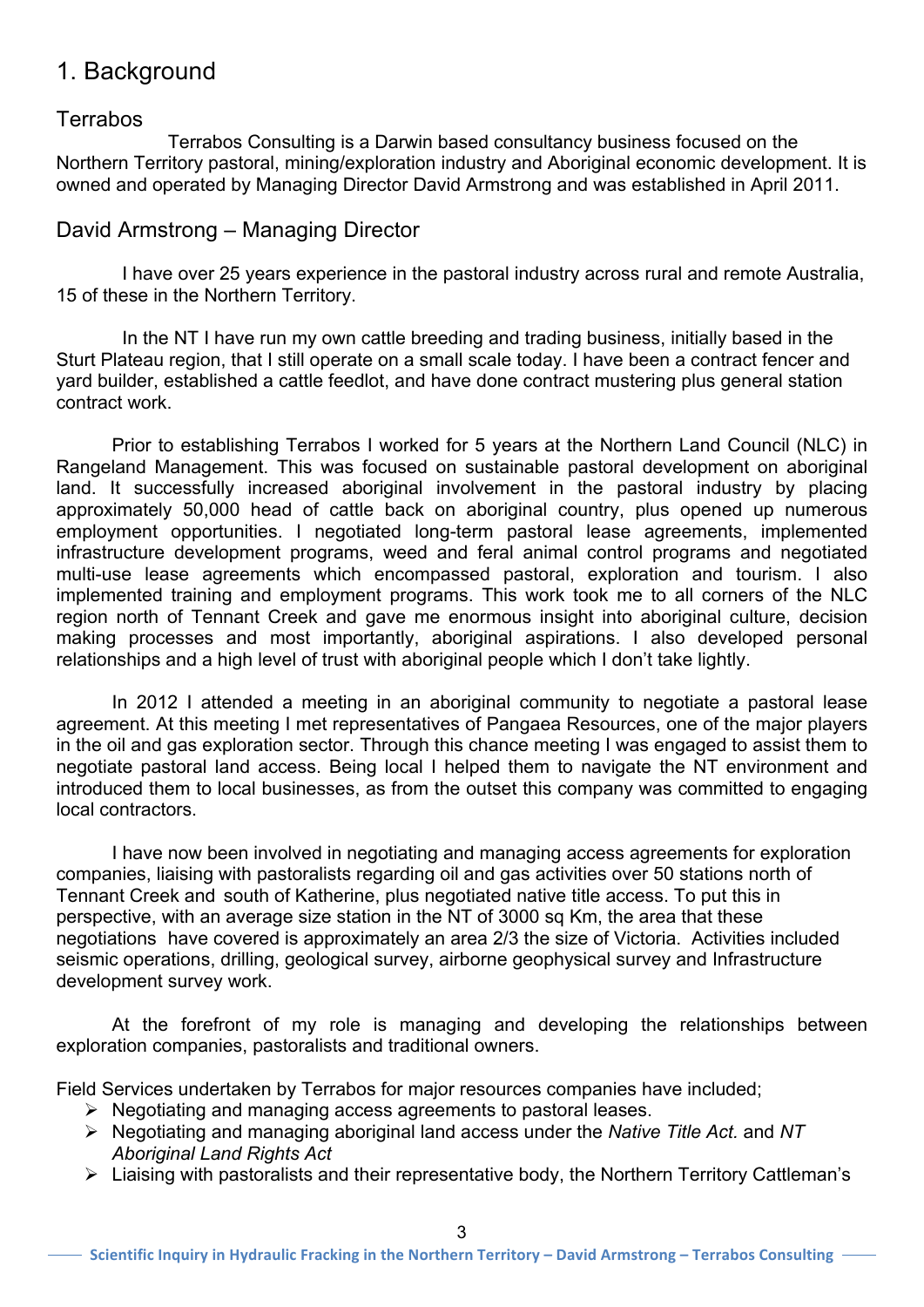Association.

- $\triangleright$  Developing and implementing aboriginal employment programs.
- $\triangleright$  Advising on overall logistics of airborne geophysical work.
- $\triangleright$  Advising on seismic line placement and preparation.
- $\triangleright$  Field scouting, clearing and quality control checks of seismic lines and access tracks
- $\triangleright$  Advising on local community engagement
- $\triangleright$  Advising on logistics including lay down yards, warehouse facilities and equipment transportation.

My experience in the pastoral industry and extensive engagement with aboriginal people and communities, coupled with my comprehensive work in the NT on shore oil and gas industry gives me unparalleled insight into some of the issues that the inquiry is investigating.

# 2. Land

- Seismic line clearing is undertaken in a way to minimise impact on vegetation. Lines are not dead straight, therefore large established trees can be avoided and grass roots are left intact to promote regrowth. I have seen seismic lines in the Sturt Plateau region regenerate to the extent that they are unrecognisable as a previously cleared line. I have also found pastoralists re-grading lines as part of their station grading maintenance program- they use them as fire breaks and have used them to open up vehicle access to country in order to put out cattle supplement lick and provide access for mustering. I have had TOs ask if seismic lines can be cleared smooth so they can drive along them and access traditional country that they have been previously unable to access. That has not been able to happen because of NT environmental regulations dictating mandatory rehabilitation of seismic lines
- Through my experience with approximately 2000km of seismic operations across the Sturt Plateau and VRD region, I have found initial 2D seismic line placement to be reasonably flexible and where possible follow existing roads and fence lines. On the Sturt Plateau pastoralists had regrowth cleared off fence lines and had roads and fence lines graded to the benefit of their cattle business and received payment for the use of this infrastructure.
- I believe that the main risk contributing to the spread of weeds is seismic operations, as the nature of this operation entail traveling off roads through stations. Pastoralists identified this as a concern during access negotiations. On the Sturt Plateau and VRD all seismic contracting equipment was inspected and certified weed free prior to entering the NT, with appropriate documentation prior to operations. Equipment was then directed to stay on sealed roads prior to entering the area of operation. Through negotiations with pastoralists it was agreed that when crossing station boundaries all vehicles would blow down using air compressors to remove any weed seeds. These blow downs were documented and the blow down points were GPS identified so points could be monitored in the future. Vehicles were to stay on designated roads identified by the pastoralists. Vehicles used by seismic contracting crews were fitted with GPS tracking systems so their exact locations could be monitored.
- Despite increased traffic I believe the risk of spreading weeds through drilling operations is minimal as all vehicles are on developed roads, be they public or station access roads Through pre-operation inductions that I have been involved in, all drilling personal were directed to stay on designated access roads.
- Drill pads were cleared to a size of 200 x 200 meters with full rehabilitation of the site after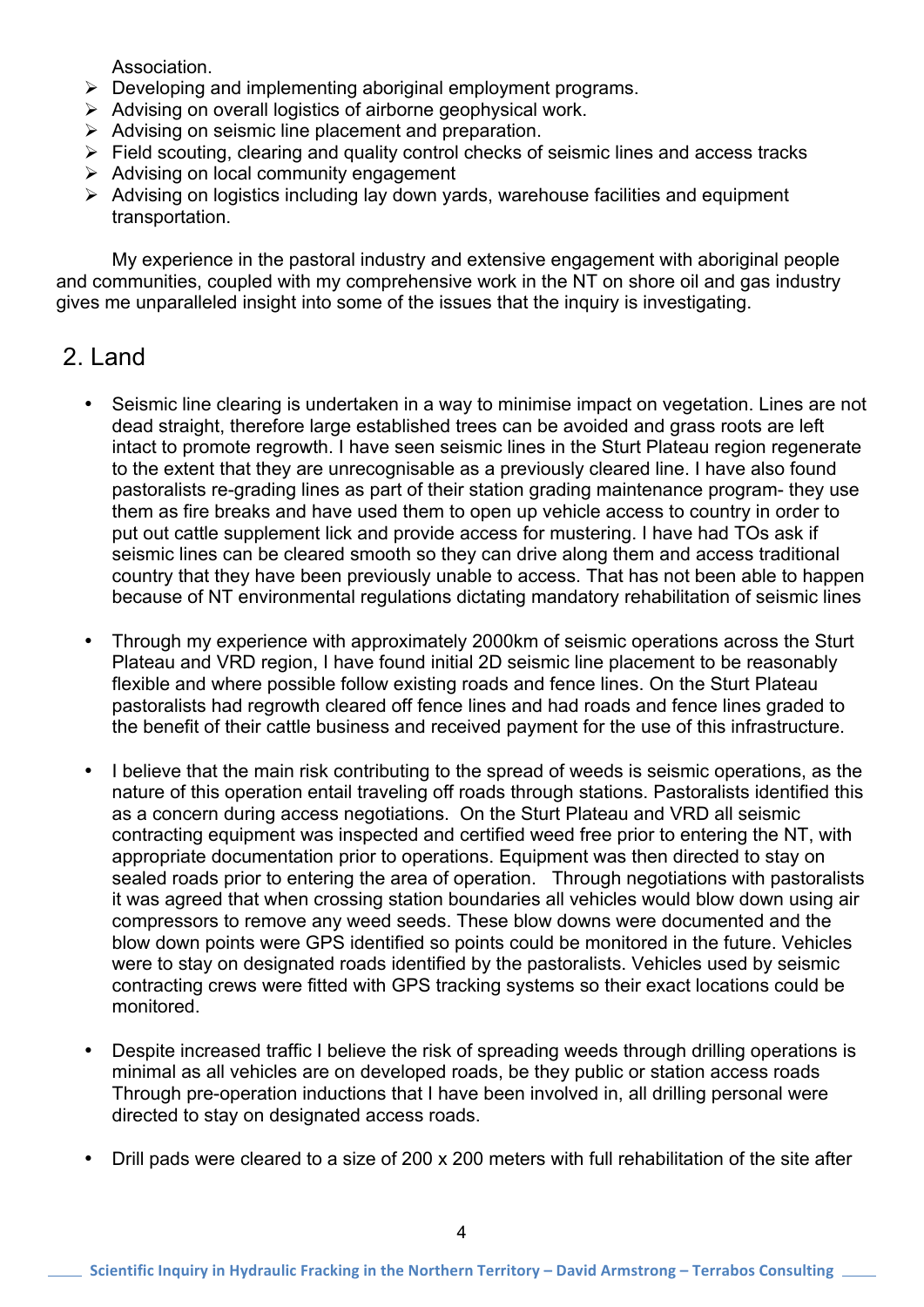drilling operations. Topsoil and vegetation were pushed back over the site for regeneration. I have had pastoralists request drill pads be left as a hard pads as they can use them to store equipment on, such as a grader or aviation fuel for helicopters. The hard pad protects the equipment and fuel from things such as fire and is a good cleared area for a helicopter to land. Again the NT environmental management regulations prohibit this.

• With the average size cattle station in the NT being 3000 sq km, a drill pad of 200x200 meters has little impact on the cattle carrying capacity. However full development of a production field would impact a cattle business. Development planning should involve the pastoralist so that the placement of oil and gas infrastructure such as roads and pipelines can benefit the cattle business. I have negotiated outcomes where one particular road upgraded by Pangaea Resources for drilling operations, positively changed the management of a station. It turned a sand road usable only by light 4WD vehicles, to a road passing a set of cattle yards capable of running triple road trains. Previously cattle had to be walked a number of days from these yards as there was no truck access

### 3. Air

• I have been involved in assisting an environmental consulting company to install air quality monitoring equipment across the Sturt Plateau region. This was to gather baseline information regarding dust in the air.

# 4. Public Health

• Chemicals are transported on a daily basis across Australia and the Northern Territory. The on shore oil and gas industry transport companies will be under the same regulations as all hazardous chemical transport operators.

# 5. Aboriginal people and their culture

- There is a consultation process that has to be followed under the *Native Title Act 1993* and the *Northern Territory Land Rights Act 1976*. Respective land councils run this consultation process. Resource companies have no control over the consultation process; they are directed as to when and where a meeting will be held. Land councils set the agenda, identify who the correct Traditional Owners (TO's) are, and provide relevant information to the TO's. During the course of the meeting resource companies are invited by TO's to present their information and answer questions, and the presentation is monitored by NLC staff. I have attended countless such meetings for different industries and have always found them to be professionally run in accordance with the NT Land Rights Act and the Native Title Act.
- Sacred site protection is undertaken through on ground and/or aerial reconnaissance of exploration areas with TO's and appropriate land council staff. TO's can identify 'no go' areas and restrict access so that sites are protected. I have been involved in this process many times through pastoral and mining/oil and gas industries and have not seen any damage to sacred sites. Due to exploration for on shore oil and gas and engagement with TOs regarding sacred site protection, I have been with TOs when visiting country they have not seen for many years.
- Under the Native Title Act 1993 {clause 26A Approved Exploration etc acts (7) } TO's have the ability to exclude areas from any exploration activities for the protection of sacred sites.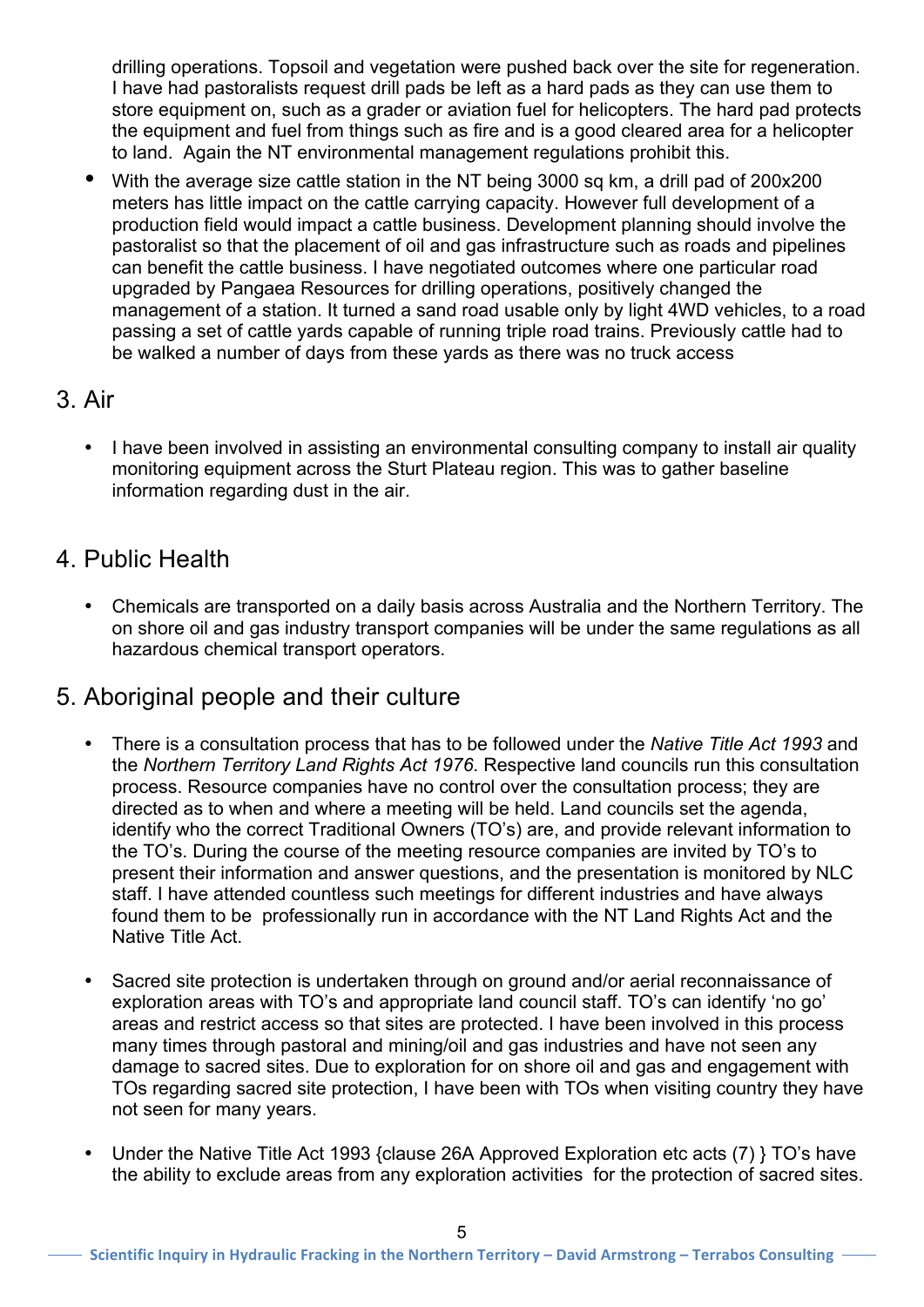• Under the *Northern Territory land Rights Act 1976* TO's have the right to place a moratorium on access for 5 years, denying access to their land. The situation would then be reviewed again after the 5 year period. I believe that it is beneficial for TO's to be able to revisit their decision at 5 years when there may be new information at their disposal about environmental impact, improved operational technology, and possibly different TO's making the decisions.

There will be great opportunity afforded to TO's through substantial royalties. I see opportunities in business development within oil and gas, such as in civil construction, and outside oil and gas, such as tourism and cattle. In addition they will have the funds to actively manage their land. I have had TO's come to me asking for my assistance to gain funding for a particular enterprise where funding had been cut. They mentioned that Oil and Gas Exploration on their country would give them the means to further their business development however they are confused due to conflicting and misinformation regarding fracking. We need to ensure that TO's have access to the correct information so they make truly informed decisions and not miss out on opportunities for development. I draw your attention to former Kimberly Land Council Chair Wayne Bergmann's article in the National Indigenous Times, 'White FIFO Greens to blame for lost black jobs'\*, where Mr Bergmann negotiated a \$1 billion benefits package for aboriginal people of the west Kimberley in return for the construction of the James Price Point gas hub. He states and I quote "I still seethe over the role the Greens played in dividing our people and our community and turning Aboriginal family against family" and "perhaps they can stop and have a real look at what's going on before they start their protests". This deal subsequently fell through. This is a powerful article and should not be ignored.

- Aboriginal people need to leverage industries such as oil and gas and pastoral to benefit development of their own business and land management aspirations. I have been involved in instances where the same piece of land is separately under oil and gas consultation and pastoral consultation, without showing TO's how the two can develop together. The end result is often that TO's are confused and may end up pursuing neither option to the detriment of their business aspirations. For example they could use revenue generated from oil and gas activities to enable them to build their own cattle business and own their own cattle, rather then leasing their country to pastoralists.
- Aboriginal Training and Employment is a critical element of developing the NT on shore oil and gas industry. I have been involved with a number of pastoral aboriginal employment and training programs with mixed results. In 2015 Pangaea implemented an employment and training program. MS Contracting and Top End Training delivered the training at Flying Fox Station in the Roper River District. All participants were TO's for the area in which Pangaea was conducting it's exploration operations. Training involved machinery operations, first aid plus the use of a GPS. Participants spent time at Flying Fox initially, and then in small groups with an older TO as mentor, spent time in the exploration camp assisting the field crew with day-to-day exploration work including on the job training. Participants received a Certificate 1 in Resources Management. The program included NLC assistance but was driven by Pangaea and I rate it as one of the most successful training programs I have seen, with a retention rate of approximately 90% of participants. The objective was for participants to take up real jobs in the industry. However due to the announcement of the moratorium Pangaea suspended their operations for 2016 and no jobs were available. I do know that due to the training some participants have gained employment elsewhere which is a great outcome.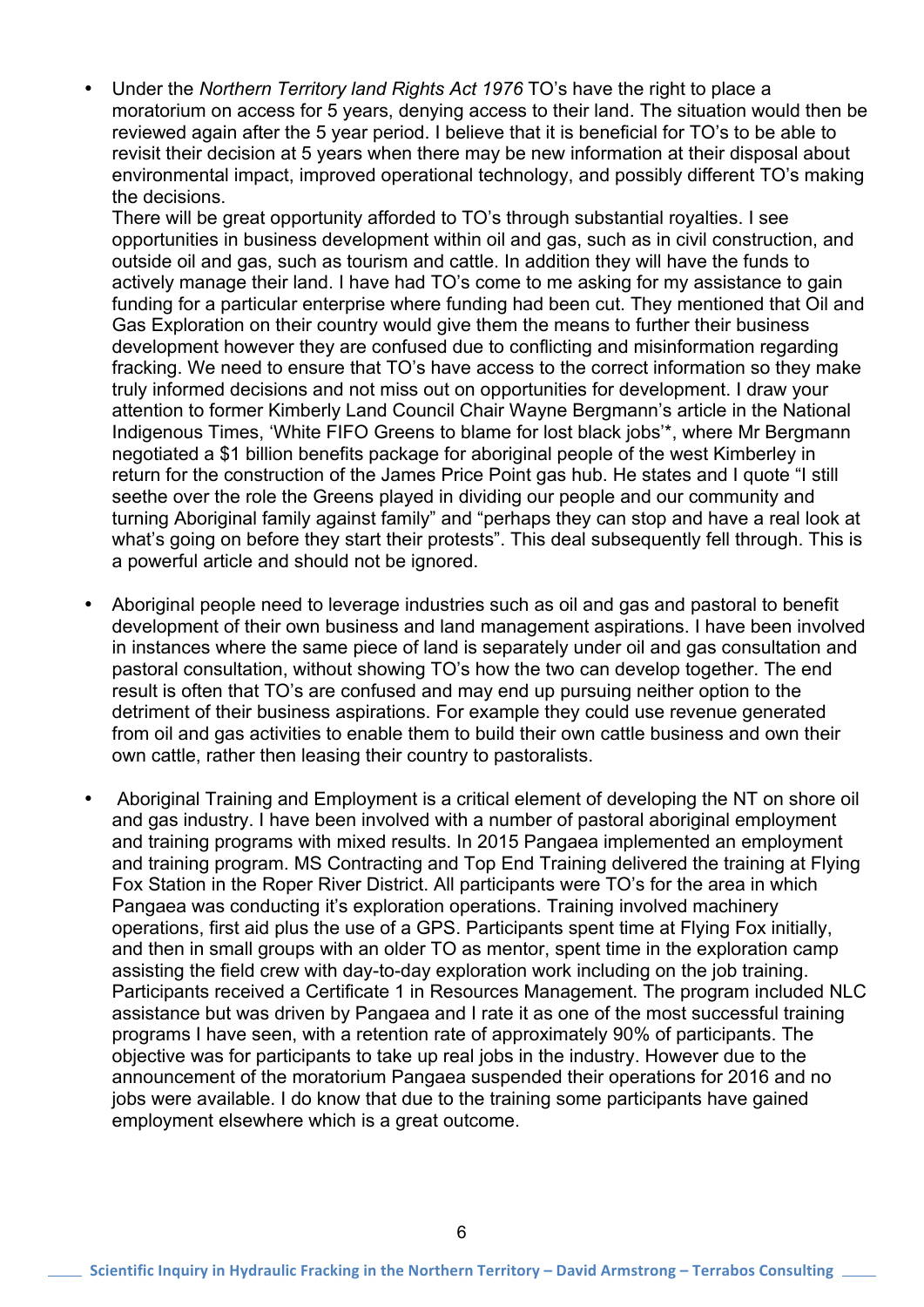# 6. Social Impacts

The social risks identified in the issues paper such as increased housing and rent prices, increased pressure on health and education, increased impact on infrastructure will come with increased population. But in many ways this will be a positive, bringing upgraded health services, schooling and infrastructure such as roads, communications, power generation, and internet services to currently very poorly serviced areas. Key infrastructure developments that pastoralists are always asking me about are road upgrades, mobile phone coverage, improved internet service and mainstream power. Currently the cattle industry is a world leader in beef production operating in third world conditions. I would encourage any business owner to imagine their life without mobile phone coverage, generating their own power at a cost upwards of \$200 per day, with very poor internet connection, roads that can become inaccessible for a number of months of the year. Pangaea Resources were in the planning process to seal the Western Creek Road that would have transformed cattle stations in that area providing year round access to markets. The cattle industry needs to leverage the oil and gas industry for the beneficial development of infrastructure. The NT government who will control the royalties need to ensure a 'royalties for regions' program is implemented so all people in rural and remote NT benefit. I would suggest individuals and representative body's of industries operating in remote NT, are part of the planning process as to where 'royalties for regions' money is spent as they have more knowledge of required infrastructure to benefit economic and social development than Darwin based politicians and bureaucrats.

# 7. Land Access

I have negotiated approximately 25 signed land access agreements covering 27 stations for Pangaea Resources to undertake on ground exploration operations such as seismic and drilling. These agreements included such things as;

- $\triangleright$  designated station access tracks/roads and fence lines the pastoralists allow to be used
- $\triangleright$  how these tracks/roads and fence lines would be maintained or up graded
- $\triangleright$  access to station bores for camp water, civil works and drilling and how these would be up-graded, maintained and managed
- $\triangleright$  weed control measures to be undertaken
- $\triangleright$  what type of gates to be installed in fence lines that seismic lines would pass through
- $\triangleright$  speed limits pastoralists allow on their stations
- $\triangleright$  rehabilitation work to be undertaken
- $\triangleright$  communication with pastoralists and management of on ground operations prior to commencement, during operations and post operations. I have found continued communication is of utmost importance. This includes information sessions well in advance of any on ground work and continued communication as the exploration program develops. A key is developing plans with pastoralist input to try and deliver mutually beneficial infrastructure such as roads and bores.
- $\triangleright$  compensation

I have found pastoralists are more concerned with the surface impacts of the oil and gas industry than the impact of fracking. Again communication and planning is the key to mitigating these concerns, however compensation or a revenue stream to off set any impact to their cattle business is very important in the future. A revenue stream for a pastoralist from oil and gas could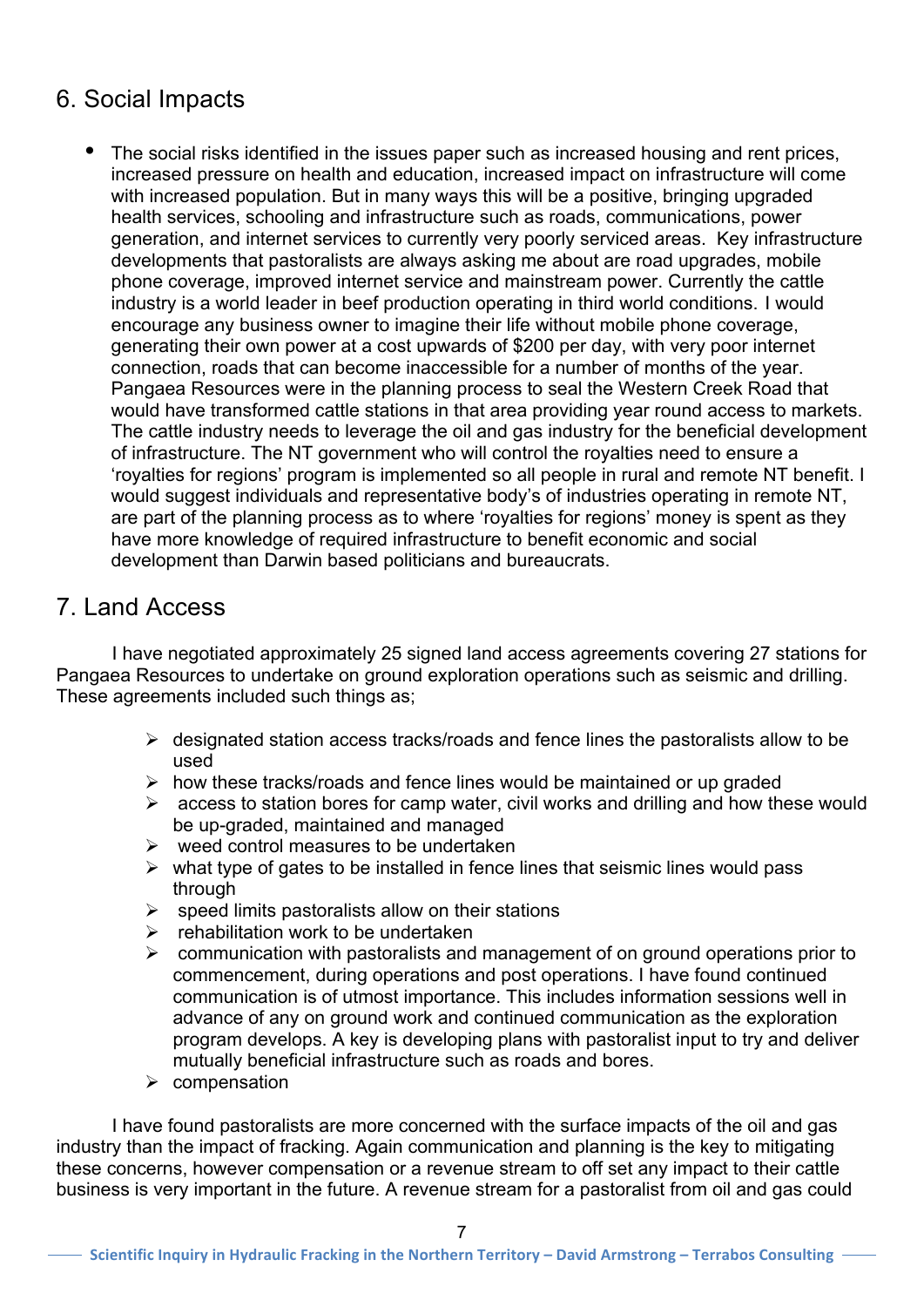underpin their cattle business; hence they have 'skin in the game' with the end result being they are a beef and gas producer. They would therefore be more inclined to support the oil and gas industry and be proactive in assisting its development.

I think this revenue stream should be left open for both the oil and gas company and the pastoralist to negotiate privately and in good faith. I don't believe access agreements should be open to public viewing as it is a legal document between two private parties.

It could be viewed that the negotiating platform is not a level playing field as oil and gas companies have the right to enter pastoral land and pastoralists do not have the right to say no. Hence there have been calls for the right of veto. Having been involved in Pangaea's access negotiations, I have seen the power that pastoralists have in holding oil and gas companies to account and in effect policing their social license to operate. In effect Pangaea started with a legal license to operate issued by the NT government and sanctioned by TOs through the NLC but they had no social license. Through robust and professional negotiation undertaken by both parties, Pangaea was granted signed access to 27 stations. Through on ground operations overseen by the pastoralists, Pangaea delivered what they had negotiated and they built their social and local community license to operate to the extent that Sturt Plateau pastoralists have openly supported them in their exploration endeavors. Working behind the scenes with Pangaea I saw the importance they placed on their relationships with pastoralists and the will to deliver mutually beneficial developments and opportunities. I would advise against over regulating access negotiations as this may have the effect of painting both parties in a corner with little room to deliver individualized mutually beneficial agreements.

As aboriginal people own approximately 48% of the NT, governed by the NT Land Rights Act, a right of veto already exists over that land. Granting the right of veto to pastoralists giving them the ability to say yes OR no, I see as fraught with potential difficult issues for the following reasons;

- The resource is owned by the state being the NT government who derive a royalty that can then be used to benefit all Territoirans. Granting the right of veto gives one individual or entity the power to deny that royalty which could be many millions of dollars.
- A right of veto will give a pastoralist the ability to negotiate what could be substantial royalties. Could this impact on NT government royalties and therefore the potential benefit to all Territorians? However I do believe pastoralists need to receive a revenue stream that underpins their cattle business.
- If a pastoralist says no to an oil and gas company, does that company lose that tenement? This may then allow pastoralists the ability to negotiate with a number of companies and only allow access to the one that proposes the best deal. The NT government issues the exploration/production license and need to ensure tier one reputable companies undertake all operations. Pastoralists should not be able to influence this process.
- With approximately 25% of NT pastoral land under some form of foreign ownership, (including British, Vietnamese, Indonesian and Chinese), should foreign investors be given the power of veto rights and thus be able to stop Territorians benefiting from our resources?
- In cases where native title covers pastoral land, who would hold the final say? In my experience, Aboriginal people I have negotiated with and know personally, once satisfied with cultural and environmental concerns, see oil and gas as a way of securing an income from land they rarely if ever visit. If a pastoralist holds the right of veto and says no, while TOs say yes, who determines the outcome? With two different land tenures covering the same land (being the pastoral lands Act and the Native Title Act) I believe major issues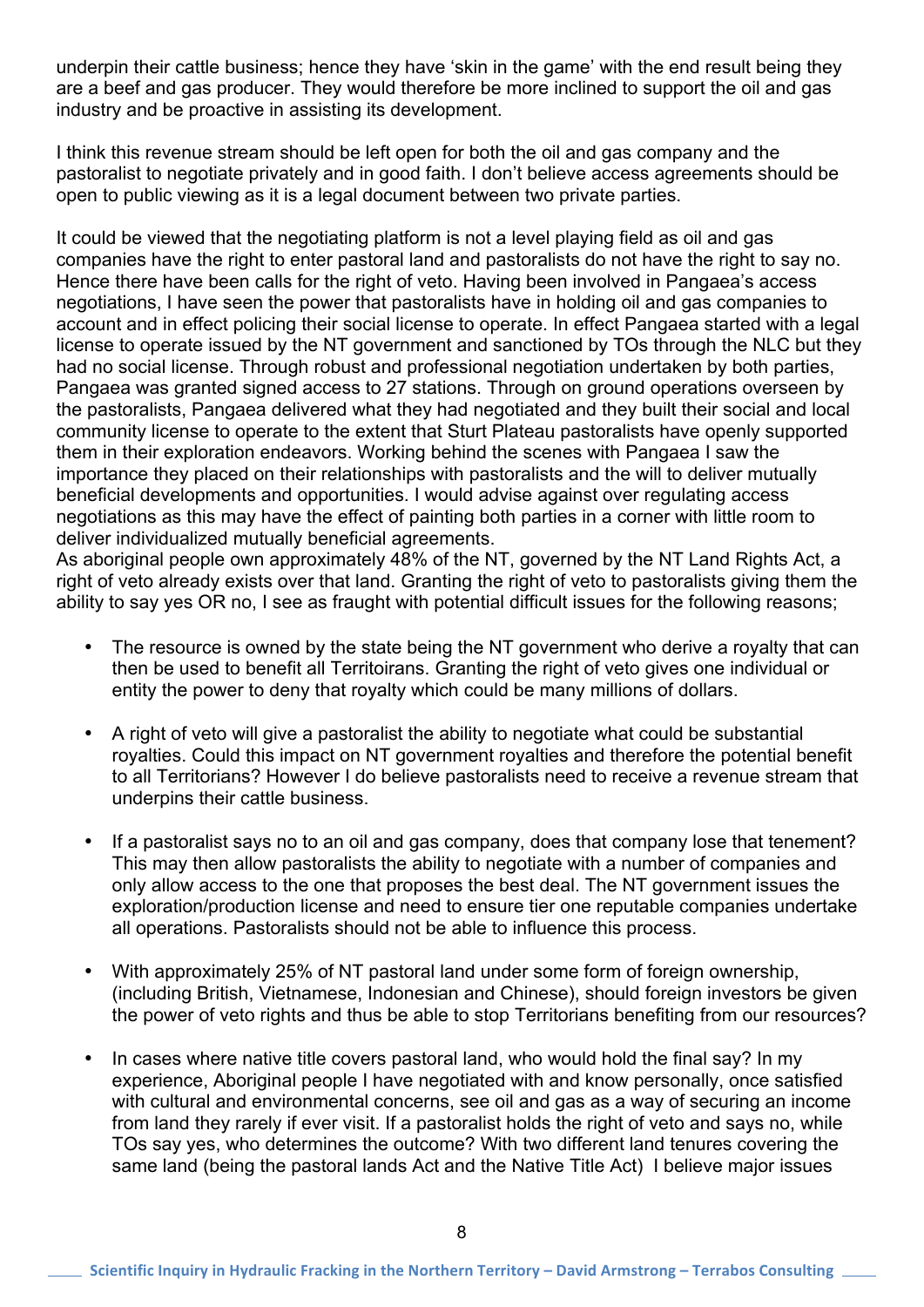could result from there being a right of veto.

- The NT government owns pastoral land, and pastoralists lease it under the NT Pastoral Lands Act. A lease payment is made annually to the government and is calculated as a percentage of the undeveloped capital valuation of that land, solely in regards to pastoral operations. No other industries or resources are taken into consideration when this calculation is made. If pastoralists are granted the right to veto oil and gas exploration, they then control the resources. This raises the question of whether this should influence their lease payments. Due to their control of access and potential large royalties gained from negotiating access, a new lease payment could then be calculated on the undeveloped capital valuation of the pastoral land and the oil and gas resource under it. If they have no oil and gas under their station their lease payment would reflect this. Having an increased pastoral lease payment to cover the right of veto would allow Territorians to derive royalties from the resource and give the pastoralists the ability to say no. However it would be very complicated to calculate, involving which stations have oil and gas under them, how much they have, and what it might be worth. A pastoral lease payment could increase exponentially if a pastoralist says no (due to the value of oil and gas under it) and it may render a cattle business unviable. A pastoralist that agrees to access could cover increased lease payments from royalty payments.
- The right of veto would place substantial pressure on pastoralists from activists and Oil and Gas companies, and potentially the government. I have seen substantial pressure placed on aboriginal people from activists as they have the right of veto, with scare tactics and misinformation, however I have not seen external pressure placed on TO's by oil and gas companies.
- Under the *NT Aboriginal Land Rights Act 76,* TO's have the ability to deny access to oil and gas companies. Parallels may be drawn between this right and the right of veto pastoralist are asking for, however there are some fundamental differences. Aboriginal land under the Land Rights Act is held in trust for traditional owners- no individual or entity owns it and it cannot be sold. Pastoral land can be owned by an individual or entity and is traded on the open market with stations currently fetching many millions of dollars. An example is Vermelha Station at Larrimah in the Sturt Plateau region running 10,000 head of cattle selling for \$18 million in September 2016. Veto rights would give the pastoralist the ability to control the development of oil and gas and negotiate a royalty payment. Consideration needs to be given to what the right of veto would do to the value of the cattle station in that it would run a cattle business and control and derive royalties from oil and gas. This royalty payment and control of the oil and gas resources could increase station values and returns to pastoralists, enabling greater access to finance as well as potentially greater resale values. TOs do not have the ability to realise capital gain as their land is held in trust and they cannot sell it or borrow against it.

The reasons listed are complicated and much more involved then what's articulated here however due to my experience in negotiating access and dealing with reputable oil and gas companies such as Pangaea who have never bullied or pushed their way onto a station I find the right of veto unmanageable and not necessary. I see many consequences and don't see it as simple as the right just to say no.

• Under the Native Title Act TOs receive a royalty for exploration on their land, where as pastoralists do not receive formal payments for exploration on the same land on which they live and derive an income. This may be seen as unfair and further contributes to the point that pastoralists need to receive a revenue stream.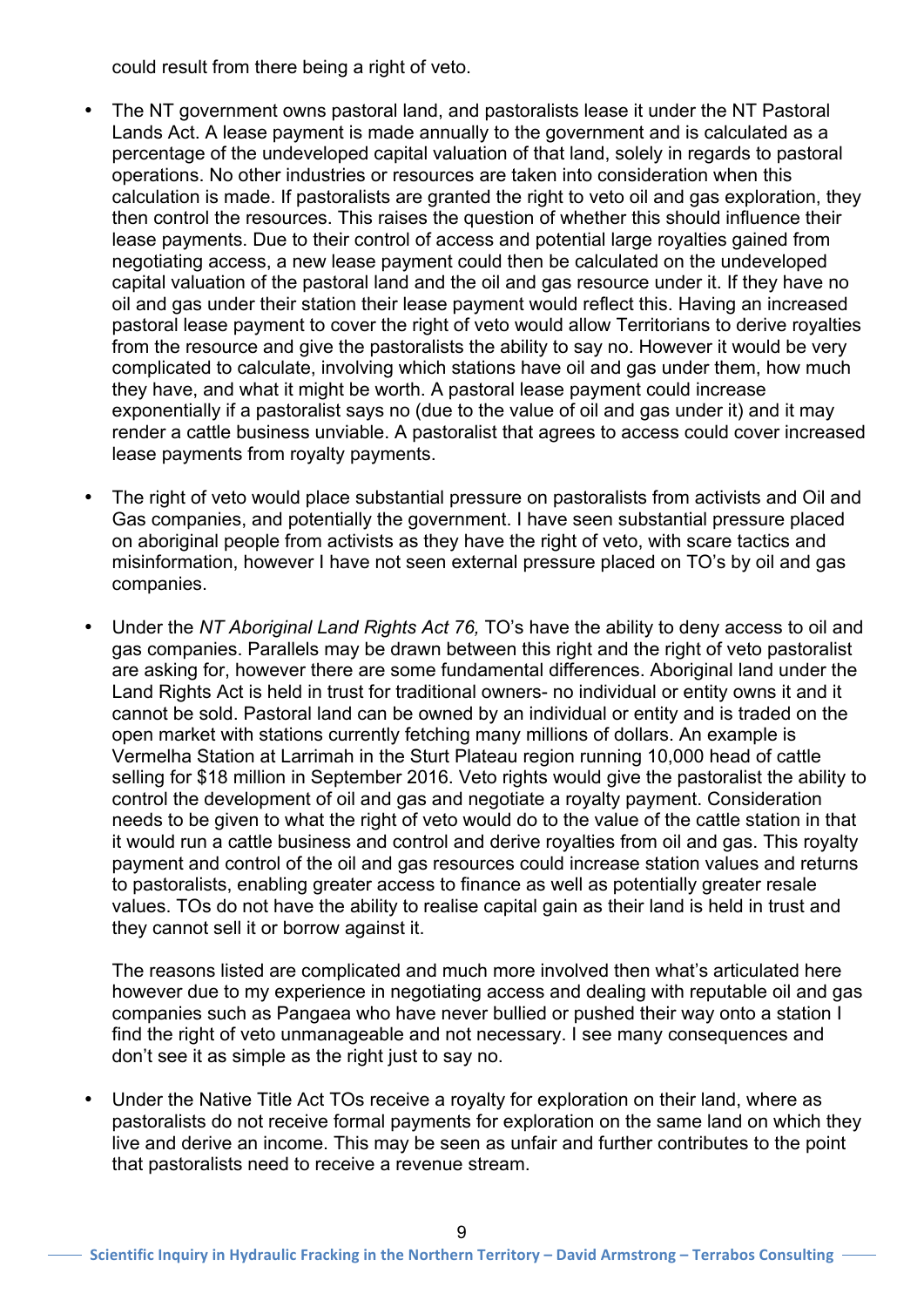It may become easier and more viable for oil and gas companies to purchase a station to eliminate the need to negotiate with another party. Under the Pastoral Lands Act the oil and gas companies will still need to run a productive cattle operation. However this raises the question of whether the oil and gas company will continue to strive to grow the cattle industry. Leasing the station back to a pastoralist with the expertise to run a cattle operation could mitigate this risk. An example of this is in south west Queensland's Cooper Basin where Santos purchased stations then leased them back to pastoralists who ran them as successful cattle operations allowing Santos to develop their oil and gas fields. With oil and gas pastoral ownership, it would still be very important to try and develop infrastructure such as roads and bores.

I have direct experience of the purchase of a station by an oil and gas company interstate. I was consulted regarding advice on how to run a cattle operation on the station in conjunction with oil and gas. They wanted to improve and develop the cattle station to increase the capital value of their asset.

I don't see an issue with oil and gas companies purchasing cattle stations as long as there is a commitment to improve the station in line with cattle industry best practice. I see the desire by oil and gas companies to increase the capital value of a station asset and the ability to lease the station to an experienced pastoralist as a means of mitigating risks associated with this issue.

• Oil and gas companies need to ensure any development does not negatively affect the value of a cattle station. I see early infrastructure development planning between pastoralist and oil and gas companies taking into consideration both businesses needs as a way of mitigating this issue.

### 8. Conclusion

There should be no compromise to the environment and the cattle industry- this is crucial. Both need to be protected. I understand there are pastoralists who are against the oil and gas industry and respect should be given to their views. However, so far I have seen no negative impacts from the oil and gas companies I have worked for in the NT. There has been no bullying, short cuts or miss-information handed out to pastoralists, TOs or the community. I have no concerns about fracking. I base this on information gathered from reports and experts working both inside and outside the oil and gas industry. Information that I have reviewed includes the NT CLP commissioned Hawk Report, personal conversations with Dr Tina Hunter who has reviewed NT on shore oil and gas regulations, information from geologists, geophysicists, drilling engineers, drill rig managers and supervisors, chemical engineers, and pastoralists. I have built my opinion as a local Territorian who has worked from 2012 to mid 2016 in the NT on shore oil and gas industry alongside working in aboriginal economic development and the pastoral industry. Under robust regulations fracking is safe. Co-existence between pastoralists and oil and gas companies has happened, with mutually beneficial outcomes. But oil and gas companies cannot drop the ball on this. Pangaea Resources has been a good role model demonstrating a proactive and collaborative approach with pastoralists and the community. However there will need to be continued ongoing work and robust regulations to achieve positive outcomes for Territorians in the future.

Further information can be provided if required.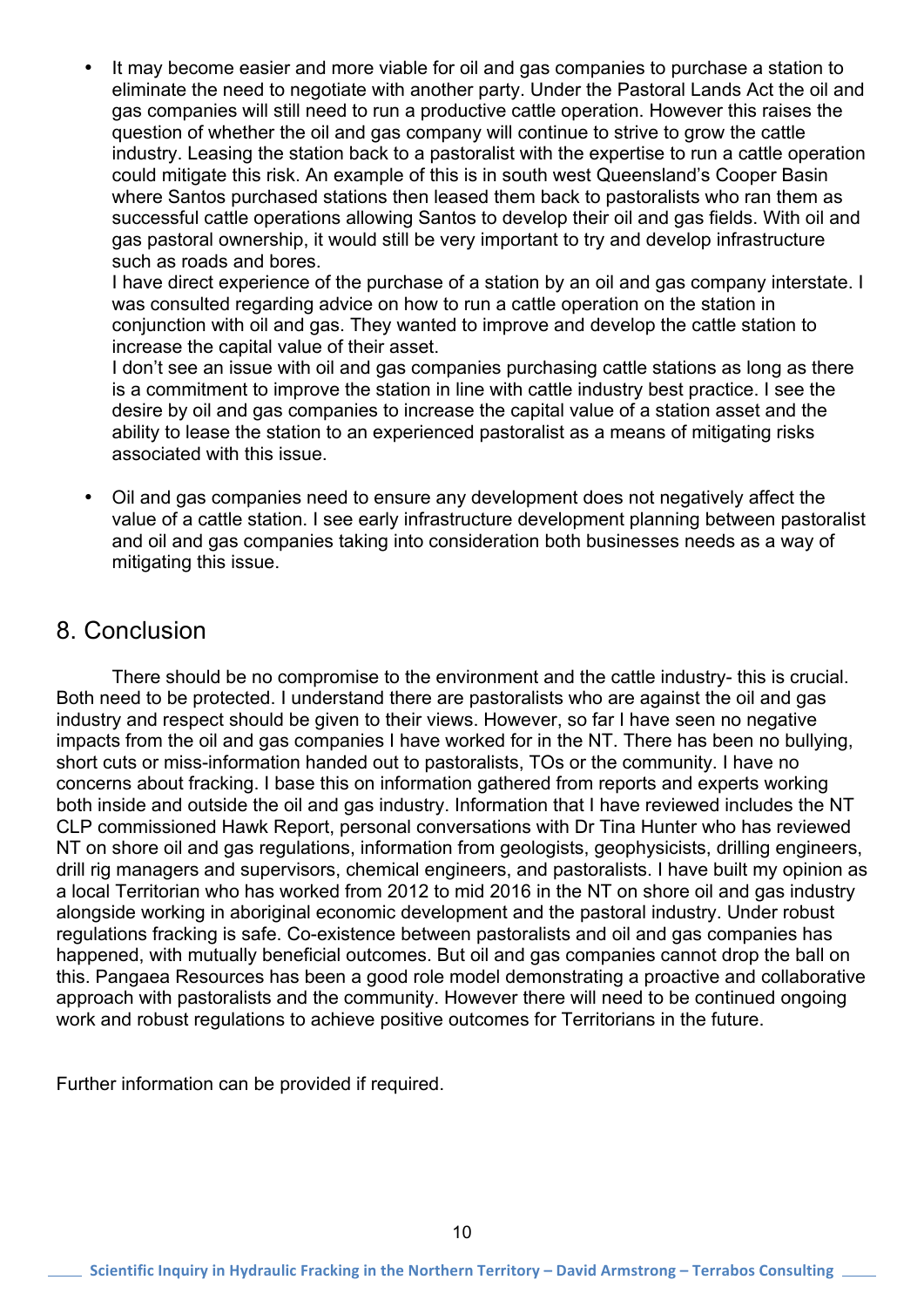# 9. References

*Northern Territory Aboriginal Land Rights Act 1976 Native Title Act 1993 Pastoral Lands Act 2016*

Foreign Investment in NT pastoral industry; Since this article some stations listed have sold to Australian owners and others not listed have sold to foreign interests. This is a guide.

http://www.abc.net.au/news/rural/2015-09-16/foreign-interests-have-a-hand-in-a-quarter-of-ntcattle-farms/6752400

Wayne Bergmann article; National Indigenous Times \*http://nit.com.au/wealthy-white-greens-blame-lost-lng-opportunity-bergmann/

# White FIFO Greens to blame for lost black jobs; Bergmann

March 24, 2016



Former KLC boss and now KRED CEO Wayne Bergmann

The architect of a \$1billion Indigenous benefits package negotiated with the WA Government and Woodside in return for locals backing the \$45billion James Price Point gas hub has lamented the "lost opportunity for my people to pull themselves out of poverty and hopelessness".

Wayne Bergmann was head of the Kimberley Land Council and the lead Indigenous player when he tried to keep Aboriginal factions united as he negotiated a massive health, education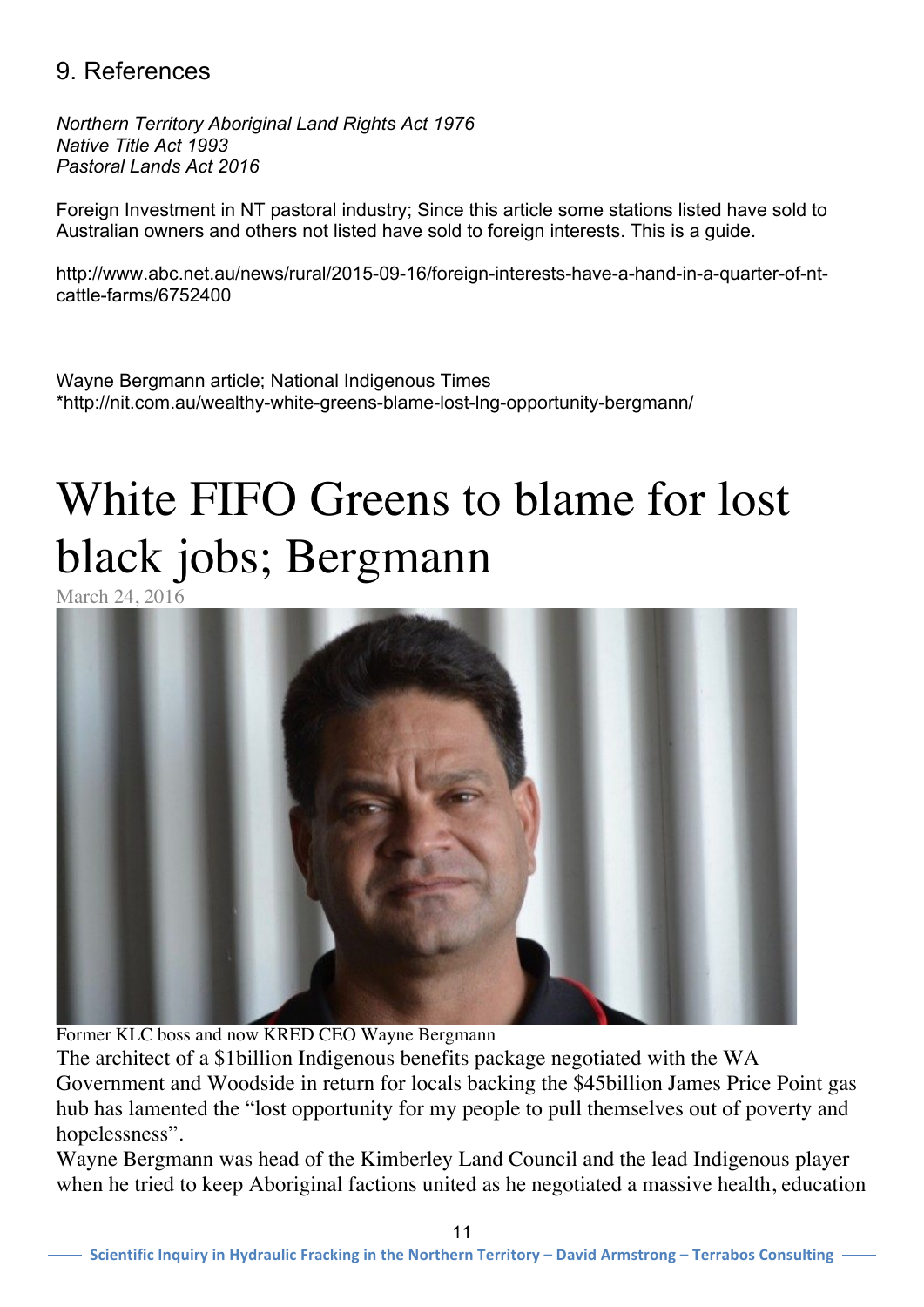and jobs package with Woodside and WA Premier Colin Barnett in the early days of the project.

The deal negotiated by Mr Bergmann, a part owner of the National indigenous Times, would have seen unprecedented social benefits delivered to indigenous communities right across the region.

Instead, the deal fell through, mainly due to political pressure from fly-in fly-out environmentalists, anger over a WA Government decision on the compulsory acquisition of gas hub land and a split in indigenous support for the project, fuelled by outside manipulation by Green groups, according to Mr Bergmann.

Woodside yesterday officially put their Browse Basin FLNG plan on the shelf, blaming depressed commodity prices and the current "economic climate".

"I find it extraordinary that report after report after report reveals that one of the key issues killing my people is their sense of exclusion from the economy and lack of opportunity and jobs, yet people who live thousands of miles away in the big cities are celebrating this decision," he said.

Although the news was hardly surprising, it was greeted with with glum resignation across Broome, where the local economy is in crisis and shops and businesses are closing down at an unprecedented rate. Elsewhere, environmentalists welcomed the decision.

The Kimberley remains crippled by poverty and hopelessness and has one of the highest youth jobless rates in the country.

"Had all this interference had not happened, we would have been in the middle of construction by now and it would have been a wonderful economic windfall for our people," Mr Bergmann said.

As reported by the National Indigenous Times and other media outlets, the Kimberley also boasts one of the highest suicide rates in the world, the indigenous population of about 22,000 is one of the most disadvantaged groups in the country and a variety of social, educational and health targets highlighted by COAG's Close the Gap programs are mere pipe dreams.

Just weeks ago, the suicide of a 10-year-old girl in the Kimberley community of Looma shocked the nation, while many young men and women who live in remote communities and regional towns such as Derby and Fitzroy Crossing have little hope of finding a job.

"The next time white wealthy people come to the Kimberley and tell us how to live our lives, perhaps they can stop and have a real look at what's going on before they start their protests," he said.

"I still seethe over the role the Greens played in dividing our people and our community and turning Aboriginal family against family, particularly in Broome.

"They made a deal with Aboriginal people at the start of the process but then broke that deal when a majority voted in favour of the gas hub, which went against their idea of what was good for us. They manipulated people, they caused trouble and they had a compliant media who they led around by the nose.

"Where are they now? Are they here? Of course not. Do they have to deal with the constant social problems, such as suicide and homelessness that comes with not being part of the economy? Of course not.

"The non-believers haven't taken responsibility for their actions. They have still not come up with the solutions to give us jobs. They have left us for dead."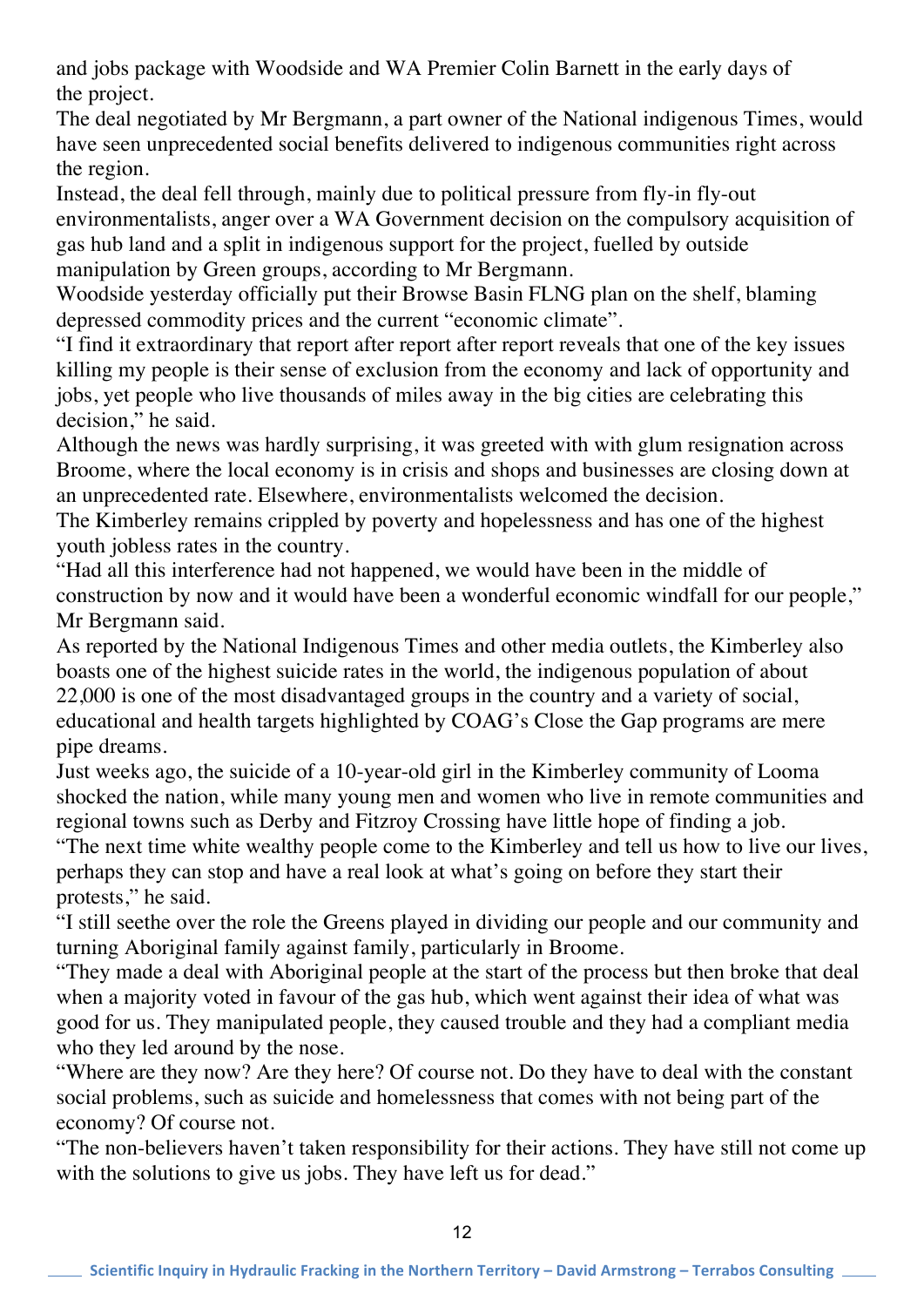**Scientific Inquiry in Hydraulic Fracking in the Northern Territory – David Armstrong – Terrabos Consulting –** 

 $\overline{\phantom{a}}$ 

 $\overline{\phantom{0}}$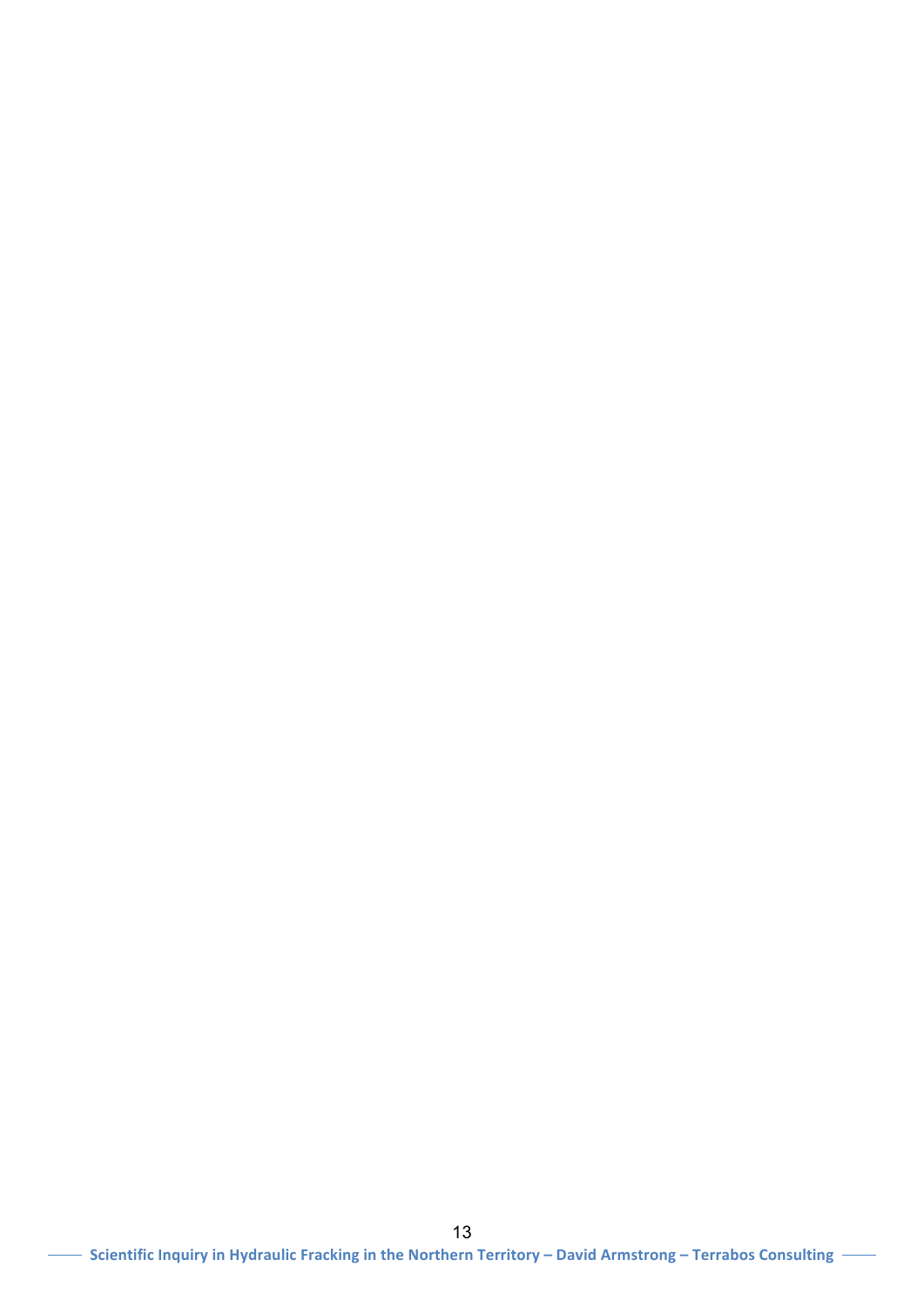### NORTHERN TERRITORY OF AUSTRALIA

### RENTPASTORAL LAND ACT

As in force at 1 May 2016

### **Table of provisions**

#### Preliminary Part 1

| $2 \left( \frac{1}{2} \right)$ |  |
|--------------------------------|--|
|                                |  |

#### Part 2 **Objects and duties**

| $\overline{4}$ and $\overline{4}$ |  |
|-----------------------------------|--|
| $5^{\circ}$                       |  |
| 6                                 |  |

#### Part 3 **Administration**

### Division 1 General

| $7 \quad \overline{\phantom{1}}$ |  |
|----------------------------------|--|
| 8                                |  |
| $9^{\circ}$                      |  |
| 10 <sup>1</sup>                  |  |

#### **Division 2 Pastoral Land Board**

| 11 |                                                       |  |
|----|-------------------------------------------------------|--|
| 12 |                                                       |  |
| 13 |                                                       |  |
| 14 |                                                       |  |
| 15 |                                                       |  |
| 16 |                                                       |  |
| 17 |                                                       |  |
| 18 |                                                       |  |
| 19 |                                                       |  |
| 20 |                                                       |  |
| 21 |                                                       |  |
| 22 |                                                       |  |
| 23 |                                                       |  |
| 24 |                                                       |  |
| 25 |                                                       |  |
| 26 |                                                       |  |
| 27 | Protection of legal practitioners, witnesses, &c.  11 |  |
| 28 |                                                       |  |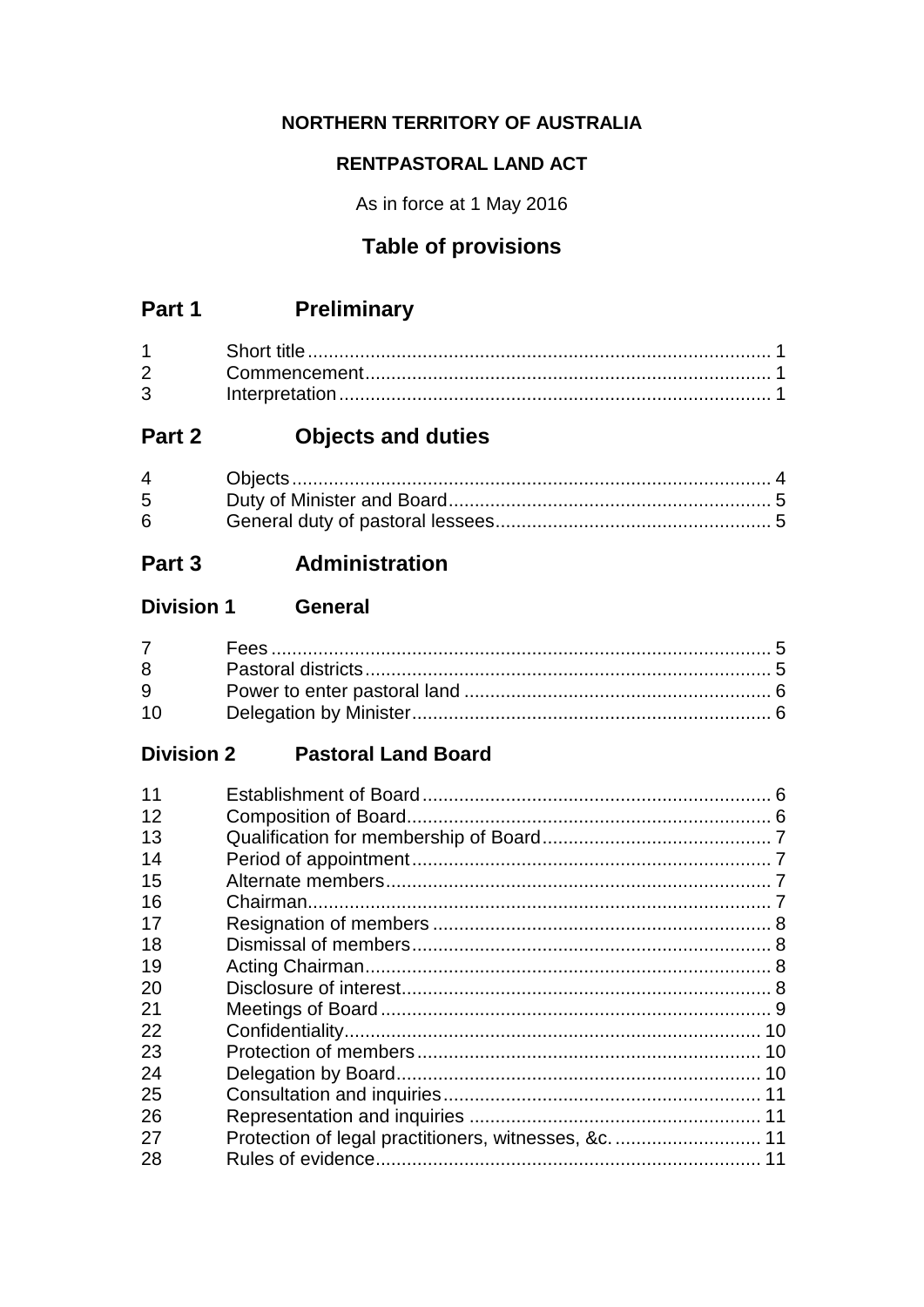### **Division 3 Functions and powers of Board**

| 29 |  |  |
|----|--|--|
| 30 |  |  |

# **Part 4 Leases of pastoral land**

### **Division 1 General**

| 31 |                                                              |  |
|----|--------------------------------------------------------------|--|
| 32 |                                                              |  |
| 33 |                                                              |  |
| 34 |                                                              |  |
| 35 |                                                              |  |
| 36 |                                                              |  |
| 37 |                                                              |  |
| 38 |                                                              |  |
| 39 |                                                              |  |
| 40 |                                                              |  |
| 41 |                                                              |  |
| 42 |                                                              |  |
| 43 |                                                              |  |
| 44 |                                                              |  |
| 45 |                                                              |  |
| 46 |                                                              |  |
| 47 |                                                              |  |
| 48 |                                                              |  |
| 49 |                                                              |  |
| 50 | Continuation in occupation on expiration of term of pastoral |  |
|    |                                                              |  |
| 51 | Payment of value of improvements to outgoing pastoral        |  |
|    |                                                              |  |
| 52 | Deductions from amount payable for improvements 30           |  |
| 53 |                                                              |  |
|    |                                                              |  |

### **Division 2 Rent**

| 54 |  |
|----|--|
| 55 |  |
| 56 |  |
| 57 |  |
| 58 |  |
| 59 |  |

### **Division 3 Surrender, subdivision, consolidation, conversion, transfer, &c.**

| 60 |  |
|----|--|
| 61 |  |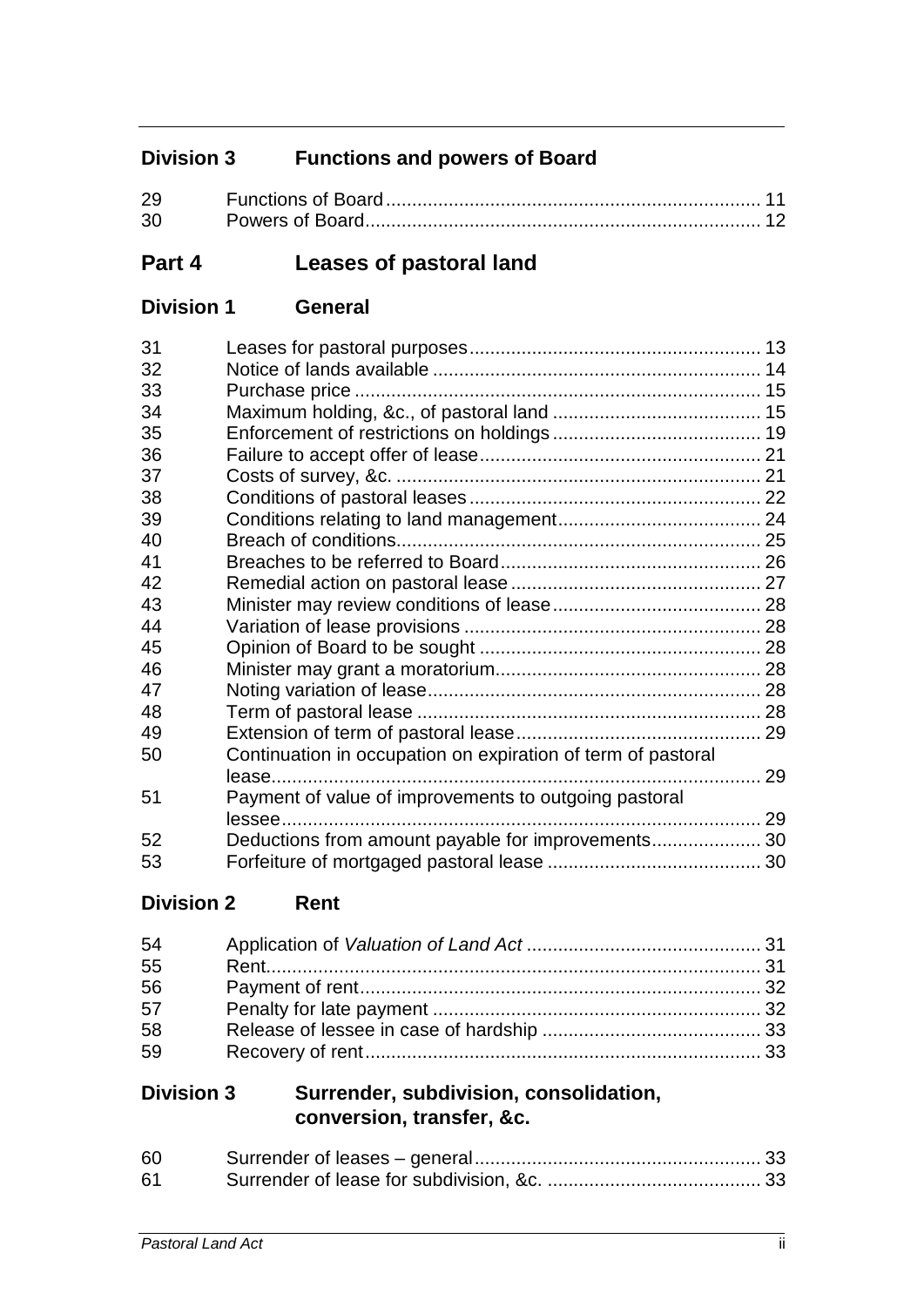| 62  | Surrender of term pastoral lease in exchange for perpetual |  |
|-----|------------------------------------------------------------|--|
| 63  |                                                            |  |
| 64  |                                                            |  |
| 65  |                                                            |  |
| 66  |                                                            |  |
| 67  |                                                            |  |
| 68  |                                                            |  |
| 69  |                                                            |  |
| 70  |                                                            |  |
| 71  |                                                            |  |
| -72 |                                                            |  |

### **Division 4 Certain grants, &c., to be treated as compulsory acquisitions**

| 72A |                                                               |  |
|-----|---------------------------------------------------------------|--|
| 72B | Procedures under Lands Acquisition Act to be complied with 45 |  |
| 72C |                                                               |  |

# **Part 5 Pastoral land monitoring**

| 73 |                                                                   |  |
|----|-------------------------------------------------------------------|--|
| 74 |                                                                   |  |
| 75 |                                                                   |  |
| 76 |                                                                   |  |
| 77 | Lessee not responsible for rectification of certain damage, &c 49 |  |

# **Part 6 Access to pastoral land**

| 78 |  |
|----|--|
| 79 |  |
| 80 |  |
| 81 |  |
| 82 |  |
| 83 |  |
| 84 |  |
| 85 |  |

# **Part 7 Non pastoral use of pastoral land**

| 85A <b>125</b> |  |
|----------------|--|
| 85B            |  |
| 85C            |  |
| 85D            |  |
| 86             |  |
| 87             |  |
| 87A            |  |
| 88             |  |
|                |  |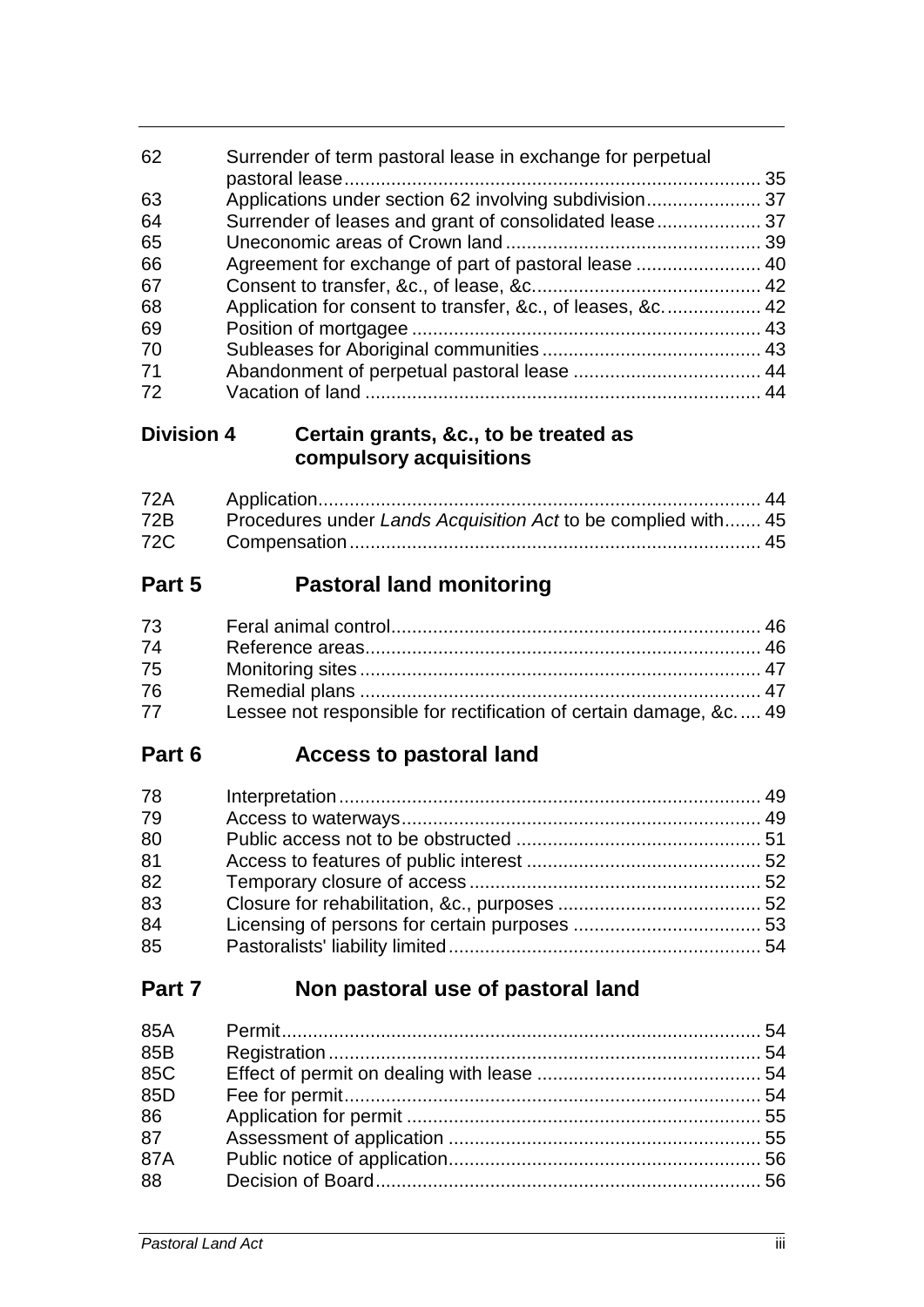| 89  |                                                                 |  |
|-----|-----------------------------------------------------------------|--|
| 89A |                                                                 |  |
| 89B |                                                                 |  |
| 89C | Variation of permit – on application by pastoral lessee  58     |  |
| 89D |                                                                 |  |
| 89E |                                                                 |  |
| 89F | Suspension or revocation of permit – on application by          |  |
|     |                                                                 |  |
| 89G |                                                                 |  |
| 90  | Board may require pastoral lessee to provide details of uses 62 |  |
| 91  |                                                                 |  |

# **Part 8 Aboriginal community living areas**

**Division 1 Interpretation**

| ാ |  |
|---|--|
|---|--|

### **Division 2 Community Living Areas Tribunal**

| 93 |                                                          |  |
|----|----------------------------------------------------------|--|
| 94 |                                                          |  |
| 95 |                                                          |  |
| 96 |                                                          |  |
| 97 | Consideration of application where member ceases to hold |  |
|    |                                                          |  |
| 98 |                                                          |  |
| 99 |                                                          |  |

### **Division 3 Community living areas**

| 100  |  |
|------|--|
| 101  |  |
| 102  |  |
| 103  |  |
| 104  |  |
| 105  |  |
| 105A |  |
| 106  |  |
| 107  |  |
| 108  |  |
| 109  |  |
| 110  |  |
|      |  |

### **Division 4 Formation of association and acquisition of land**

| 111 |  |  |
|-----|--|--|
|-----|--|--|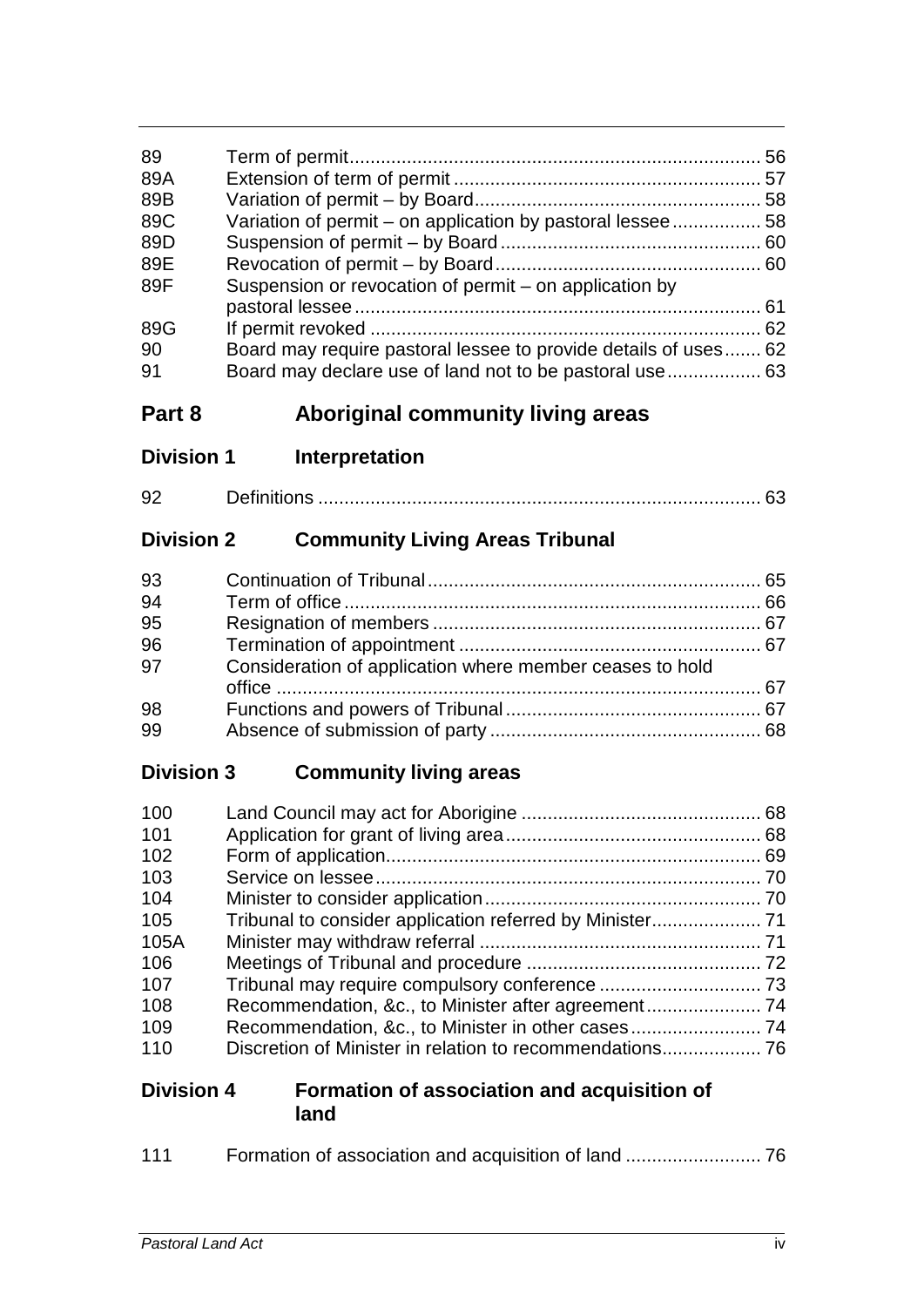### **Division 5 Miscellaneous**

| 113 |                                                              |  |
|-----|--------------------------------------------------------------|--|
| 114 | Resumption of abandoned Aboriginal community living areas 78 |  |

### **Part 9 Jurisdiction of Tribunal**

| 117 | Jurisdiction of Tribunal in relation to extension or grant of |  |
|-----|---------------------------------------------------------------|--|
|     |                                                               |  |
| 118 |                                                               |  |
| 119 |                                                               |  |

# **Part 10 Objections relating to value of improvements**

| 121 |  |
|-----|--|
| 122 |  |

# **Part 11 Miscellaneous**

| 123 |  |
|-----|--|
| 124 |  |
| 125 |  |
| 126 |  |
| 127 |  |
| 128 |  |

### **Part 12 Savings and transitional**

| 129 |                                                                  |  |
|-----|------------------------------------------------------------------|--|
| 130 | Certain leases to be or become perpetual pastoral leases  83     |  |
| 131 | Land containing Territory improvements may be excised 84         |  |
| 132 |                                                                  |  |
| 133 | Right to continue to use land for non pastoral purposes 85       |  |
| 134 |                                                                  |  |
| 135 | Minister's opinion in relation to holdings in excess of limit at |  |
|     |                                                                  |  |
|     |                                                                  |  |

### **Schedule Pastoral leases for automatic conversion to perpetual pastoral leases**

#### **ENDNOTES**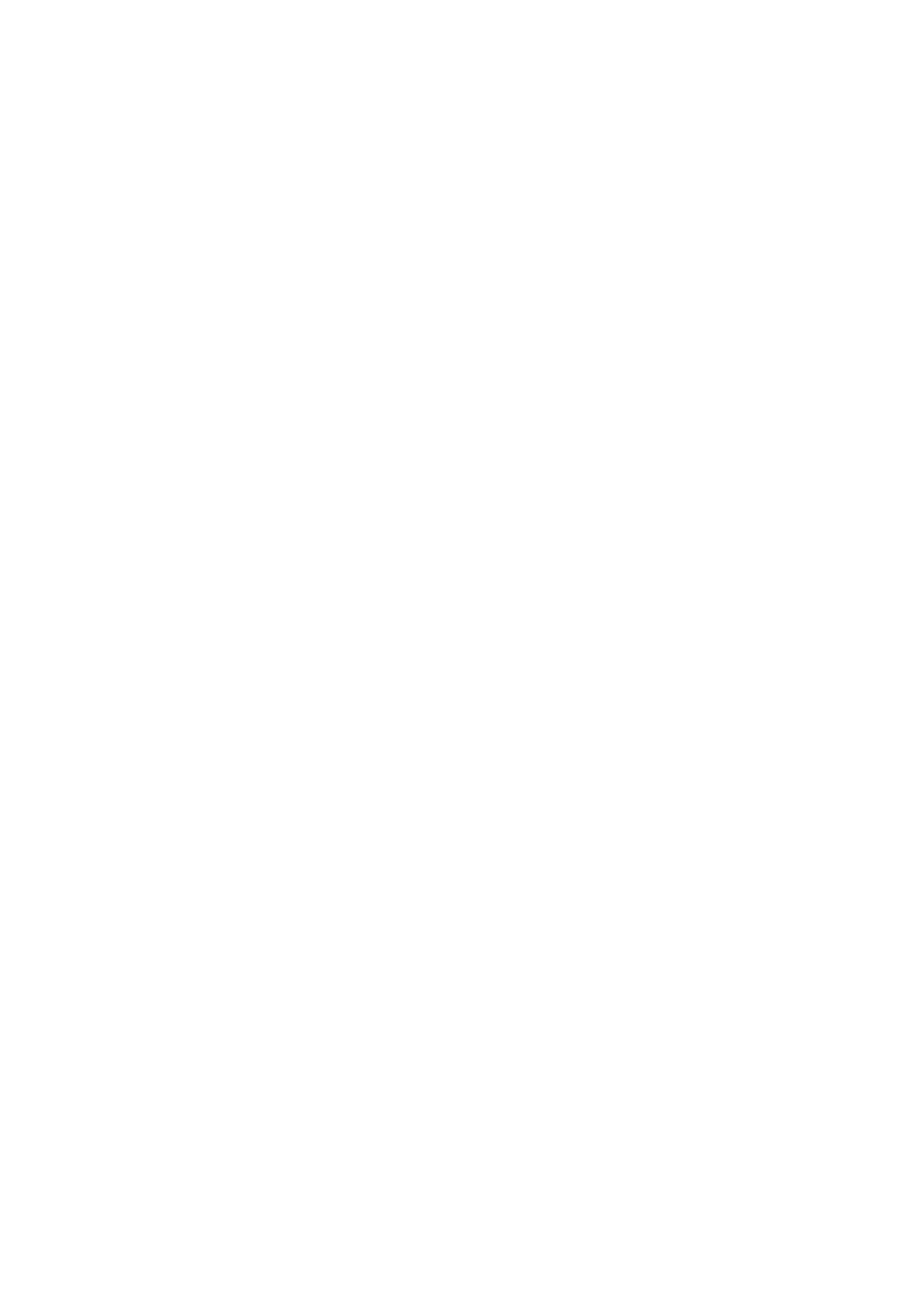### **NORTHERN TERRITORY OF AUSTRALIA**

As in force at 1 May 2016 \_\_\_\_\_\_\_\_\_\_\_\_\_\_\_\_\_\_\_\_

\_\_\_\_\_\_\_\_\_\_\_\_\_\_\_\_\_\_\_\_

### **PASTORAL LAND ACT**

#### **An Act to make provision for the conversion and granting of title to pastoral land and the administration, management and conservation of pastoral land, and for related purposes**

#### **Part 1 Preliminary**

#### **1 Short title**

This Act may be cited as the *Pastoral Land Act*.

#### **2 Commencement**

This Act shall come into operation on a date to be fixed by the Administrator by notice in the *Gazette*.

#### **3 Interpretation**

(1) In this Act, unless the contrary intention appears:

*Aborigine* means a person who is a member of the Aboriginal race of Australia.

*approved* means approved by the Minister.

*Board* means the Pastoral Land Board established by section 11 or, in relation to a power or function delegated under section 24 to a member or members of the Board, that member or those members.

*Chairman*, in relation to the Board, means the Chairman appointed under section 16 and includes a person appointed under section 19(1) to act as the Chairman while the person is so acting.

*condition*, in relation to a pastoral lease, includes a covenant and a term and, in relation to land, means the state of the land.

*Crown land* means all lands of the Territory, including the bed of the sea within territorial limits, but does not include reserved or dedicated land.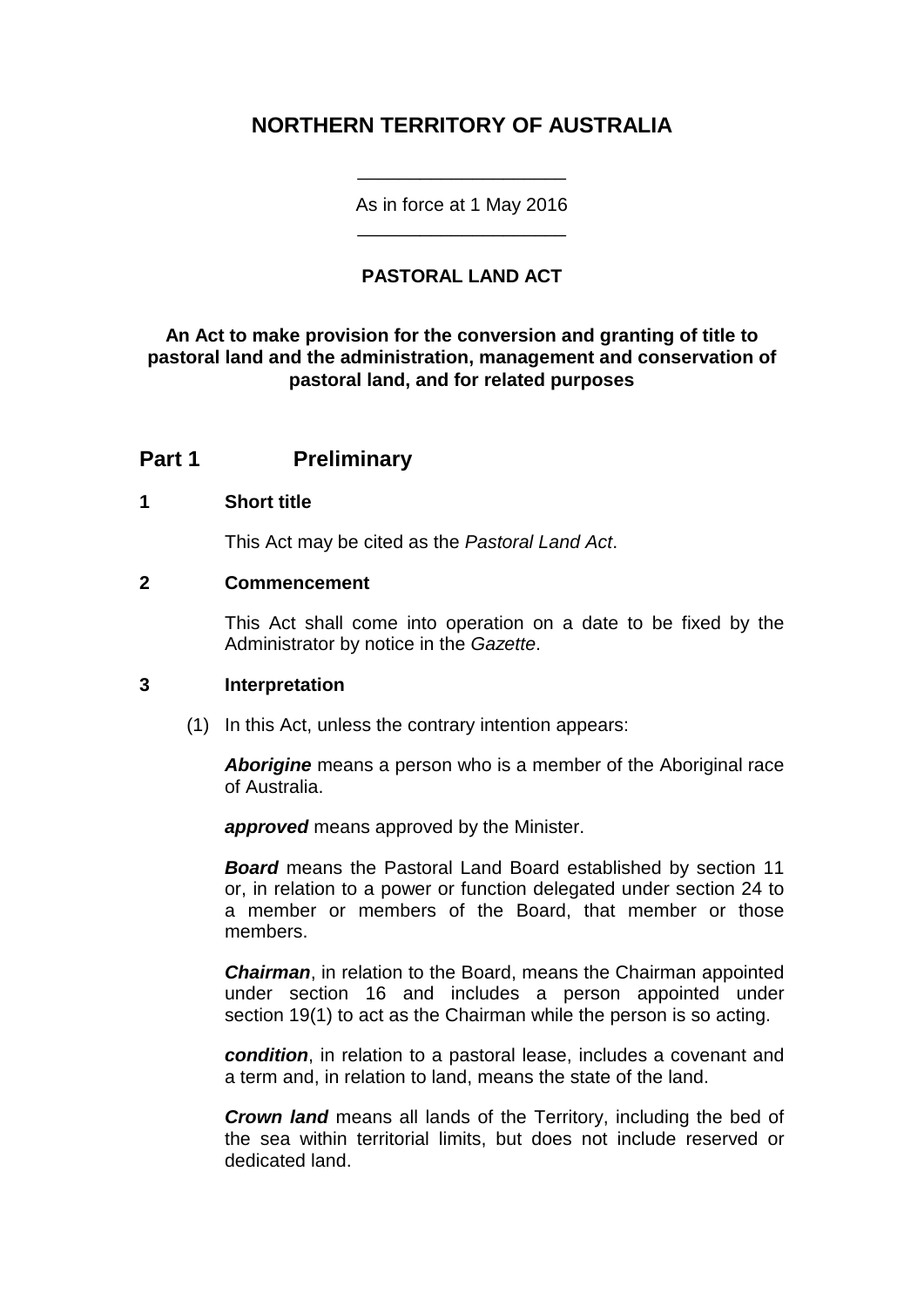*degradation*, in relation to land, means a decline in the condition of the natural resources of the land, including the capacity of the land to sustain pastoral productivity, resulting directly or indirectly from human activities on or affecting the land.

*District* means a pastoral district into which the Territory is divided under section 8.

*feral animal* means an animal of a kind introduced into Australia since 1787 that is living in a wild state.

*homestead*, in relation to land the subject of a pastoral lease, means a building or group of buildings and other facilities of a substantial nature built for residential, administrative and management purposes and used for those purposes in connection with the legitimate pastoral use of the land.

*improved pasture*, in relation to pastoral land, means a variety of plant not native to the District in which the pastoral land is situated that is sown and cultivated for consumption by grazing animals or for soil conservation or improvement purposes.

*improvements* has the same meaning as it has in the *Valuation of Land Act*.

#### *lessee* includes:

- (a) the person to whom a lease passes, whether by transfer or devolution;
- (b) a person permitted, in pursuance of an arrangement under section 50, to hold over land that was the subject of a former pastoral lease after the expiration of the term of the lease;
- (c) a mortgagee in possession; and
- (d) where applicable, a sublessee or other person in control of the relevant land.

*monitoring site* means a monitoring site established under section 75.

*non-pastoral purpose*, see section 85A(1).

*NTA* means the *Native Title Act 1993* (Cth).

*pastoral land* means land the subject of a pastoral lease.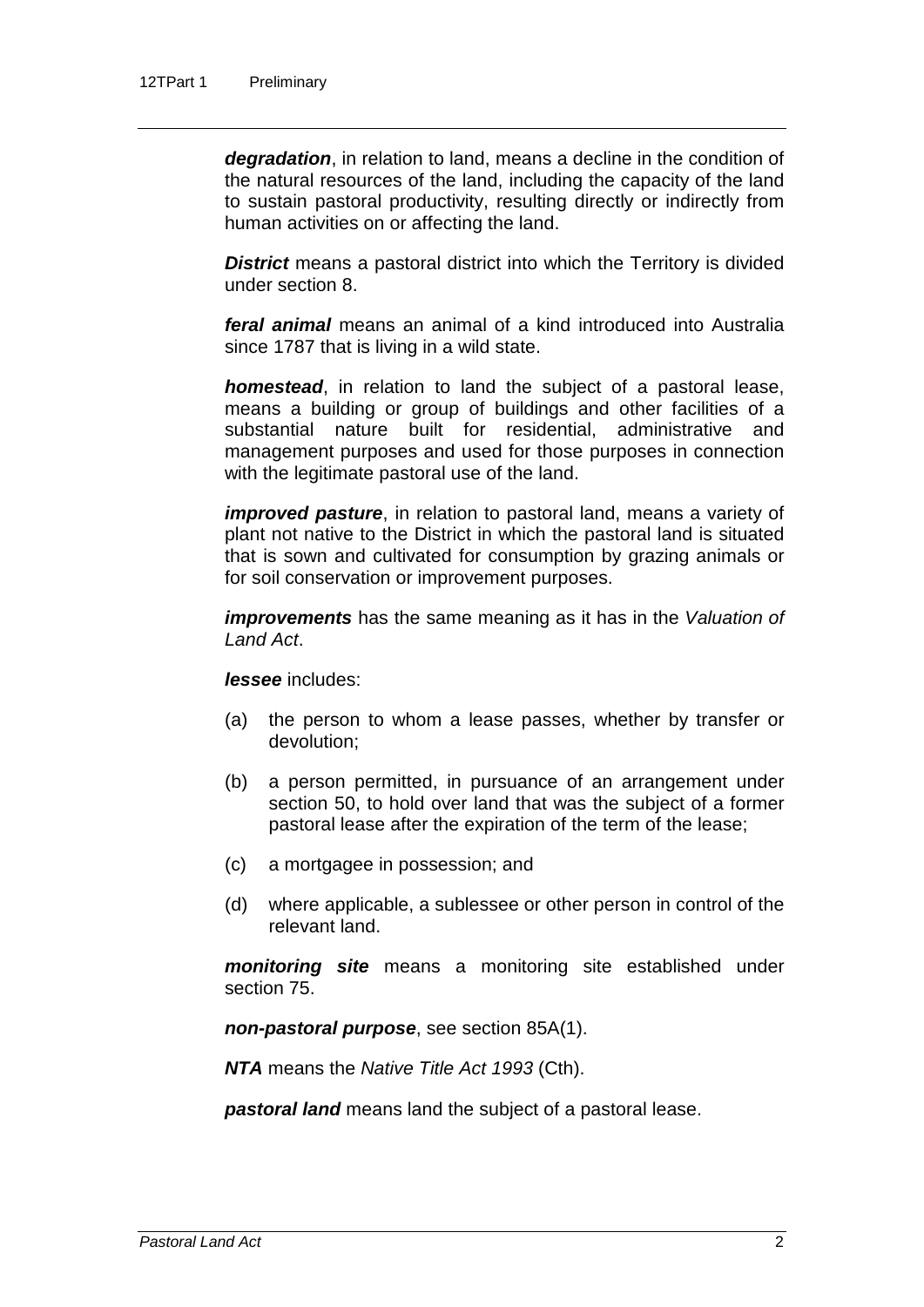*pastoral lease* means a lease granted over Crown land for pastoral purposes and includes a pastoral homestead lease and land which, in pursuance of an arrangement under section 50, is held over by the former lessee after the expiration of the term of a pastoral lease.

*pastoral lessee* means a lessee under a pastoral lease.

*pastoral purposes* means the pasturing of stock for sustainable commercial use of the land on which they are pastured or agricultural or other non- dominant uses essential to, carried out in conjunction with, or inseparable from, the pastoral enterprise, including the production of agricultural products for use in stock feeding and pastoral based tourist activities such as farm holidays, but does not include a use which, under section 91, is declared by the Board not to be a use for pastoral purposes.

*permit*, for Part 7, see section 85A(1).

*reference area* means an area of pastoral land declared under section 74(1) to be a reference area.

*registered native title body corporate* has the meaning given in section 253 of the NTA.

*registered native title claimant* has the meaning given in section 253 of the NTA or, if the claimant is replaced under section 66B of the NTA, means the person who replaced the claimant.

#### *registered native title rights and interests* means:

- (a) in relation to a registered native title claimant the native title rights and interests of the claimant described in the relevant entry on the Register of Native Title Claims, established and maintained in accordance with Part 7 of the NTA; and
- (b) in relation to a registered native title body corporate the native title rights and interests of the body corporate described in the relevant entry on the National Native Title Register established and maintained under Part 8 of the NTA.

*rehabilitate*, in relation to land, means to bring the land back as near as practicable to the condition it was in before its degradation, having particular regard to its capacity to carry stock and its level of soil stability or, where there is a remedial plan in force in respect of the land, the action required to comply with the remedial plan or as otherwise directed by the Board.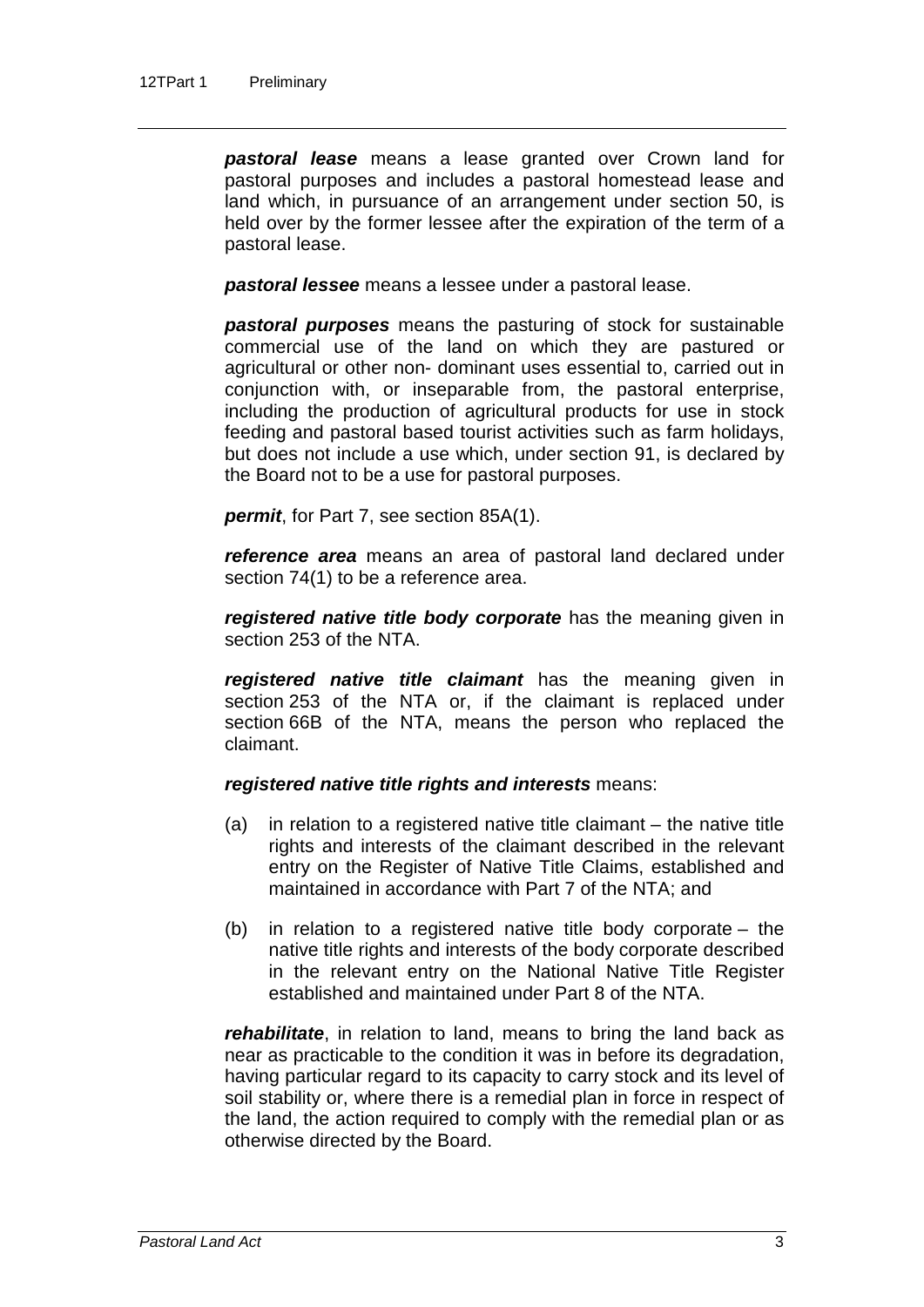*remedial plan* means a plan prepared by a pastoral lessee at the direction of the Board (or under section 76(5) by the Board) that details the proposed management of pastoral land over a specified period (or the time taken to rectify a problem) to prevent, arrest or minimise degradation of the pastoral land or to rehabilitate the land.

*rent* means annual rental.

*stock* means a species of animal permitted by or under this Act or the terms of a pastoral lease to be pastured on pastoral land as part of the pastoral enterprise under the lease.

*Surveyor-General* means the person appointed or acting as the Surveyor-General for the Northern Territory under the *Licensed Surveyors Act*.

*Tribunal* means the Civil and Administrative Tribunal.

*unimproved value* means unimproved capital value within the meaning of the *Valuation of Land Act*.

*Valuer-General* means the person appointed as the Valuer-General for the Northern Territory under the *Valuation of Land Act*.

- (2) In this Act, a reference to a lease as:
	- (a) granted in perpetuity, means that the term of the lease continues indefinitely; and
	- (b) perpetual, means that the lease is granted in perpetuity.

### **Part 2 Objects and duties**

#### **4 Objects**

The objects of this Act are:

- (a) to provide a form of tenure of Crown land that facilitates the sustainable use of land for pastoral purposes and the economic viability of the pastoral industry;
- (b) to provide for:
	- (i) the monitoring of pastoral land so as to detect and assess any change in its condition;
	- (ii) the prevention or minimisation of degradation of or other damage to the land and its indigenous plant and animal life; and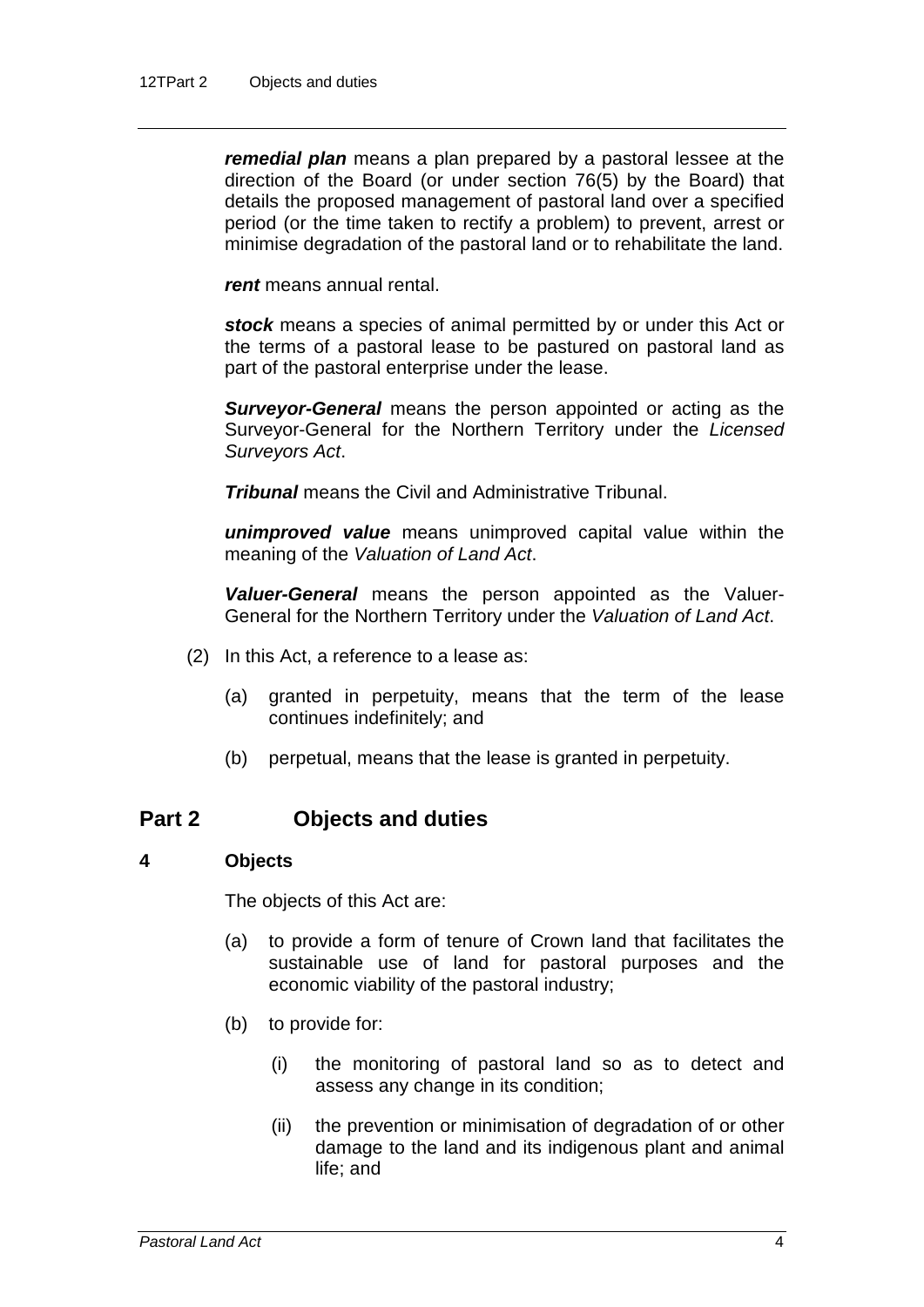- (iii) the rehabilitation of the land in cases of degradation or other damage;
- (c) to recognise the right of Aborigines to follow traditional pursuits on pastoral land;
- (d) to provide reasonable access for the public across pastoral land to waters and places of public interest; and
- (e) to provide a procedure to establish Aboriginal community living areas on pastoral land.

#### **5 Duty of Minister and Board**

The Minister and the Board, in administering this Act and in exercising a power or performing a function in relation to pastoral land, shall act consistently with, and seek to further, the objects of this Act.

#### **6 General duty of pastoral lessees**

It is the duty of a pastoral lessee:

- (a) to carry out the pastoral enterprise under the lease so as to prevent degradation of the land;
- (b) to participate to a reasonable extent in the monitoring of the environmental and sustained productive health of the land; and
- (c) within the limits of the lessee's financial resources and available technical knowledge, to improve the condition of the land.

### **Part 3 Administration**

#### **Division 1 General**

#### **7 Fees**

The Minister may, by notice in the *Gazette*, prescribe the fees to be charged in connection with matters under this Act.

#### **8 Pastoral districts**

The Minister may, by notice in the *Gazette*, after considering the recommendations, if any, of the Board, divide the Territory into such pastoral districts, and for such purposes, as the Minister thinks fit, and assign a name to each such district.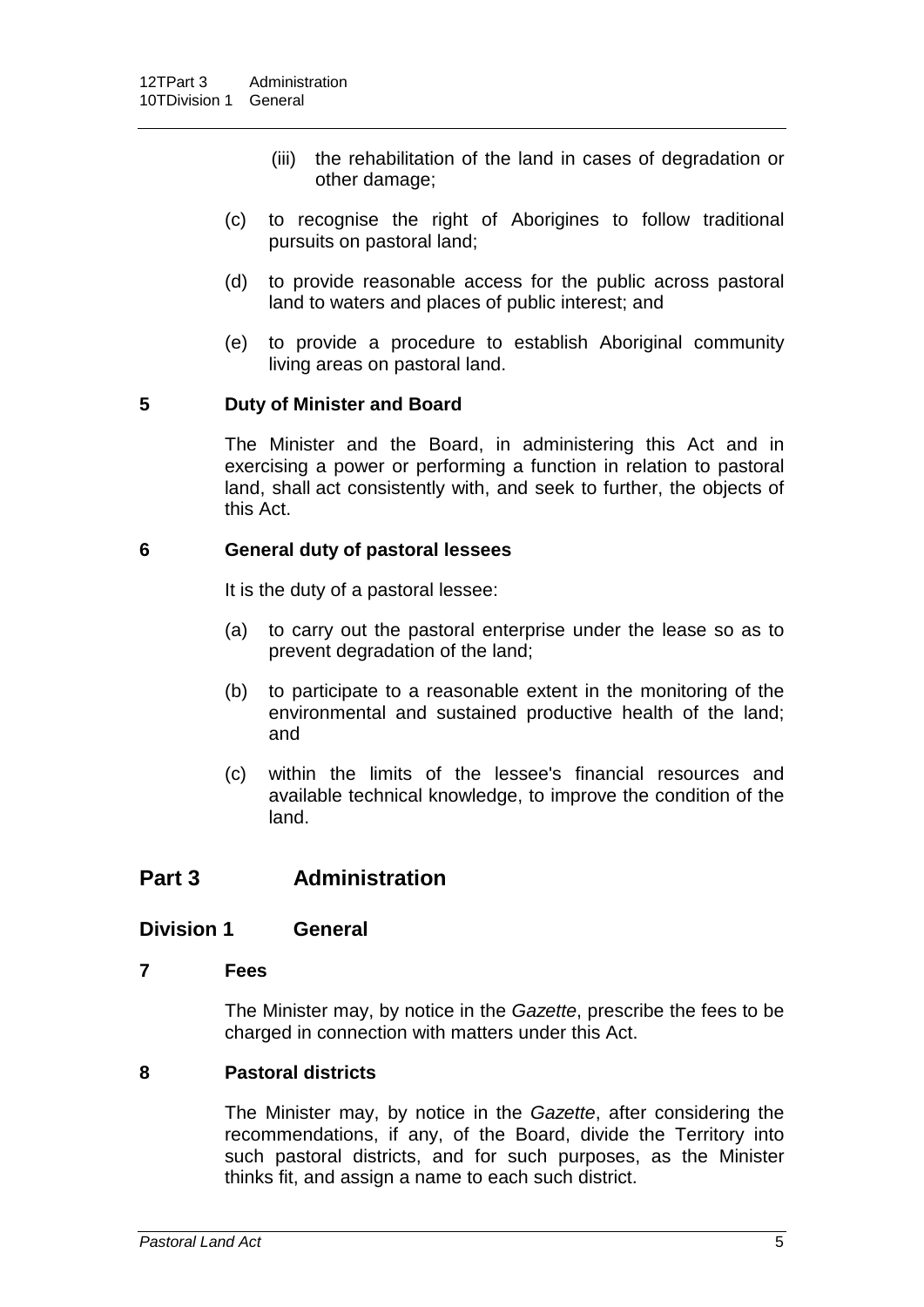#### **9 Power to enter pastoral land**

- (1) The Minister or a member of the Board, or a person authorised in writing by the Minister or the Board, may at any time, after giving reasonable notice to the owner, occupier or person apparently in charge of the land, enter on pastoral land (other than a homestead on the land, unless with the permission of the lessee) for the purpose of giving effect to, or carrying out a function or exercising a power under, this Act, or for the purpose of assessing the land in connection with the preparation of an application under Part 8.
- (2) A person authorised by the Minister or the Board for the purposes of subsection (1) shall, on demand, show a copy of his or her written authority to the owner, occupier or person apparently in charge of the pastoral land.

#### **10 Delegation by Minister**

- (1) The Minister may, by instrument in writing, delegate to a person any of the Minister's powers and functions under this Act, other than this power of delegation.
- (2) A power or function delegated under this section, when exercised or performed by the delegate, shall, for the purposes of this Act, be deemed to have been exercised or performed by the Minister.
- (3) A delegation under this section does not prevent the exercise of a power or the performance of a function by the Minister.

### **Division 2 Pastoral Land Board**

#### **11 Establishment of Board**

There is established by this Act a Board by the name of the Pastoral Land Board.

#### **12 Composition of Board**

- (1) The Board shall consist of 5 members appointed by the Minister.
- (2) An appointment under subsection (1) shall be notified in the *Gazette* as soon as practicable after it is made.
- (3) The exercise of a power or the performance of a function of the Board is not affected by reason only of there being a vacancy in the membership of the Board.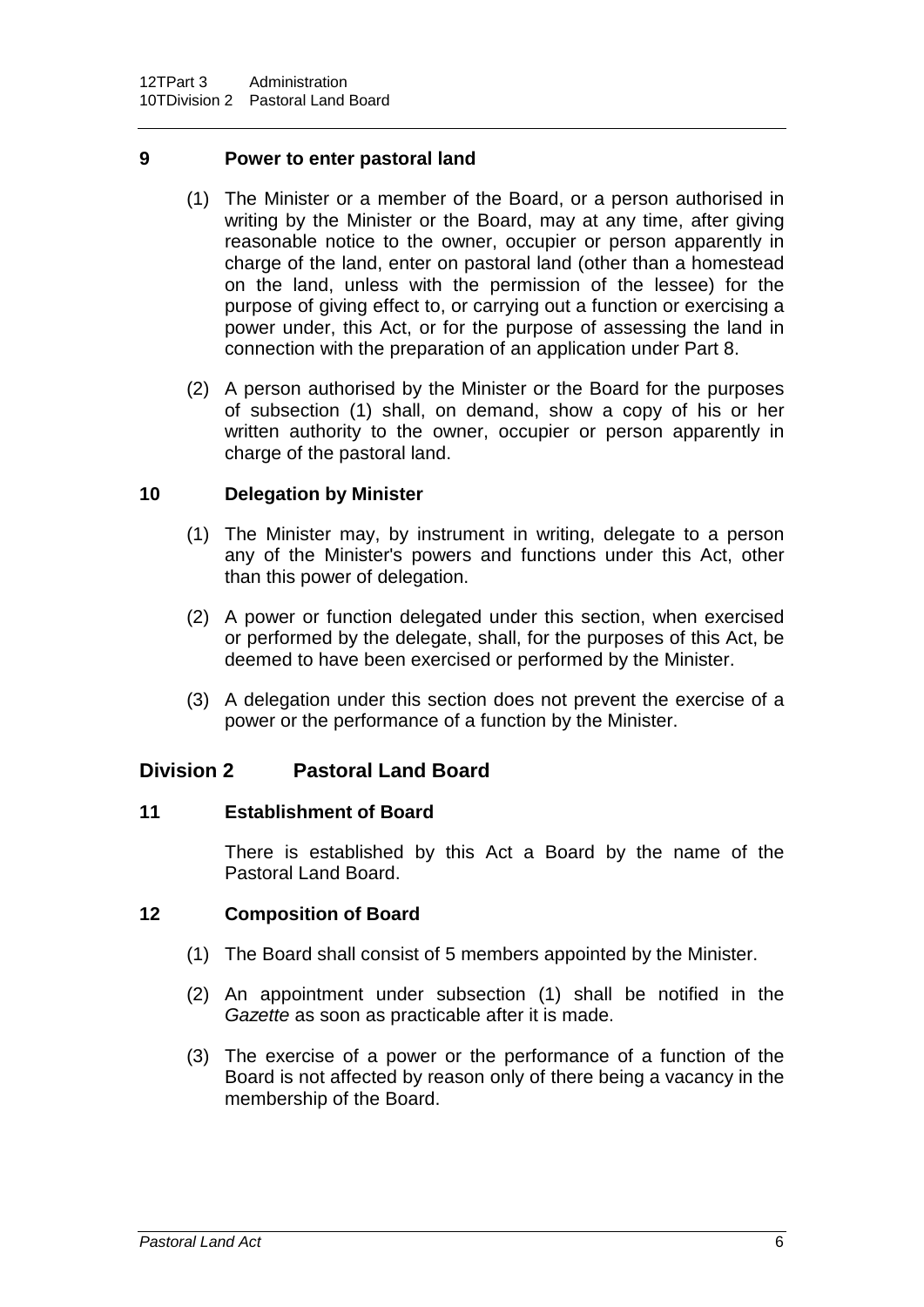#### **13 Qualification for membership of Board**

In appointing members of the Board the Minister shall ensure that:

- (a) 2 persons who have experience as pastoralists are included; and
- (b) as far as practicable, the members collectively have expertise or experience that, in the opinion of the Minister, is relevant to their role as members.

#### **14 Period of appointment**

Subject to this Act, a member of the Board holds office until the expiration of such period, not exceeding 4 years, as is specified in the instrument of appointment, but is eligible for re-appointment.

#### **15 Alternate members**

- (1) The Minister may, either concurrently with the appointment of a member to the Board or at a later time, appoint a person to act as the alternate of a member (other than the Chairman) while the member is prevented by illness, absence, the operation of section 20 or other cause considered sufficient by the Chairman, from performing the member's duties of office.
- (2) An appointment under subsection (1) shall be notified in the *Gazette* as soon as practicable after it is made.
- (3) An alternate member appointed under subsection (1) holds office during the period the member for which he or she is appointed alternate holds office or for such shorter period as is specified by the Minister in the instrument of appointment.
- (4) The Minister shall not appoint an alternate member under subsection (1) unless the person would be qualified in his or her own right to be appointed as a member.

#### **16 Chairman**

- (1) The Minister shall appoint a person who is or is to be a member of the Board to be its Chairman.
- (2) An appointment under subsection (1) shall be notified in the *Gazette* as soon as practicable after it is made.
- (3) The Chairman shall, subject to the directions of the Board, administer the affairs of the Board.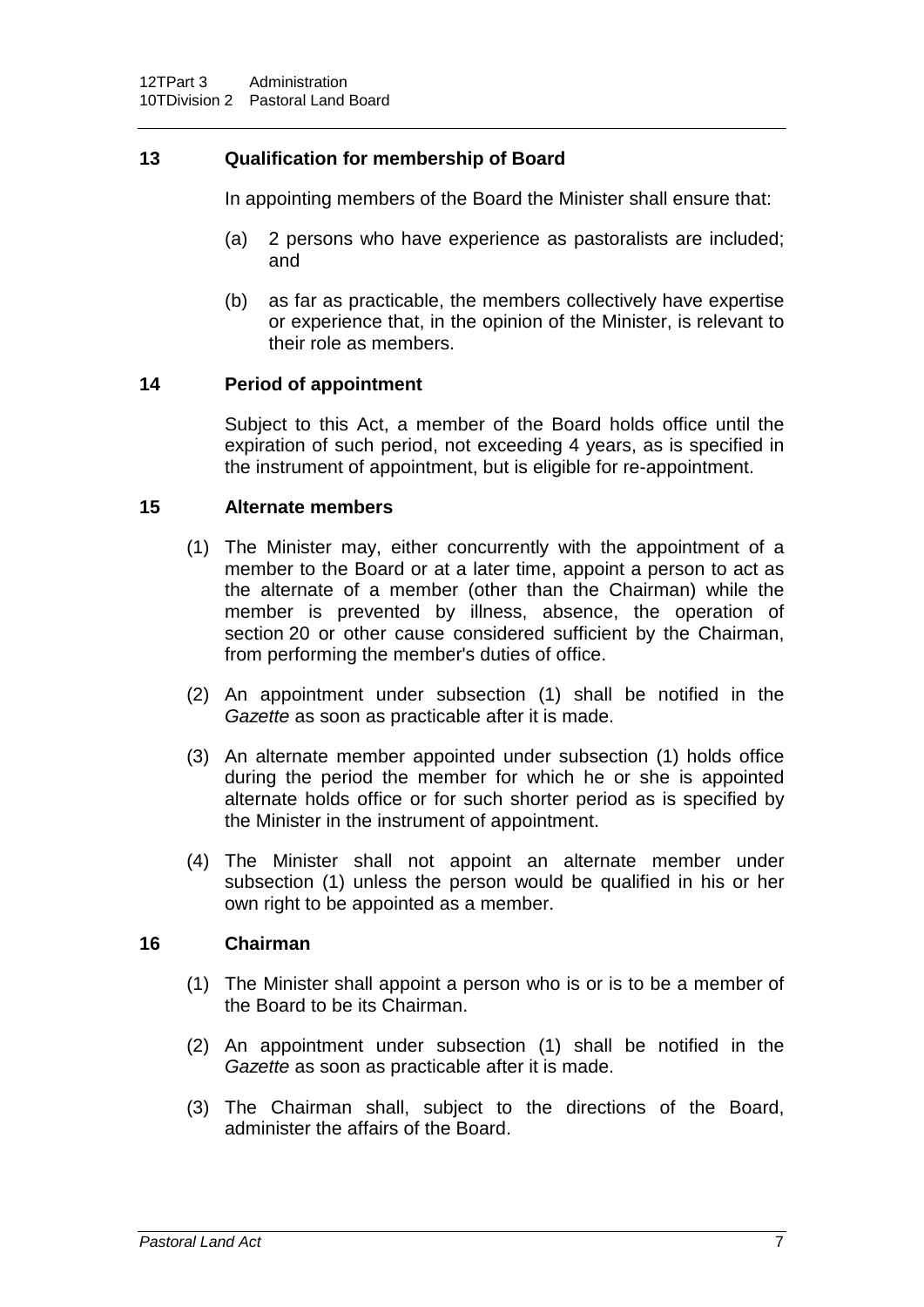- (4) The Chairman:
	- (a) may be paid such salary, allowances and expenses; and
	- (b) holds office on such terms and conditions,

as the Administrator determines.

#### **17 Resignation of members**

- (1) A member of the Board may resign office by writing signed by him or her and delivered to the Minister.
- (2) A resignation under subsection (1) is not effective until accepted by the Minister.

#### **18 Dismissal of members**

- (1) The Minister may terminate the appointment of a member of the Board for inability, inefficiency, misbehaviour or physical or mental incapacity.
- (2) If a member:
	- (a) is absent, except by leave of the Board, from 3 consecutive meetings of the Board; or
	- (b) becomes bankrupt, applies to take the benefit of a law for the relief of bankrupt or insolvent debtors, compounds with his or her creditors or makes an assignment of his or her remuneration for their benefit,

the Minister shall terminate the appointment of the member.

#### **19 Acting Chairman**

- (1) Where the Chairman of the Board is or is expected to be absent from duty or from the Territory, the Minister may appoint a member of the Board to act as the Chairman during the absence.
- (2) The validity of a decision of the Board shall not be questioned in any proceedings on a ground arising from the fact that the occasion for the appointment of a member purporting to be appointed under subsection (1) had not arisen or that an appointment under subsection (1) had ceased to have effect.

#### **20 Disclosure of interest**

(1) A member of the Board who has or has had a direct or indirect proprietary or other pecuniary interest in a matter being considered or about to be considered by the Board shall, as soon as possible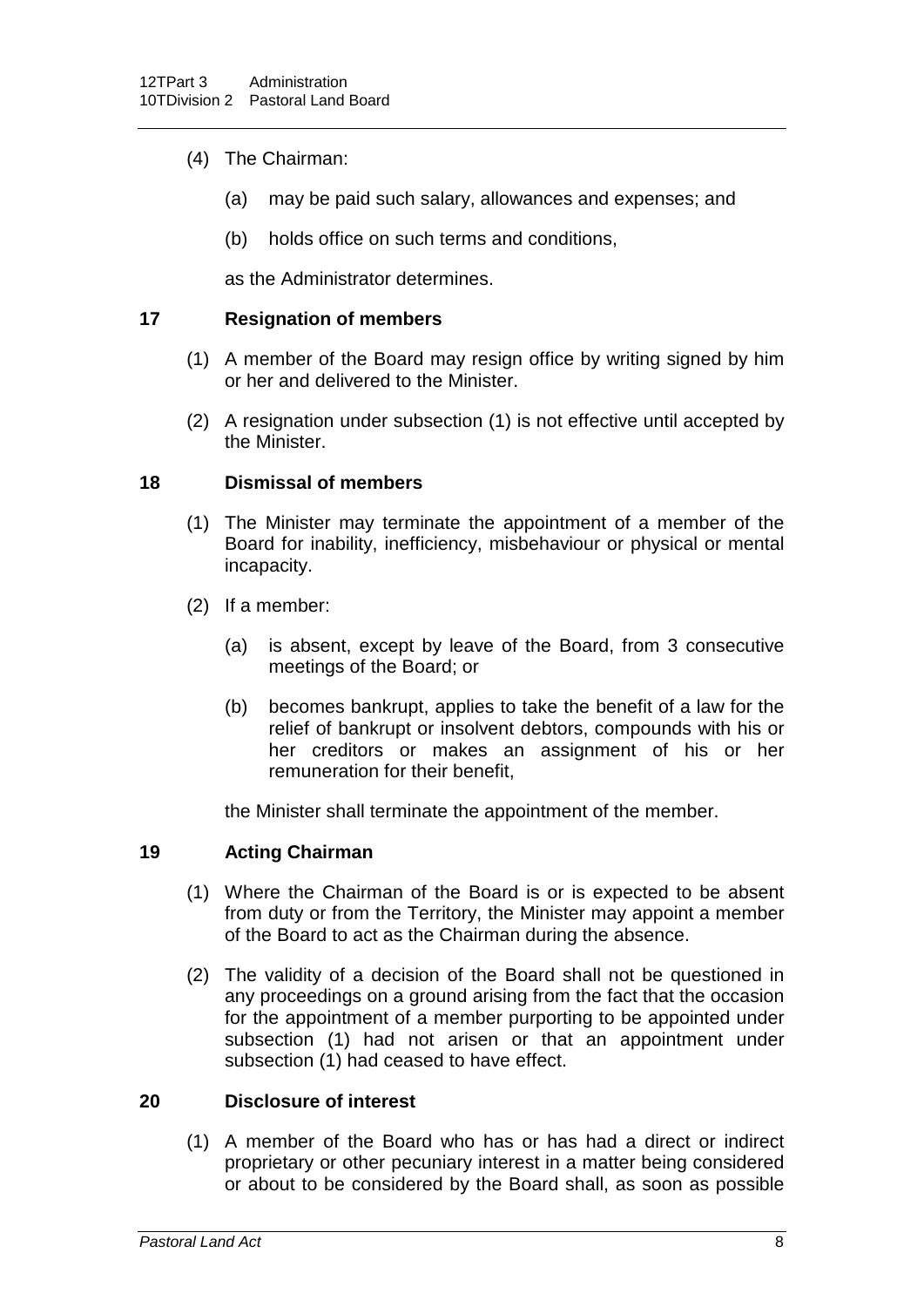after the relevant facts have come to the member's knowledge, disclose the nature of his or her interest at a meeting of the Board.

- (2) A disclosure under subsection (1) shall be recorded in the minutes of the Board and the member:
	- (a) shall not, while he or she has that interest, (otherwise than as a member of, and in common with the other members of, an incorporated company consisting of not less than 25 persons and of which he or she is not a director), take part after the disclosure in any deliberation or decision of the Board; and
	- (b) shall be disregarded for the purpose of constituting a quorum of the Board,

in relation to the matter.

#### **21 Meetings of Board**

- (1) The Chairman shall call such meetings of the Board as are necessary for the exercise of its powers and the performance of its functions.
- (2) The Minister may, at any time, direct the Chairman to convene a meeting of the Board and the Chairman shall convene a meeting in accordance with the direction.
- (3) At a meeting of the Board:
	- (a) four members of the Board (or 3 in relation to the consideration of any matter where the disregarding of a member because of section 20(2)(b) would otherwise cause a quorum to be lost) constitutes a quorum;
	- (b) the Chairman, if present, shall preside but in the absence of the Chairman (including a member appointed under section 19 to act as the Chairman) the members present shall elect one of their number to act as Chairman and that person may exercise the powers and shall perform the functions of the Chairman for the meeting;
	- (c) questions arising shall be determined by a majority of the votes of the members present and voting and in the event of an equality of votes the Chairman or other member presiding at the meeting shall have, in addition to his or her deliberative vote, a casting vote; and
	- (d) subject to this Act, the Chairman or other member presiding at the meeting shall determine the procedure to be followed at or in connection with the meeting.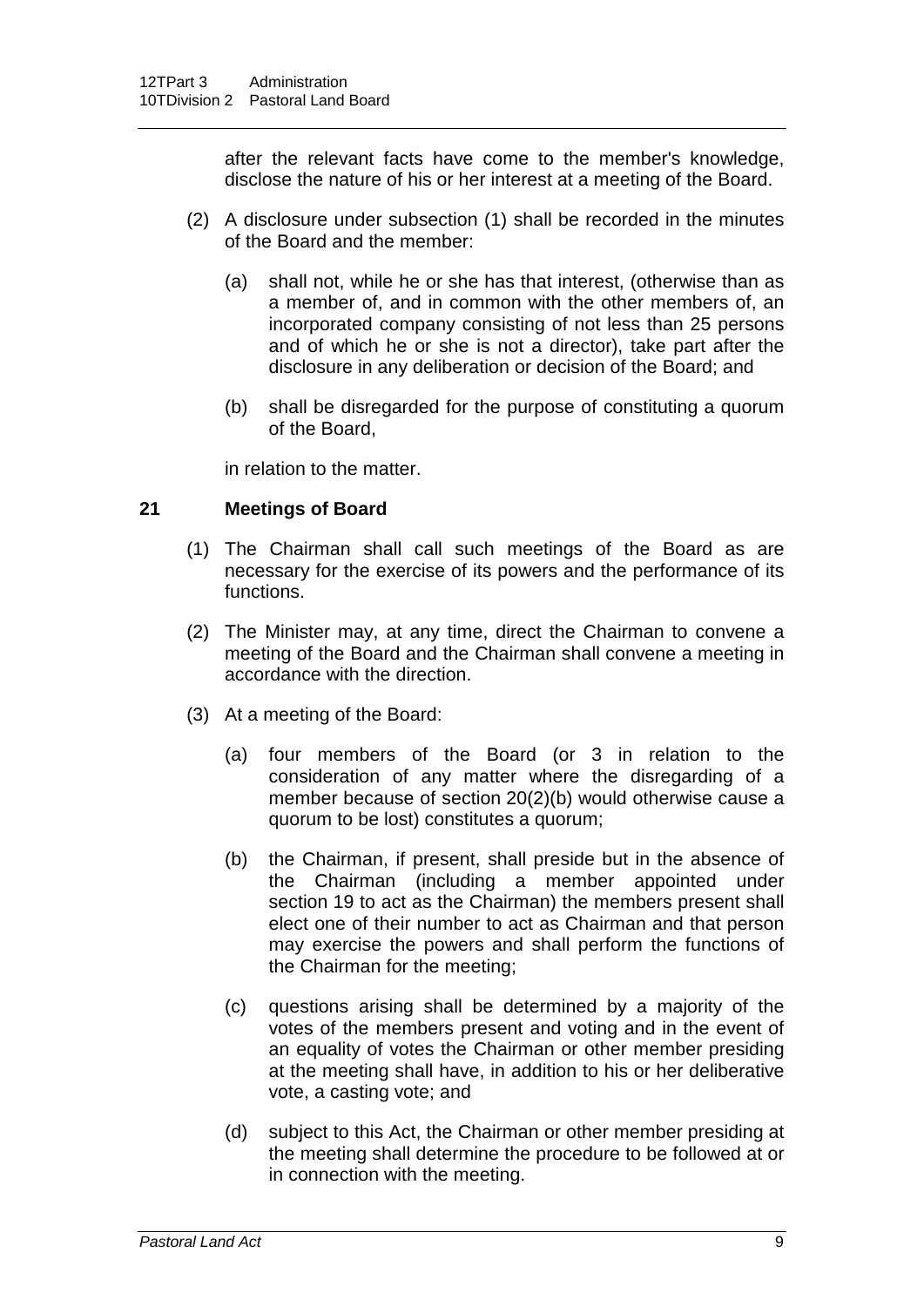- (4) The Board shall cause records of its meetings to be kept.
- (5) The Minister may request, and shall be provided with, a copy of the minutes of a meeting of the Board.

#### **22 Confidentiality**

A member of the Board shall not disclose information obtained in the course of his or her duties as a member unless the disclosure is made in the course of those duties.

Maximum penalty: 40 penalty units or imprisonment for 6 months.

#### **23 Protection of members**

No action or proceeding, civil or criminal, shall lie or be continued against the Chairman or other member of the Board for or in respect of an act or thing done in good faith by the Board or that person in the exercise or performance, or purported exercise or performance, of a power or function under this Act.

#### **24 Delegation by Board**

- (1) Subject to subsection (4), the Board may, by resolution, delegate to such persons, or committees of its members, as it thinks fit any of its powers and functions under this Act, other than this power of delegation.
- (2) A power or function delegated under this section, when exercised or performed by the delegates shall, for the purpose of this Act, be deemed to have been exercised or performed by the Board.
- (3) A delegation under this section does not prevent the performance of a function or the exercise of a power by the Board or the supervision by the Board of its performance or exercise by the delegate.
- (4) The Minister may give to the Board written guidelines as to the number of members who shall jointly as a committee perform a function or exercise a power of the Board, or as to the functions or powers that should not be delegated except to members of the Board, and when such guidelines have been given the Board shall not delegate the function or power except in accordance with the guidelines.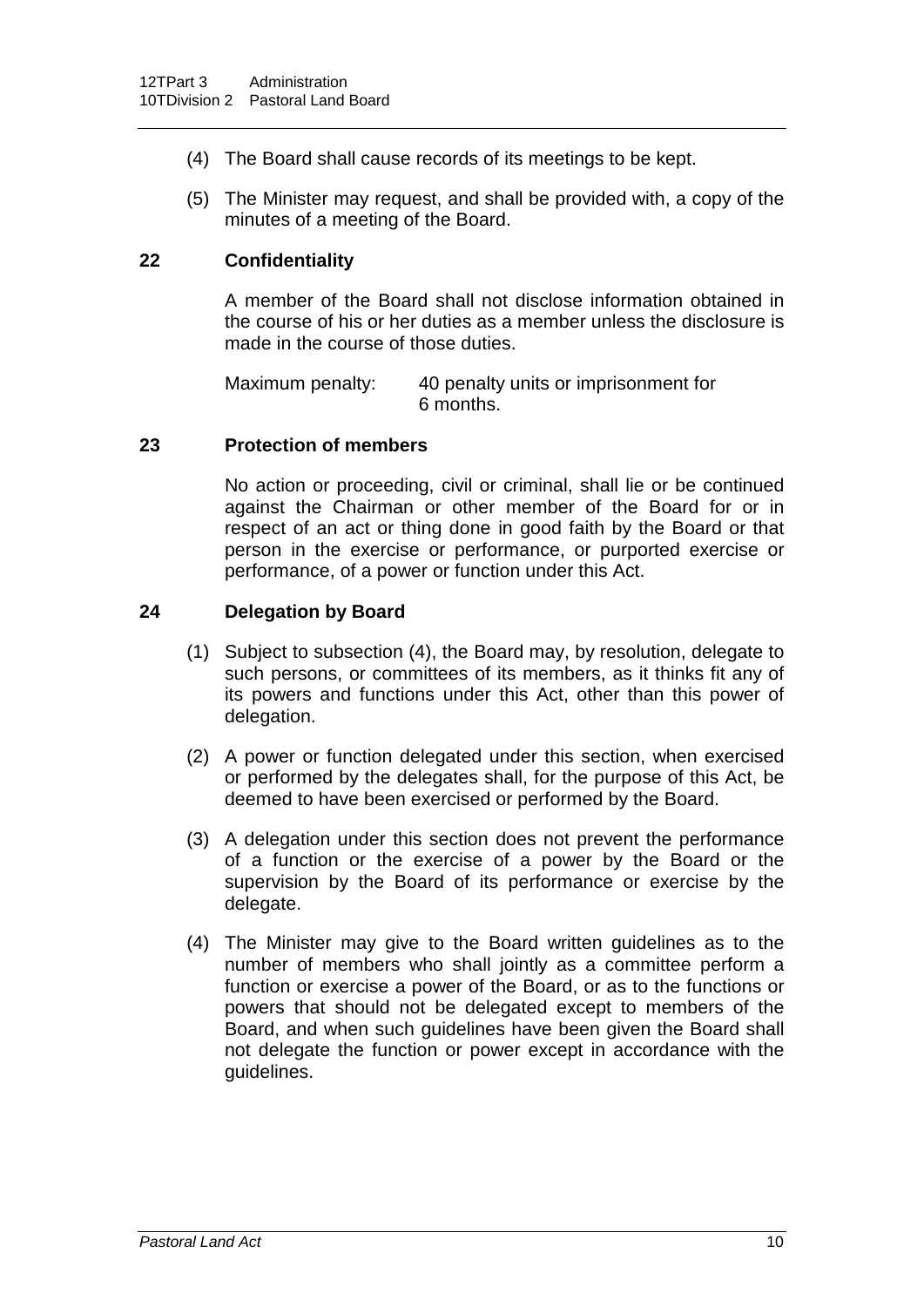#### **25 Consultation and inquiries**

The Board may, in exercising its powers and performing its functions under this Act, consult with such persons, associations, institutions and bodies, and make such inquiries, as it thinks fit.

#### **26 Representation and inquiries**

- (1) Where the Board is considering an application for a pastoral lease, it shall give to the applicant an opportunity of appearing before it and of calling evidence, examining witnesses and addressing the Board.
- (2) A person or body appearing before the Board in pursuance of subsection (1) may be represented by a legal practitioner or agent, and the legal practitioner or agent may examine witnesses and address the Board on behalf of the person or body on whose behalf he or she appears.

#### **27 Protection of legal practitioners, witnesses, &c.**

- (1) A legal practitioner or agent appearing before the Board has the same protection and immunity as a legal practitioner has in appearing for a party in proceedings in the Supreme Court.
- (2) A witness summoned to attend or appearing before the Board has the same protection as a witness in proceedings in the Supreme Court.

#### **28 Rules of evidence**

The Board is not bound by rules of evidence but may inform itself in such manner as it thinks fit.

### **Division 3 Functions and powers of Board**

#### **29 Functions of Board**

The functions of the Board are:

- (a) to report regularly to, and as directed by, the Minister, but in any case not less than once a year, on the general condition of pastoral land and the operations of the Board;
- (b) to consider applications for the subdivision or consolidation of pastoral land and make recommendations to the Minister in relation to them;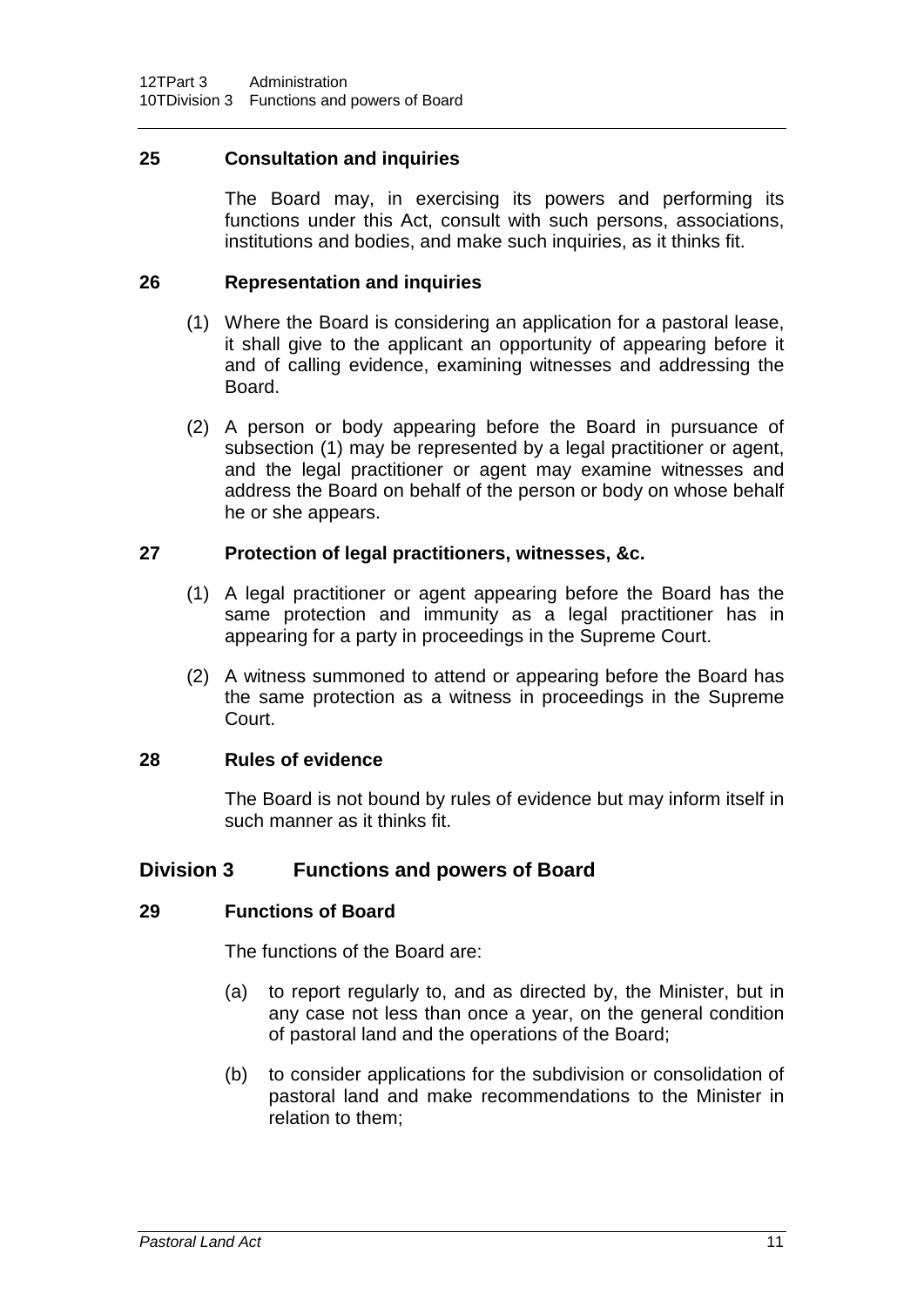- (c) to plan, establish, operate and maintain systems for monitoring the condition and use of pastoral land on a District or other basis;
- (d) to assess the suitability of proposed new pastoral leases over vacant Crown land;
- (e) to direct the preparation, and monitor the implementation, of remedial plans;
- (f) to monitor, supervise or cause to be carried out work in relation to the rectification of degradation or other damage to pastoral land;
- (g) to monitor the numbers and effect of stock and feral and other animals on pastoral land;
- (h) to monitor and administer the conditions to which pastoral leases are subject;
- (ha) to consider and determine applications for permission to use pastoral land for a non-pastoral purpose in accordance with Part 7;
- (j) to make recommendations to the Minister on any matter relating to the administration of this Act;
- (k) to hear and determine all questions, and consider and make recommendations on all matters, referred to it by the Minister; and
- (m) such other functions as are imposed on it by or under this or any other Act or as directed by the Minister.

#### **30 Powers of Board**

- (1) Subject to this Act, the Board has power to do all things that are necessary or convenient to be done for or in connection with or incidental to the performance of its functions and the exercise of its powers.
- (2) For the purposes of performing its pastoral monitoring functions, the members of the Board, and persons authorised in writing for that purpose by the Board, may, after giving reasonable notice to the pastoral lessee of their intention to do so:
	- (a) enter on pastoral land to assess the condition of the land and identify, establish and operate monitoring sites and reference areas; and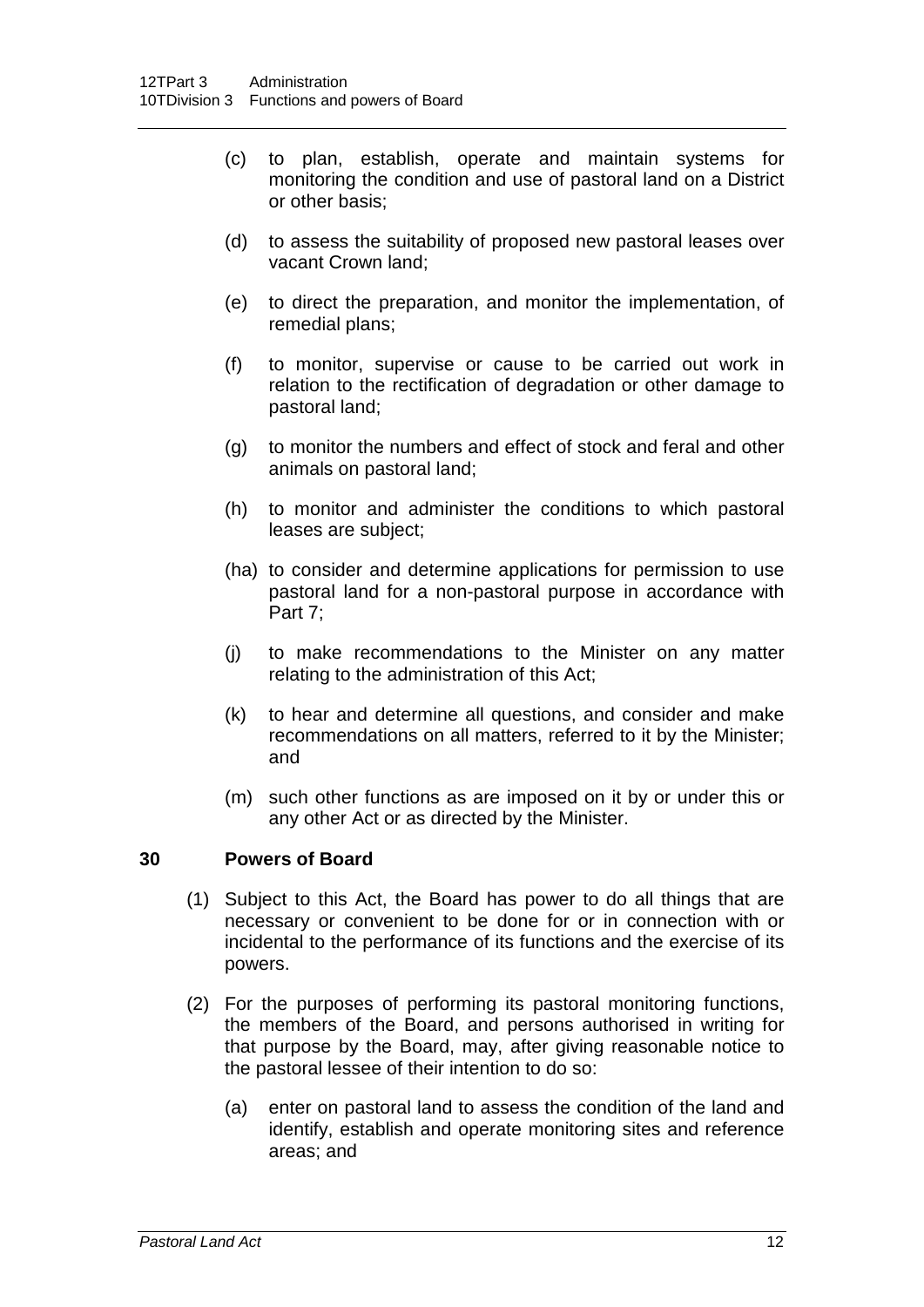- (b) inspect recorded land data kept by the pastoral lessee in accordance with the requirements of or under this Act.
- (3) Without limiting the generality of subsection (1), the Board may, for the purposes of performing its functions or exercising its powers, including powers conferred on it elsewhere in this Act, with the approval in writing of the Minister, act as agent for the Territory or a statutory corporation.

### **Part 4 Leases of pastoral land**

### **Division 1 General**

#### **31 Leases for pastoral purposes**

- (1) The Minister may, in the name of the Territory, by instrument in the appropriate form, grant a lease of Crown land for pastoral purposes.
- (2) Without limiting the generality of subsection (1), where a person has a right to be granted a lease of Crown land, the Minister may, in his or her discretion and in the appropriate form, lodge with the Registrar-General details of the means by which the right arose.
- (3) On the lodgement of the details referred to in subsection (1), the Registrar-General must create an entry in the land register in relation to the land and record the particulars in accordance with the *Land Title Act*.
- (4) Despite that a lease of Crown land has not been signed by the lessee or the lessor, the recording of the particulars in the land register takes effect as a lease.
- (5) Without limiting the generality of subsection (1), the Minister may determine to whom a pastoral lease may be granted by inviting applications, auctioning the right to the grant, inviting tenders for the right or otherwise selling or disposing of the right.
- (6) The Minister shall cause notice of the disposal of the right to the grant of a pastoral lease to be published in the *Gazette* within 28 days after the right is given, where the right is given otherwise than:
	- (a) by sale by auction or tender; or
	- (b) under or in pursuance of Division 3.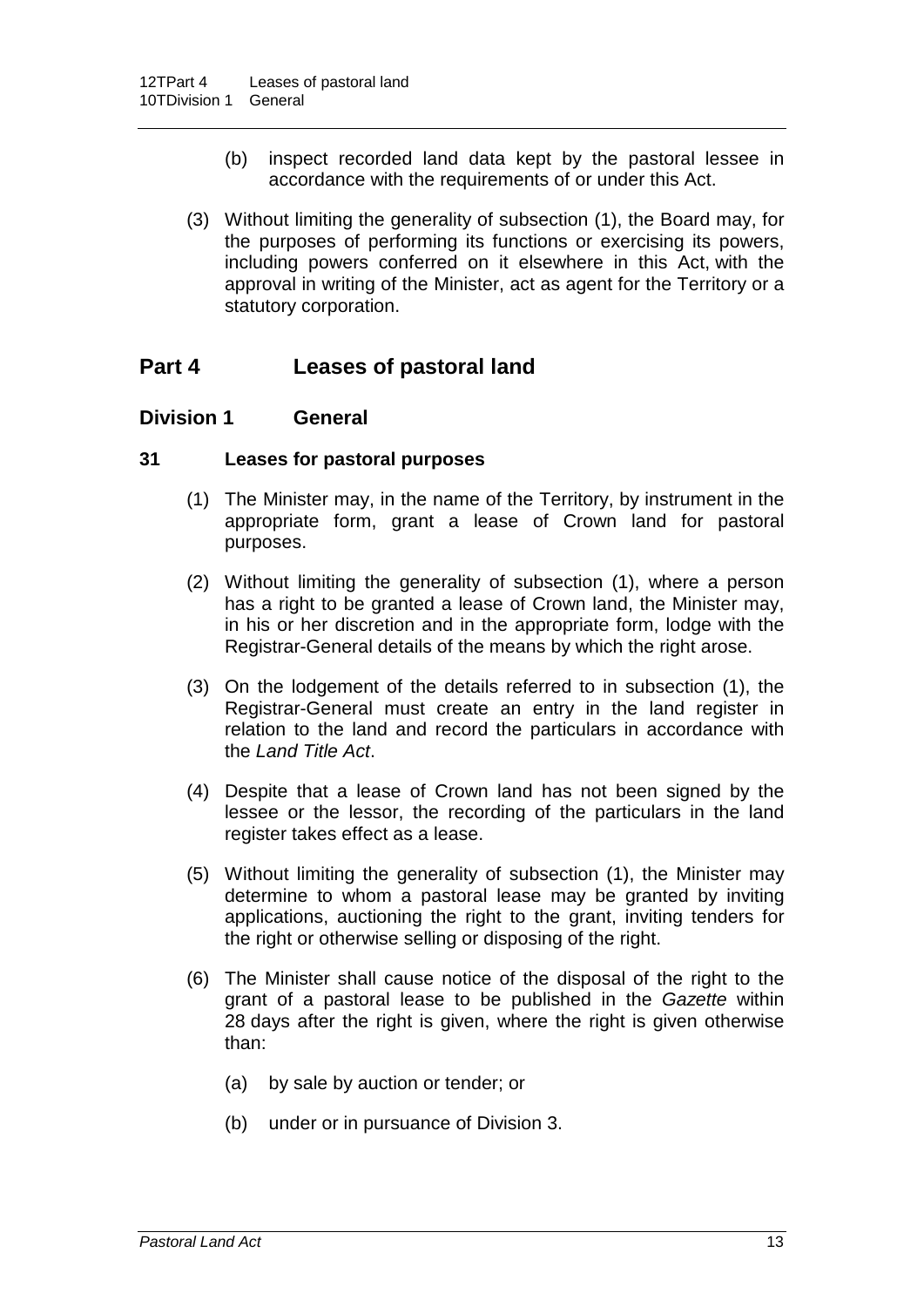#### **32 Notice of lands available**

- (1) Where the Minister proposes to sell or otherwise dispose of a right to the grant of a pastoral lease by auction, tender or as the result of the invitation of applications, he or she shall give notice of:
	- (a) in the case of a sale of the right by auction  $-$  the date, time and place at which the auction will be conducted;
	- (b) in the case of a sale of the right by tender or the sale or disposal as the result of the invitation of applications – the closing date for the submission of tenders or applications, and the place where they must be submitted;
	- (c) a general description of the land; and
	- (d) the place at which details of the land may be obtained.
- (2) Subject to subsection (4), a notice under subsection (1) shall be published in the *Gazette*, and by such other means, if any, as the Minister thinks fit, not earlier than 3 months or later than 28 days before the tenders or applications are to close or the sale is to take place.
- (3) Where the Minister proposes to include in a pastoral lease a provision by virtue of which the lessee may acquire or claim a right to another lease, the notice under subsection (1) shall include a reference to the right.
- (4) Where a notice under subsection (1)(b) specifies a date as the closing date for the submission of tenders or applications, the Minister may, before the closing date, by notice in the *Gazette*, specify a later date as the closing date for the submission of the tenders or applications and the later date so specified shall be the closing date accordingly.
- (5) A tender for the purchase of the right to the grant of a pastoral lease may indicate the date until which the offer to purchase remains open but, notwithstanding that such a date is indicated, the offer may be withdrawn at any time before it is accepted.
- (6) The Minister is not bound to accept the highest, or any, tender for the purchase of the right to the grant of a pastoral lease offered for sale in pursuance of this section.
- (7) The Minister may withdraw an offer of the right to the grant of a pastoral lease at any time before a person obtains the right.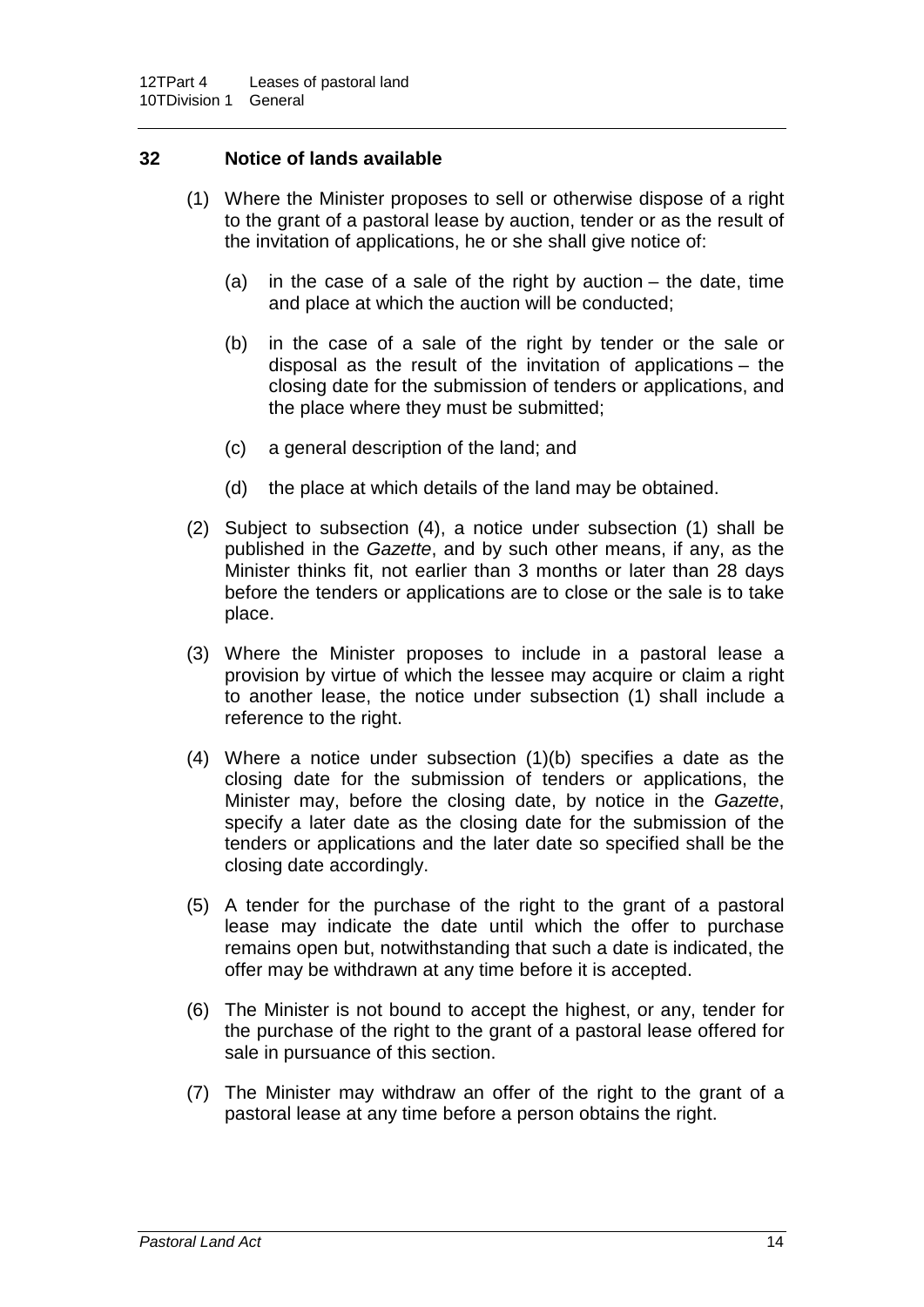#### **33 Purchase price**

- (1) The Minister may determine that a purchase price is payable for the right to the grant of a pastoral lease, with or without improvements, and, where the Minister does so, he or she shall fix the purchase price or the reserve price, or determine the manner in which the purchase price shall be fixed, and may determine the amount or the percentage of the purchase price or reserve price that shall be paid by a successful purchaser on entering into a contract for the purchase of the right.
- (2) For the purposes of subsection (1), the Minister may require the Valuer-General to make a valuation of a proposed pastoral lease.

#### **34 Maximum holding, &c., of pastoral land**

- (1) Subject to section 135, unless:
	- (a) the Minister was, at the time the land or interest was or was to be acquired, of the opinion that it was or would be in the interest of the Territory and advised the person, in writing, accordingly; or
	- (b) the land or interest was lawfully held at the commencement of this Act,

a person shall not:

- (c) hold, either alone or together with an associate, pastoral land that exceeds in aggregate an area of 13,000 square kilometres;
- (d) have a direct or indirect beneficial interest, either alone or together with an associate, in pastoral land that exceeds in aggregate an area of 13,000 square kilometres;
- (e) hold, either alone or together with an associate and, at the same time, have a direct or indirect beneficial interest either alone or together with an associate in, pastoral land the total area of which lands exceeds in aggregate 13,000 square kilometres; or
- (f) hold, either alone or together with an associate, or have a direct or indirect beneficial interest either alone or together with an associate in, pastoral land, that in either case or together at the same time is worked in association with other pastoral land, whether as one station or otherwise, the total area of which lands exceeds 13,000 square kilometres.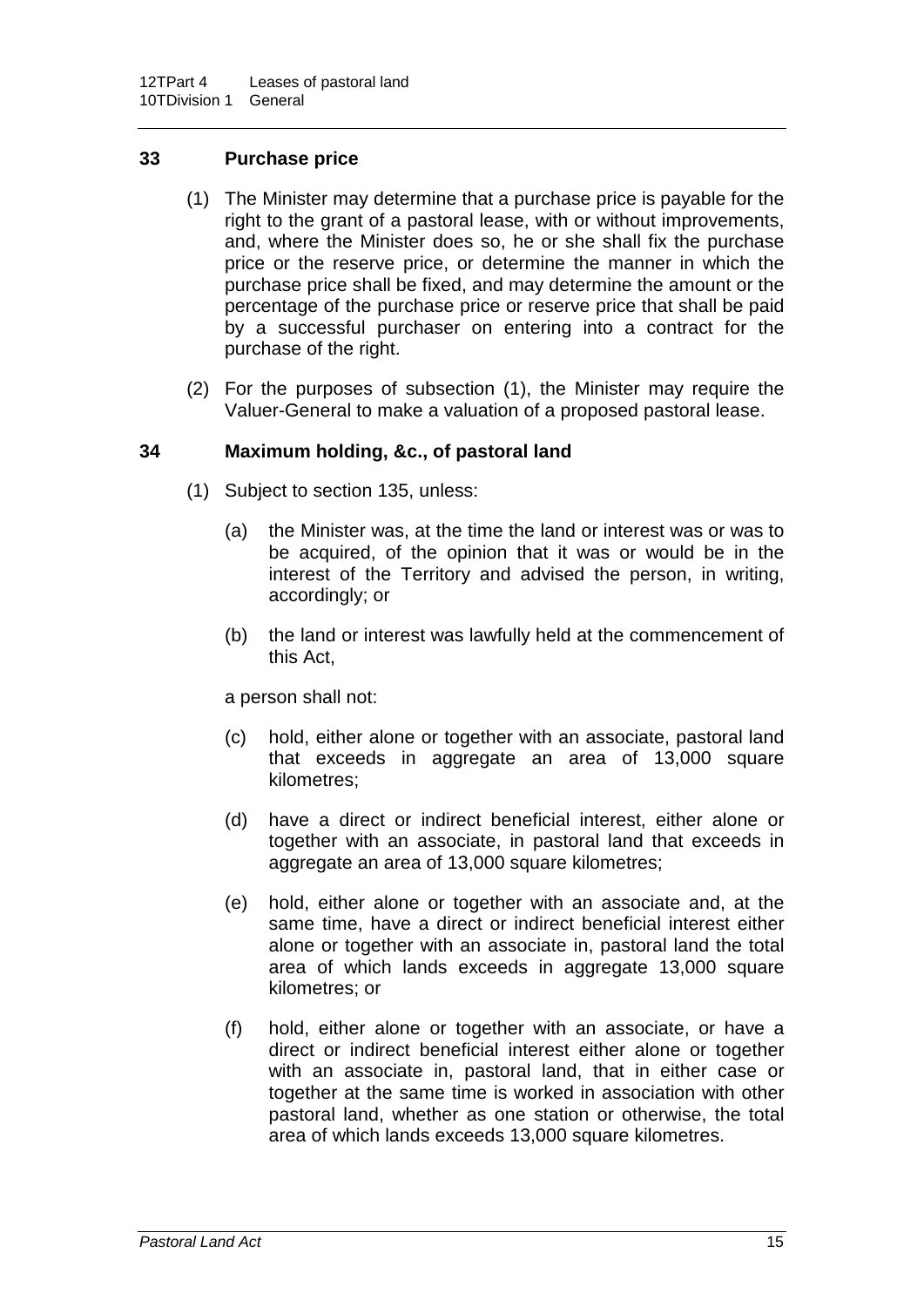- (2) For the purposes of this section:
	- (a) a person whose holding of pastoral land or a direct or indirect beneficial interest in pastoral land comprises land or an interest in land held jointly or in common with one or more other persons (not being an associate or associates), shall be deemed to hold or have a beneficial interest (as the case may be) in an area of the land that bears the same proportion to the total area the subject of the joint or common holding or interest as the share of the person bears to the totality of the holding or interest;
	- (b) a direct beneficial interest in pastoral land shall include a vested equitable interest in the ownership of any leasehold or under-leasehold estate in respect of pastoral land, however that interest may arise, whether as beneficiary under or pursuant to a trust, whether express, implied or constructive, or as purchaser under an uncompleted contract for sale, and accordingly may include units in a unit trust estate;
	- (c) an indirect beneficial interest in pastoral land includes, where a company holds the pastoral land or has itself a direct beneficial interest in the pastoral land, the holding of a controlling power or interest in relation to the company, such controlling power or interest comprising:
		- (i) the ability or capacity to control or procure the composition of the board of directors of the company;
		- (ii) the ability or capacity to cast or control, or procure the casting of, not less than 50% of the maximum number of votes that may be cast at a general meeting of the corporation; or
		- (iii) the holding of legal title to, or of a beneficial interest, direct or indirect, whether by medium of interposed corporations and/or trusts or otherwise, in, not less than 50% of the shares in the corporation carrying voting rights in respect of any one or more subject matters capable of resolution at a general meeting of the company;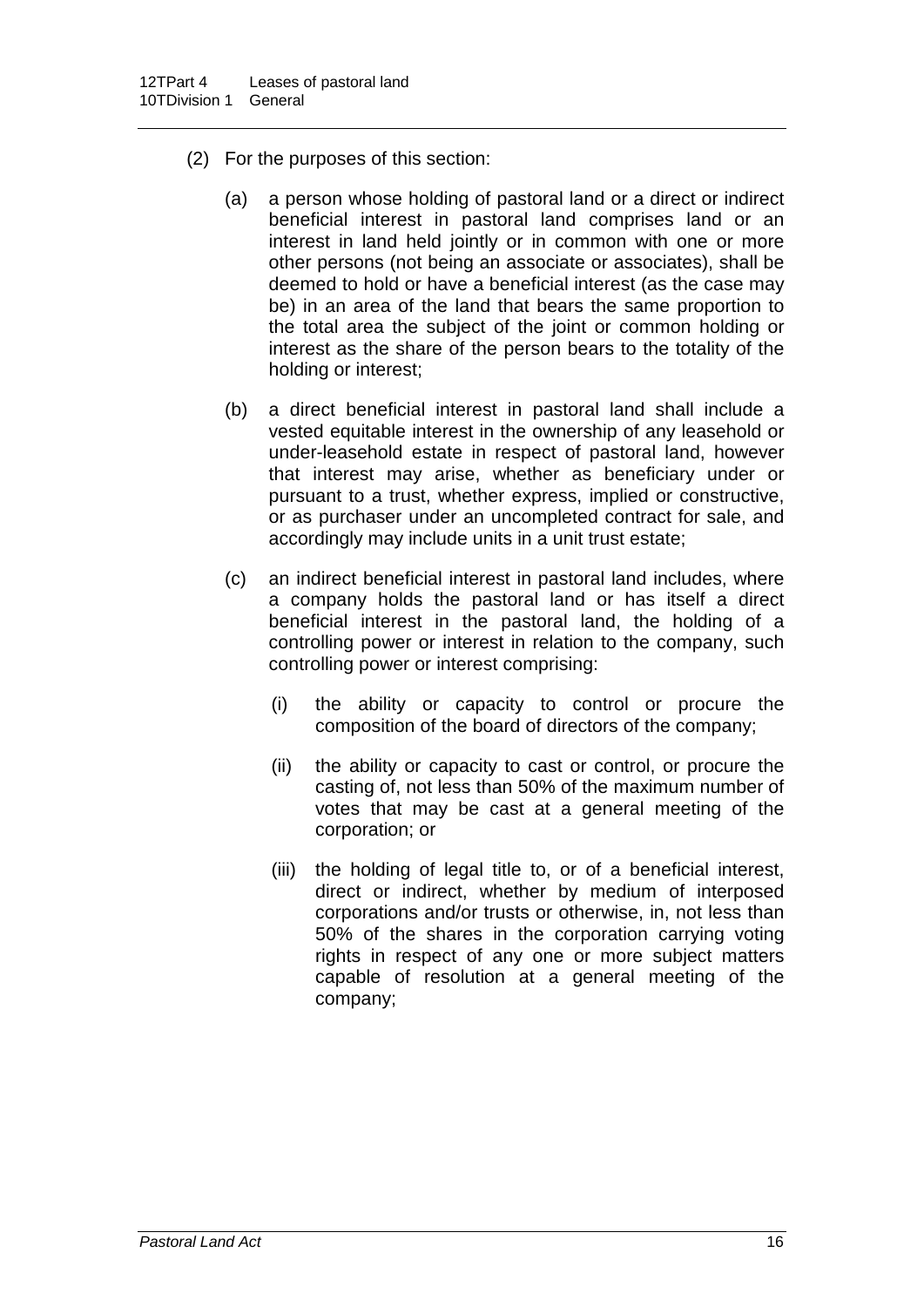- (d) an indirect interest in pastoral land also includes, where a trustee or any one of 2 or more trustees of a trust estate, having a discretion as to the disposition of income or corpus of the trust estate, holds the pastoral land or an interest in the pastoral land for and on behalf of the trust estate:
	- (i) in the case of a trustee being a corporation, the holding of a controlling power or interest in relation to the corporation of any one or more of the kinds referred to in paragraph (c); and
	- (ii) in the case of a trustee being a natural person, the holding of an ability or capacity to control, or procure the removal of, the trustee or the appointment of additional trustees or the exercise of the discretion as to the disposition of income or corpus of the trust estate;
- (e) a mortgagee under a mortgage of pastoral land shall not be taken to hold or to have a beneficial interest in the pastoral land unless and until:
	- (i) the mortgagee is and has been in possession of the land for more than 2 years; or
	- (ii) the mortgage has been foreclosed by order of a court or otherwise; and
- (f) an associate of a person means:
	- (i) a lineal or adoptive ancestor of any degree, sibling, uncle, aunt, nephew, niece, lineal descendant or adopted child of the person, or a spouse or de facto partner or former spouse or de facto partner of the person or of any of the persons listed in this subparagraph;
	- (ii) a trustee of a trust estate, where the person or an associate referred to in subparagraph (i) of the person benefits or is capable of benefiting under the trust or under a subtrust in relation thereto;
	- (iii) a partner of the person, or a person who was within the preceding 2 years a partner of the person;
	- (iv) a company where:
		- (A) the company is, or the majority of its directors are, accustomed or under an obligation or arrangement, whether formal or informal, to act in accordance with the directions, instructions or wishes of the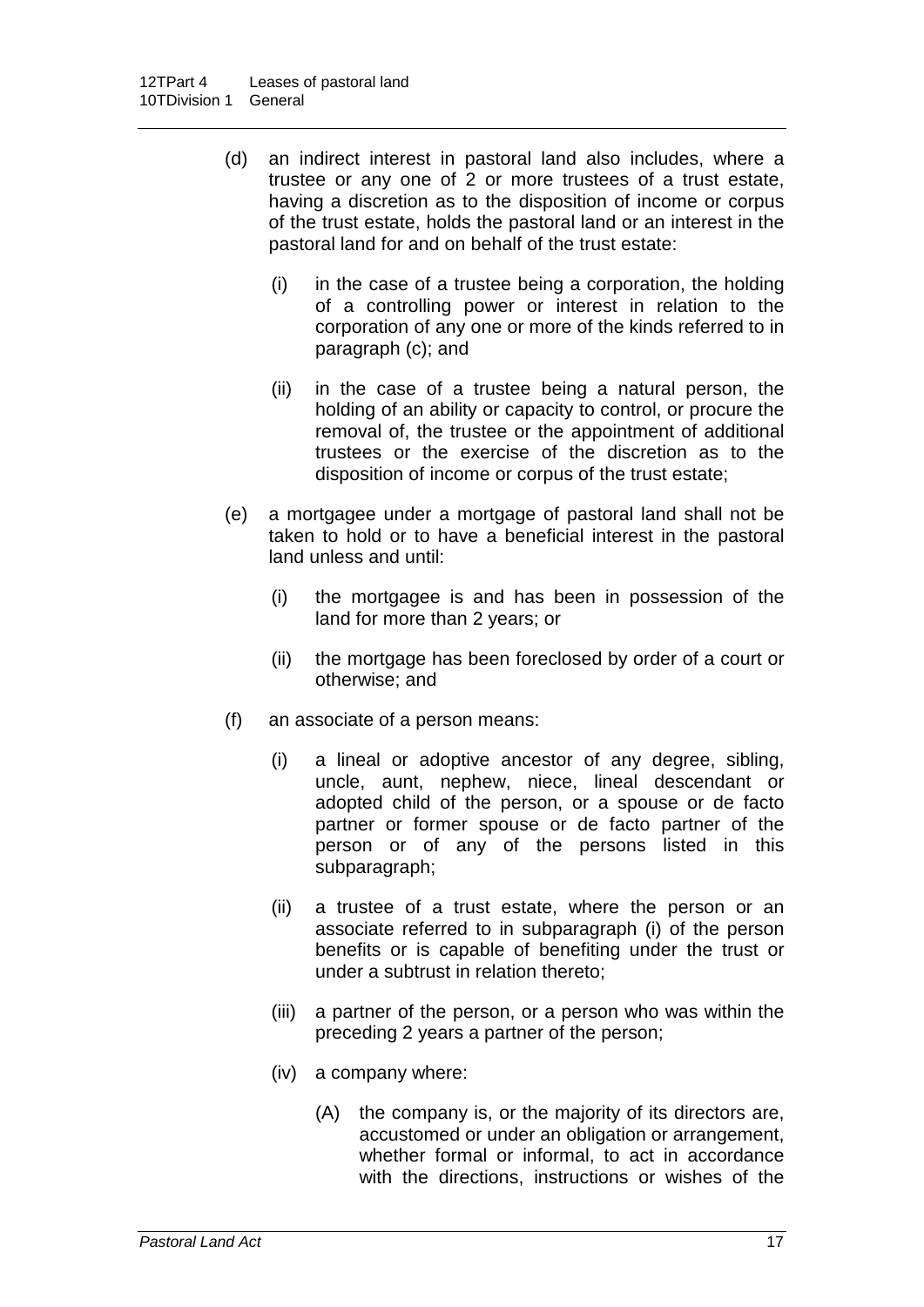person or of an associate referred to in subparagraph (i), of the person; or

- (B) the person is, the persons who are associates of that person by virtue of subparagraphs (i), (ii) and (iii) are, or the person and the persons who are associates of the person by virtue of those subparagraphs are, in a position to cast, or control, or procure the casting of, 50% or more of the maximum number of votes that might be cast at a general meeting of the company;
- (v) in the case of the person being a corporation:
	- (A) a director or secretary of the corporation, or an associate referred to in subparagraph (i), of a director or secretary of the corporation;
	- (B) a corporation that is a related body corporate to the first-mentioned corporation within the meaning of the Corporations Act 2001; or
	- (C) a director or secretary of such a related body corporate, or an associate referred to in subparagraph (i), of a director or secretary of such a related body corporate; or
- (vi) also, in the case of the person being a corporation (*the first corporation*), another corporation *the second corporation*), where:
	- (A) the ability or capacity to control or procure the composition of the board of directors of the second corporation is held by not less than 50% of the persons comprising or having the ability or capacity to control or procure the composition of the board of directors of the first corporation;
	- (B) the ability or capacity to cast or control or procure the casting of not less than 50% of the maximum number of votes that may be cast at a general meeting of the second corporation is held by persons having the ability or capacity to control or procure the control of not less than 50% of the maximum number of votes that may be cast at a general meeting of the first corporation; or
	- (C) the holding of legal title to, or of a beneficial interest, direct or indirect, whether by medium of interposed corporations and/or trusts or otherwise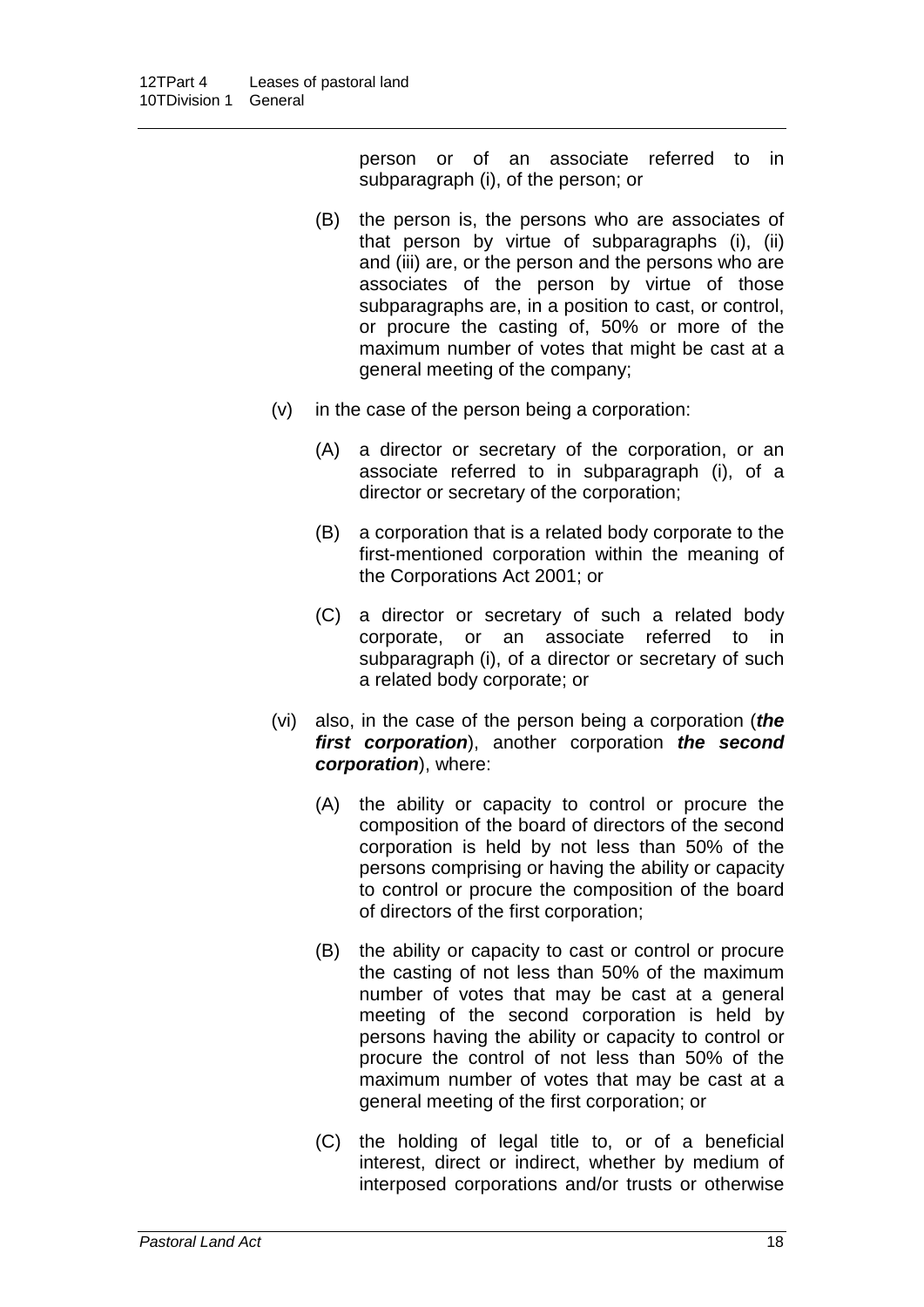in, not less than 50% of the shares in the second corporation carrying voting rights in respect of one or more subject matters capable of resolution at a general meeting of the second corporation, is held by persons holding legal title to, or a beneficial interest, direct or indirect, whether by medium of interposed corporations and/or trusts or otherwise in, not less than 50% of the shares in the first corporation carrying voting rights of the same kind.

(3) For the purposes of this section *corporation* has the same meaning as in the Corporations Act 2001.

### **35 Enforcement of restrictions on holdings**

- (1) The Minister may, at any time, by notice in writing to a person, whether or not the person is a resident of the Territory, require the person to make, and cause to be delivered to the Minister, within such time as is specified in the notice, a statutory declaration setting out particulars of:
	- (a) an area of pastoral land the person holds or in which the person has a direct or indirect beneficial interest within the meaning of section 34;
	- (b) the time and circumstances under which the person acquired the land or interest;
	- (c) the identity and place of residence or business of an associate within the meaning of section 34(1) in relation to the land and the time and circumstances under which the association was established;
	- (d) the identity and place of residence or business of all persons for whom the person specified in the notice holds pastoral land as trustee or nominee; and
	- (e) such other information as the Minister requires for the purpose of ascertaining if a person, whether or not the person requested to make the statutory declaration, is or has been in contravention of section 34(1).
- (2) The notice need not identify particular pastoral land or the lessee of pastoral land.
- (3) In the case of a notice addressed to a corporation, the statutory declaration shall be completed by its secretary or by one of its directors.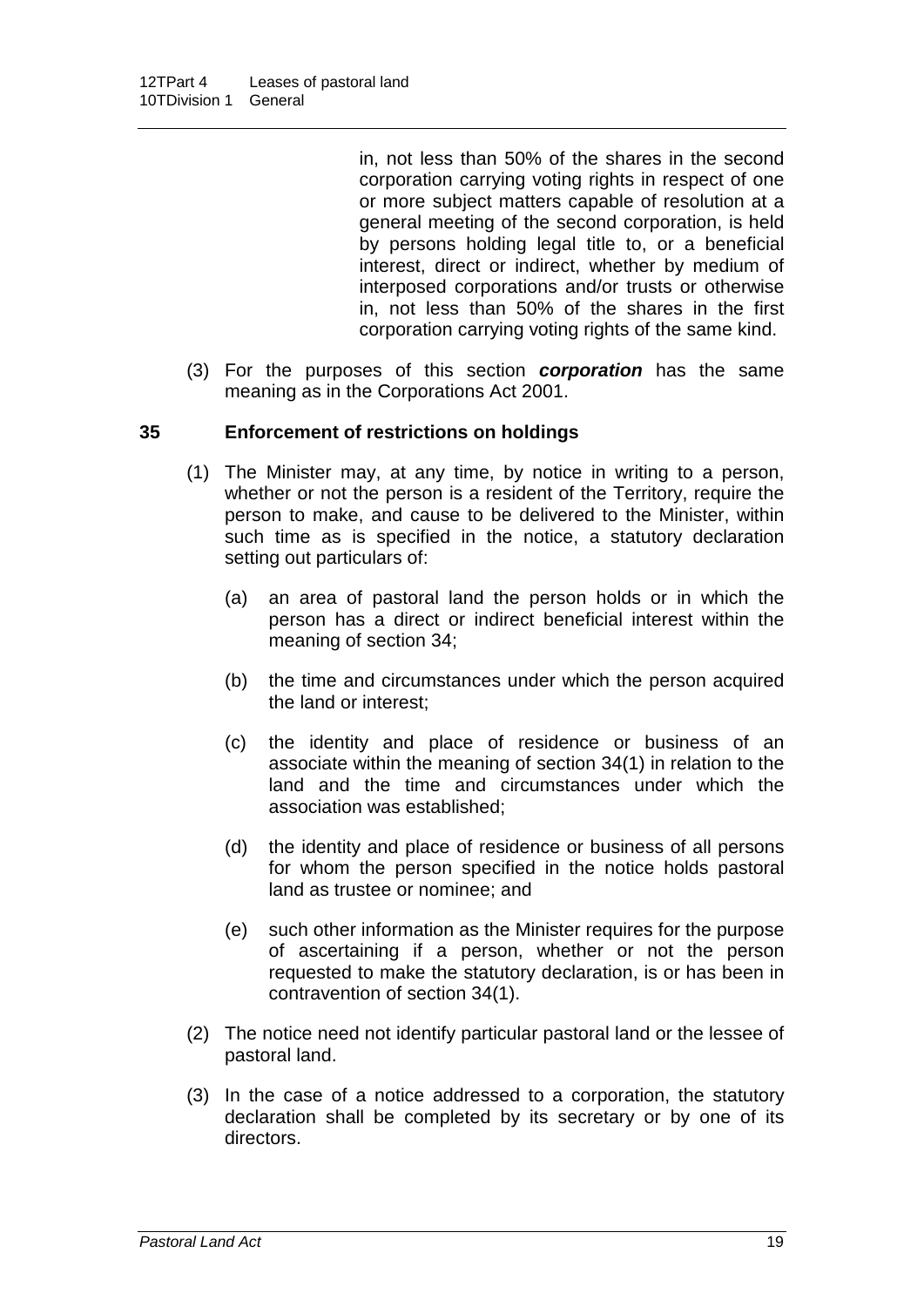(4) A person shall not refuse or fail to comply with the requirements of a notice given to the person under subsection (1).

Maximum penalty: 440 penalty units and 8 penalty units for each day during which the offence continues.

- (5) In connection with an application for consent to transfer pastoral land, the Minister may, by notice in writing to the applicant transferee (*the applicant*), whether or not the applicant is a resident of the Territory, require the applicant to make, and cause to be delivered to the Minister, within such time as is specified in the notice, a statutory declaration setting out such of the particulars referred to in subsection (1) as the Minister requires in relation to the applicant, in order to satisfy the Minister that, on the purchase of the pastoral land the subject of the application, the applicant or another person would not contravene section 34(1).
- (6) The Minister shall not under section 68(2) refer to the Board for consideration and recommendation an application for consent to transfer, or consent to the transfer, until the applicant has complied with a notice, if any, under subsection (5).
- (7) Where the Minister has reasonable grounds to believe that a contravention of section 34(1) has occurred, and for the purpose of forming that belief the Minister may take into account the failure of a person to comply with a notice given under subsection (1), the Minister may give notice of intention to the lessee of the pastoral land in relation to which the suspected contravention has occurred, to forfeit the lease or any other pastoral lease of the lessee, and the notice shall specify the grounds and a period of time (being not less than 28 days) within which representations and submissions (including in relation to the divesting of interests) may be made to the Minister.
- (8) Where the Minister gives a notice under subsection (7), the Minister may in his or her discretion, and at any time, give a copy of the notice to any other person considered by the Minister to have an interest in the pastoral land.
- (9) Within the time specified in the notice, the lessee and any other person claiming to have an interest in the pastoral land the subject of the lease may make representations and submissions to the Minister, in writing or in such other manner as the Minister agrees or requires.
- (10) As soon as practicable after the expiration of the time specified in the notice under subsection (7), or within such further time as the Minister requires to consider representations or submissions made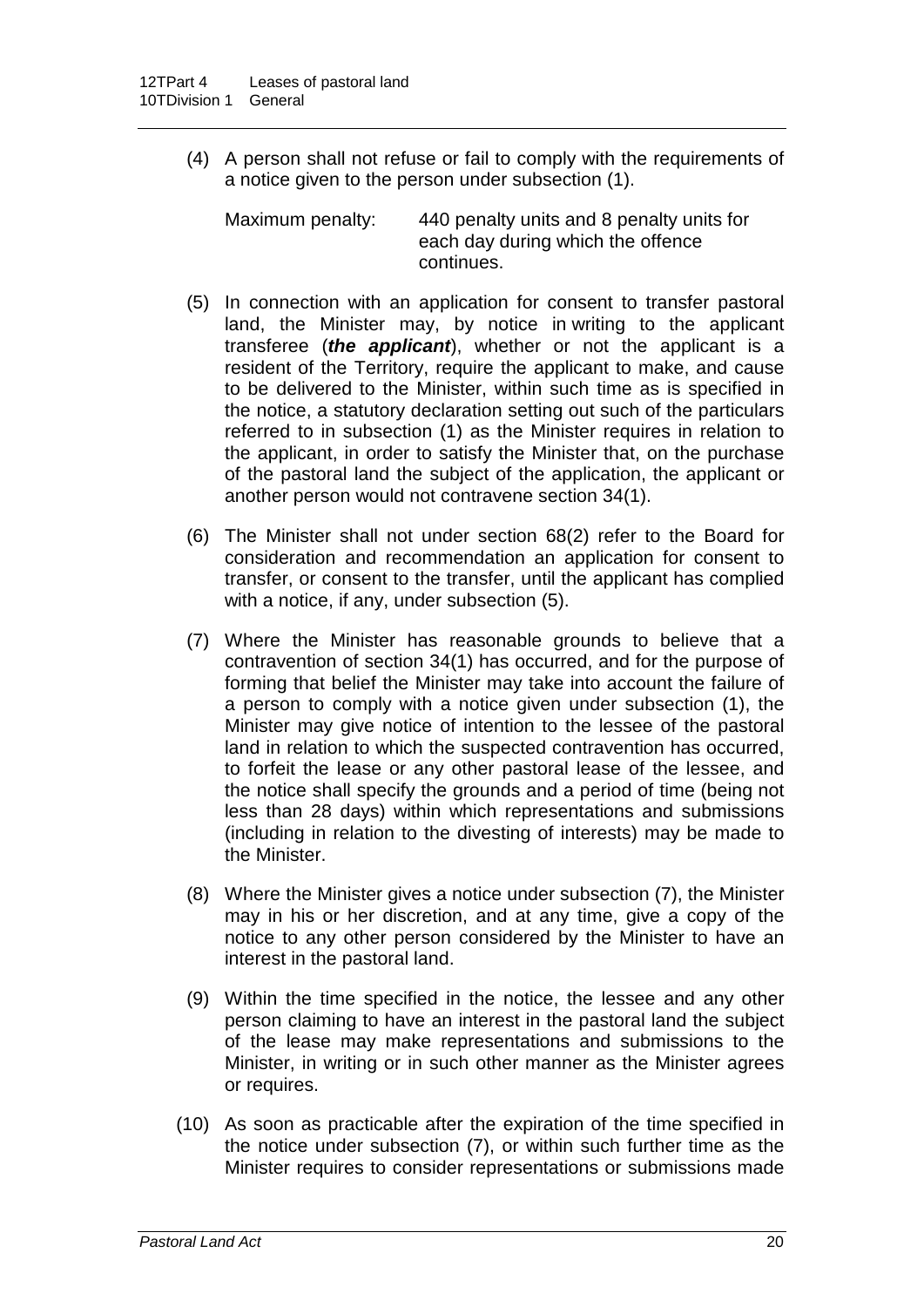to the Minister pursuant to that subsection, the Minister shall decide whether or not to forfeit the lease specified in the notice, and in the case of a decision to forfeit, shall give not less than 28 days notice of his or her intention to the lessee and to such other persons as in the Minister's discretion the Minister thinks fit, and shall, subject to section 53, by notice in the *Gazette*, forfeit the lease.

- (11) The Minister shall state in the notice of forfeiture the contravention of section 34(1) that has occurred.
- (12) A notice of intention to forfeit, and a forfeiture, may be given and effected, as the case may be, in respect of the whole or part only of the pastoral land the subject of a lease.
- (13) An amount equal to the reasonable costs incurred by or on behalf of the Minister in investigating a matter leading to an action resulting in the forfeiture of land under this section is a debt due and payable to the Territory by the person against whom the action is taken.

## **36 Failure to accept offer of lease**

Where a person is offered the right to the grant of a pastoral lease but fails, within such time as the Minister allows, to accept the offer or to pay an amount that is due and payable in respect of the lease, the Minister may, by notice in writing to the person, revoke the agreement for the lease and retain all or part, as the Minister thinks fit, of the money that the person has already paid in respect of the lease.

### **37 Costs of survey, &c.**

The Minister may require a person to whom a pastoral lease is granted to pay an amount towards the costs of:

- (a) surveying the land the subject of the lease; and
- (b) preparation and registration of the grant,

and, where the Minister does so, he or she may fix the amount or determine the manner in which the amount shall be fixed.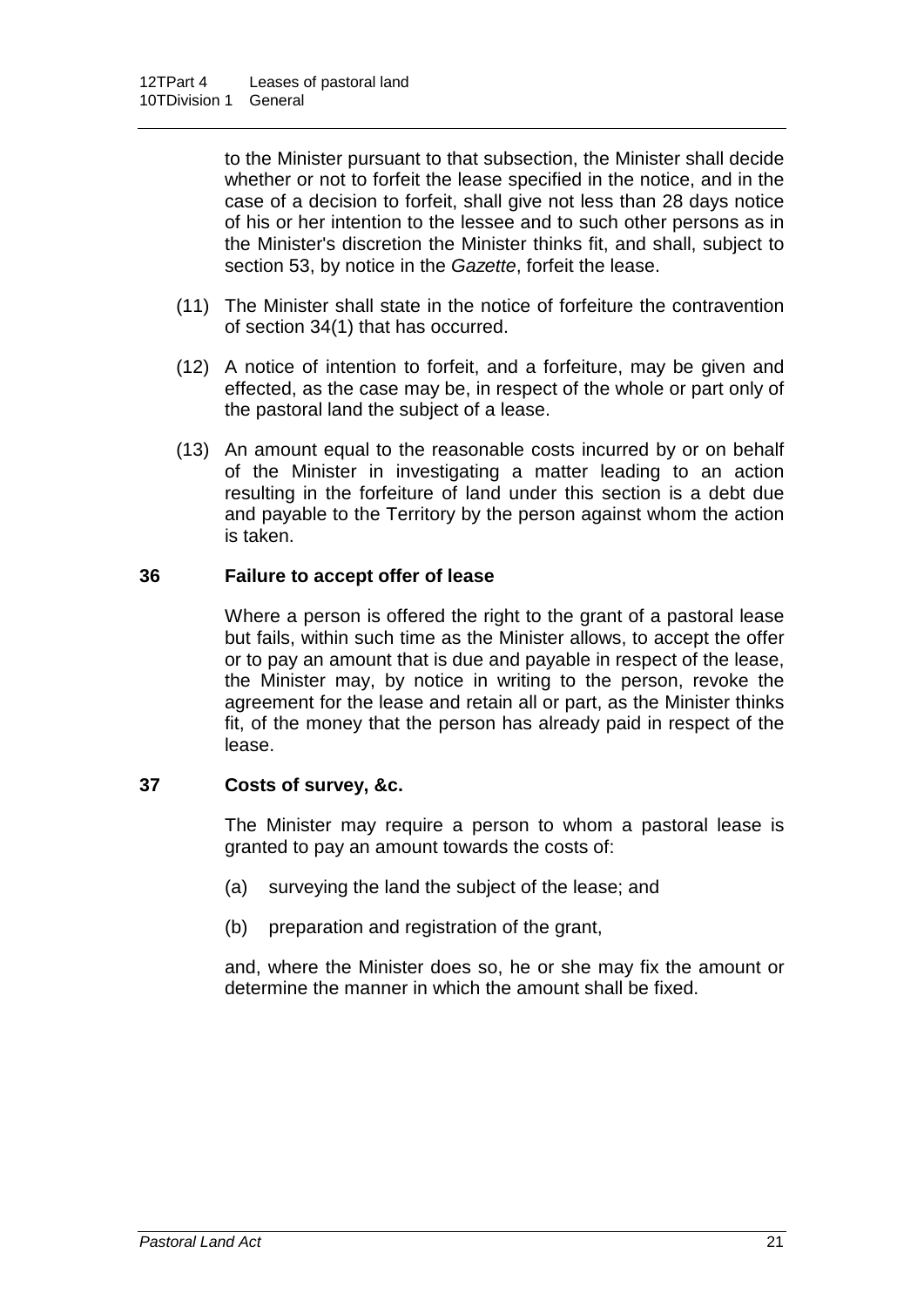## **38 Conditions of pastoral leases**

- (1) Without limiting the power of the Minister to impose such other conditions as he or she thinks fit on the granting of a pastoral lease, a pastoral lease is subject to the following conditions and reservations:
	- (a) a reservation of a right of entry and inspection

(a reservation of a right of entry and inspection shall be read as a reservation of a right in favour of the Minister or a member of the Board, or a person authorised in writing by the Minister or the Board, at all reasonable times and in a reasonable manner, to enter on the leased land or any part of it (other than a homestead) and to inspect the leased lands and any improvements, stock and pasture on the land);

(b) a reservation of all minerals in or on the leased land

(a reservation of minerals shall be read as a reservation to the Territory of all minerals and extractive minerals, within the meaning of the *Mineral Titles Act*, and all petroleum, within the meaning of the *Petroleum Act*);

- (c) that the lessee will pay the rent in accordance with this Act;
- (d) that, subject to section 88, the lessee will use the land only for pastoral purposes;
- (e) that the lessee, having paid all rent due and payable by him or her, may at any time, in the prescribed manner, surrender the lease;
- (f) that the lease (except a perpetual pastoral lease) shall be liable to forfeiture if the rent or any part of that rent is unpaid for 12 months or more;
- (g) that the lease (except a perpetual pastoral lease) shall, subject to this Act, be liable to forfeiture for non-compliance by the lessee with a condition of the lease;
- (h) that the lessee will not clear any pastoral land except with and in accordance with the written consent of the Board or guidelines, if any, published by the Board;
- (j) that the lessee will comply with the requirements of or under all laws of the Territory relating to the use and maintenance of the land the subject of the lease;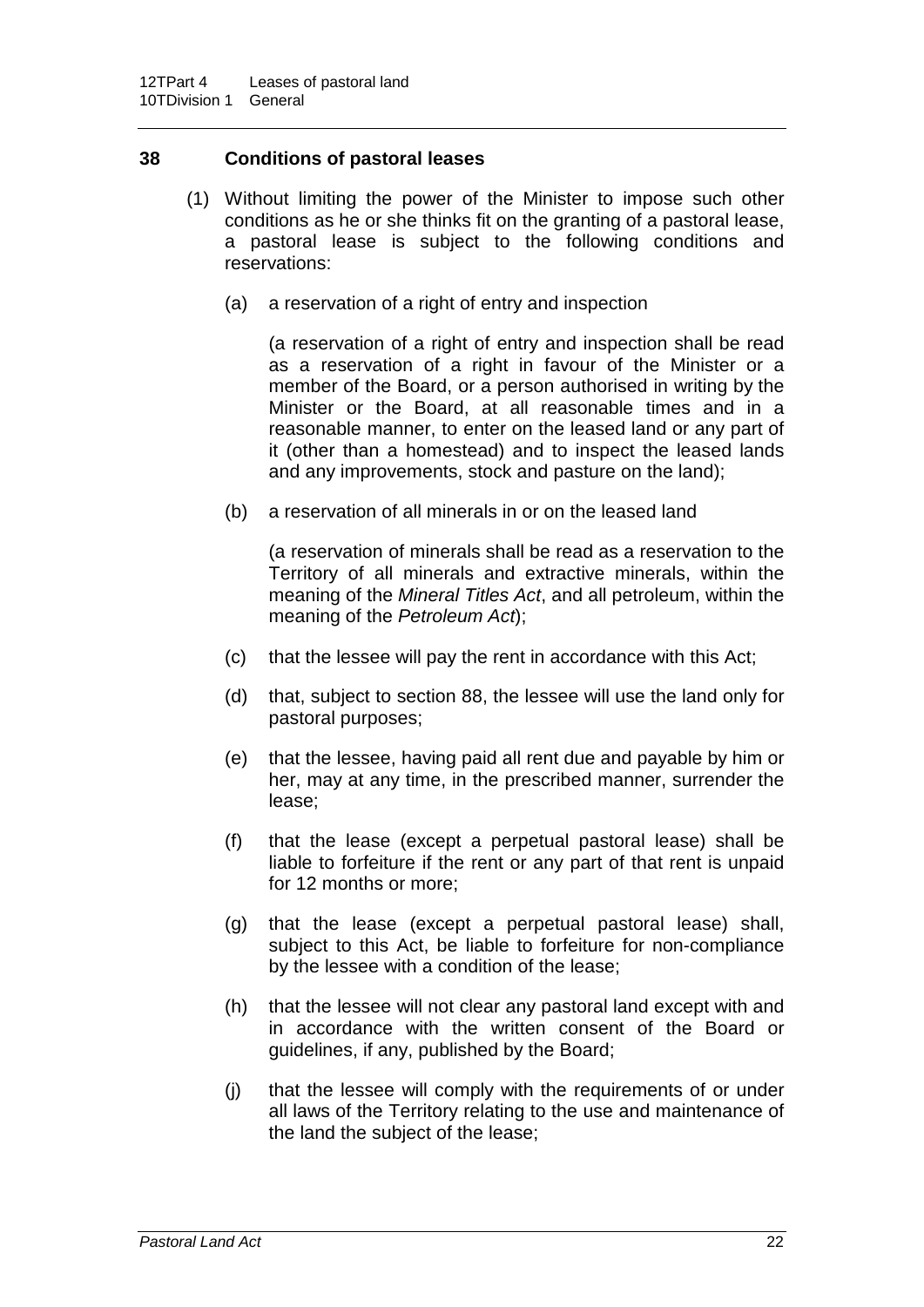(k) a reservation of all timber

(a reservation of all timber shall be read as including all timber trees and all trees producing bark, resin or valuable substances, together with the right to authorise a person to enter on the land and to cut or fell any timber or timber trees, or trees producing bark, resin or valuable substances and to take away any timber, wood, bark, resin or such valuable substances, and to do all things necessary or convenient for those purposes);

- (m) that the lessee will not without the consent of the Minister take any timber trees or parts of trees or stone, sand or gravel on the leased land except for use on or in connection with the land;
- (n) a reservation in favour of the Aboriginal inhabitants of the Territory.
- (2) In a pastoral lease, a reservation in favour of the Aboriginal inhabitants of the Territory shall be read as a reservation permitting those Aborigines:
	- (a) who ordinarily reside on the leased land;
	- (b) who ordinarily reside on an area of land that at any time after 1 January 1979 was within the boundaries of the land that then comprised the leased land and which area of land has since that date been excised from the leased land as a living area or part of a living area for those Aborigines; or
	- (c) who, by Aboriginal tradition, are entitled to use or occupy the leased land,

subject to subsection (3):

- (d) to enter and be on the leased land;
- (e) notwithstanding any other law of the Territory, to take and use the water from the natural waters and springs on the leased land; and
- (f) subject to any other law in force in the Territory:
	- (i) to take or kill for food or for ceremonial purposes animals *ferae naturae*; and
	- (ii) to take for food or for ceremonial purposes vegetable matter growing naturally,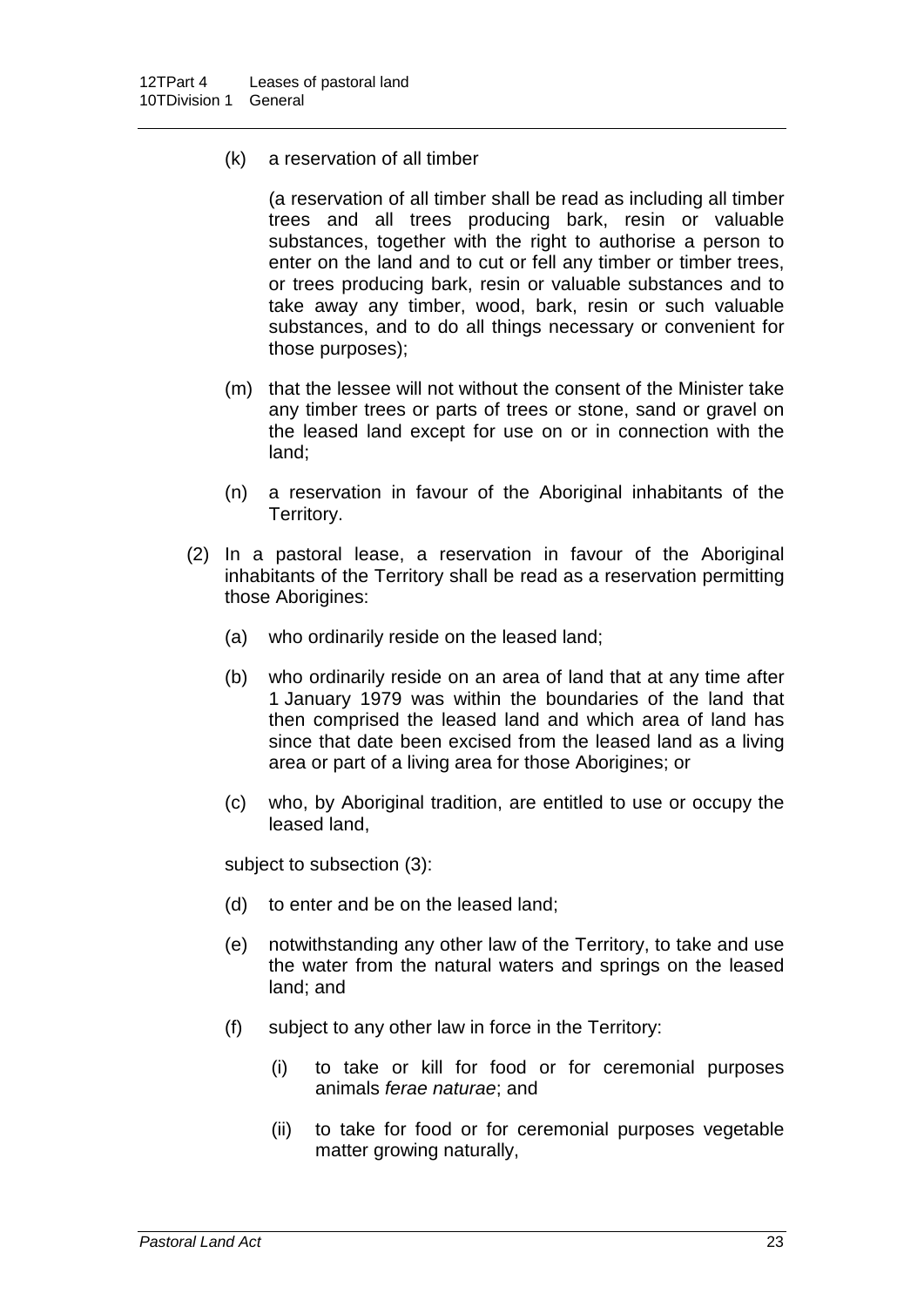on the leased land,

but not permitting:

- (g) the Aborigines referred to in paragraph (a) to erect or use a structure on the leased land that would serve as a permanent shelter for human occupation, other than at the place on the leased land where they ordinarily reside; or
- (h) the Aborigines referred to in paragraph (b) or (c) to erect or use such a structure on the leased land.
- (3) Subject to subsection (4), a reservation in a pastoral lease in favour of the Aboriginal inhabitants of the Territory does not apply to a part of the leased land within 2 kilometres of a homestead.
- (4) Where an Aborigine was, or a group of Aborigines were, at the commencement of the *Aboriginal Land Ordinance 1978*, residing within 2 kilometres of a homestead and was or were entitled to use educational, medical or other facilities provided for his, her or their use within that area, the Aborigine or group of Aborigines may reside within 2 kilometres of the homestead and use the educational, medical and other facilities provided for him, her or them until the Aborigine or group of Aborigines ceases to reside permanently within 2 kilometres of the homestead or until adequate facilities of a similar nature are provided on another site, whether or not on the leased land, being a site suitable to the Aborigine or group of Aborigines.
- (5) Where a pastoral lease contains a reservation in favour of the Aboriginal inhabitants of the Territory, a person shall not, without just cause, interfere with the full and free exercise, by the persons thereby entitled, of the rights reserved to them.

Maximum penalty: 40 penalty units.

(6) For the purposes of subsection (5), *just cause* includes reasonable acts taken by or on behalf of a lessee or another person having an interest in the lease to ensure the proper management of the lease for the purposes for which it was granted.

### **39 Conditions relating to land management**

In addition to the conditions specified in section 38 or elsewhere in this Act, a pastoral lease is subject to the condition that the lessee will:

(a) not use or stock the land other than as permitted by or under this Act or the lease;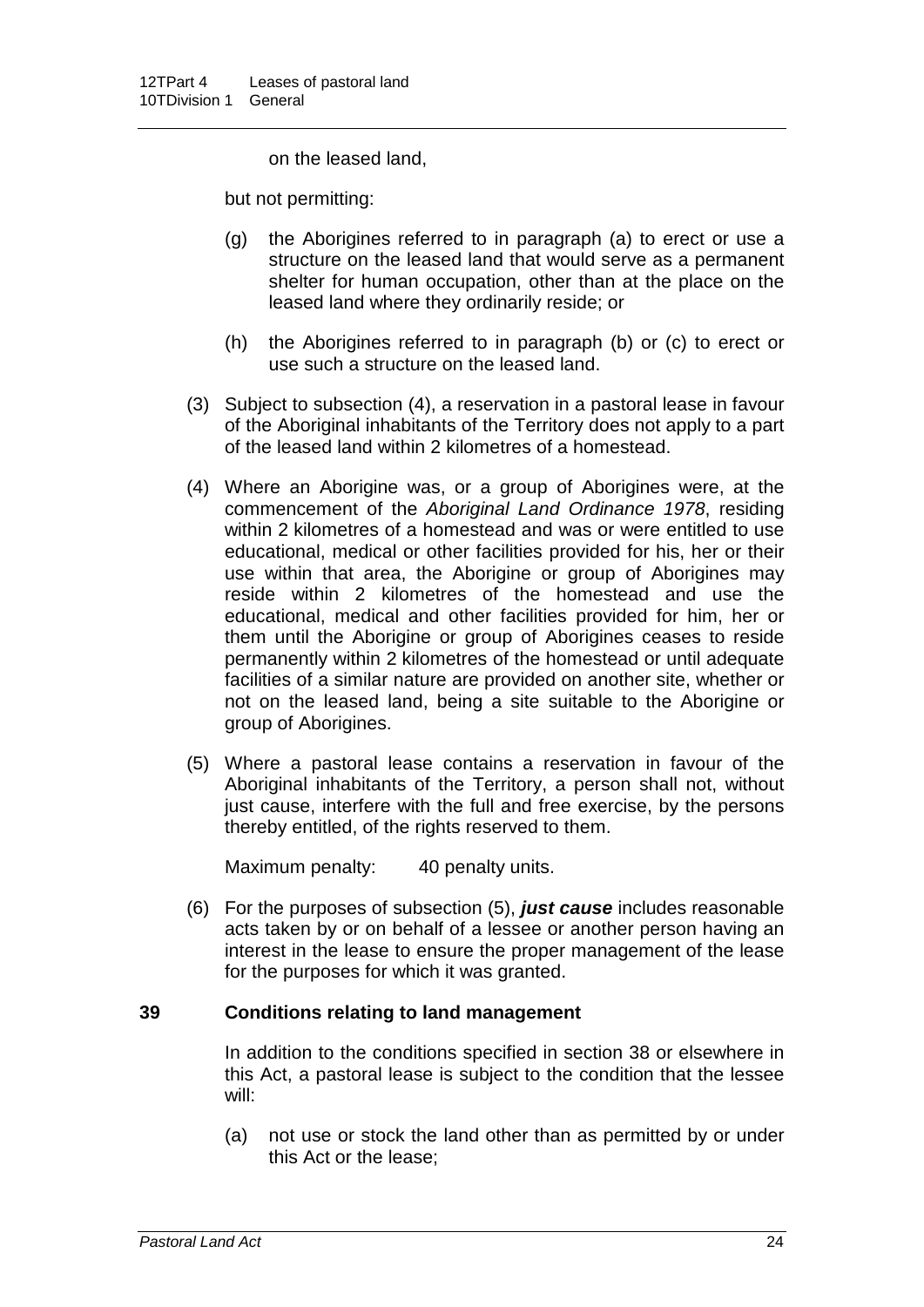- (b) take all reasonable measures to conserve and protect features of environmental, cultural, heritage or ecological significance;
- (c) prepare a remedial plan, as directed by the Board and undertake such action as is required in the plan;
- (d) allow the establishment on the leased land of monitoring sites as required by the Board and allow reasonable access to those sites for the purposes of this Act;
- (e) allow fencing of reference areas declared under section 74(1) and access to those areas and fences for maintenance purposes; and
- (f) maintain in good repair all improvements necessary for sustainable pastoral production on the land.

### **40 Breach of conditions**

- (1) Where the Minister is satisfied that a pastoral lessee has failed to comply with a condition of his or her pastoral lease, the Minister may give notice in writing of the breach to the lessee and require the lessee to furnish to the Minister, within the time specified in the notice, an explanation of why the lessee has not complied with the condition.
- (2) If the Minister, after considering an explanation furnished as required under subsection (1), is satisfied with the explanation, the Minister may, by notice in writing to the pastoral lessee, waive the breach and may direct that the condition be complied with within such time as is specified in the notice.
- (3) If:
	- (a) an explanation is not furnished as required under subsection (1);
	- (b) the Minister is not satisfied with the explanation furnished and notifies the lessee in writing of that fact; or
	- (c) the pastoral lessee fails to comply with the condition within the time specified under subsection (2),

the Minister may, subject to sections 41 and 53, in the Minister's discretion:

(d) by notice in writing to the lessee, direct that the condition be complied with within such time as the Minister specifies in the notice; or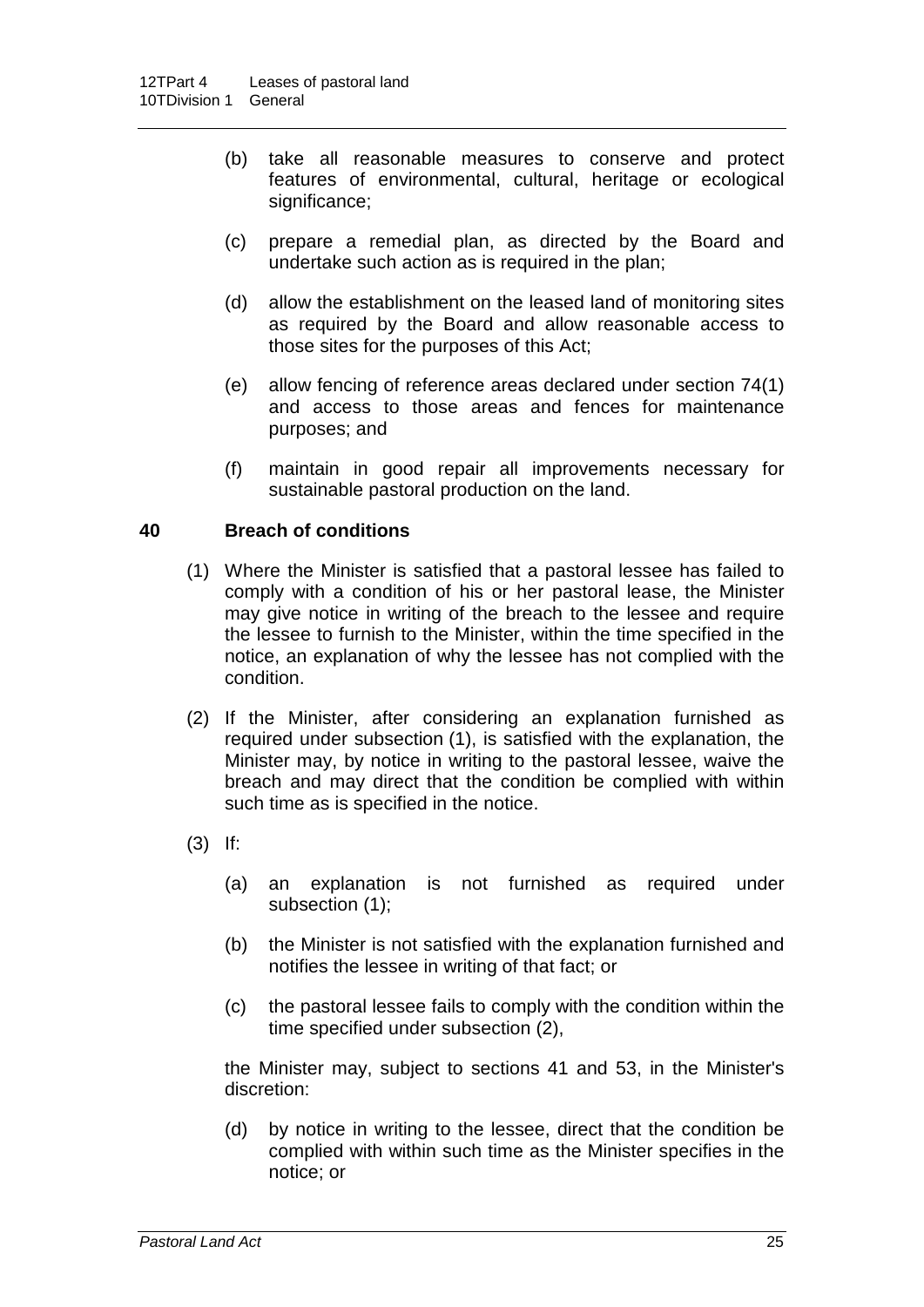- (e) except in the case of a perpetual pastoral lease, if the Minister is satisfied that the non-compliance has been wilful and that the lessee has made no real effort to comply with the condition, decide to forfeit the lease.
- (4) Where a pastoral lessee fails to comply with a notice under subsection (3)(d) within the time specified in the notice, the Minister may, subject to section 53, except in the case of a perpetual pastoral lease, decide to forfeit the lease.
- (5) Where under subsection (3)(e) or (4) the Minister decides to forfeit a lease, the Minister shall give written notice of the decision (together with, in the case of a decision under subsection (3)(e), a statement of the Minister's reasons for the decision) to the lessee.
- (6) The Minister may, not earlier than 28 days after the service of a notice referred to in subsection (5) or where, within that time, an appeal against the Minister's decision is lodged under section 119(1)(c) after the appeal has been determined and the Minister's decision has been confirmed, by notice in the *Gazette*, forfeit the lease.
- (7) A pastoral lessee who fails to comply with a notice under subsection (3)(d) within the time specified in the notice is guilty of an offence.

Maximum penalty: 85 penalty units and 4 penalty units for each day during which the offence continues.

(8) Proceedings for an offence referred to in subsection (7) shall not be instituted except with the consent in writing of the Minister or the Minister's delegate.

### **41 Breaches to be referred to Board**

- (1) Before:
	- (a) deciding under section 40(3)(e) or (4) to forfeit a lease; or
	- (b) consenting under section 40(8) to the instituting of proceedings against a pastoral lessee for an offence against section 40(7),

the Minister shall, unless the Board has already considered the matter and recommended the forfeiture or instituting of proceedings, refer the matter to the Board.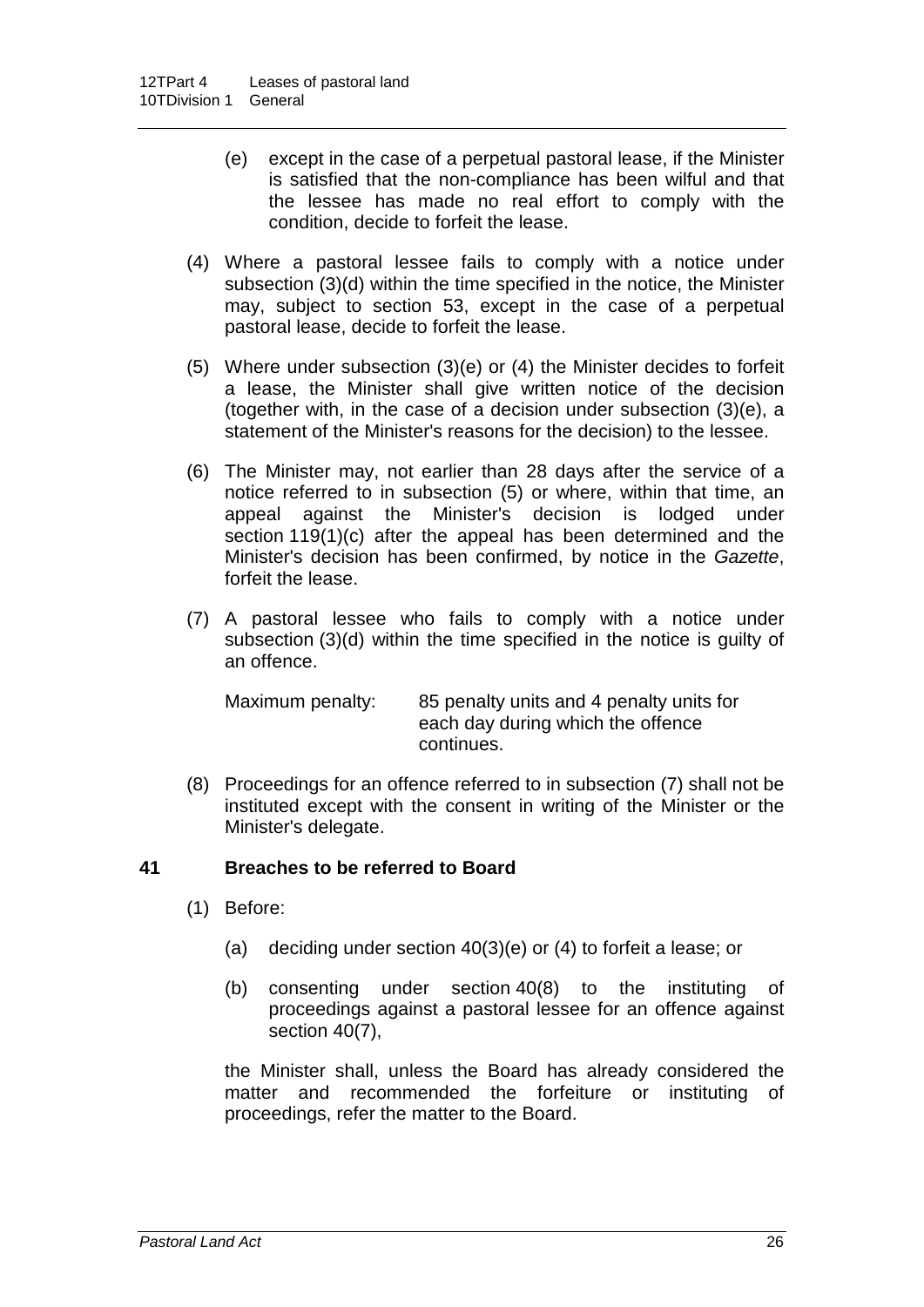- (2) Where a matter is referred under subsection (1) to the Board, the Board shall investigate the circumstances connected with the failure to comply with the condition of the lease and shall report to the Minister as to whether, in its opinion:
	- (a) the pastoral lessee could reasonably have complied with the condition; or
	- (b) circumstances beyond the control of the lessee prevented him or her from complying with the condition,

and shall recommend whether or not, in its opinion, the lease should be forfeited or proceedings instituted.

### **42 Remedial action on pastoral lease**

- (1) Where, in the opinion of the Minister, the lessee of a pastoral lease:
	- (a) has failed or neglected to observe or perform any of his or her obligations, expressed or implied, under this Act or the relevant lease document (including under a remedial plan or a notice under section 40(3)(d)); or
	- (b) has failed to manage the leased land in such a way as to prevent or minimise degradation of the land,

and the failure or neglect is or causes, or may be or cause, in the opinion of the Minister, a danger to life or to property in the locality of the leased land or degradation of the land, the Minister may cause such action to be taken in respect of the land or property (including the destocking of all or part of the land) as the Minister thinks necessary to eliminate the danger or rehabilitate the land.

- (2) Where the Minister causes action to be taken under subsection (1), an amount equal to the value of the work undertaken and expenses incurred in relation to the work shall be a debt due and payable by the pastoral lessee to the Territory.
- (3) Where under subsection (1) stock is removed from the land, otherwise than by or on behalf of the pastoral lessee, it shall be disposed of as prescribed and the Regulations may provide for the allocation of the proceeds of the sale, if any, of the stock.
- (4) Notwithstanding subsections (1) and (2), a pastoral lessee may be prosecuted for an offence against this or any other Act in respect of the failure or neglect.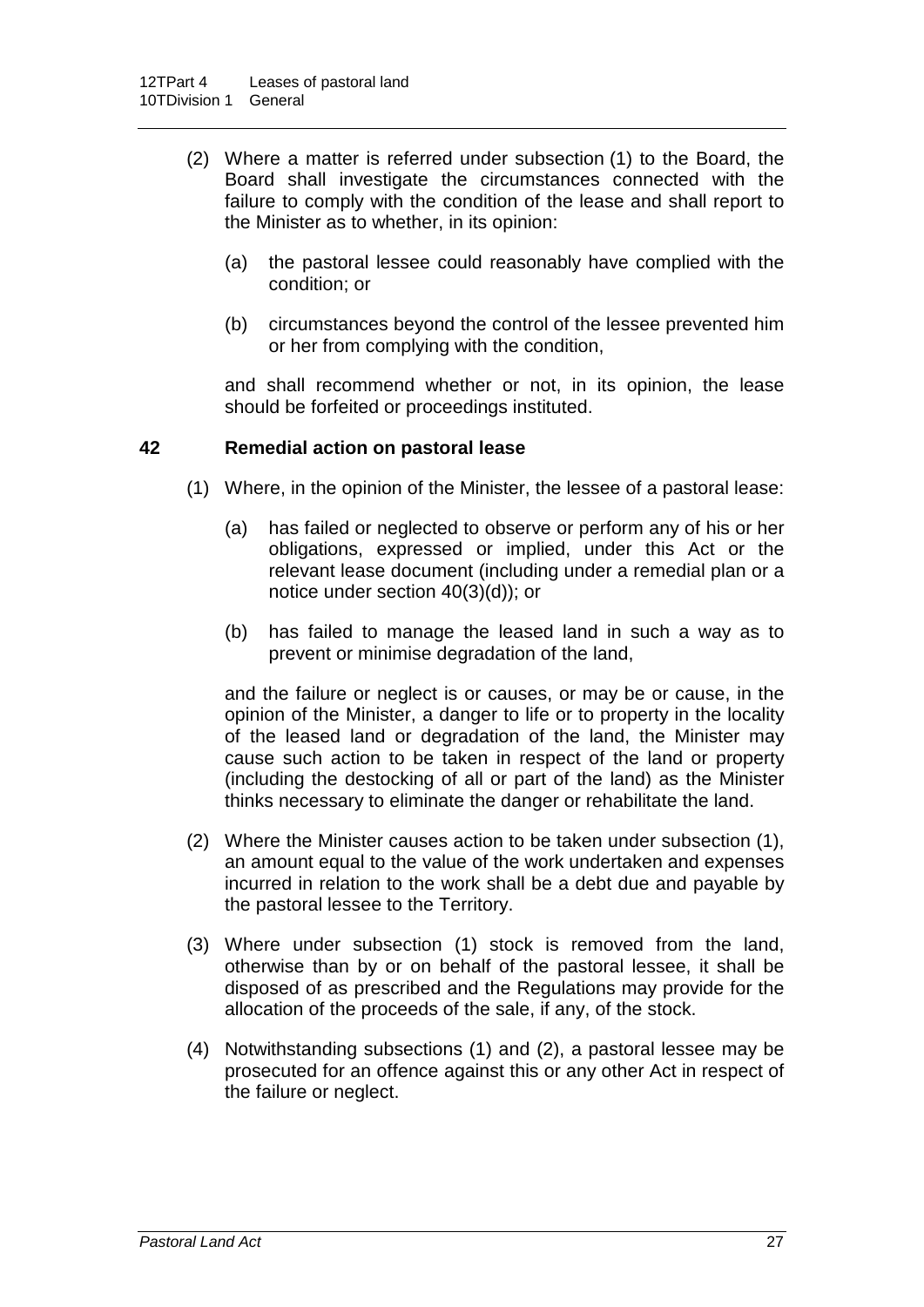### **43 Minister may review conditions of lease**

- (1) The Minister may, not earlier than 10 years after the granting of a pastoral lease and not earlier than 10 years after he or she last reviewed the reservations in, or the conditions or provisions of, the lease, or at any time when the term of the lease is extended in pursuance of section 49, review the reservations in, or conditions or provisions of, the lease and, subject to subsection (2), vary those reservations, conditions or provisions as the Minister thinks fit.
- (2) The Minister shall not, under subsection (1), vary a reservation, condition or provision of a lease unless the Minister has given to the lessee not less than 60 days notice of the Minister's intention to do so and has considered the submissions relating to the proposed variations, if any, made by the lessee within that time.

### **44 Variation of lease provisions**

Notwithstanding section 43(1), the Minister may, in his or her discretion, on application in writing by the pastoral lessee, vary a reservation in, or condition or provision of, a pastoral lease.

### **45 Opinion of Board to be sought**

Before varying under section 43 or 44 a reservation in, or condition or provision of, a pastoral lease the Minister may refer the matter to the Board for its consideration and shall take into account all recommendations the Board makes in relation to it.

#### **46 Minister may grant a moratorium**

The Minister may, on the recommendation of the Board, vary a reservation in, or condition or provision of, a pastoral lease for the purpose of allowing a moratorium.

### **47 Noting variation of lease**

A variation of a reservation in, or a condition or provision of, a pastoral lease does not have effect until notice of the variation is lodged with the Registrar-General.

### **48 Term of pastoral lease**

- (1) The term of a pastoral lease granted under this Act shall be:
	- (a) in perpetuity; or
	- (b) subject to section 49, for such period, not exceeding 25 years, as the Minister thinks fit.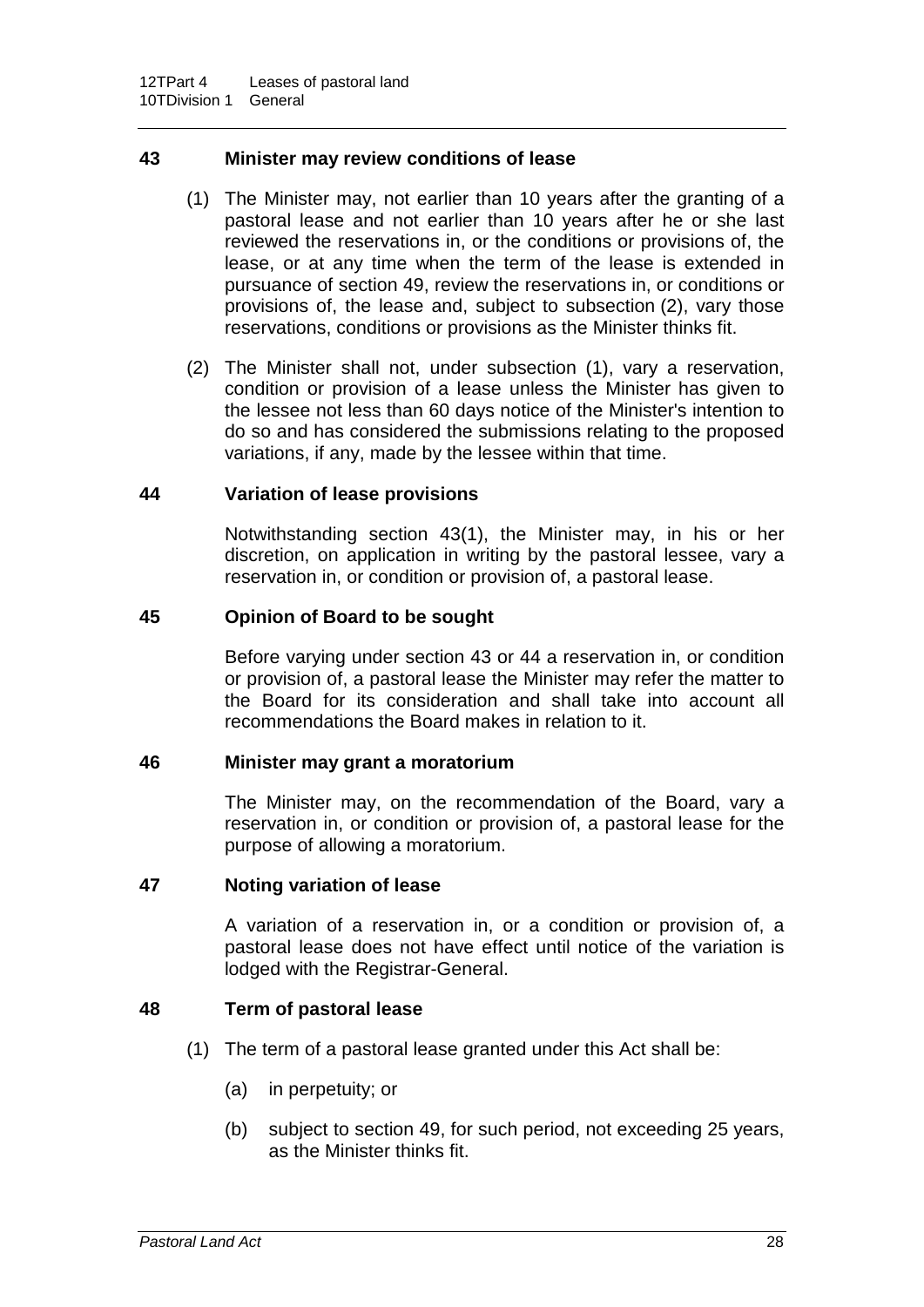- (2) A pastoral lease, other than a perpetual pastoral lease, which was granted before the commencement of this Act:
	- (a) shall, unless sooner determined under this Act, continue until the expiration of the term of the lease, whether the term is specified in the lease or by an Act under which the lease was granted or saved; and
	- (b) may be the subject of an application referred to in section 49.

### **49 Extension of term of pastoral lease**

- (1) A pastoral lessee may at any time before the commencement of the last 2 years of the term of his or her pastoral lease apply to the Minister for an extension of the term of the pastoral lease.
- (2) Subject to Division 4, the Minister may by notice in writing to the pastoral lessee, extend the term of the pastoral lease or advise the pastoral lessee that the application has been refused.
- (3) The term of a pastoral lease shall not be extended under this section for a period greater than 25 years from the date on which it would otherwise expire.

### **50 Continuation in occupation on expiration of term of pastoral lease**

- (1) The Minister may make such arrangements as the Minister thinks fit in relation to the holding over by a former pastoral lessee of the land comprised in the former pastoral lease on the expiration of its term.
- (2) A person holding over in pursuance of an arrangement under subsection (1) shall keep the land and all improvements on the land in good order and condition to the satisfaction of the Minister.

### **51 Payment of value of improvements to outgoing pastoral lessee**

Subject to this Act, on the determination (as the result of the expiration of its term or otherwise) of a pastoral lease, the former pastoral lessee is entitled to be paid an amount equal to the value, as at the date of the determination of the lease, of all improvements on the land comprised in the former lease, as determined by the Minister and as soon as practicable after the determination of the lease the Minister shall give to the former lessee written notice of the Minister's determination of that value.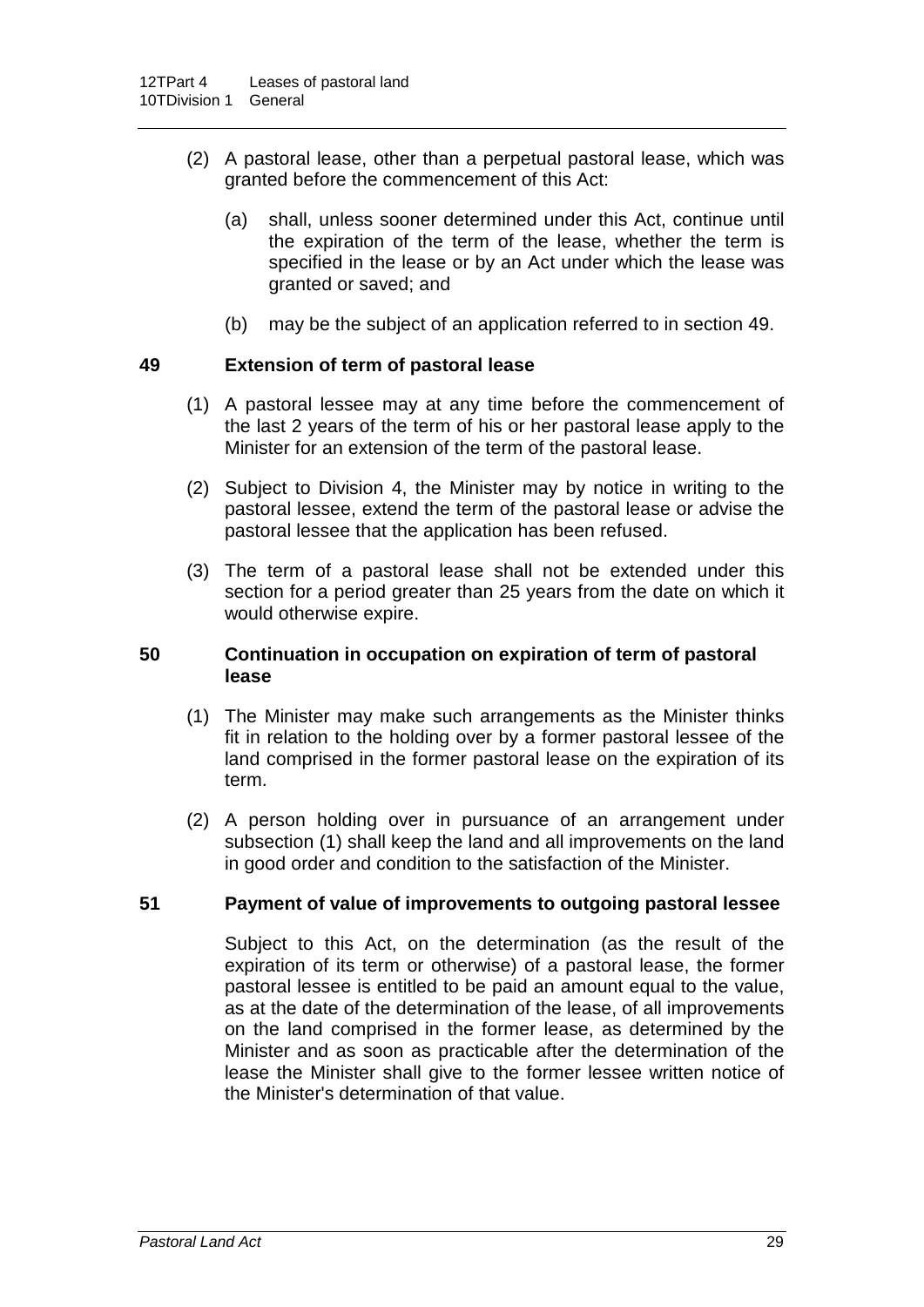### **52 Deductions from amount payable for improvements**

The Minister shall deduct from the amount payable under section 51 all amounts due and payable to the Territory (including under sections 42, 59 and 76) by the outgoing former pastoral lessee under the lease.

## **53 Forfeiture of mortgaged pastoral lease**

- (1) Where a pastoral lease is subject to a mortgage given for valuable consideration and registered under the *Land Title Act*, the Minister shall not cause notice of the forfeiture of the lease to be published in the *Gazette* in pursuance of section 35(10) or 40(6) until after the expiration of a period of 28 days after the Minister has given to the mortgagee notice of the Minister's intention to do so.
- (2) The Minister shall give a copy of the notice under subsection (1) to the pastoral lessee, and thereafter the lessee ceases, except with the consent in writing of the Minister, to be entitled to exercise any of the rights or powers conferred by the lease.
- (3) If, during the period of 28 days after receipt of a notice under subsection (1), or within such further time as the Minister allows, a mortgagee advises the Minister that the mortgagee wishes to exercise the mortgagee's power of sale, the Minister shall allow the mortgagee 6 months, or such further time as, in the opinion of the Minister, is reasonable, to exercise it.
- (4) Where the Minister allows a mortgagee time to exercise a power of sale, the Minister shall advise the mortgagee of the extent to which the Minister is prepared to vary the conditions of the pastoral lease (other than those relating to land monitoring and land management) and, where the Minister does so, he or she shall, if the lease is transferred following a sale, so vary those conditions and lodge with the Registrar-General a notice of the variation.
- (5) Where a mortgagee exercises the mortgagee's power of sale of a pastoral lease after receipt of a notice under subsection (1) in relation to the lease:
	- (a) the total of all amounts due and payable to the Territory by the lessee in relation to the lease up to and including the date of the sale is a debt due and payable to the Territory out of the proceeds of the sale, having priority before all debts secured by mortgage;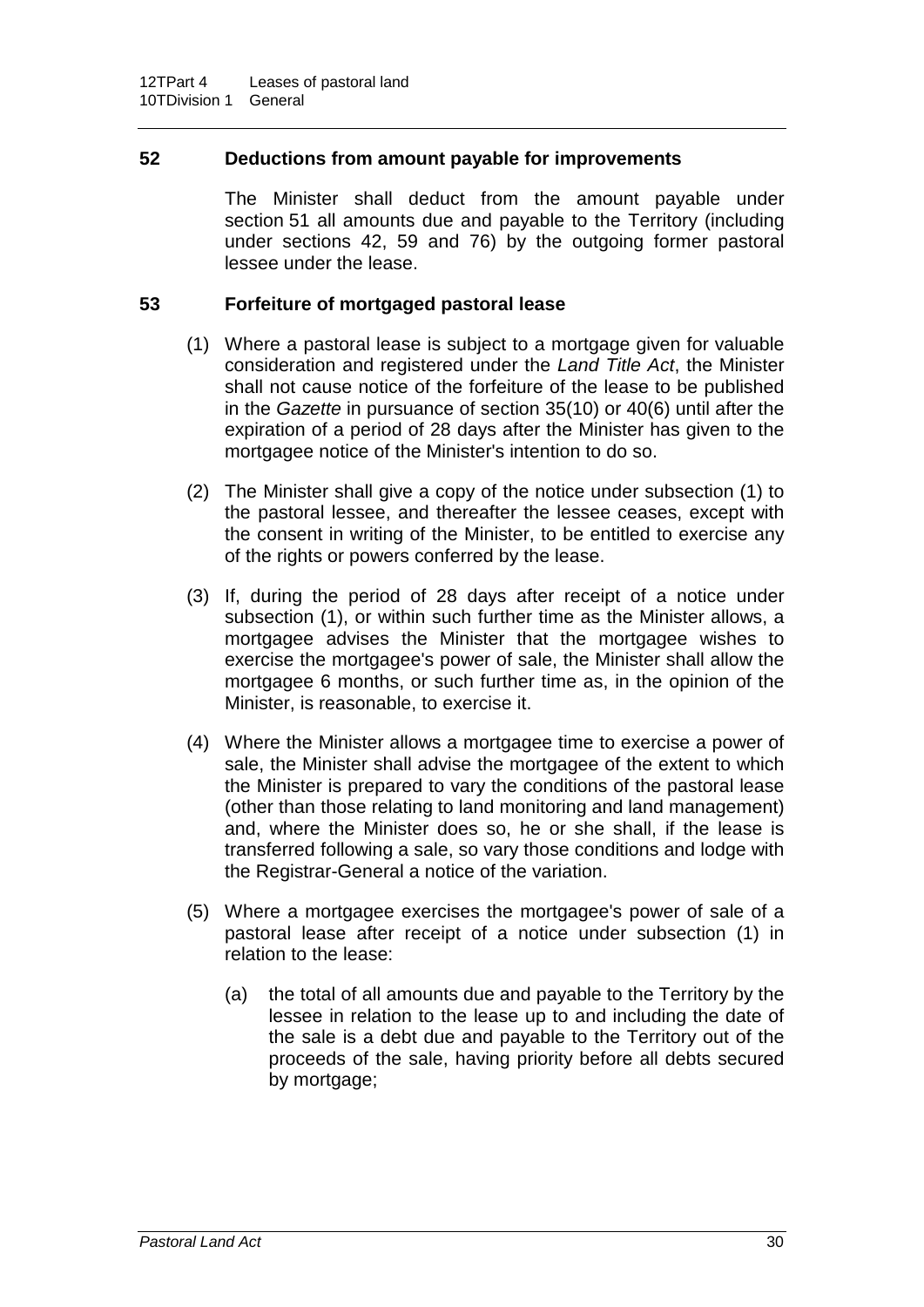- (b) the balance of the proceeds of the sale, after payment of all debts and expenses payable out of those proceeds, are payable:
	- (i) as to any amount not exceeding the unimproved value of the lease – to the Territory; and
	- (ii) as to any amount in excess of the unimproved value  $-$  to the lessee; and
- (c) on the transfer of the lease following the sale, the transferee holds the lease, as varied in pursuance of subsection (4), as though the action leading up to the forfeiture of the lease had not been commenced.

# **Division 2 Rent**

### **54 Application of** *Valuation of Land Act*

- (1) The *Valuation of Land Act* applies to and in relation to a pastoral lease as if the leased land were ratable land within the meaning of that Act and the Minister were the rating authority in respect of the land.
- (2) Section 10(1) of the *Valuation of Land Act*, in its application to pastoral land by virtue of subsection (1), shall be construed so that the period of 3 years there referred to is the period of 3 years after the date of commencement of this Act.

### **55 Rent**

- (1) Subject to subsections (3) and (4) but notwithstanding anything in the lease document, the rent payable in respect of a pastoral lease for a financial year is the percentage of the unimproved value of the leased land determined by the Valuer-General under the *Valuation of Land Act*, declared by the Minister in accordance with this section in respect of the District in which the land is situated.
- (2) The Minister may, before 30 June in a financial year, by notice in the *Gazette*, declare the percentage of the unimproved value of pastoral land in a District to be the rent payable for pastoral leases in the District for the next following financial year.
- (3) If by 30 June in a financial year the Minister has not declared a percentage in respect of a District in accordance with subsection (2), the rent payable for a pastoral lease in the District in respect of the next following financial year is an amount equal to the rent payable for the lease in respect of the financial year ending on that date.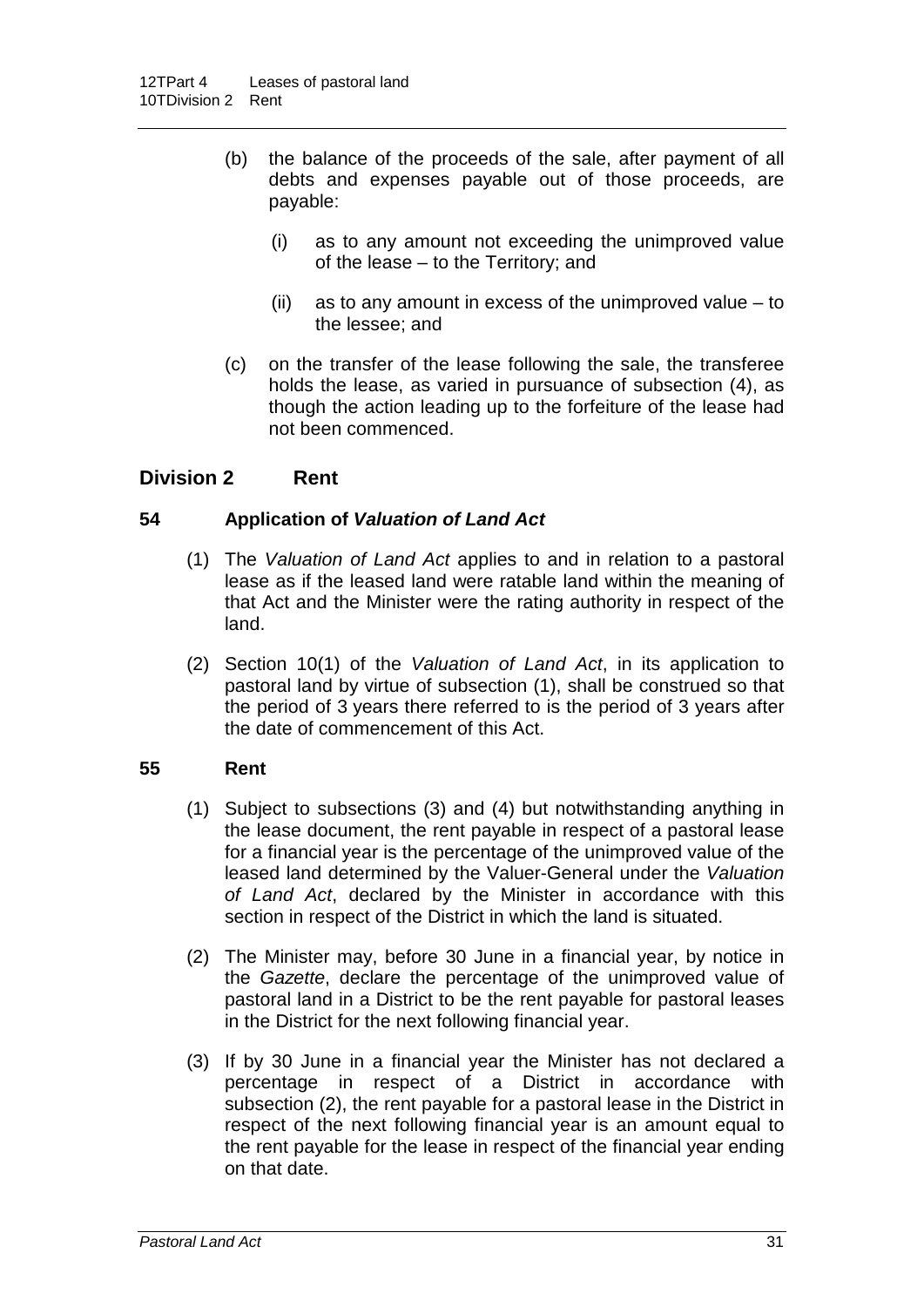(4) Notwithstanding the *Valuation of Land Act*, in determining the unimproved value of pastoral land the Valuer-General shall disregard any existing or potential use of the land that is inconsistent with the use of the land for pastoral purposes.

# **56 Payment of rent**

- (1) The Minister shall, as soon as practicable after declaring the rate of rent under section 55 (or, if a rate is not declared for a financial year, as soon as practicable after the previous 30 June) send by post to each pastoral lessee a notice showing:
	- (a) the amount of rent due in respect of the financial year;
	- (b) the amount payable in respect of each quarter of the financial year; and
	- (c) such other information as is prescribed.
- (2) Subject to section 58, a pastoral lessee shall pay the rent due and payable in respect of the relevant quarter for his or her pastoral lease:
	- (a) in respect of the first quarter of the financial year within 40 days after the date of the notice under subsection (1); and
	- (b) in respect of each subsequent quarter within 28 days after the commencement of the quarter.

# **57 Penalty for late payment**

- (1) If rent is not paid in respect of a pastoral lease within the time specified in section 56(2), interest shall accrue on the amount of rent from time to time outstanding at the rate of 1% above the Commonwealth Bank of Australia standard overdraft rate on the first working day after it first became in arrears and on the first working day after each subsequent 1 October, 1 January, 1 April and 1 July, as the case may be, with corresponding quarterly rests.
- (2) The amount of penalty accrued under subsection (1) shall be added to and be deemed to be part of the rent outstanding for the purposes of calculating a future penalty and recovery of the penalty, and for the purposes of section 60.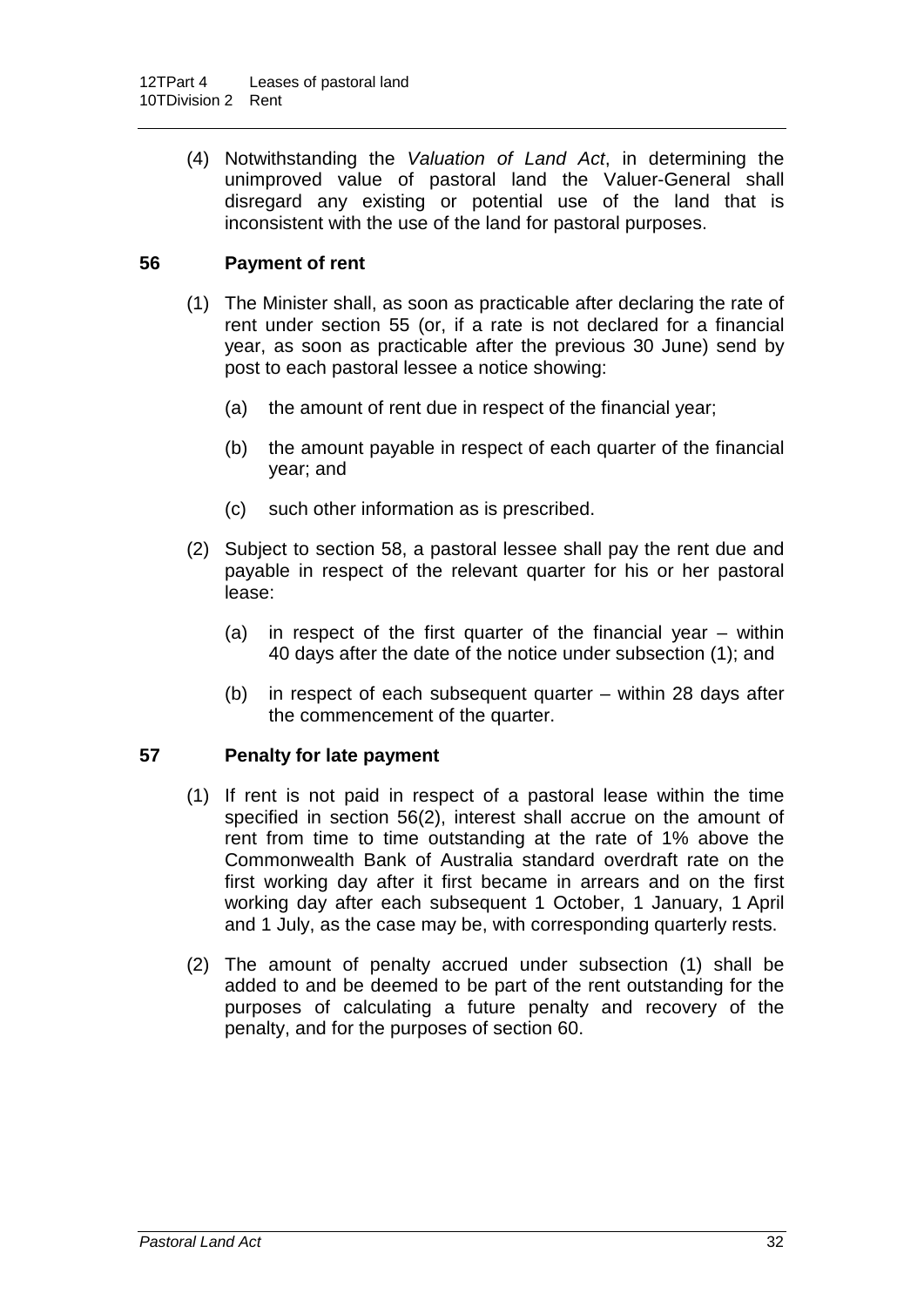### **58 Release of lessee in case of hardship**

Where it is shown to the satisfaction of the Minister that the payment of the full amount of rent under a pastoral lease will result in the pastoral lessee suffering serious hardship, the Minister may remit or postpone the whole or a portion of the rent for such period, and on such conditions, as the Minister thinks fit.

### **59 Recovery of rent**

All rent payable to the Territory under this Act or under a pastoral lease granted under or continued in effect by this Act is recoverable by the Minister as a debt due to the Territory.

## **Division 3 Surrender, subdivision, consolidation, conversion, transfer, &c.**

### **60 Surrender of leases – general**

A pastoral lessee may, at any time, surrender his or her pastoral lease or, with the consent of the Minister, any part of the land the subject of the lease, on payment of all rent due and payable under the lease.

#### **61 Surrender of lease for subdivision, &c.**

- (1) A pastoral lessee may apply to the Minister for approval to subdivide the land the subject of his or her pastoral lease into 2 or more pastoral leases.
- (2) An application under subsection (1):
	- (a) shall be in writing; and
	- (b) shall be accompanied by a plan showing the manner in which it is proposed to subdivide the land.
- (3) On receiving an application under subsection (1), the Minister shall refer it to the Board for consideration and recommendation.
- (4) The Board shall consider the application and, in particular, shall consider:
	- (a) whether it is desirable that the pastoral lease be subdivided;
	- (b) whether the resultant parts of the proposed subdivision are capable, individually, of supporting sustainable commercial pastoral enterprises;
	- (c) whether the proposed lines of subdivision should be varied;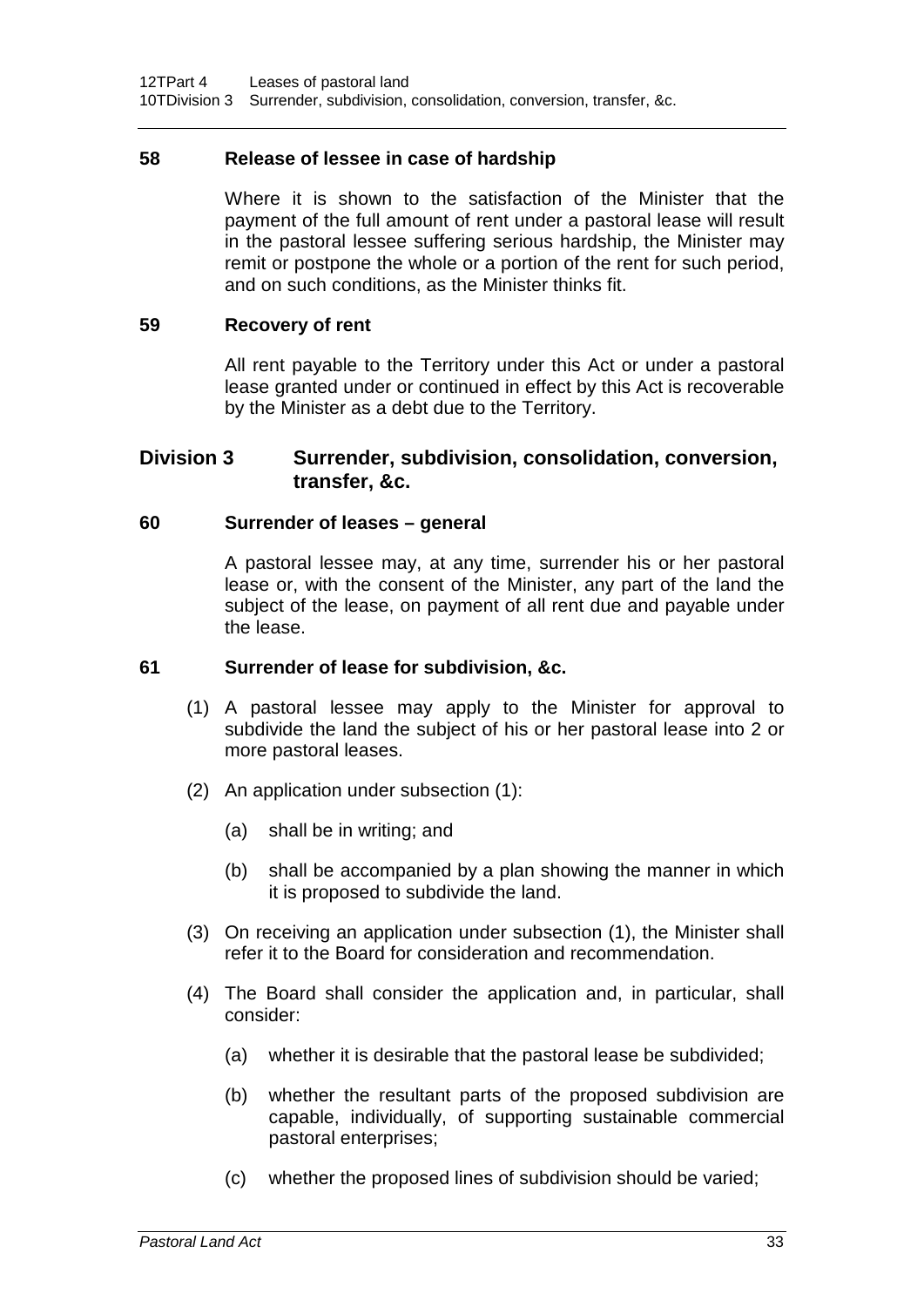- (d) the appropriate terms of the leases for the proposed subdivided portions;
- (e) what special conditions should be imposed on the leases of the proposed subdivided portions; and
- (f) such other matters as it thinks fit.
- (5) The Board may make such recommendations to the Minister as it thinks fit in relation to an application under this section.
- (6) The Minister may, after considering the recommendations of the Board:
	- (a) approve the application as submitted by the pastoral lessee or as varied by the Minister; or
	- (b) refuse the application.
- (7) The Minister shall, by notice in writing, notify the applicant pastoral lessee of the Minister's decision and, if the Minister has approved the application or the application as varied by the Minister, the Minister shall specify in the notice:
	- (a) the reservations, conditions and provisions to be included in each lease of the land if it is subdivided; and
	- (b) in respect of each of the portions into which the land is to be subdivided:
		- (i) the lease grant charges, if any, for the lease;
		- (ii) the fees and deposits to be paid by the lessee in respect of the grant of the lease; and
		- (iii) the current rent.
- (8) The pastoral lessee may, if he or she:
	- (a) has paid all rent due and payable under the lease;
	- (b) accepts the reservations, conditions and provisions specified in the notice under subsection (7); and
	- (c) has paid the lease grant charges, fees and deposits specified in the notice,

surrender his or her pastoral lease and subject to Division 4, is to be granted a new pastoral lease for each of the subdivided portions of the land.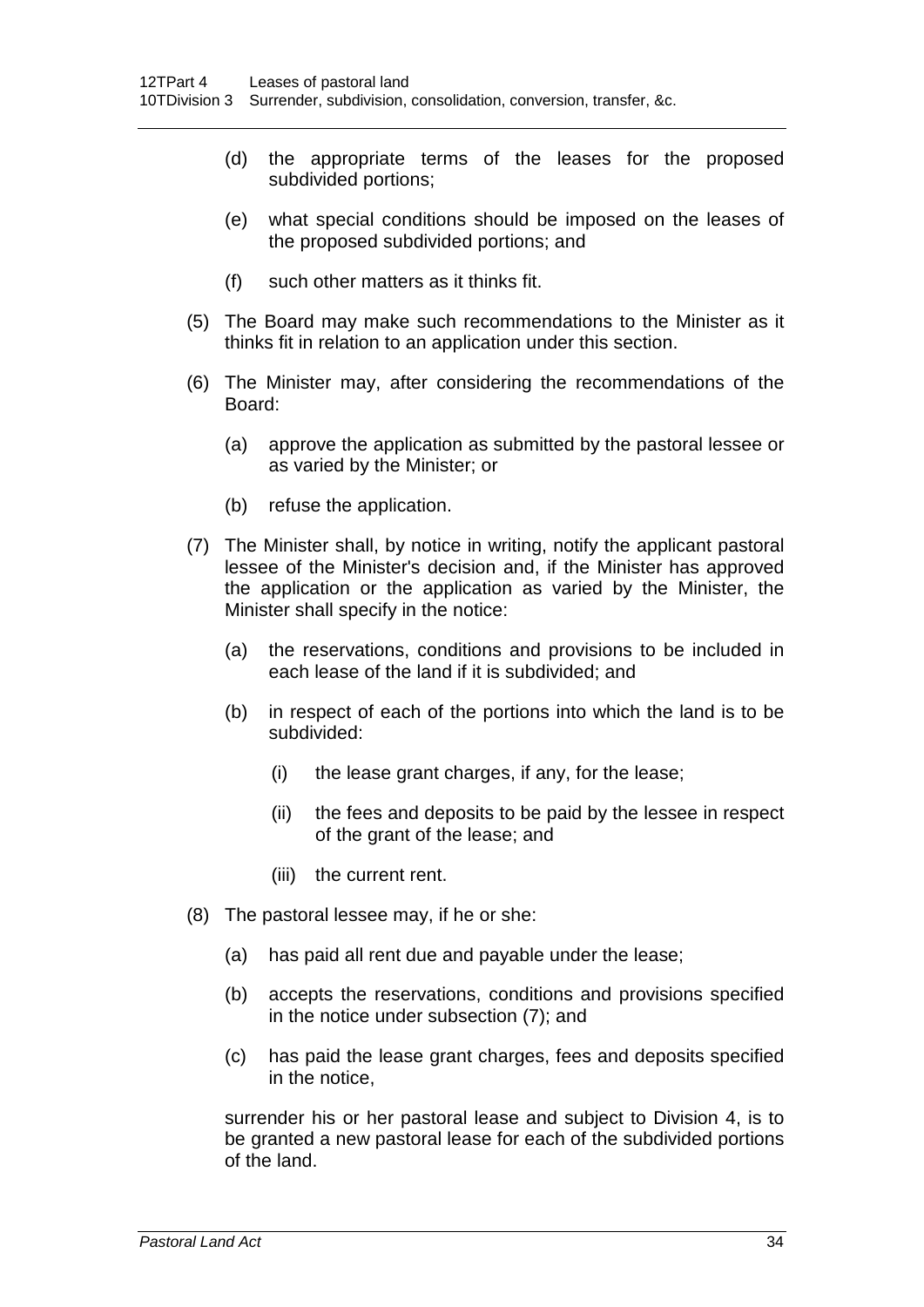- (9) A surrender of a pastoral lease:
	- (a) shall be made within 3 months after the date of the notice of the approval of the subdivision; and
	- (b) has effect on the date of commencement of the new leases.
- (10) A new pastoral lease granted under this section shall:
	- (a) preserve the lessee's rights, if any, in respect of improvements on land the subject of the new lease;
	- (b) be for such period (or in perpetuity) as the Minister thinks fit; and
	- (c) in addition to the matters provided for elsewhere in this Act, contain the reservations, conditions and provisions which are specified in the notice under subsection (7).

### **62 Surrender of term pastoral lease in exchange for perpetual pastoral lease**

- (1) The lessee under a pastoral lease, other than a perpetual pastoral lease, may, at any time during the currency of the lease, apply in writing to the Minister to surrender the lease in exchange for a perpetual pastoral lease of the whole or a specified part of the land the subject of the existing lease.
- (2) On receiving an application under subsection (1), the Minister shall refer it to the Board for consideration and recommendation.
- (3) The Board shall consider the application and, in particular:
	- (a) the total area of pastoral land held by the applicant lessee; and
	- (b) whether the applicant has complied with the conditions and provisions of or to which the existing lease is subject,

and, if the Board is satisfied that the applicant lessee has generally managed or is likely to manage the term pastoral lease in accordance with his or her duty under section 6, it shall recommend to the Minister that a perpetual pastoral lease of the whole or a specified part of the land included in the existing lease be granted to the applicant.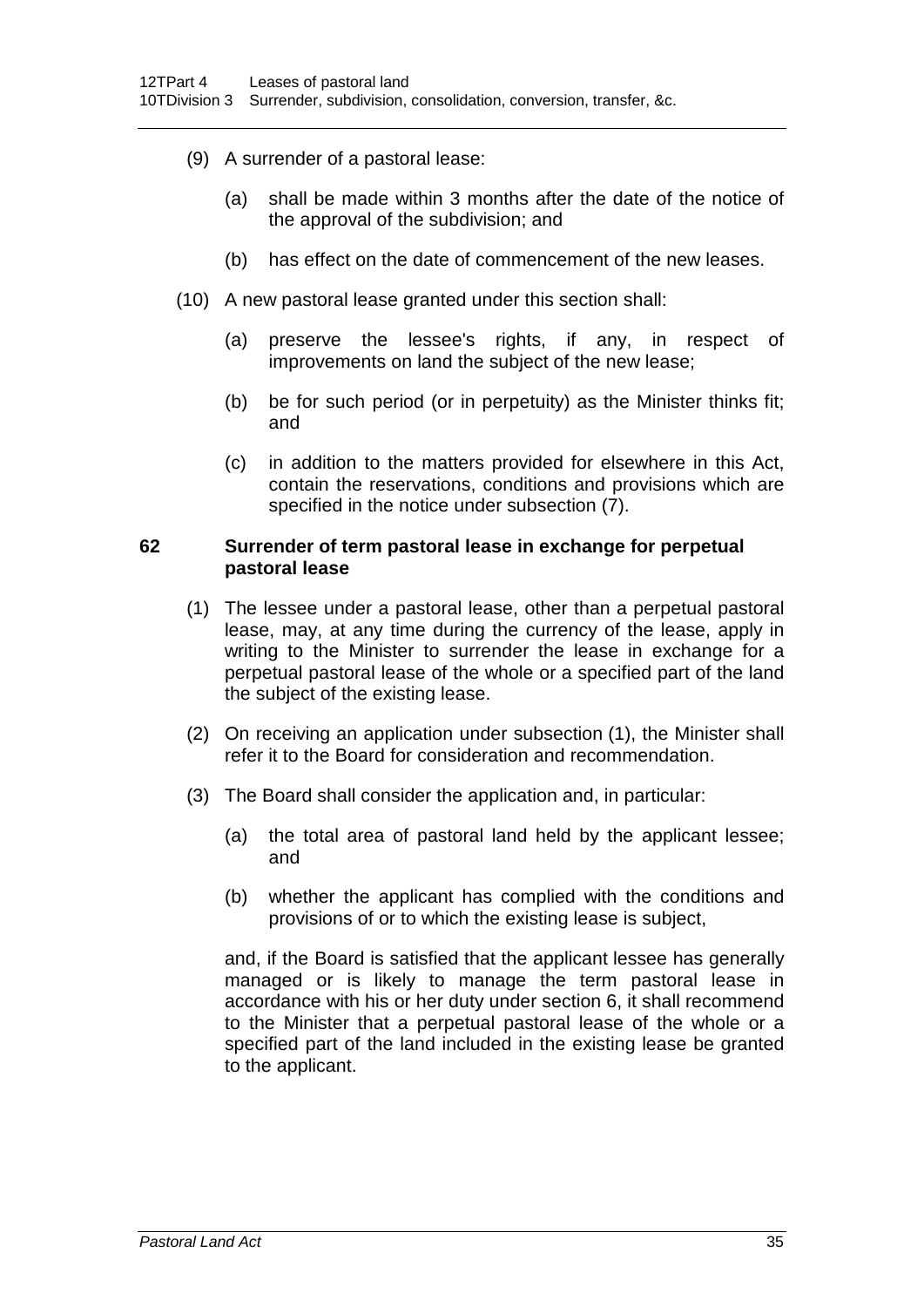- (4) The Board may, in making its recommendation under subsection (3), recommend to the Minister that the Minister include in the proposed perpetual lease a specified area of land that:
	- (a) does not constitute an economic area and is suitable for occupation by the applicant lessee;
	- (b) has been used exclusively by the applicant in conjunction with the pastoral lease to be surrendered; and
	- (c) is wholly or partially bounded by, or has at some earlier date been excised from, the land the subject of the pastoral lease to be surrendered.
- (5) On receiving a recommendation from the Board under subsection (3) the Minister may, by notice in writing to the applicant lessee, advise the applicant of:
	- (a) the description of the land in respect of which the Minister is prepared to grant a perpetual pastoral lease;
	- (b) the fee, if any, that has been fixed under subsection (7) in respect of the application;
	- (c) the rent for the proposed lease; and
	- (d) the reservations, conditions and provisions that the proposed lease will contain.
- (6) An applicant lessee may, at any time within 3 months after the date on which the notice under subsection (5) is given, or within such further time as the Minister allows, in writing addressed to the Minister, indicate his or her willingness to accept the proposed perpetual pastoral lease on the conditions specified in the notice.
- (7) The Minister may, in his or her discretion, fix a fee in respect of each application under subsection (1).
- (8) An applicant lessee may, if he or she:
	- (a) has indicated to the Minister his or her willingness to accept the proposed perpetual pastoral lease in accordance with subsection (6);
	- (b) has paid all rent due and payable under the existing lease; and
	- (c) has paid the fee (if any) fixed under subsection (7),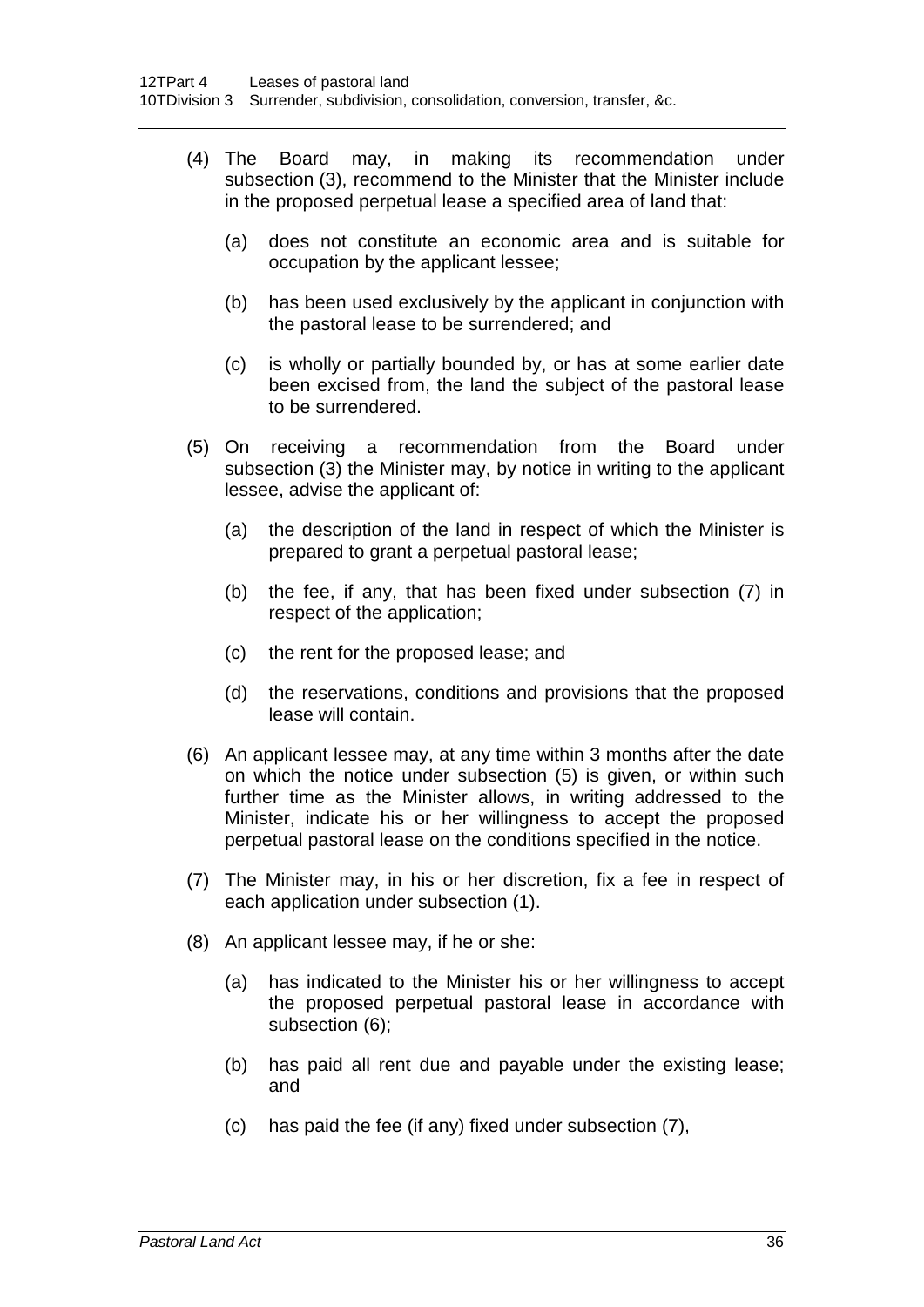surrender the existing lease and, subject to Division 4, is to be granted a perpetual pastoral lease according to the particulars contained in the notice under subsection (5) commencing immediately on the surrender of the existing lease.

(9) A pastoral lease granted under subsection (8) shall preserve the lessee's rights in respect of improvements on land included in the surrendered lease which is the subject of the perpetual pastoral lease.

### **63 Applications under section 62 involving subdivision**

Where an application under section 62 proposes that part only of the land comprising an existing pastoral lease be granted as a perpetual pastoral lease, the Minister shall treat the application as both an application under that section and under section 61 and the Board shall consider the application referred to it and make its recommendations to the Minister, and the Minister may exercise his or her powers in such order as the Minister thinks fit, accordingly.

## **64 Surrender of leases and grant of consolidated lease**

- (1) Where a person is the lessee of land under a pastoral lease and is also the lessee, under another pastoral lease, of land that adjoins the first mentioned land, the person may apply to the Minister for the grant to him or her of a single pastoral lease of all the land the subject of the first mentioned lease together with the land the subject of the other lease.
- (2) An application under subsection (1):
	- (a) shall be in writing; and
	- (b) shall be accompanied by a plan showing the land that the applicant wishes to be included under the new pastoral lease.
- (3) On receiving an application under subsection (1), the Minister may refer it to the Board for consideration and recommendation.
- (4) The Board shall consider an application referred to it under subsection (3) and make such recommendations to the Minister as it thinks fit.
- (5) The Minister shall, after considering the recommendations of the Board:
	- (a) approve the application; or
	- (b) refuse the application.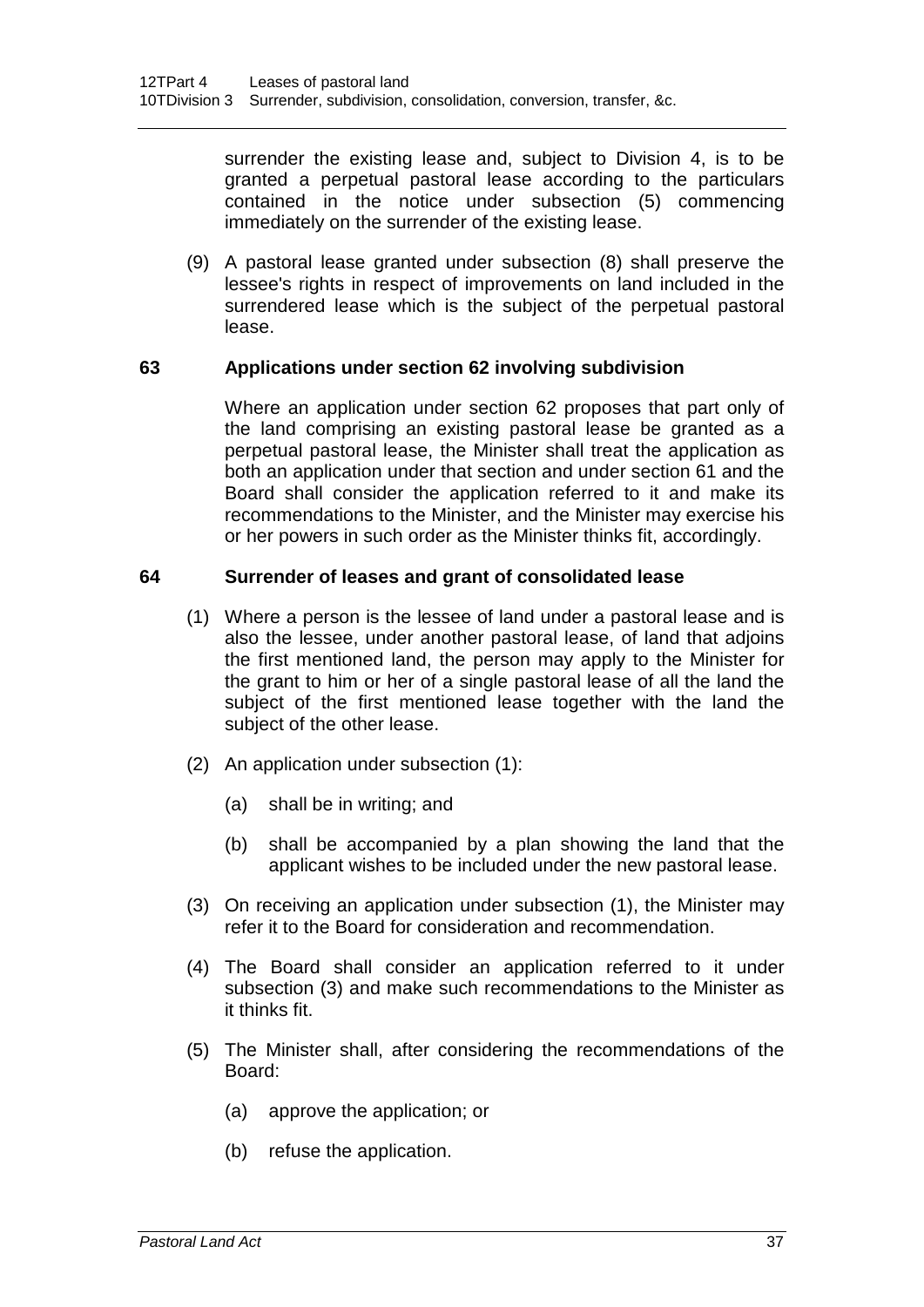- (6) The Minister shall, by notice in writing, notify the applicant lessee of the Minister's decision and, if the Minister approves the application, shall specify in the notice:
	- (a) the reservations, conditions and provisions that the new lease will contain;
	- (b) the purchase price, if any, for the new lease;
	- (c) the lease grant charges, if any, for the new lease;
	- (d) the fees and deposit payable in respect of the grant of the new lease; and
	- (e) the rent for the new lease.
- (7) The applicant lessee may, if he or she:
	- (a) has paid all rent due and payable under each of the leases of the respective lands that are to be included in the new lease;
	- (b) accepts the reservations, conditions and provisions specified; and
	- (c) has paid the purchase price, lease grant charges, fees and deposits specified in the notice under subsection (6),

surrender each of the pastoral leases and, subject to Division 4, is to be granted a new pastoral lease of all the lands the subject of the leases so surrendered.

- (8) A surrender of a pastoral lease:
	- (a) shall be made within 3 months after the date of the notice of the approval of the application; and
	- (b) shall have effect from the date of commencement of the new lease.
- (9) A new pastoral lease granted under this section shall:
	- (a) preserve the lessee's rights, if any, in respect of improvements on land the subject of the new lease;
	- (b) be for such period (or in perpetuity) as the Minister thinks fit; and
	- (c) in addition to the matters provided for elsewhere in this Act, contain the reservations, conditions and provisions specified in the notice under subsection (5).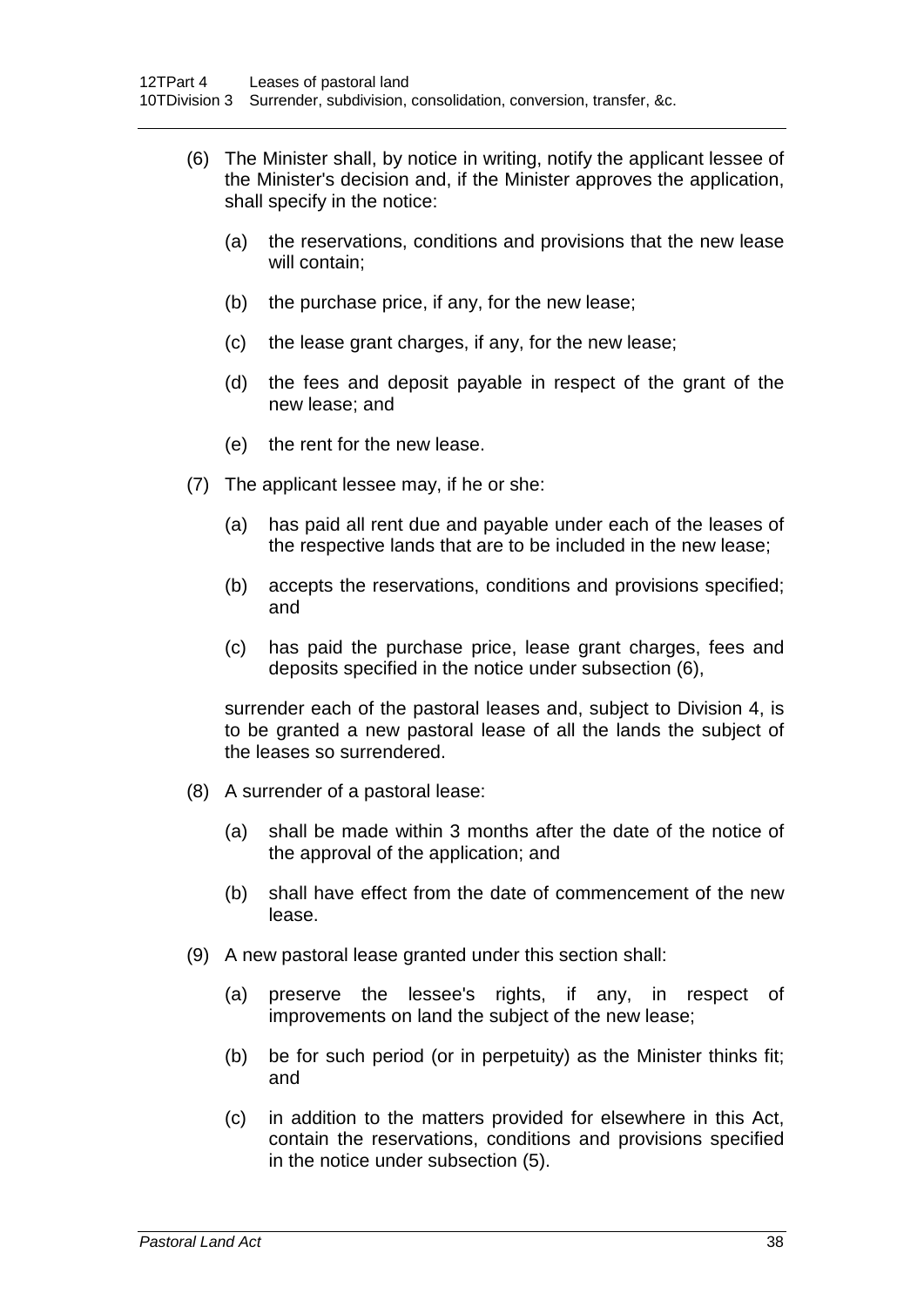### **65 Uneconomic areas of Crown land**

- (1) Where, in the opinion of the Minister, an area of Crown land does not constitute an economic area and is suitable only for occupation as part of an adjoining pastoral lease, the Minister shall, in writing, advise the lessees of adjoining pastoral land that the area is available for leasing and invite them to apply for a lease of the land.
- (2) Where 2 or more applications are received in response to an invitation under subsection (1), the Minister shall refer the applications to the Board and request it to make a recommendation as to how the land should be dealt with.
- (3) Where the recommendation of the Board is that the grant of a lease of all or part of the area of land be offered to an applicant, or an applicant is the only applicant for the lease of the land, the Minister may, by notice in writing to the applicant, offer the grant of the lease to the applicant on such terms and conditions as the Minister thinks fit.
- (4) Where a pastoral lessee to whom an offer under subsection (3) is made accepts the Minister's offer, the Minister shall grant the pastoral lessee a lease of the land which shall be added to the land the subject of the existing adjoining pastoral lease in accordance with this section.
- (5) Where the Minister grants a lease of land in pursuance of subsection (4), the Minister shall cause to be lodged with the Registrar-General a memorandum in an appropriate form under the *Land Title Act*, describing:
	- (a) the land to be added to the existing adjoining pastoral lease; and
	- (b) any variations of the reservations, conditions and other provisions of the existing adjoining pastoral lease agreed to by the Minister and the lessee.
- (6) On the lodging of a memorandum under subsection (5), the Registrar-General shall register the memorandum and, on the endorsement of the details of the memorandum on the existing adjoining pastoral lease, the lease shall extend over the area of the land to be added to the pastoral lease, subject to such reservations, conditions and other provisions as are set out in the memorandum.
- (7) Where land the subject of the existing adjoining pastoral lease to which an area of land is to be added pursuant to this section is mortgaged or otherwise encumbered, the mortgage or encumbrance shall, subject to the consent of the mortgagee or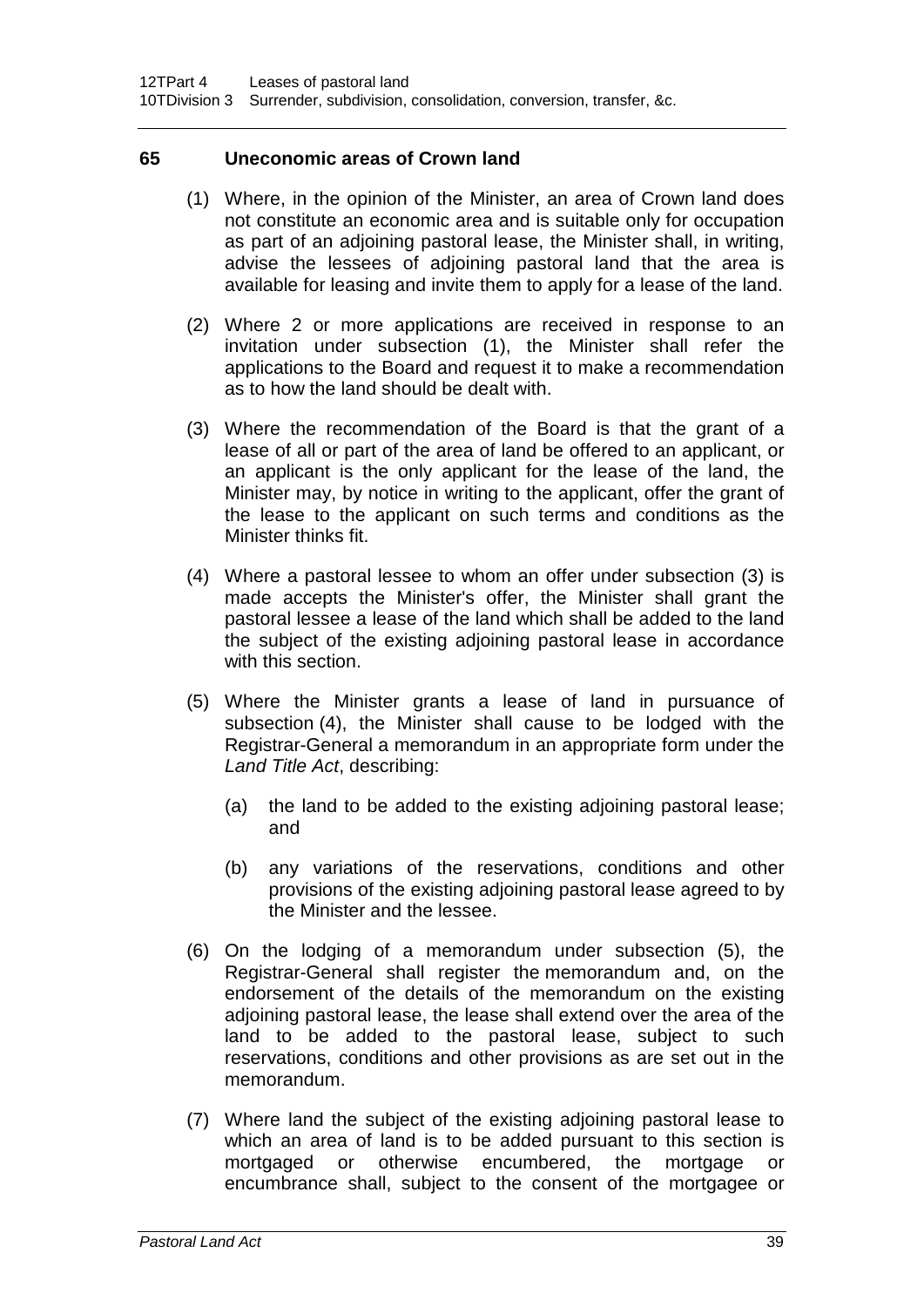encumbrancee, which consent shall not be unreasonably withheld, extend over the area of the land to be added, subject to such reservations, conditions and other provisions as are set out in the memorandum referred to in subsection (5) that relates to the pastoral lease.

(8) In this section *economic area* means such area of land as the Minister considers to be sufficient to support a sustainable commercial pastoral enterprise.

### **66 Agreement for exchange of part of pastoral lease**

- (1) A pastoral lessee may apply in writing to the Minister for permission to surrender a part of his or her pastoral lease in respect of part of the land the subject of the lease, being a part of the land that adjoins a part of the land included in another pastoral lease.
- (2) An application under subsection (1) shall be accompanied by:
	- (a) a plan showing the land included in the part of the lease to be surrendered and the land comprised in the adjoining pastoral lease;
	- (b) a written statement of the other lessee that he or she desires, and is prepared to accept, for inclusion in his or her pastoral lease, the land included in the part of the lease to be surrendered; and
	- (c) reasons in writing why the surrender and inclusion are desired.
- (3) Subject to subsection (4), the Minister may grant permission or refuse permission for a surrender under this section of a part of a lease.
- (4) The Minister shall refuse permission if the area of the part of the land sought to be surrendered exceeds 8% of the total area of the land the subject of the lease.
- (5) The Minister shall give to the applicant and to the lessee of the adjoining pastoral lease notice in writing of the Minister's decision under this section.
- (6) Where the Minister grants permission under this section, the notice under subsection (5) shall specify the variations of the reservations, conditions and other provisions of the existing leases the Minister will require and the amount of rent, if any, payable for the pastoral lease in respect of the remainder of the current financial year and the ensuing financial year, apportioned to the percentage of the land to remain the subject of the lease, unless, in relation to the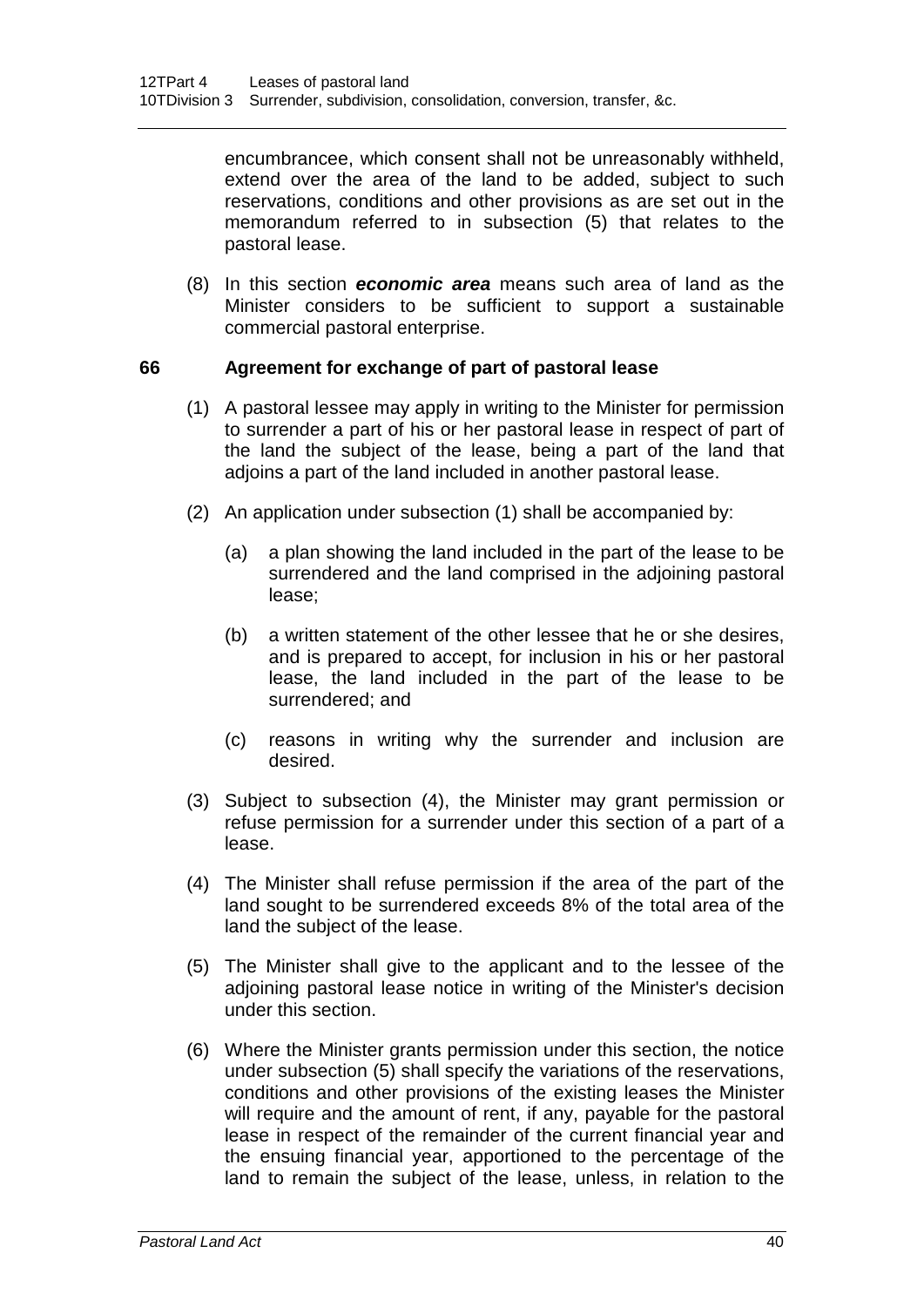ensuing financial year, the land is sooner revalued under the *Valuation of Land Act* for the purposes of Division 2 and/or the relevant percentage is next declared under section 55.

- (7) If, within 60 days after receiving a notice given under subsection (5), the applicant pastoral lessee and the lessee of the adjoining pastoral lease inform the Minister in writing of their acceptance of the variations of the reservations, conditions and other provisions specified in the notice, the Minister shall, by notice in writing to them, grant permission for the surrender and inclusion subject to those variations.
- (8) On the surrender under this section of a part of the land the subject of a pastoral lease, the Minister shall cause to be lodged with the Registrar-General a memorandum, in the form of an instrument under the *Land Title Act*, describing:
	- (a) the part of the land to be excised from the pastoral lease and added to the adjoining pastoral lease; and
	- (b) any variations of the reservations, conditions and other provisions of the leases and specified in the notice given under subsection (5).
- (9) On the lodging of a memorandum under subsection (8), the Registrar-General shall register the memorandum and, on the Registrar-General so doing:
	- (a) in the case of the pastoral lease to which the land is to be added – the lease shall extend over the area of land to be added, subject to such reservations, conditions and other provisions as are set out in the memorandum; and
	- (b) in the case of the lease from which the land is to be excised the lease shall cease to have force or effect over or in relation to the area of land to be excised.
- (10) Where there is in existence a mortgage or encumbrance over a lease referred to in subsection (9), the mortgage or encumbrance shall, subject to the consent of the mortgagee or encumbrancee, which consent shall not be unreasonably withheld:
	- (a) in the case of the lease to which the land is to be subject  $-$  on and from the endorsement on the lease document of the details of the memorandum referred to in that subsection which relates to the lease, extend over the area of land to be added, subject to such reservations, conditions and other provisions as are set out in the memorandum; and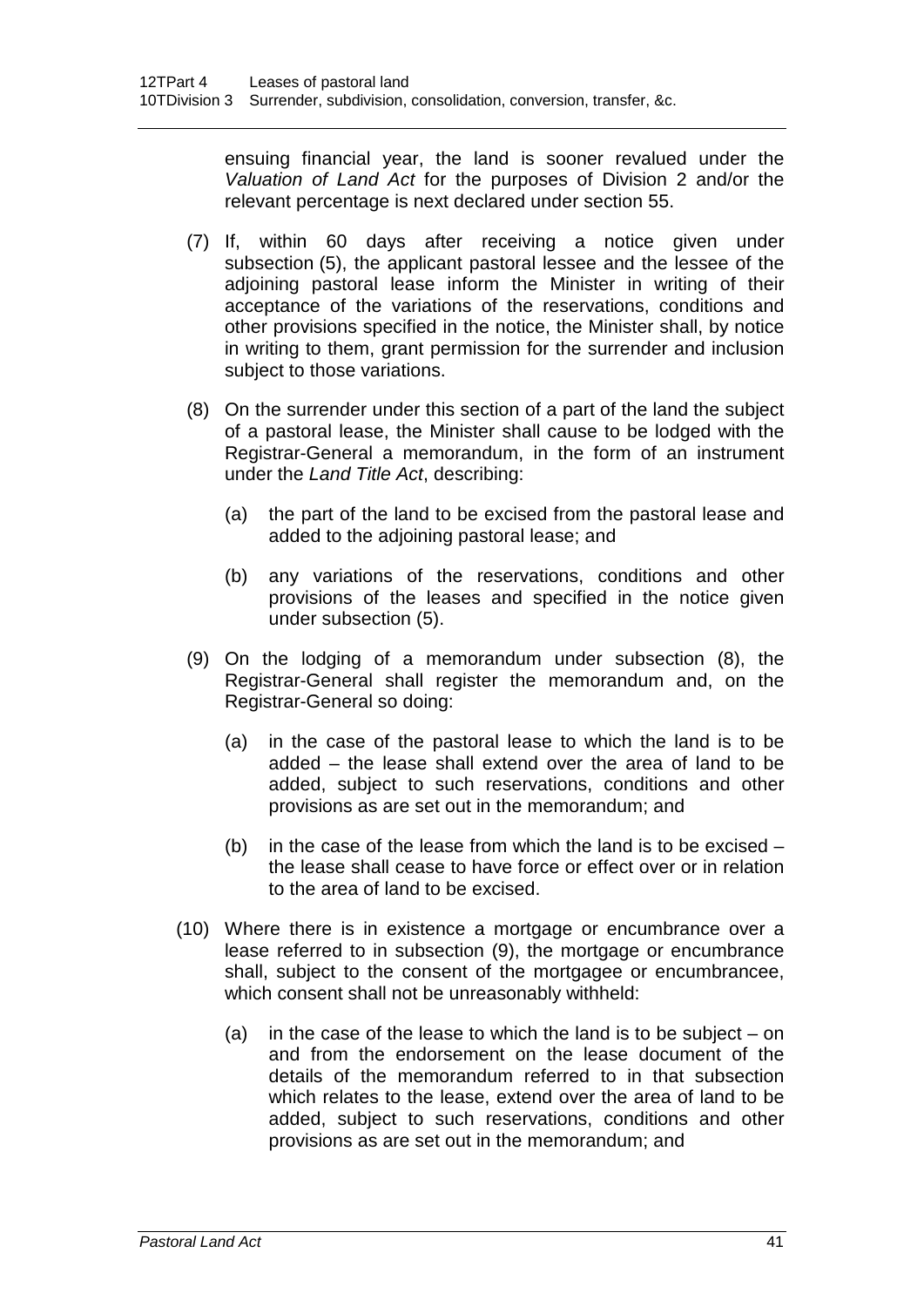(b) in the case of the lease to which the land is to cease to be subject – cease to have force or effect over or in relation to the area of land to be excised.

### **67 Consent to transfer, &c., of lease, &c.**

- (1) Except as provided by this Act, a pastoral lessee shall not, without the consent of the Minister:
	- (a) transfer his or her pastoral lease;
	- (b) sub-let the land or part of the land the subject of the pastoral lease; or
	- (c) otherwise part with possession of the land or part of the land,

and compliance with this subsection is a condition of the lease.

- (2) Except as provided by this Act, a sublessee of pastoral land shall not, without the consent of the Minister:
	- (a) transfer his or her sublease;
	- (b) further sub-let the subleased land; or
	- (c) otherwise part with possession of the land or part of the land.

Maximum penalty: 40 penalty units.

#### **68 Application for consent to transfer, &c., of leases, &c.**

- (1) An application for consent to transfer a pastoral lease or a sublease of land the subject of a pastoral lease, or to sub-let the land the subject of a pastoral lease, shall be made in writing by the lessee to the Minister.
- (2) On receiving an application under subsection (1) the Minister may refer it to the Board for consideration and recommendation and the Board shall report to the Minister within 30 days after the application is referred to it.
- (3) The Minister shall, after considering the recommendations of the Board, but subject to subsections (4) and (5) and section 35(6), by notice in writing to the lessee or sublessee (or as the case may be), consent or refuse to consent to the transfer of the pastoral lease or sublease or the sub-letting of the land.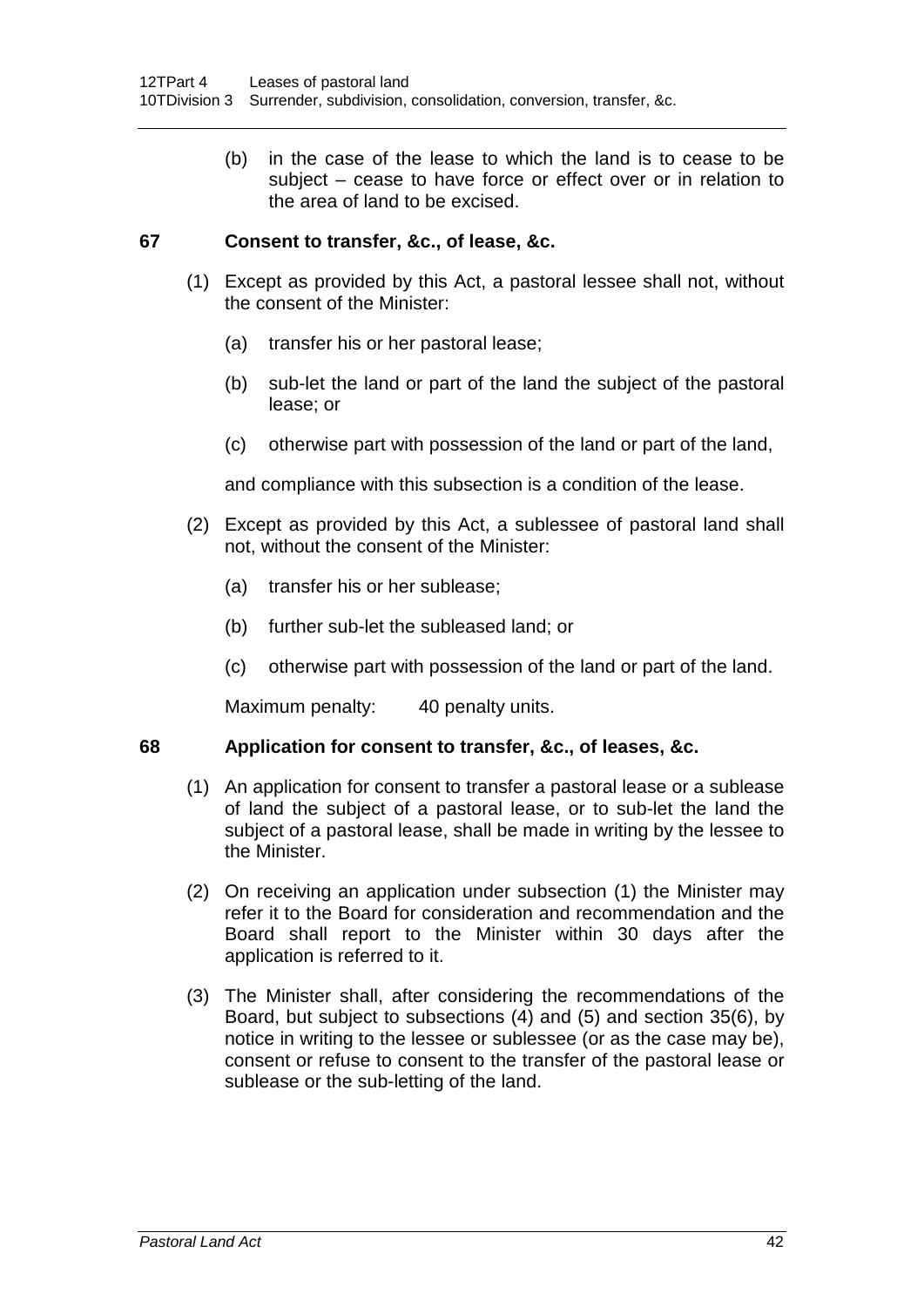- (4) The Minister shall not consent to the transfer of a pastoral lease until all instalments of the purchase price for the grant of the lease, and all rent and other moneys due and payable to the Territory under the lease, have been paid.
- (5) The Minister shall not consent to a subletting of land or a part of the land the subject of a pastoral lease unless it is a condition of the agreement to sub-let that the land will be used only for pastoral purposes, for the purposes of the Territory or for a prescribed purpose.

## **69 Position of mortgagee**

- (1) Where pastoral land has been mortgaged and the mortgagee enters into possession of the land, the mortgagee may, unless the lease is sooner forfeited, remain in possession for the unexpired period of the lease and while in possession is subject to the conditions of the lease as if the mortgagee were the lessee under the lease.
- (2) The fact that the mortgagee or some person by the mortgagee's authority occupies or uses a part of the mortgaged land is prima facie evidence that the mortgagee has entered into possession of the land under the mortgage.
- (3) A mortgagee shall, within a period of 28 days after entering into possession of pastoral land, notify the Minister in writing of that fact.
- (4) Unless the Minister has been notified in accordance with subsection (3), any notice under this Act given to the lessee after the expiration of the period referred to in that subsection shall be deemed to have been duly given to the mortgagee.

# **70 Subleases for Aboriginal communities**

- (1) Notwithstanding section 38(1)(d) and 68(5), a pastoral lessee may, with the consent of the Minister, sublet part of the land the subject of his or her pastoral lease for Aboriginal community living purposes to an incorporated body set up for the management of the Aboriginal community by which the area subleased is or is to be used.
- (2) For the purposes of this section *Aboriginal community living purposes* includes residential, educational and medical purposes, the keeping of livestock and poultry and the growing of fruit and vegetables for use by the Aborigines in the community.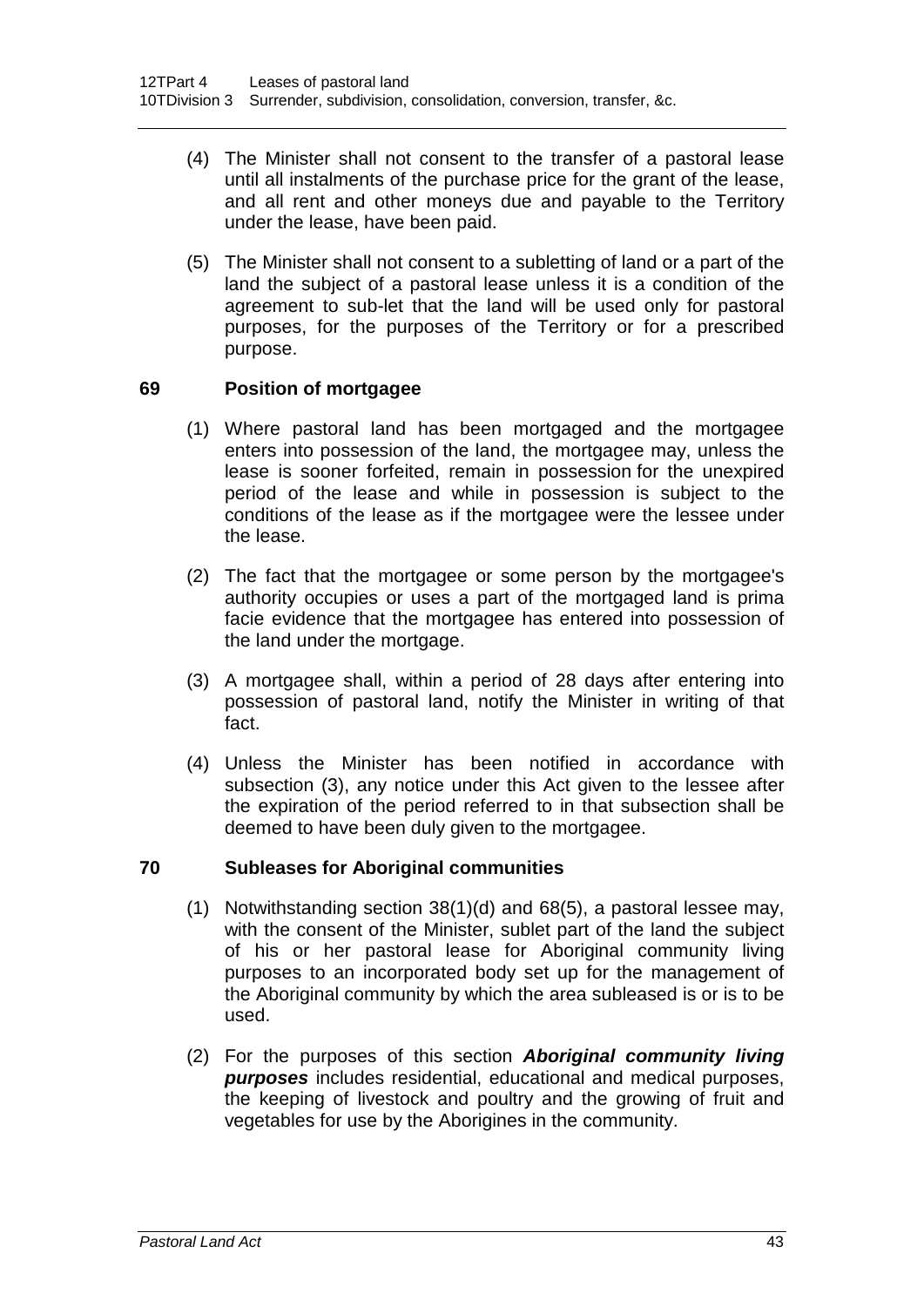(3) Where the Territory erects improvements on an area the subject of a pastoral lease sublet for Aboriginal community living purposes, it may, within 3 months after the expiration or sooner determination of the sublease, remove the improvements (including fixtures so erected by the Territory) without liability for compensation to the pastoral lessee.

## **71 Abandonment of perpetual pastoral lease**

- (1) The abandonment of a perpetual pastoral lease shall be deemed to be a breach of a condition of the lease and section 40 applies to and in relation to the lease, and the lease may be forfeited under that section, notwithstanding the exceptions expressed in section 40(3)(e) and (4).
- (2) For the purposes of subsection (1), a perpetual pastoral lease is abandoned when the rent for the lease has not been paid for 2 years and during that period there is, in the opinion of the Minister, no discernible effective day to day management or occupation for pastoral purposes of the leased land by the lessee.

# **72 Vacation of land**

- (1) Where the lessee or former lessee of pastoral land vacates the land leaving behind property, the Minister may, by notice in writing, require him or her to remove the property within the period specified in the notice.
- (2) If the lessee or former lessee does not comply with a notice under subsection (1) within the specified period, the Minister may remove and dispose of the property.
- (3) Costs incurred by the Minister in removing and disposing of property under subsection (2) that are not covered by the proceeds, if any, of the sale of the property may be recovered as a debt due and payable to the Territory from the person to whom the notice under subsection (1) was given.
- (4) Surplus proceeds of the sale of the property shall be paid to the lessee or former lessee.

# **Division 4 Certain grants, &c., to be treated as compulsory acquisitions**

### **72A Application**

This Division applies in relation to:

(a) an extension of the term of a pastoral lease under section 49;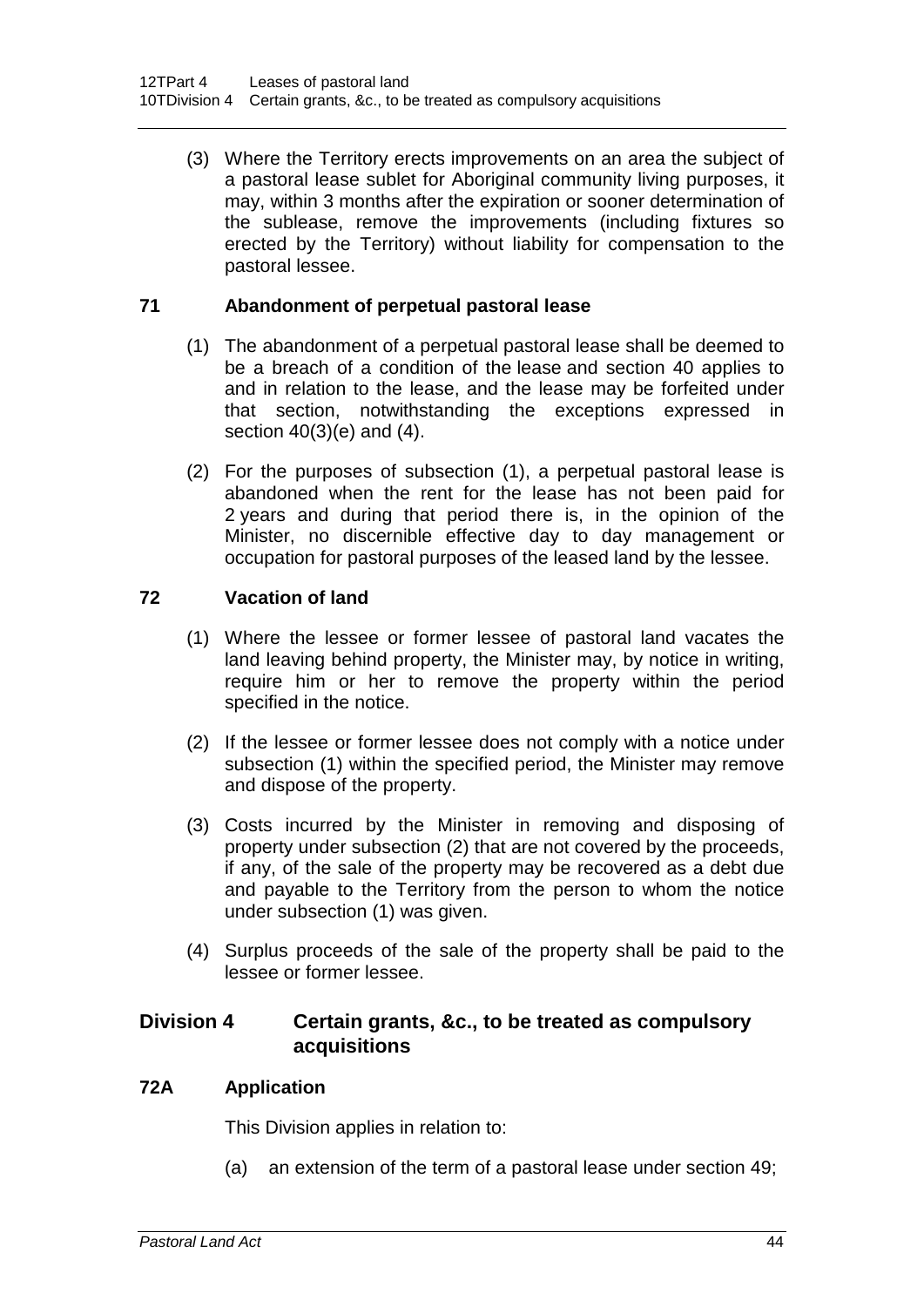- (b) the grant of a new pastoral lease under section 61;
- (c) the grant of a perpetual pastoral lease under section 62; and
- (d) the grant of a new pastoral lease under section 64,

where the extension or grant:

- (e) will affect native title rights and interests; and
- (f) is an act to which section 24MD(6B) of the *Native Title Act 1993* of the Commonwealth applies by virtue of section 24ID(4) of that Act.

#### **72B Procedures under** *Lands Acquisition Act* **to be complied with**

- (1) Divisions 1 and 2 of Part IV and sections 45 and 45A of the *Lands Acquisition Act* (in this Division called *the applied provisions*) apply in relation to an extension or grant to which this Division applies as if it were a compulsory acquisition of native title rights and interests in relation to the land that will be affected by the extension or grant.
- (2) For the purposes of subsection (1):
	- (a) a reference in the applied provisions to the Minister for the time being administering the *Lands Acquisition Act* is to be read as a reference to the Minister for the time being administering this Act; and
	- (b) a reference in the applied provisions to the compulsory acquisition of native title rights and interests is to be read as a reference to the extension or grant of a pastoral lease under section 49, 61, 62 or 64 (as the case may be) that affects native rights and interests.
- (3) Where the Minister has complied with Divisions 1 and 2 of Part IV of the applied provisions in respect of an extension or grant to which this Division applies then, subject to section 45 of the applied provisions, the Minister may extend the term of the pastoral lease or grant the new pastoral lease or the perpetual pastoral lease accordingly.

### **72C Compensation**

(1) Compensation is payable by the Territory to the native title holder in respect of any land affected by an extension or grant to which this Division applies for the effect of the extension or grant on the holder's registered native title rights and interests.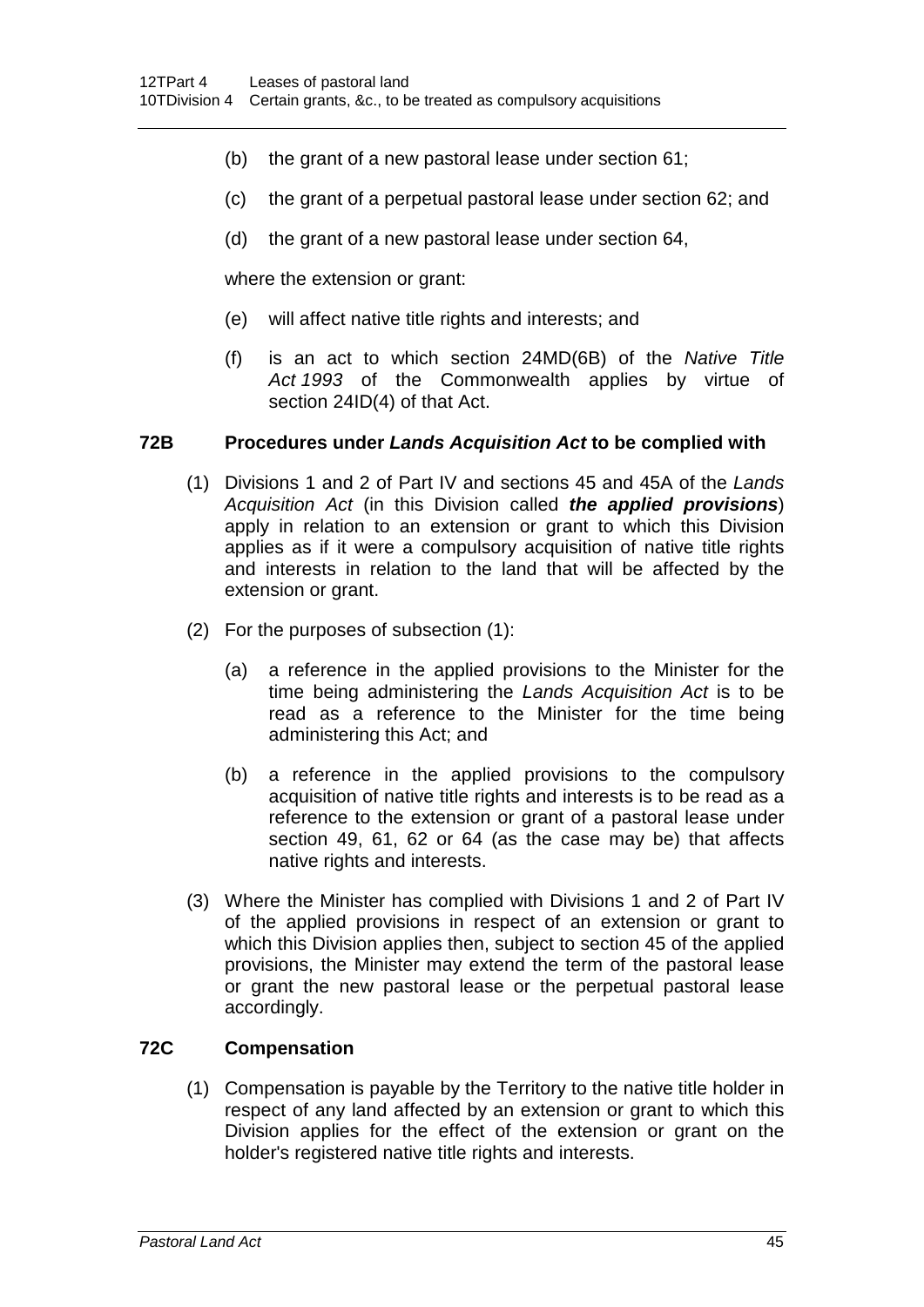- (2) A native title holder or registered native title claimant who intends to claim compensation under this section for the effect of an extension or grant to which this Division applies on their registered native title rights and interests must make the claim within 3 years after the term of the pastoral lease is extended or the perpetual pastoral lease or new pastoral lease is granted, as the case may be.
- (3) In the absence of agreement, compensation is not payable to a registered native title claimant unless and until the native title claimed by the claimant is determined.
- (4) In the event of a dispute about compensation payable under subsection (1), the Territory or the native title holder may refer the dispute to the Tribunal.

# **Part 5 Pastoral land monitoring**

### **73 Feral animal control**

(1) The Board may, by notice in writing, direct a pastoral lessee to control declared feral animals on his or her pastoral land by culling, fencing or other means directed by the Board and the pastoral lessee shall comply with the reasonable directions of the Board.

Maximum penalty: 40 penalty units and 4 penalty units for each day after being found guilty of the offence during which the pastoral lessee fails to comply with the directions.

(2) For the purposes of subsection (1), the Board may, by notice in the *Gazette*, declare a feral animal in relation to the District or part of the District in which the leased land is situated.

#### **74 Reference areas**

- (1) The Board may, by notice in the *Gazette*, declare a specified area of pastoral land to be a reference area for the purposes of evaluating the effect that the grazing of stock has on the pastoral land on which it is located.
- (2) The Board shall not make a declaration under subsection (1) unless it has given to the lessee not less than 28 days notice of its intention to do so and has considered the submissions, if any, made by the lessee within that time relating to the proposed declaration.
- (3) A reference area:
	- (a) shall not exceed one square kilometre in size; and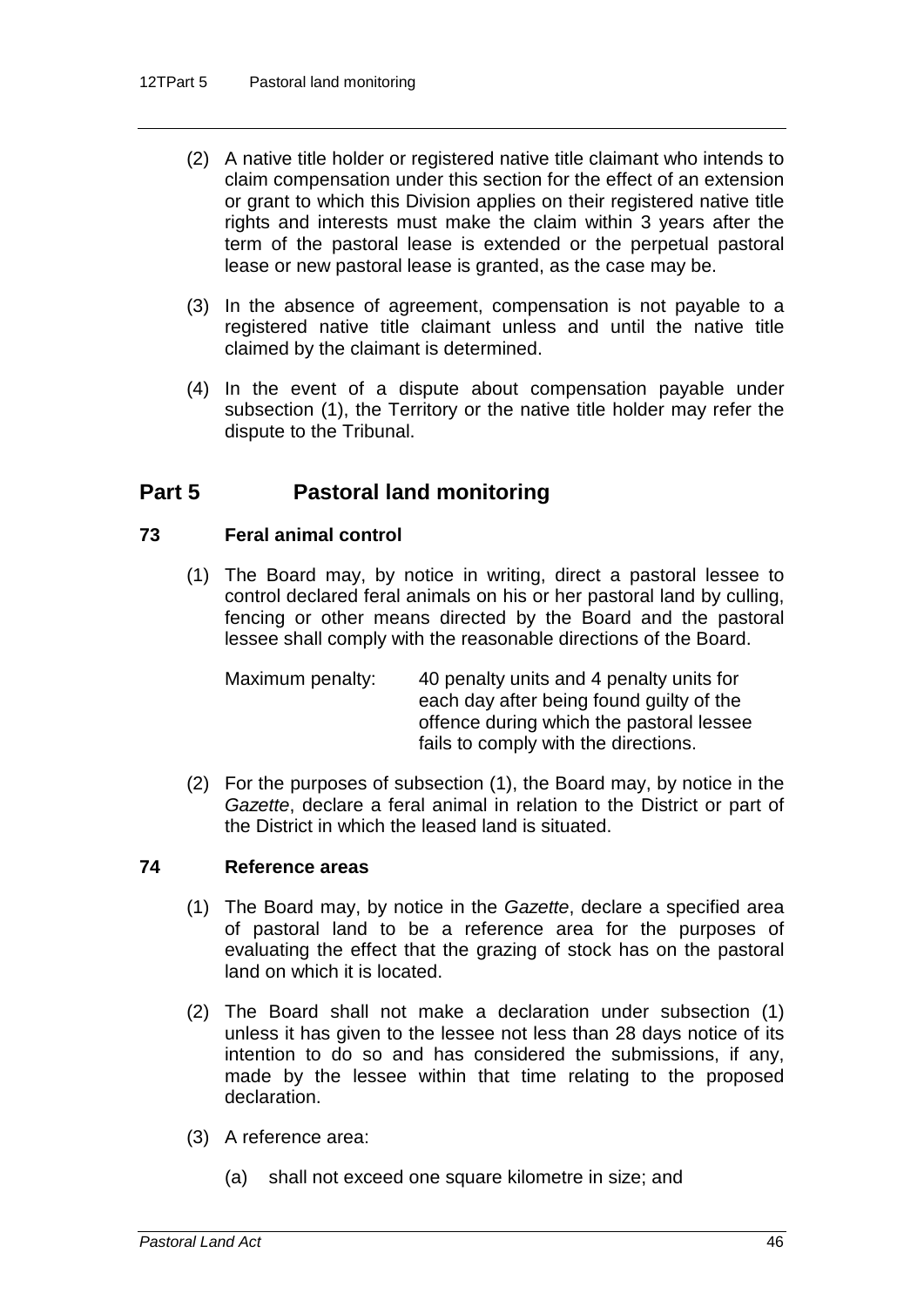- (b) will, where necessary, be fenced by the Minister.
- (4) Subject to any agreement to the contrary between the lessee and the Minister, a pastoral lessee is not obliged to maintain a reference area or its fences.
- (5) A person shall not:
	- (a) if the area is fenced, allow stock within a reference area; or
	- (b) in any case do anything on or near a reference area that degrades or damages, or is likely to degrade or damage, the reference area or the fences.

Maximum penalty: 440 penalty units.

(6) A pastoral lessee shall, as soon as possible after becoming aware of it, advise the Board of any damage to the fence around a reference area.

Maximum penalty: 8 penalty units.

### **75 Monitoring sites**

- (1) The Board may, by marking them in the prescribed manner, establish on pastoral land such monitoring sites as it thinks necessary for the purposes of this Act.
- (2) A person shall not remove, deface or otherwise damage a marker at a monitoring site.

Maximum penalty: 40 penalty units.

#### **76 Remedial plans**

- (1) If the Board is of the opinion that pastoral land has been degraded or otherwise damaged, or is likely to suffer degradation or other damage, and that in order to prevent, arrest or minimise degradation of or other damage to the land, or to rehabilitate the land, it is necessary that action under this section be taken, it may, by notice in writing to the pastoral lessee, require the lessee to submit to the Board:
	- (a) a remedial plan detailing the proposed management of the pastoral land over a specified period; or
	- (b) a revised remedial plan,

in accordance with the notice.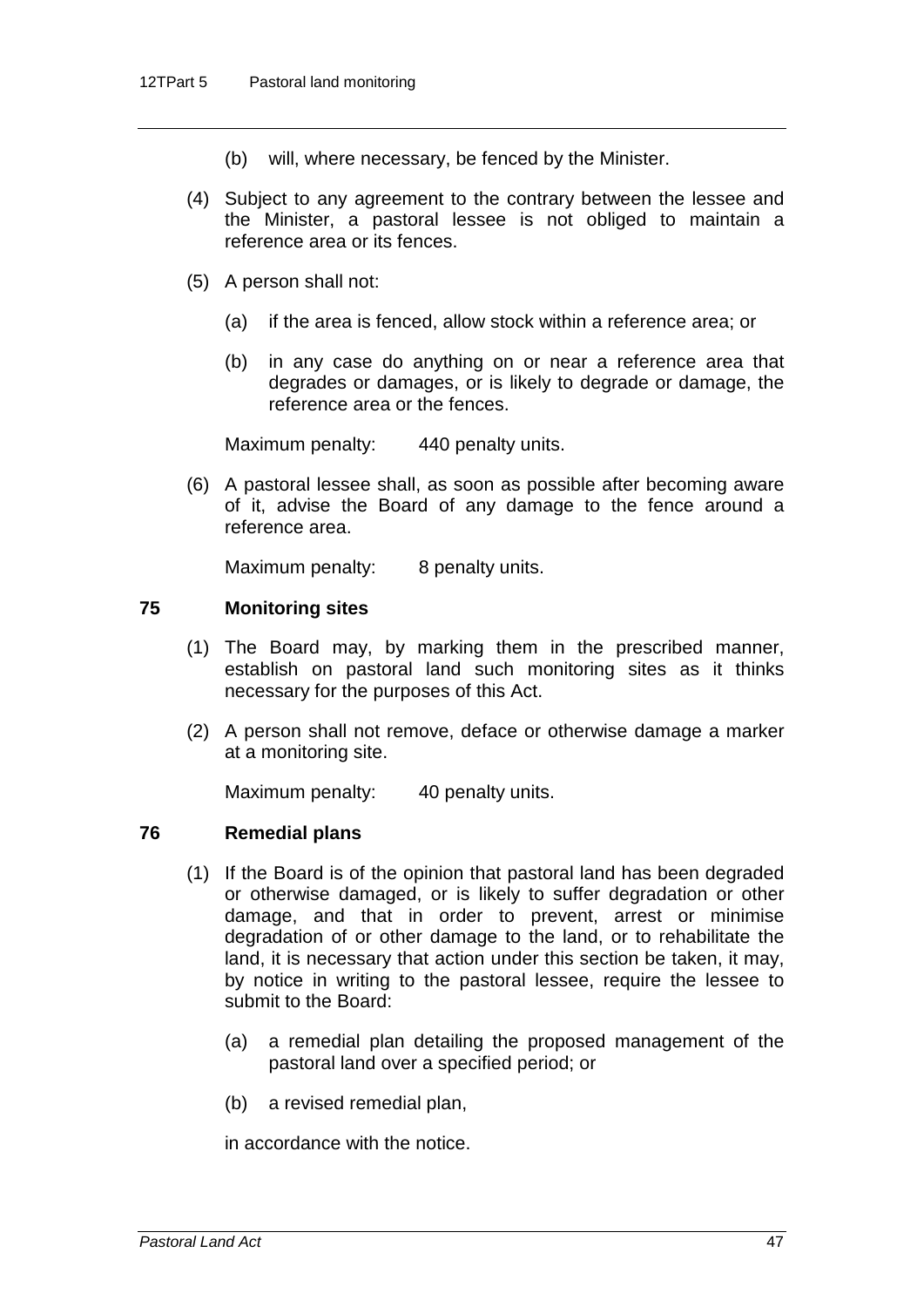- (2) A remedial plan shall contain such information as the Board requires.
- (3) The Board may:
	- (a) approve, by endorsement, a remedial plan or revised remedial plan;
	- (b) refer the plan back to the lessee for modification; or
	- (c) reject the plan and:
		- (i) by notice in writing, require the lessee to submit a fresh plan; or
		- (ii) itself prepare (or revise, as the case may be) a remedial plan.
- (4) Where the Board prepares or revises a remedial plan in pursuance of subsection  $(3)(c)(ii)$ , the cost of it so doing is a debt due and payable by the lessee to the Territory.
- (5) If a lessee fails to comply with a notice under subsection (1) or (3), the Board may prepare a remedial plan or revised remedial plan in respect of the pastoral land and the cost of it so doing is a debt due and payable by the lessee to the Territory.
- (6) A remedial plan or revised remedial plan prepared by the Board in pursuance of subsection  $(3)(c)(ii)$  or  $(5)$  shall be taken to be an approved remedial plan for the pastoral land to which it relates.
- (7) The Board may, by endorsement, approve a remedial plan voluntarily submitted to it by a lessee.
- (8) An approved remedial plan may, with the approval of the Board, be varied by the lessee.
- (9) If a lessee fails, without reasonable excuse:
	- (a) to comply with a notice under subsection (1) or (3); or
	- (b) to implement an approved remedial plan,

the failure constitutes a breach of the conditions of the pastoral lease.

(10) The Board shall cause a copy of each approved remedial plan, and each such plan as varied under subsection (8), to be lodged with the Registrar-General.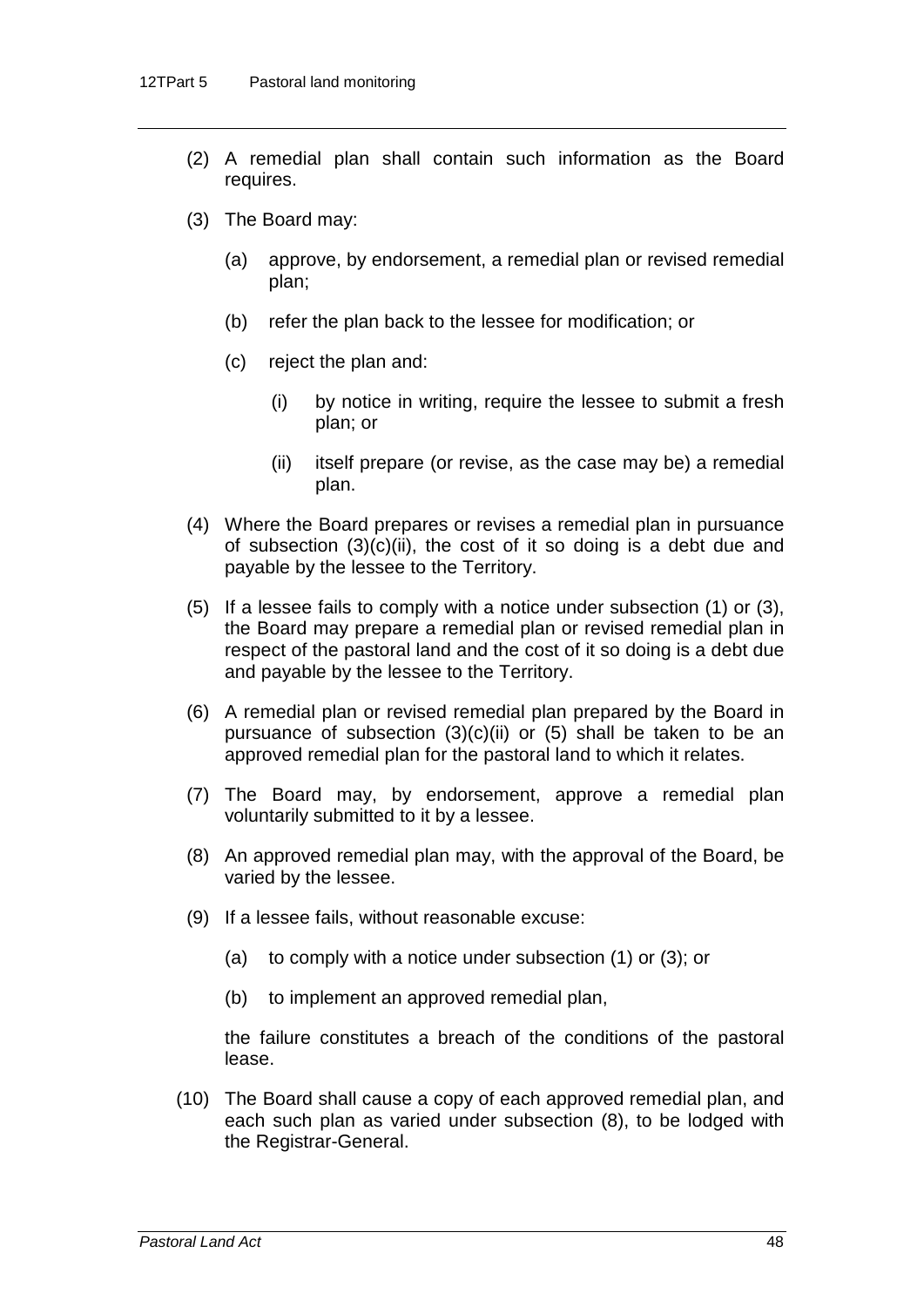- (11) Each approved remedial plan lodged with the Registrar-General shall be registered on the title records kept by the Registrar-General.
- (12) A remedial plan registered as referred to in subsection (11) is binding on a mortgagee in possession of, and on successors in title to, the land.

### **77 Lessee not responsible for rectification of certain damage, &c.**

- (1) Notwithstanding anything in this Act, a pastoral lessee is not responsible for the expense of rehabilitating or restoring land the subject of his or her pastoral lease to the extent that the degradation or other damage was or is, in the opinion of the Minister after considering the advice of the Board, beyond the pastoral lessee's reasonable control (and was not or is not caused or aggravated by his or her activity) and, subject to subsection (2), neither is the lessee's failure to take action in relation to the degradation or other damage, as required by a remedial plan, a breach of a condition of his or her pastoral lease.
- (2) The Territory may enter into an arrangement with a pastoral lessee for the payment of the costs of rectifying particular damage or deterioration of a kind referred to in subsection (1) and when such an arrangement is entered into that rectification, to the extent of the arrangement, becomes an obligation of the pastoral lessee under the remedial plan.

# **Part 6 Access to pastoral land**

### **78 Interpretation**

- (1) For the purposes of this Part, camping is temporary if it is for a period not exceeding 2 weeks or, if a longer or shorter period is prescribed in respect of a particular area, the period so prescribed in relation to camping in that area.
- (2) The Board may, by notice in the *Gazette*, prescribe periods for the purposes of subsection (1).

### **79 Access to waterways**

- (1) Subject to this or any other law in force in the Territory, a person has, without the specific permission of the pastoral lessee, a right to be on:
	- (a) perennial natural water (including the sea) on or surrounded by (or, in the case of the sea or a stream or waters forming the boundary of pastoral land, bordered by) pastoral land; or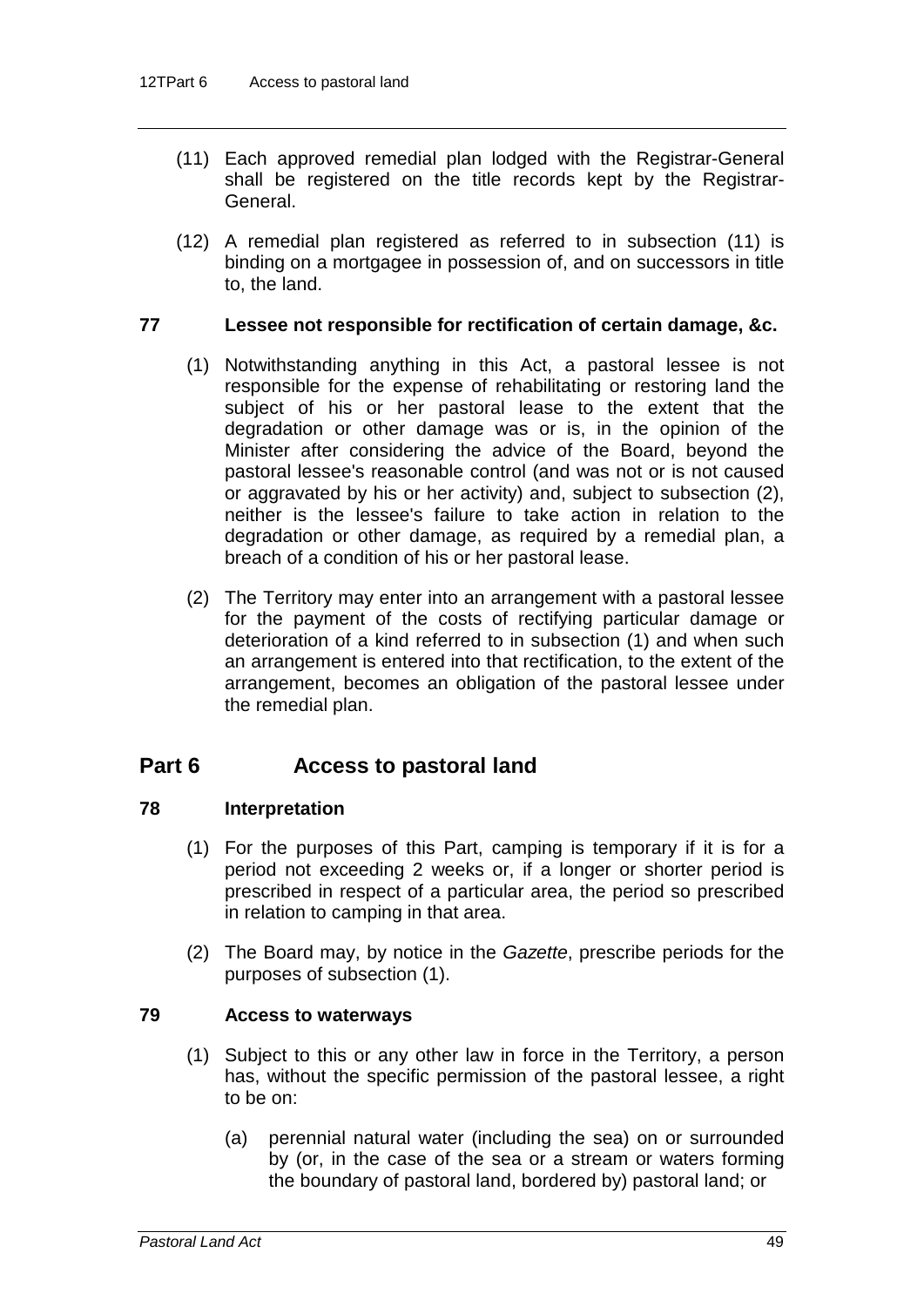- (b) land within the prescribed distance of those waters.
- (2) Subject to this Part, where a pastoral lessee, within 12 months after the commencement of this Act, by notice in a newspaper circulating in the area in which his or her pastoral land is situated, nominates a reasonably practicable route across land the subject of his or her lease from a public road to water referred to in subsection (1), advises the Board in writing of the route so nominated and indicates on the land by reasonable signs or other means (such as by grading the surface of an access road or track), access to the water may be obtained by members of the public, without the specific permission of the pastoral lessee, only by that route.
- (3) Where a pastoral lessee has not under subsection (2) nominated a route, or has nominated a route that the Board considers is not practicable for the purposes of this Part, the Board may, in the same manner, nominate such a route as the route, or an alternative route, for public access to the water, and members of the public may use the route accordingly.
- (4) In exercising its discretion under subsection (3) the Board shall have regard to:
	- (a) the possible environmental damage that may result from the use of a proposed route;
	- (b) the adverse effect, if any, that its use may have on the management of the pastoral land;
	- (c) the financial burden on any person (including the Territory) that may result from the nomination of the route;
	- (d) the impact, if any, on the privacy of persons residing on the pastoral land;
	- (e) the availability of alternative access other than across the pastoral land;
	- (f) whether, in its opinion, it is necessary for access to be provided across the pastoral land; and
	- (g) such other matters as it thinks fit or as are presented to it.
- (5) A route shall not, by reason only of being nominated or indicated pursuant to subsection (2) or (3) or being used by members of the public as a consequence, become a public road.
- (6) Subject to this Part, a person may camp temporarily on land within the prescribed distance of water referred to in subsection (1).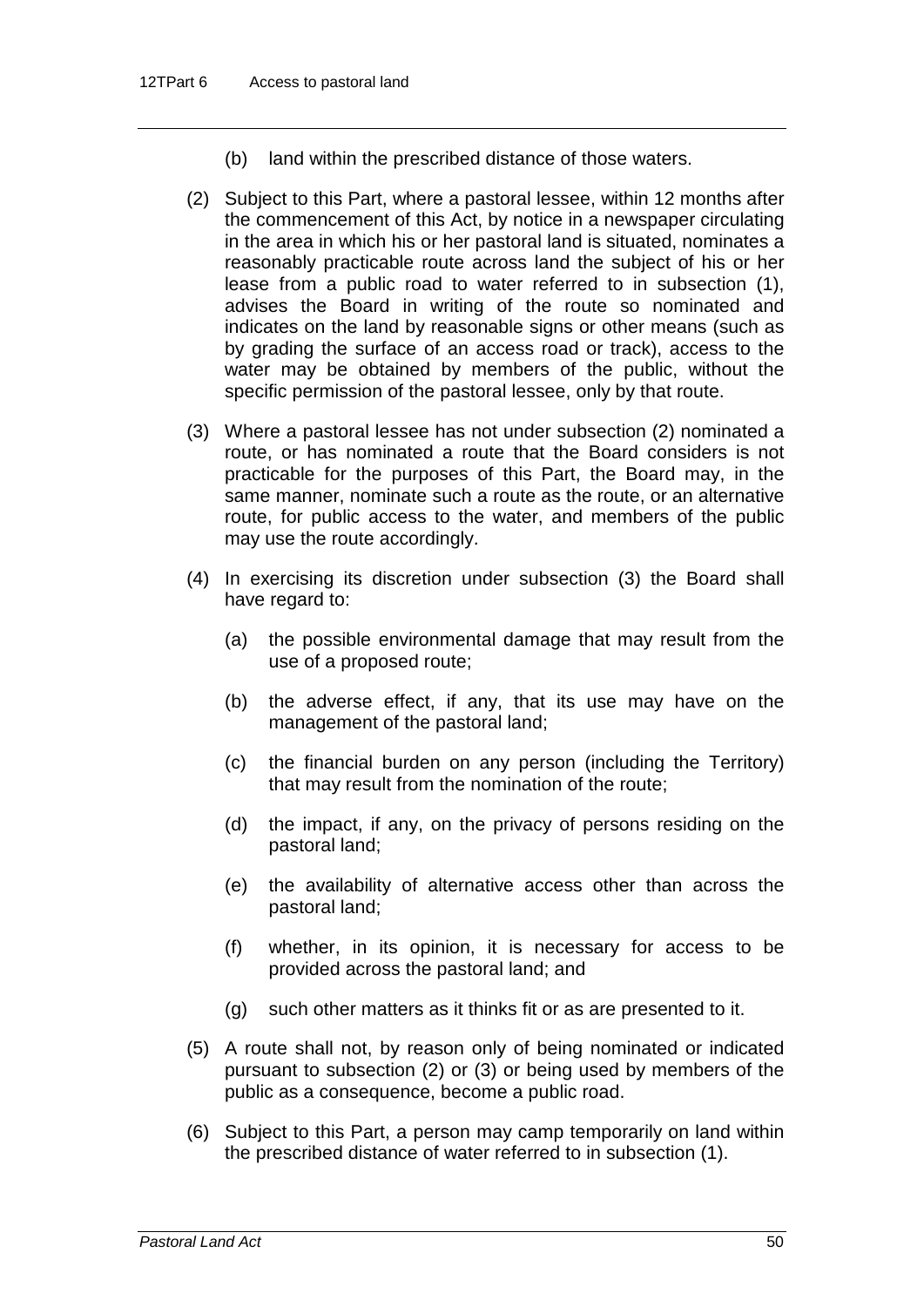- (7) This section does not give a person the right to camp:
	- (a) within a radius of 2 kilometres of a homestead or other residential premises on pastoral land;
	- (b) within a radius of 1 kilometre of a dam or other constructed stock watering point on pastoral land; or
	- (c) within 500 metres of every usual point of access for stock or wildlife to natural water.
- (8) In this section *prescribed distance* means 50 metres or where, under subsection (9), some other distance is prescribed in relation to particular waters or water at a place, that other distance in relation to those waters or that place.
- (9) The Board may, by notice in the *Gazette*, prescribe a distance for the purposes of subsection (8).

#### **80 Public access not to be obstructed**

(1) Subject to subsection (3), a person shall not, without lawful authority, place an obstruction across a route nominated or indicated pursuant to section 79(2) or (3) or a route for the passage of travelling stock.

Maximum penalty: 40 penalty units.

- (2) If pastoral land over which an access route referred to in subsection (1) is nominated is fenced and there is no gate or grid in or other means of passage through or over, the fence at the point at which reasonable access to the route can be had, the Minister shall cause a suitable gate or grid, or other means of passage, to be erected in, through or over the fence at that point.
- (3) Where a pastoral lessee erects a fence across an access route referred to in subsection (1), the pastoral lessee shall provide a suitable gate, grid or other means of passage in, through or over the fence at its intersection with the access route to ensure that access to the route can be had.

Maximum penalty: 40 penalty units.

(4) The pastoral lessee shall, subject to section 82, keep a gate referred to in subsection (2) or (3) unlocked.

Maximum penalty: 40 penalty units.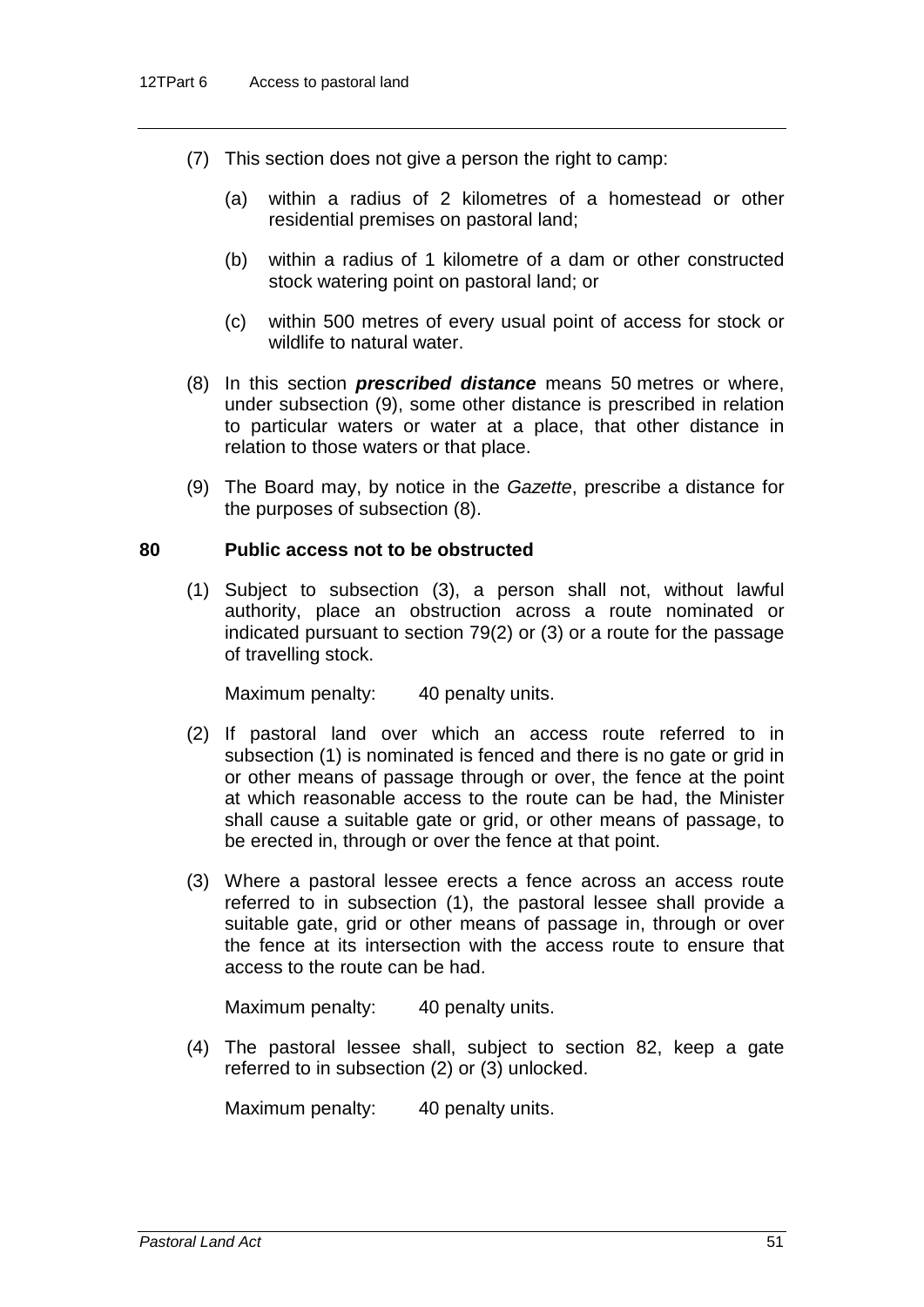### **81 Access to features of public interest**

- (1) Subject to subsection (2), the Minister may, by notice in the *Gazette* declare an area of pastoral land to be or contain a feature of public interest and in the same or a subsequent notice in the *Gazette* nominate a route by which members of the public may gain access across pastoral land to the area.
- (2) The Minister shall not under subsection (1) declare an area of pastoral land or nominate a route unless the Minister has given the pastoral lessee reasonable written notice of his or her intention to do so.
- (3) Sections 79 and 80, with the necessary changes, apply to and in relation to an area declared under subsection (1) as if the feature that it contains were perennial water referred to in section 79 and the area were land within the prescribed distance of that water.

### **82 Temporary closure of access**

- (1) A pastoral lessee may, for reasons associated with the reasonable management of his or her pastoral lease, after advising the Board of his or her intention to do so, by notice in a newspaper circulating in the part of the Territory in which the pastoral land is situated and by reasonable indication on or in the vicinity of the land to which the notice refers, close any land the subject of his or her pastoral lease on which members of the public would otherwise have the right to be and any access route nominated under section 79 or 81 to that land or water adjacent to the land, but so that such land or access route is not closed by the lessee for more than 2 weeks in a year, except with the approval in writing of the Board.
- (2) The Board may direct a pastoral lessee to revoke or amend a notice under this section in such manner as it thinks fit to ensure that the public has reasonable access to the land or water without unduly interfering with the operations of the pastoral enterprise and the pastoral lessee shall, as soon as practicable, comply with the direction.

Maximum penalty: 40 penalty units.

### **83 Closure for rehabilitation, &c., purposes**

(1) A pastoral lessee may apply to the Board for permission to close or close from access under section 79 or 81, or permit the use or such access subject to conditions, any land to which members of the public would otherwise have the use or access, on the grounds that the land, or adjoining water or pastoral land, is being or is likely to be degraded because of the use or access or that the use or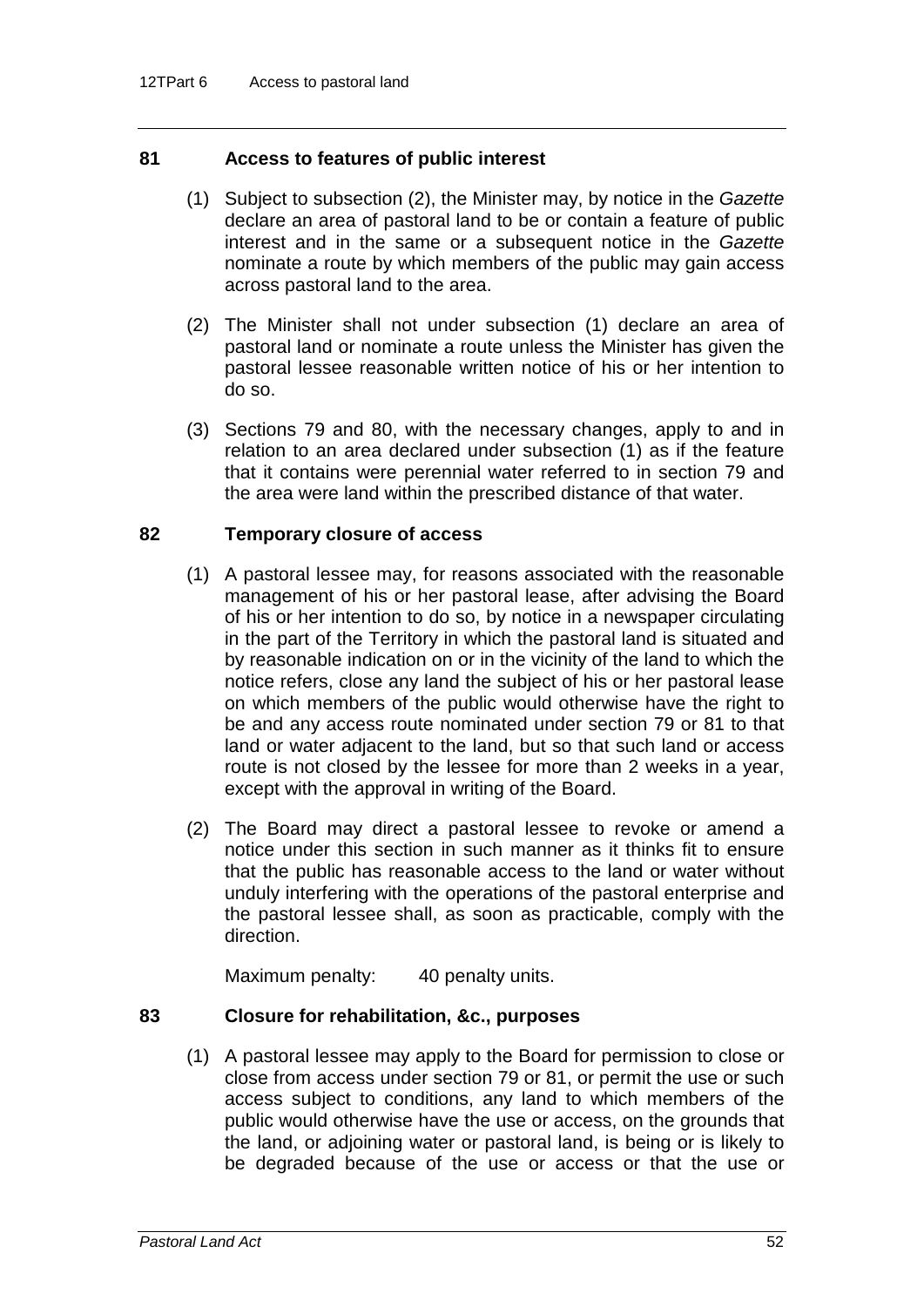access, or proposed use or access, is interfering with or will interfere with the reasonable conduct of the pastoral lessee's enterprise.

- (2) The Board may, in its absolute discretion, whether or not as a result of an application under subsection (1), by notice in the *Gazette* and in a newspaper circulating in the area in which the land is situated, declare that members of the public do not have a right, without the specific permission of the pastoral lessee, to use or have access to land specified in the notice, either absolutely or during such period as is specified in the notice, or shall use the land or have the access only subject to such conditions as are specified or referred to in the notice and, accordingly, the right ceases to exist or exists only subject to those conditions.
- (3) A person who contravenes or fails to comply with a declaration under subsection (2) or a condition imposed under that subsection is guilty of an offence.

Maximum penalty: 4 penalty units.

### **84 Licensing of persons for certain purposes**

- (1) Subject to subsection (2), the Minister may, on behalf of the Territory, on the payment to the Minister of the prescribed fee, license a person to go onto pastoral land, whether the pastoral lease was granted before or after the commencement of this Act, and to take from the land:
	- (a) live or dead naturally grown timber or wood;
	- (b) stone, shell, sand, gravel, clay, or earth, not being or supposed to be metalliferous;
	- (c) salt;
	- (d) seaweed;
	- (e) bark; or
	- (f) any other substance or article,

reserved to, or otherwise the property of, the Territory.

(2) A person licensed under this section is not entitled to exercise the right after the expiration of 12 months from the date on which he or she was first licensed, except with and in accordance with the written permission of the Minister.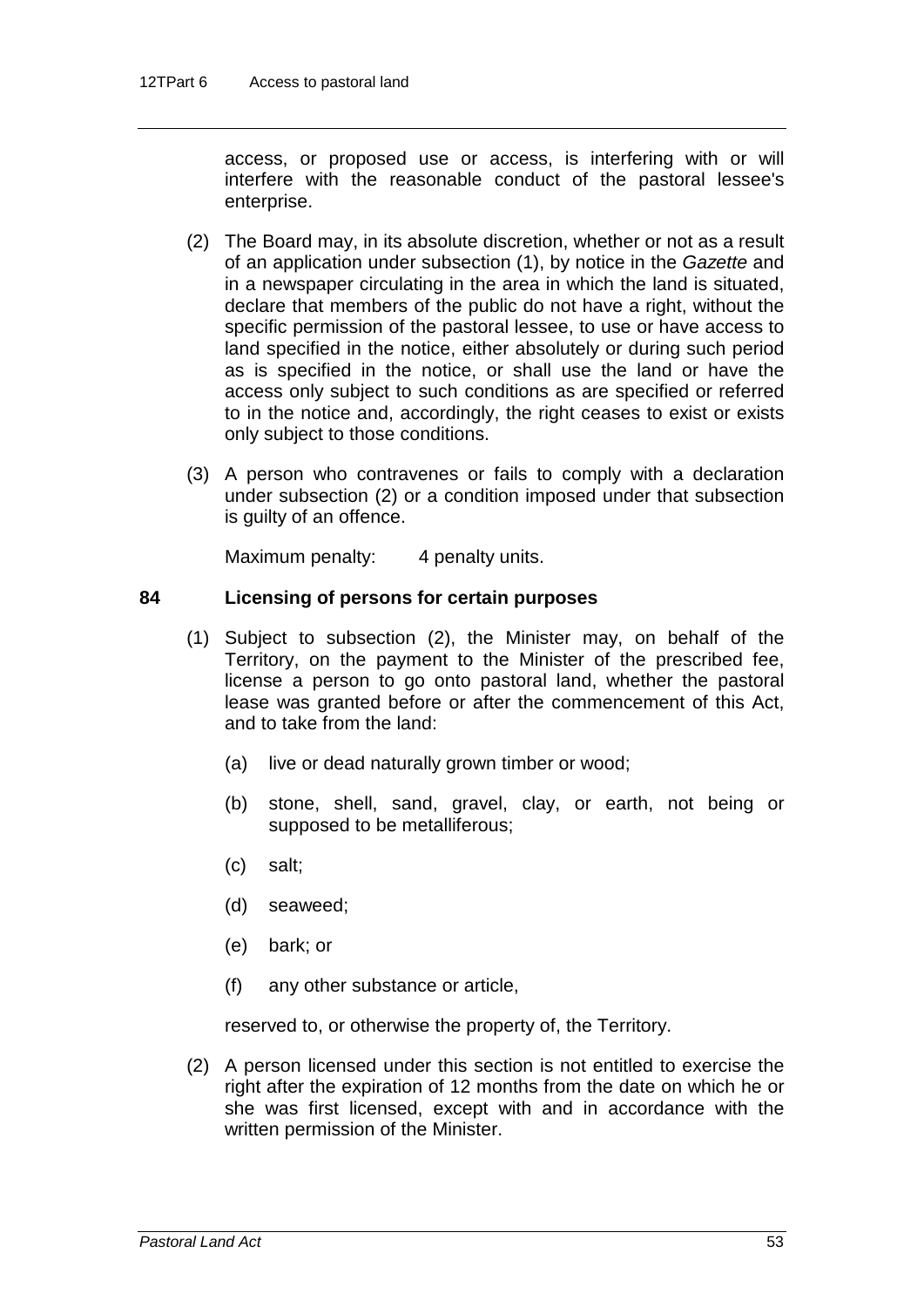#### **85 Pastoralists' liability limited**

The liability of a lessee or occupier of pastoral land for injury to a person, or damage to the property of a person, on that land or perennial natural waters on the land in pursuance of the person's right under this Part (including under section 84) shall not exceed that of an occupier of land to a trespasser.

# **Part 7 Non pastoral use of pastoral land**

# **85A Permit**

- (1) The Board may, on application by a pastoral lessee, grant the lessee a *permit* to use all or part of the land the subject of the lessee's pastoral lease for a purpose that is not a pastoral purpose (a *non-pastoral purpose*).
- (2) The Board may issue guidelines for pastoral lessees in relation to the processes of application for a permit and the determination of the application.
- (3) The guidelines must be approved by the Minister.

#### **85B Registration**

- (1) A permit is a registrable instrument for the *Land Title Act*.
- (2) On granting a permit, the Board must lodge with the Registrar-General the required number of copies of the permit for registration.
- (3) On registration by the Registrar-General, a permit gives the pastoral lessee of the land to which the permit relates the right to use the land the subject of the lease for non-pastoral purposes to the extent specified in the permit.

#### **85C Effect of permit on dealing with lease**

To avoid doubt, if a permit is registered in relation to land held under a pastoral lease, any subsequent dealing with the lease (for example, by a transfer or an assignment) is of the lease and the permit unless the dealing specifically states otherwise.

#### **85D Fee for permit**

The Minister may determine fees payable, on an annual or other basis, for a permit to use pastoral land for a non-pastoral purpose.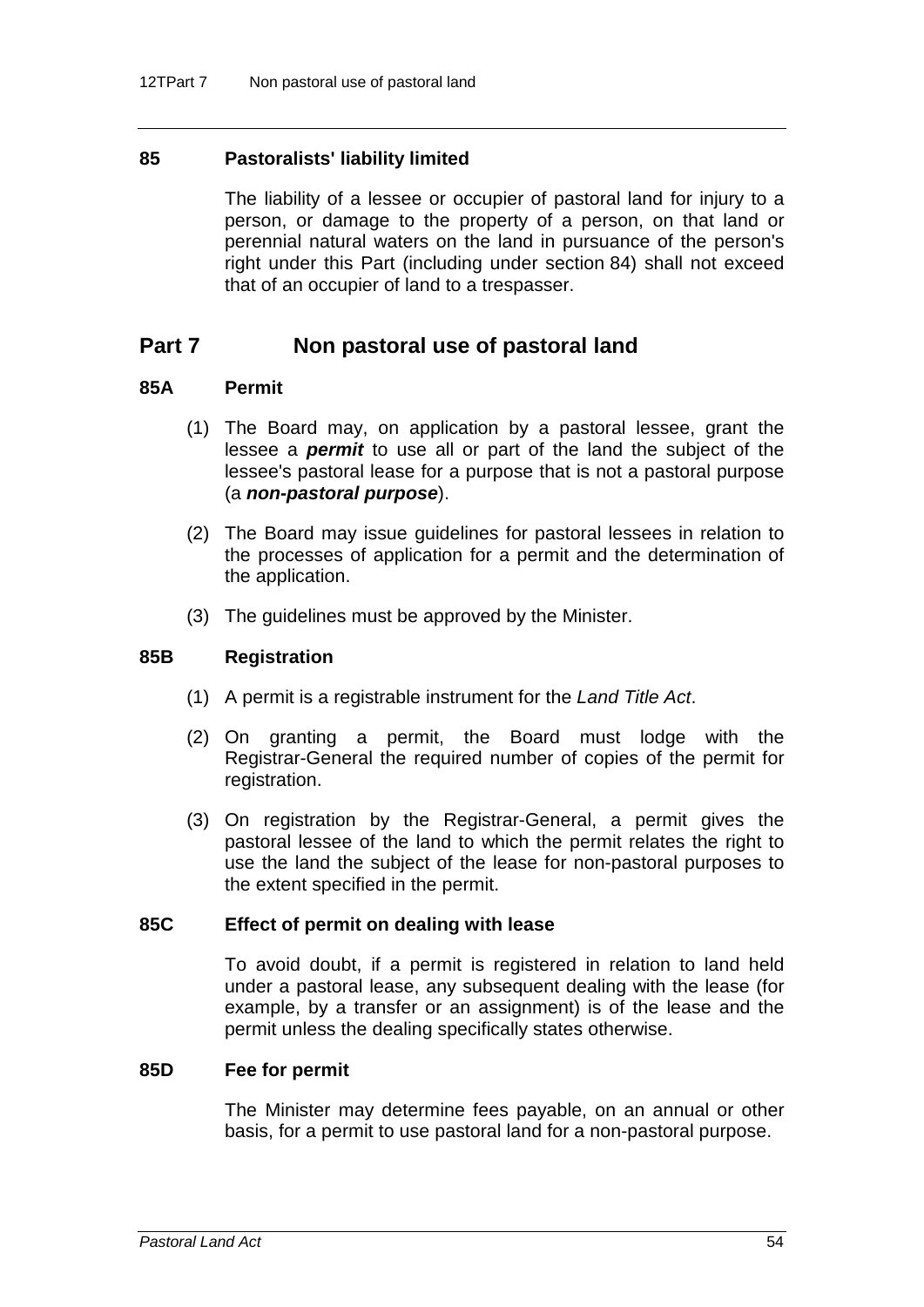#### **86 Application for permit**

(1) A pastoral lessee who wishes to use all or part of the land the subject of a pastoral lease for a non-pastoral purpose may, in the form the Board requires, apply to the Board for a permit.

*Note for subsection (1)*

*Section 87 sets out matters the Board must consider in relation to applications.*

(2) Before considering an application under subsection (1) the Board may request from the applicant such additional information relating to the proposed use as it thinks fit and may defer its consideration until the information is provided.

#### **87 Assessment of application**

- (1) This section applies if:
	- (a) the Board is considering an application under section 86(1) for a permit to use pastoral land for a non-pastoral purpose; and
	- (b) the grant of the permit would be a future act to which Part 2, Division 3, Subdivision G of the NTA applies.
- (2) The Board:
	- (a) must comply with the requirements of Part 2, Division 3, Subdivision G of the NTA; and
	- (b) must take into account current government policy known to it in relation to the type of use proposed; and
	- (c) must consider the likely effect of the proposed use on the environment and the pastoral enterprise of the pastoral lessee; and
	- (ca) must take into account submissions received by the Board under section 87A within the period specified in the notice given under section 87A(3)(c); and
	- (d) may consider or take into account any other matters as it thinks fit.
- (3) For subsection (2)(b), the Minister may issue guidelines to the Board.
- (3A) The meeting of the Board at which the application is considered may be open to the public.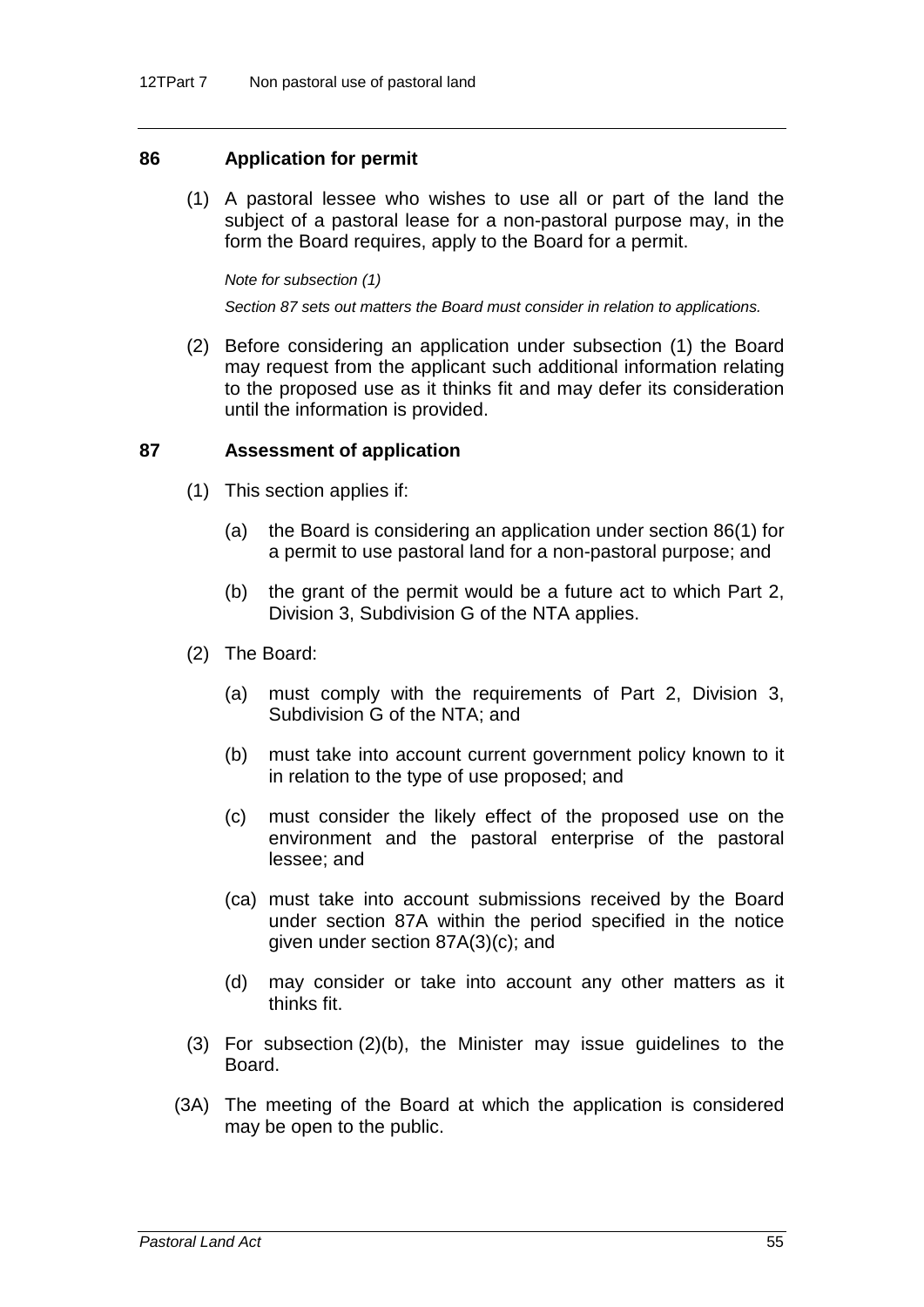- (3B) If the meeting is to be open to the public, the Board must:
	- (a) invite the applicant and any person who made a submission under section 87A to attend the meeting; and
	- (b) give any person attending the meeting a reasonable opportunity to address the Board.
	- (4) In this section:

*future act*, see section 233 of the NTA.

#### **87A Public notice of application**

- (1) Before making a decision on an application the Board must give public notice of the application.
- (2) The notice must be published in a newspaper circulating in the area of the Territory where the pastoral lease is located and on the Board's website.
- (3) The notice must:
	- (a) give details of the application; and
	- (b) be in the form prescribed by regulation; and
	- (c) invite any person who is interested in doing so to make written submissions to the Board about the application within the time specified in the notice (which must be not less than 14 days after the date the notice is first published).

#### **88 Decision of Board**

- (1) After considering the matters specified in section 87(2), the Board may grant a permit for the use of pastoral land for a non-pastoral purpose.
- (2) The permit is subject to any conditions the Board thinks appropriate and specifies in the permit.

#### **89 Term of permit**

- (1) A permit has effect for the period, not exceeding 30 years, specified in the permit.
- (2) However, if a permit relates to land held under a term pastoral lease, the permit has effect only until the expiry of the lease, or the lesser period specified in the permit.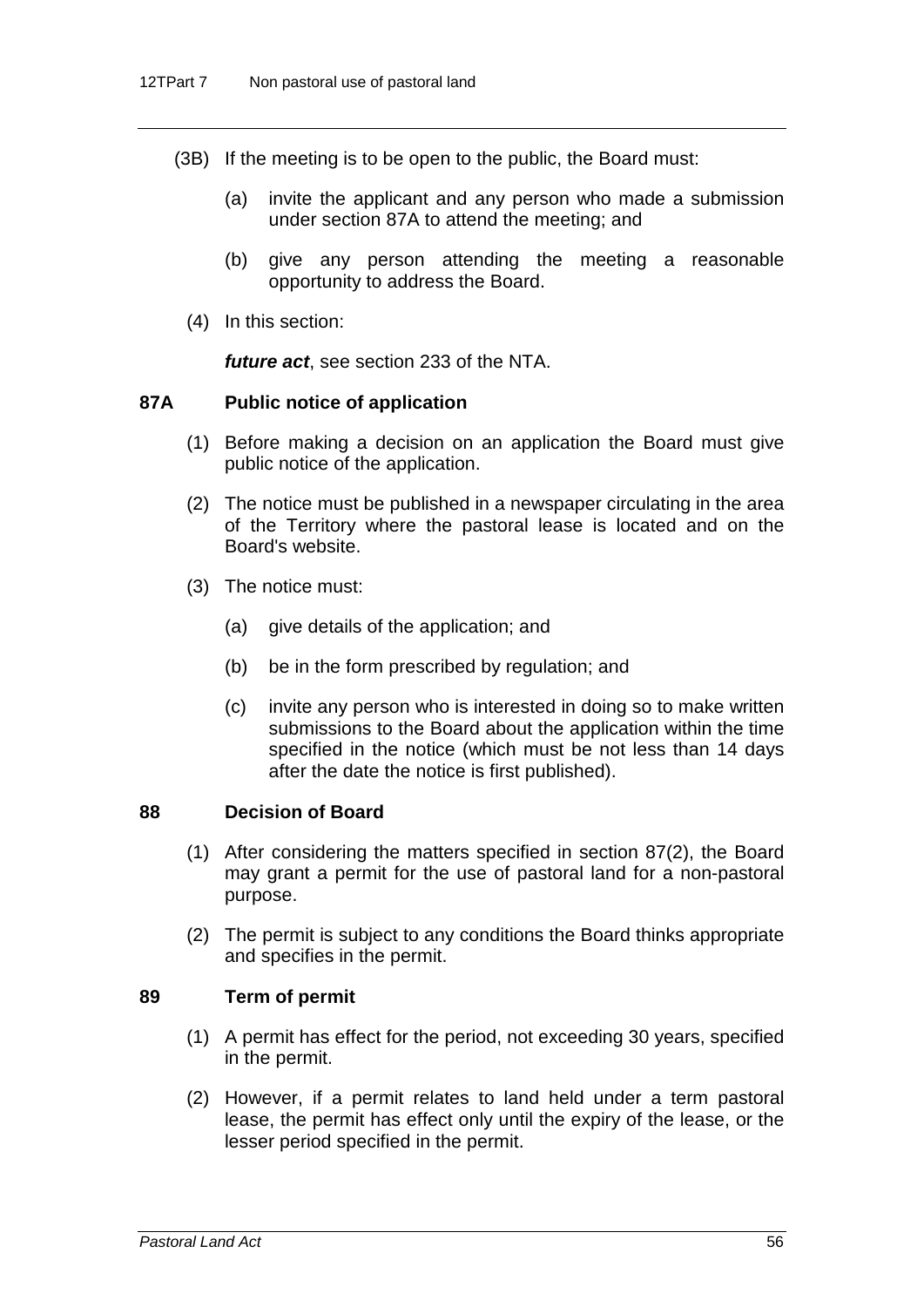#### **89A Extension of term of permit**

- (1) A pastoral lessee may apply to the Board for the extension for a specified period of the term of a permit granted in relation to the pastoral land.
- (2) The application must be made in the approved form at least 2 years before the permit is due to expire.
- (3) In considering the application, the Board must have regard to:
	- (a) the conduct of the applicant in relation to the operation of the permit (including the extent to which the applicant has complied with the conditions of the permit); and
	- (b) the likely impact on the environment if the term of the permit was extended; and
	- (c) any other matter prescribed by regulation.
- (4) The Board must, by written notice to the applicant, decide the application by:
	- (a) extending the term of the permit for the specified period; or
	- (b) extending the term of the permit for a shorter period as decided by the Board; or
	- (c) refusing the application.
- (5) If the Board extends the term of the permit, the Board must lodge with the Registrar-General the required number of copies of the written notice of extension for registration.
- (6) On registration by the Registrar-General of the written notice of extension, the term of the permit is extended for the period specified in the notice.
- (7) If the Board has not decided the application before the permit ceases to have effect, the Board is taken to have refused the application.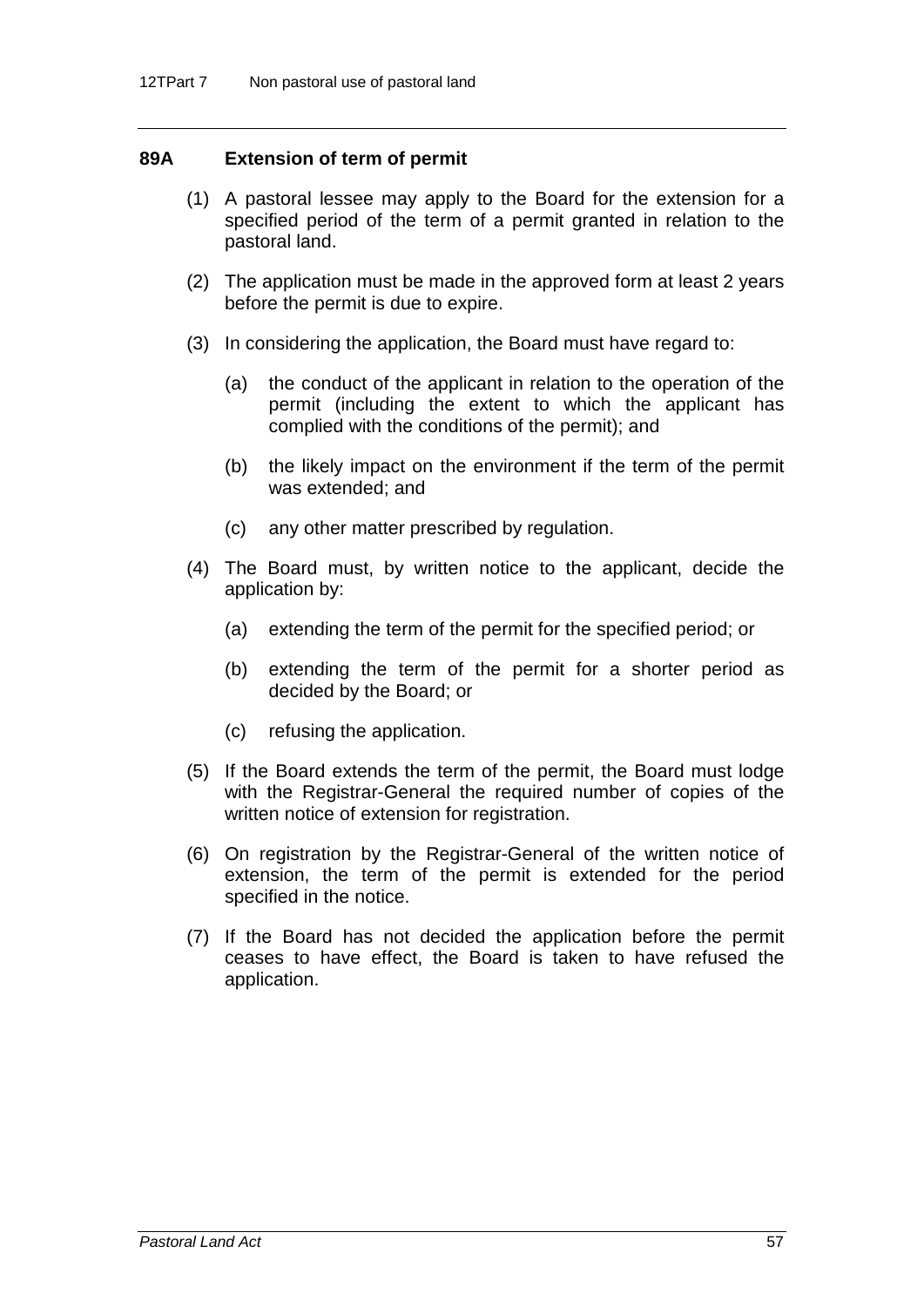#### **89B Variation of permit – by Board**

- (1) The Board may, on its own initiative, by written notice given to a pastoral lessee in relation to whose pastoral land a permit is in force, vary the permit if the Board considers the variation is appropriate, having regard to:
	- (a) the conduct of the lessee in relation to the operation of the permit (including the extent to which the lessee has complied with the conditions of the permit); and
	- (b) the likely impact on the environment if the variation were made; and
	- (c) whether the variation may result in:
		- (i) a use for a non-pastoral purpose becoming the dominant use of the pastoral land; or
		- (ii) Part 2, Division 3, Subdivision G of the NTA applying in relation to the variation; and
	- (d) any other matter prescribed by regulation.
- (2) The notice must specify the variation.
- (3) If the Board varies the permit, the Board must lodge with the Registrar-General the required number of copies of the written notice of variation for registration.
- (4) On registration by the Registrar-General of the written notice of variation, the permit is varied as specified in the notice.
- (5) A permit may be varied more than once under this section.
- (6) In this section:

#### *variation*, of a permit:

- (a) includes a variation of the conditions of the permit; but
- (b) does not include an extension of the term of the permit.

#### **89C Variation of permit – on application by pastoral lessee**

- (1) A pastoral lessee in relation to whose pastoral land a permit is in force may apply to the Board for a specified variation of the permit.
- (2) The application must be made in the approved form before the permit is due to expire.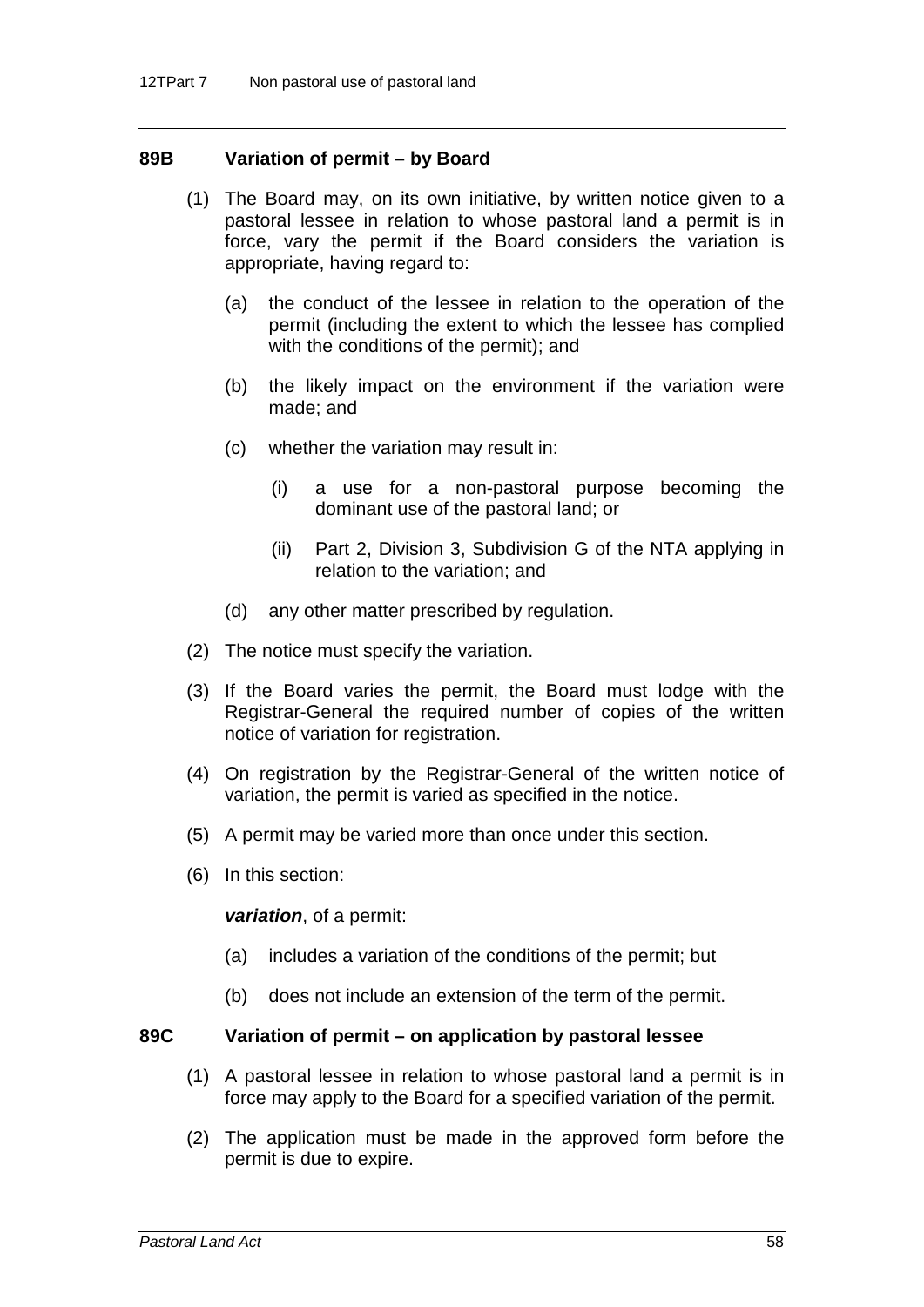- (3) In considering the application, the Board must have regard to:
	- (a) the conduct of the applicant in relation to the operation of the permit (including the extent to which the applicant has complied with the conditions of the permit); and
	- (b) the likely impact on the environment if the variation were made; and
	- (c) whether the variation may result in:
		- (i) a use for a non-pastoral purpose becoming the dominant use of the pastoral land; or
		- (ii) Part 2, Division 3, subdivision G of the NTA applying in relation to the variation; and
	- (d) any other matter prescribed by regulation.
- (4) The Board must, by written notice to the applicant, decide the application by:
	- (a) varying the permit as specified in the application; or
	- (b) varying the permit as specified in the application, but with specified changes made by the Board; or
	- (c) refusing the application.
- (5) If the Board varies the permit, the Board must lodge with the Registrar-General the required number of copies of the written notice of variation for registration.
- (6) On registration by the Registrar-General of the written notice of variation, the permit is varied as specified in the notice.
- (7) If the Board has not decided the application before the permit expires or otherwise ceases to have effect, the Board is taken to have refused the application.
- (8) A permit may be varied more than once under this section.
- (9) In this section:

*variation*, of a permit:

- (a) includes a variation of the conditions of the permit; but
- (b) does not include an extension of the term of the permit.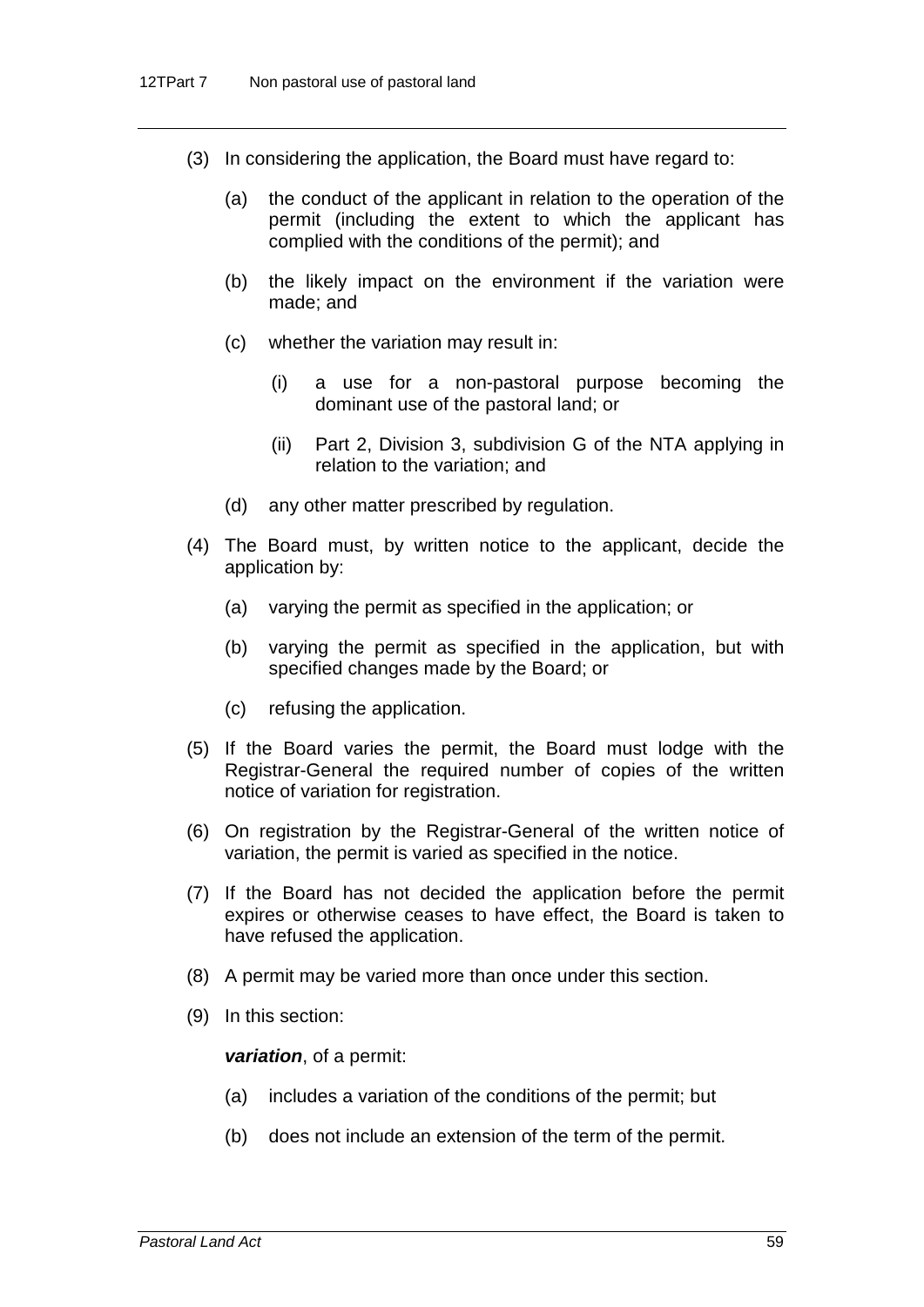#### **89D Suspension of permit – by Board**

- (1) The Board may, on its own initiative, by written notice to a pastoral lessee in relation to whose pastoral land a permit is in effect, suspend the permit if the Board thinks the suspension is appropriate, having regard to:
	- (a) the conduct of the lessee in relation to the operation of the permit (including the extent to which the lessee has complied with the conditions of the permit); and
	- (b) any special circumstances giving rise to the need for the suspension (including, for example, an emergency); and
	- (c) the likely impact on the environment if the permit were suspended; and
	- (d) any other matter prescribed by regulation.
- (2) The notice must specify:
	- (a) the reason for the suspension; and
	- (b) the period of the suspension (the *suspension period*).
- (3) Before the end of the suspension period, the Board may, by written notice given to the pastoral lessee:
	- (a) extend the suspension period; or
	- (b) revoke the permit under section 89E; or
	- (c) reinstate the permit.
- (4) A permit may be suspended more than once under this section.

#### **89E Revocation of permit – by Board**

- (1) The Board may, on its own initiative, if the Board considers that a permit should be revoked, by written notice to the pastoral lessee in relation to whose pastoral land the permit is in effect, give the lessee the opportunity to give reasons to the Board why the permit should not be revoked.
- (2) The notice must specify:
	- (a) a reasonable time (the *response time*) by which the pastoral lessee must provide the reasons; and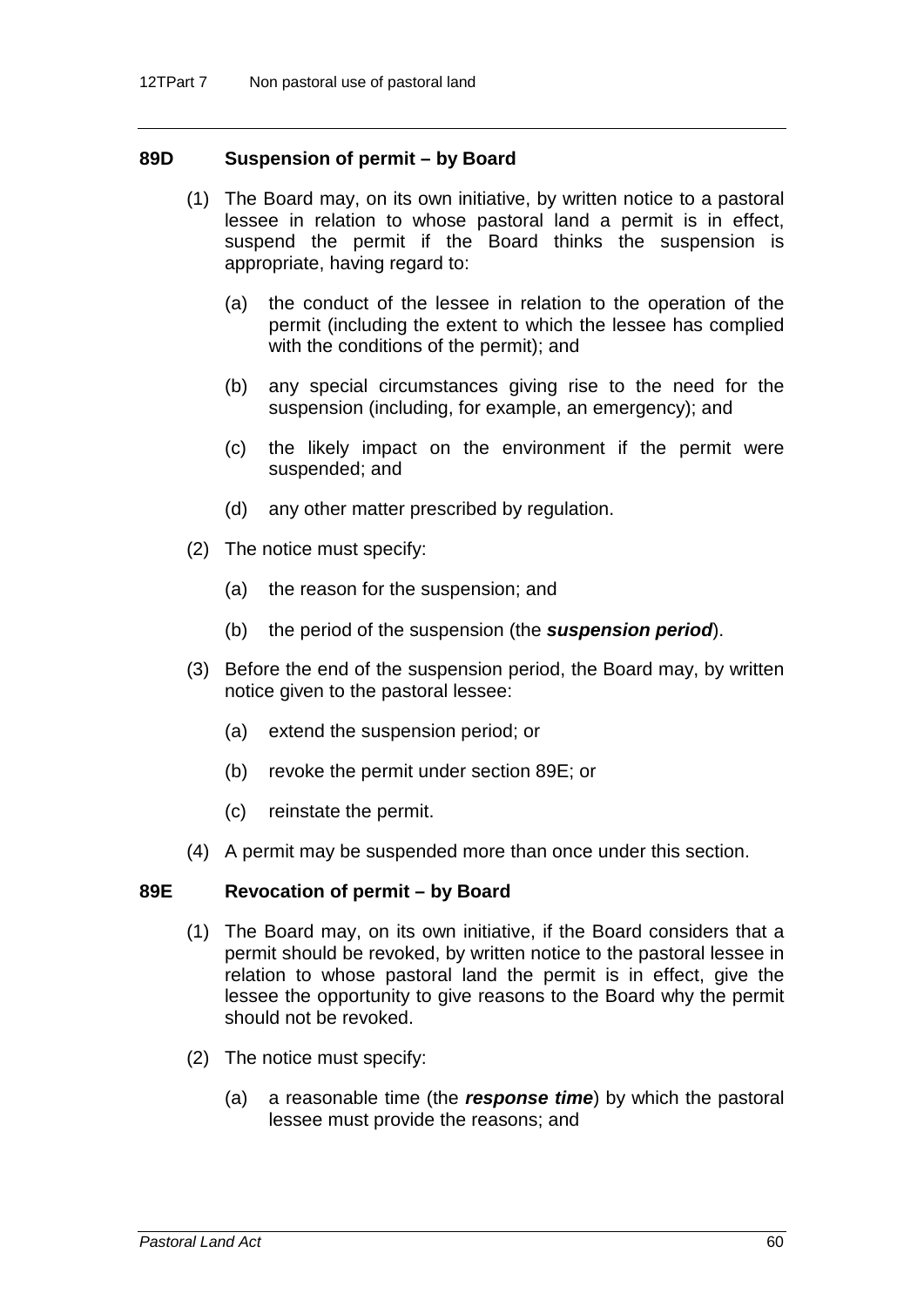- (b) if the notice has been given because the Board considers the lessee has contravened this Act in relation to the permit or pastoral lease:
	- (i) details of the contravention; and
	- (ii) if the contravention can be remedied that the lessee must take specified actions to remedy the contravention within a reasonable period as specified in the notice.
- (3) After the expiry of the response time, the Board may revoke the permit if it thinks it appropriate, having had regard to:
	- (a) whether or not the pastoral lessee has taken appropriate actions that will remedy a contravention (including, for example, actions mentioned in subsection (2)(b)(ii)); and
	- (b) any reasons given by the lessee under subsection (1); and
	- (c) the likely impact on the environment if the permit were revoked; and
	- (d) any other matter prescribed by regulation.
- (4) If the Board revokes the permit, the Board must lodge with the Registrar-General the required number of copies of the written notice of revocation for registration.
- (5) On registration by the Registrar-General of the written notice of revocation, the permit ceases to have effect.

## **89F Suspension or revocation of permit – on application by pastoral lessee**

- (1) A pastoral lessee in relation to whose pastoral land a permit is in force may apply to the Board for:
	- (a) the suspension of the permit for a specified period; or
	- (b) the revocation of the permit.
- (2) The application must be made in the approved form.
- (3) In considering the application, the Board must have regard to:
	- (a) any special circumstances giving rise to the need for the suspension or revocation (including, for example, an emergency); and
	- (b) the likely impact on the environment if the decision to suspend or revoke the permit were made; and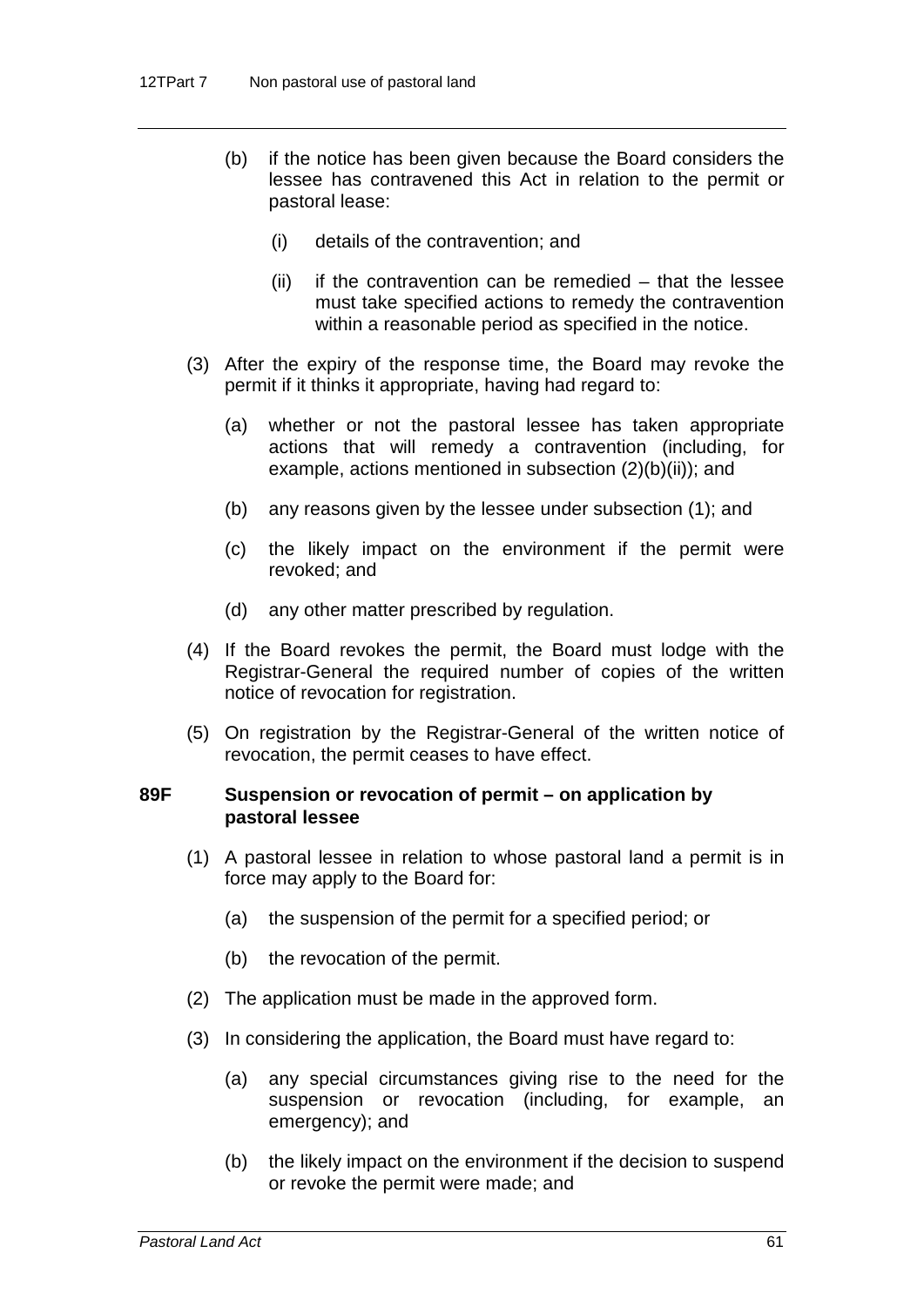- (c) any other matter prescribed by regulation.
- (4) The Board must, by written notice given to the applicant, decide the application by:
	- (a) approving the application by suspending or revoking the permit; or
	- (b) refusing the application.
- (5) A permit may be suspended more than once under this section.
- (6) If the Board revokes the permit, the Board must lodge with the Registrar-General the required number of copies of the written notice of revocation for registration.
- (7) On registration by the Registrar-General of the written notice of revocation, the permit ceases to have effect.

#### **89G If permit revoked**

- (1) If the Board revokes a permit under section 89E or 89F, the pastoral lessee of the land in relation to which the permit had been granted must comply with the reasonable written directions of the Board in relation to removal of any impact on the land arising from the carrying on of the use for a non-pastoral purpose.
- (2) A failure to comply with a direction mentioned in subsection (1) is an offence.

| Maximum penalty: | 500 penalty units and 10 penalty units for |
|------------------|--------------------------------------------|
|                  | each day during which the offence          |
|                  | continues.                                 |

#### **90 Board may require pastoral lessee to provide details of uses**

- (1) The Board may require a pastoral lessee to provide to it such details, and within such time, as it requires in relation to activities being carried out on land the subject of his or her pastoral lease and the lessee must provide the details accordingly.
- (2) If in the opinion of the Board (whether or not formed as a result of details provided under subsection (1)) an activity being carried out on pastoral land is not a pastoral purpose it may, by notice in writing to the pastoral lessee, require the lessee, within 30 days:
	- (a) to apply to the Minister to surrender the part of the pastoral lease on which the activity is being carried out in exchange for a separate title under another Act for that non-pastoral purpose; or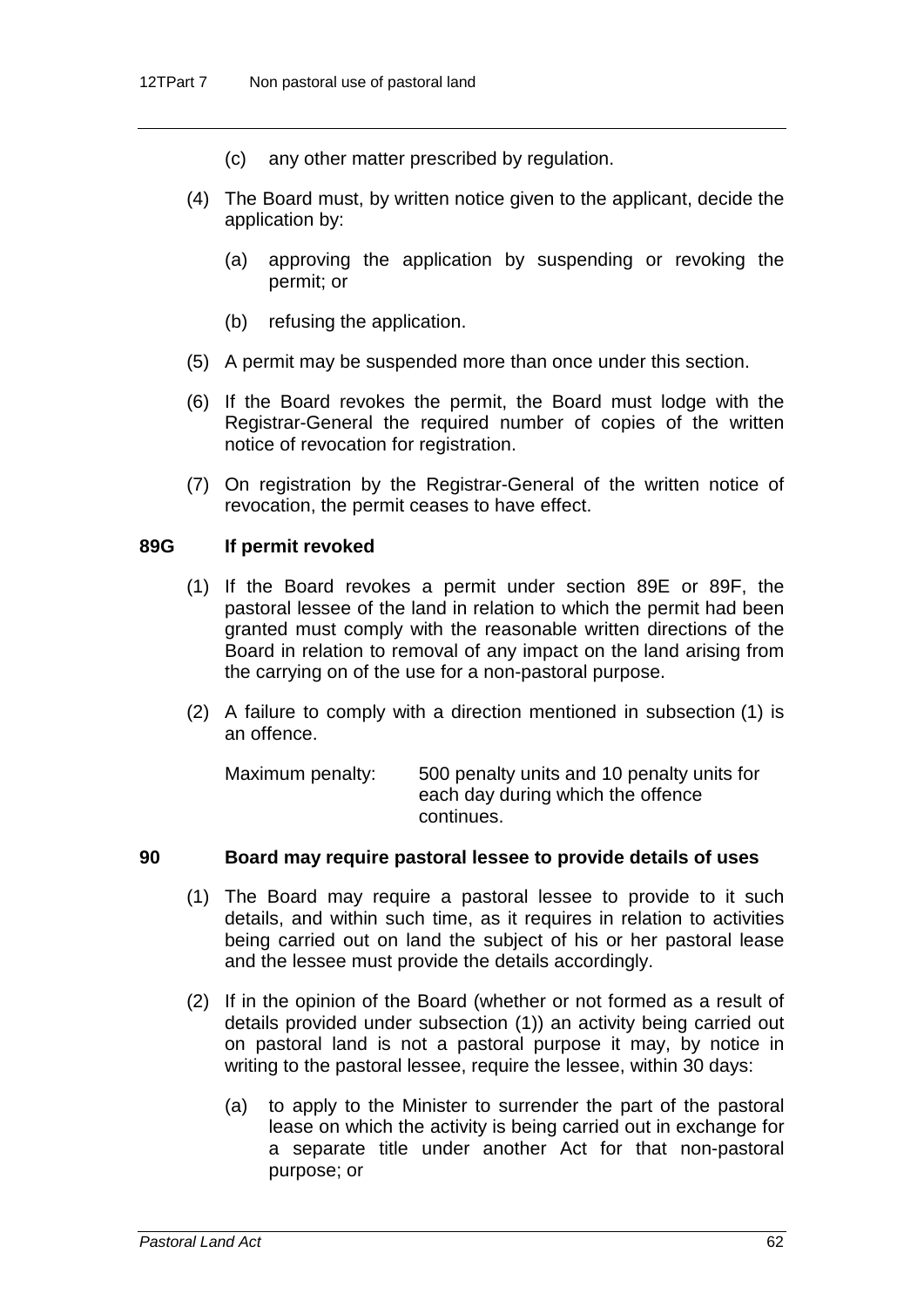(b) to apply under section 86 for a permit to carry out the activity.

#### **91 Board may declare use of land not to be pastoral use**

The Board may, at any time, by notice in the *Gazette*, declare a use of land described in the notice not to be a use for pastoral purposes.

# **Part 8 Aboriginal community living areas**

#### **Division 1 Interpretation**

#### **92 Definitions**

(1) In this Part, unless the contrary intention appears:

*applicant*, in relation to an application, means:

- (a) an Aborigine:
	- (i) who at any time since 1 January 1968 was ordinarily resident on land which, at any time since that date, was comprised in the pastoral lease to which the application relates or which, together with land that comprises the pastoral lease, was comprised in another pastoral lease; or
	- (ii) who otherwise has an historical residential association with the pastoral lease the subject of the application,

and who can demonstrate a present need for a community living area for himself or herself; or

(b) where the lessee of the relevant pastoral lease has consented in writing to the application being made, any other Aborigine.

*application* means an application under section 101.

*Chairman* means the Chairman of the Tribunal, and includes the Deputy Chairman:

- (a) while the Deputy Chairman is exercising the powers and performing the functions of the Chairman, including the performance of a function of the Chairman in pursuance of a direction under section 106(1B)(b); or
- (b) in relation to a meeting of the Tribunal at which the Deputy Chairman is directed, in pursuance of section 106(1A)(a), to preside.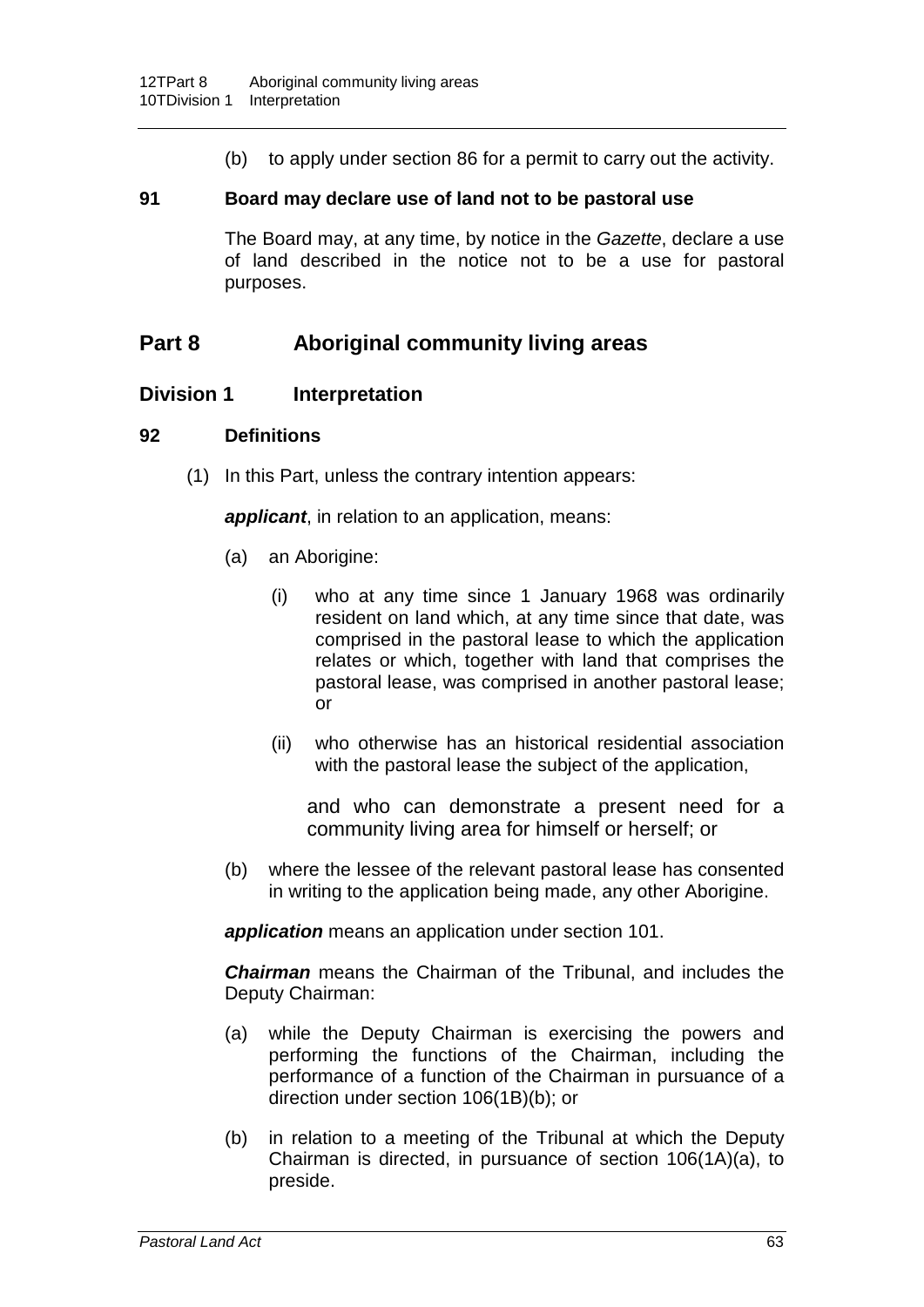*Deputy Chairman* means the Deputy Chairman of the Tribunal.

*party*, in relation to an application, means the applicant or the lessee of the pastoral lease to which the application relates.

*relevant Land Council* means the Land Council established under the *Aboriginal Land Rights (Northern Territory) Act 1976* of the Commonwealth for the area of the Territory in which the land the subject of an application or grant, or to which an agreement under section 113 relates, is situated.

*relevant pastoral organization*, in relation to an application, means the organisation referred to in section 93(3) and approved by the Minister or, where more than one organisation is approved, the organisation so approved as representing the interests of pastoralists in that part of the Territory in which the land the subject of the application or grant is situated.

*Tribunal* means the Community Living Areas Tribunal continued in existence by section 93 or constituted under this Part.

- (2) In relation to an application:
	- (a) a reference in this Part to pastoral land, a pastoral lease or land comprised in a pastoral lease includes a reference to an area which, at the time the application was made, was comprised in a pastoral lease but, before the application was finally disposed of, was converted to or included in a Crown lease of another kind and a lessee of the relevant lease into which the land was converted shall be a party to the application as if he or she were the pastoral lessee at the time the application was made; and
	- (b) where the Tribunal has not been constituted in relation to the application before that conversion to or inclusion in the Crown lease of another kind or after that conversion or inclusion is for any reason to be constituted with a new member, a reference in section 93(2)(b), (4) and (5) to the relevant pastoral organisation shall be construed as a reference to the lessee of that Crown lease,

and this Part, with the necessary changes, applies accordingly.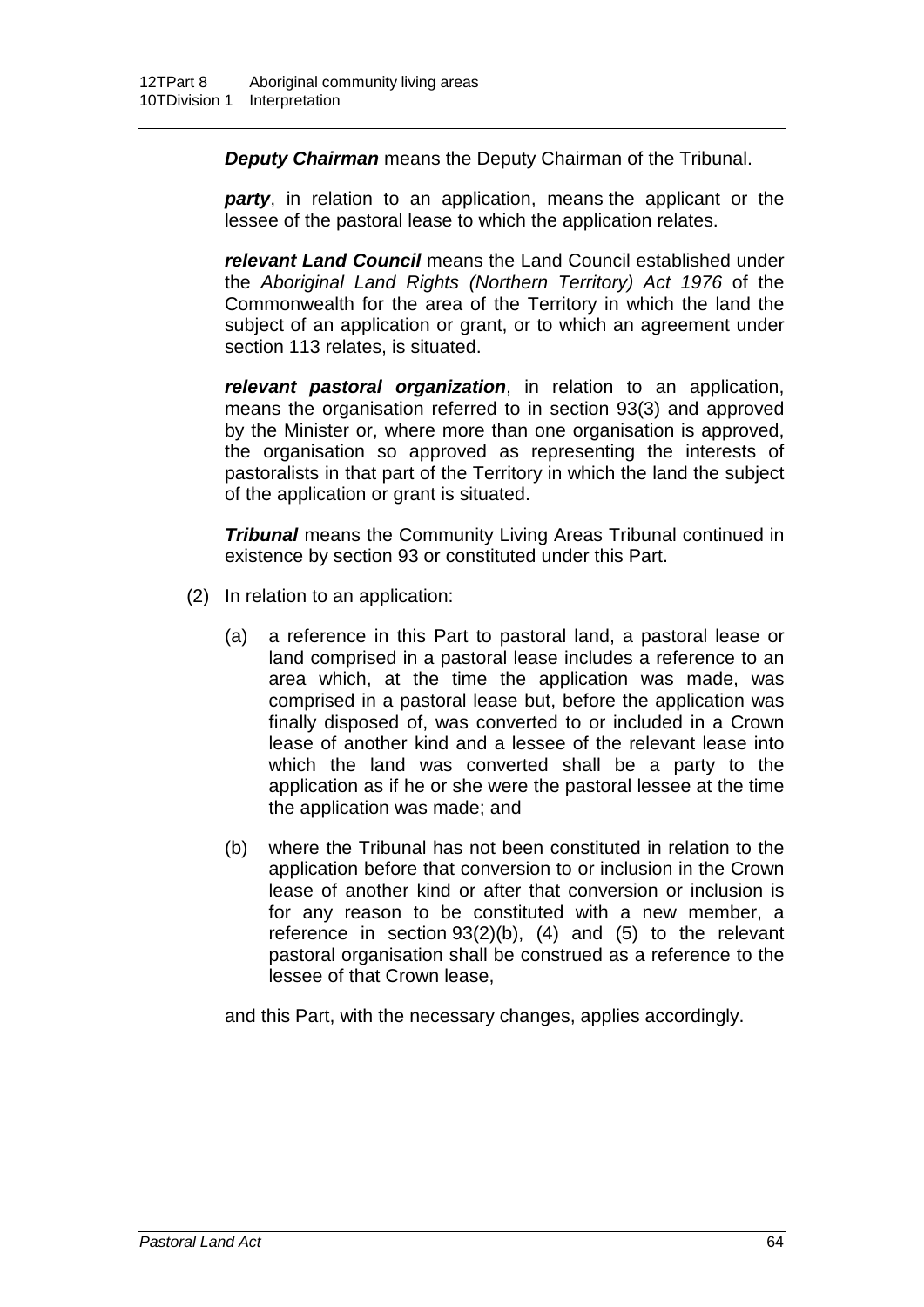# **Division 2 Community Living Areas Tribunal**

# **93 Continuation of Tribunal**

- (1) Subject to this Part, the Tribunal established by the *Crown Lands Act* as in force before the commencement of this Act continues in existence under this Act as if established by this Division.
- (2) Subject to subsection (8) and to section 113(3), the Tribunal shall consist of:
	- (a) a person who:
		- (i) is a lawyer who has been admitted to the legal profession for at least 10 years; and
		- (ii) is a Supreme Court Judge or a Local Court Judge or is practising as a legal practitioner in the Territory,

and who is appointed by the Administrator to be the Chairman of the Tribunal;

- (ab) one other person who has the qualifications required under paragraph (a)(i) and (ii) and who is appointed by the Administrator to be the Deputy Chairman of the Tribunal; and
- (b) subject to subsection (5), in respect of each application or matter referred to it, 2 other members appointed by the Minister:
	- (i) one of whom shall be appointed from a panel of 3 persons nominated by the relevant Land Council; and
	- (ii) one of whom shall be appointed from a panel of 3 persons nominated by the relevant pastoral organisation.
- (3) The Minister shall, by notice in the *Gazette*, approve an organisation that, in the Minister's opinion, represents the interests of pastoralists in the Territory or a particular part of the Territory, for the purpose of nominating in pursuance of section 105 the panel for the purposes of subsection (2)(b)(ii).
- (4) A nomination of a panel for the purposes of subsection (2)(b) shall be in writing addressed to the Minister and shall be signed by or on behalf of the relevant Land Council or relevant pastoral organisation, as the case may be.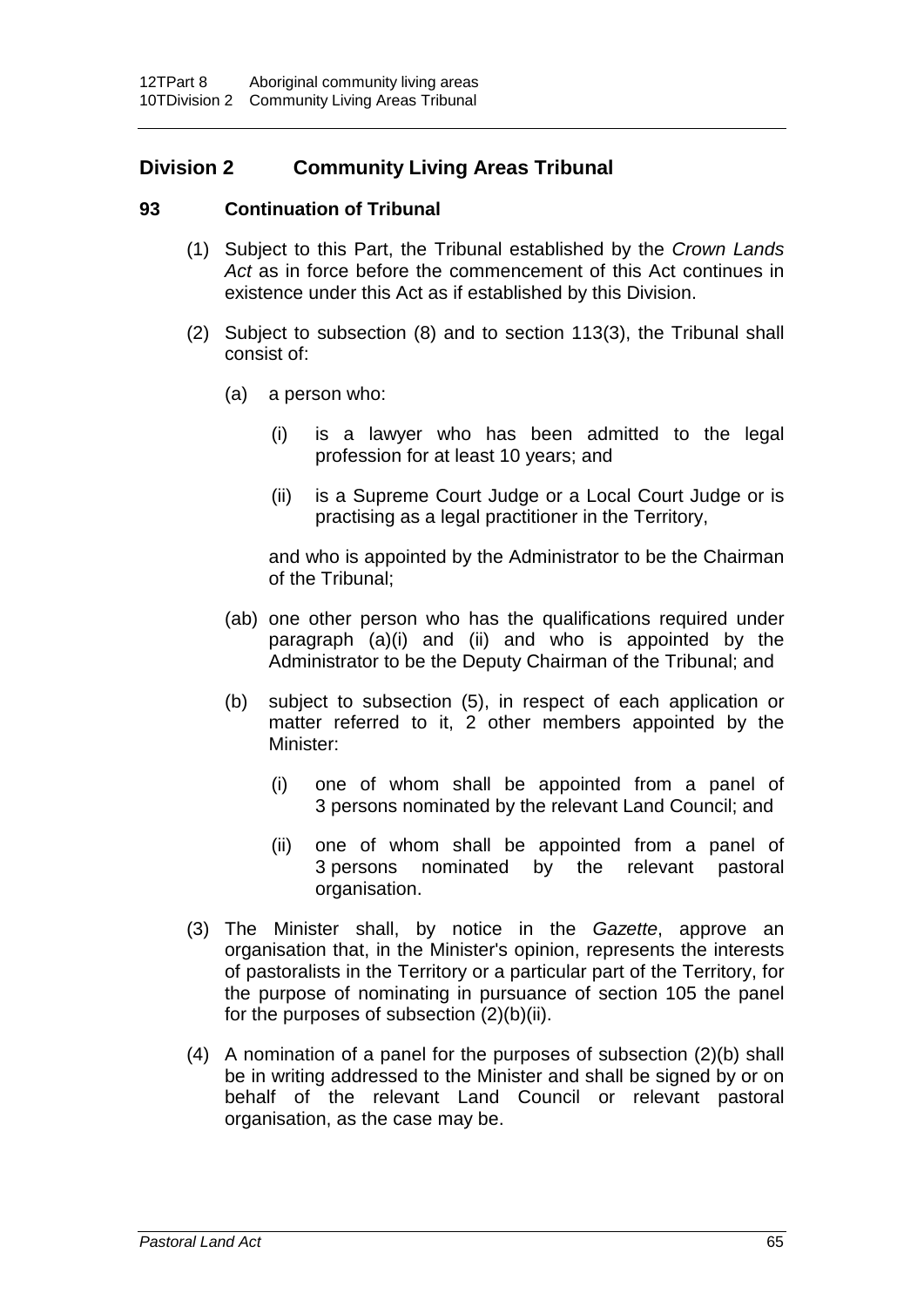- (5) If a relevant Land Council or relevant pastoral organisation does not, within the period of 30 days after being required under section 105 to do so, nominate a panel of 3 persons of whom one is to be appointed to the Tribunal, the Minister shall, as soon as practicable after the expiration of the period, either:
	- (a) appoint a person he or she thinks fit as a member in place of the member who would otherwise have been appointed from the panel nominated by the Land Council or organisation in default; or
	- (b) decide not to make such an appointment, in which case the Tribunal shall be lawfully constituted without the appointment of that member.
- (6) A person who has a direct personal interest in the land the subject of an application or reference for consideration by the Tribunal, or in the outcome of the Tribunal's consideration of the application or reference, shall not be nominated, or be qualified to hold office, as a member of the Tribunal in relation to that application or reference.
- (7) The Tribunal is a statutory body within the meaning and for the purposes of the *Assembly Members and Statutory Officers (Remuneration and Other Entitlements) Act*.
- (8) The Tribunal may, in the Chairman's discretion, be constituted by the Chairman or the Deputy Chairman alone for the purposes of the Tribunal:
	- (a) giving directions in any matter within its jurisdiction (including general practice directions by the Chairman and directions in relation to a particular matter); or
	- (b) performing its functions or exercising its powers under section 106(4), (5) or (6).

# **94 Term of office**

A member of the Tribunal appointed under section 93(2)(b) or (5)(a), or for the purpose of a reference under section 113(3), or under section 28A(3) of the *Lands Acquisition Act*, holds office as a member until the Tribunal makes its recommendation on the relevant application or reference to the Minister in accordance with section 108 or 114(5) or until the member sooner resigns his or her office as a member, his or her appointment is terminated or he or she acquires an interest of a kind referred to in section 93(6) but, subject to this Part, he or she is eligible to be re-appointed as a member of the Tribunal.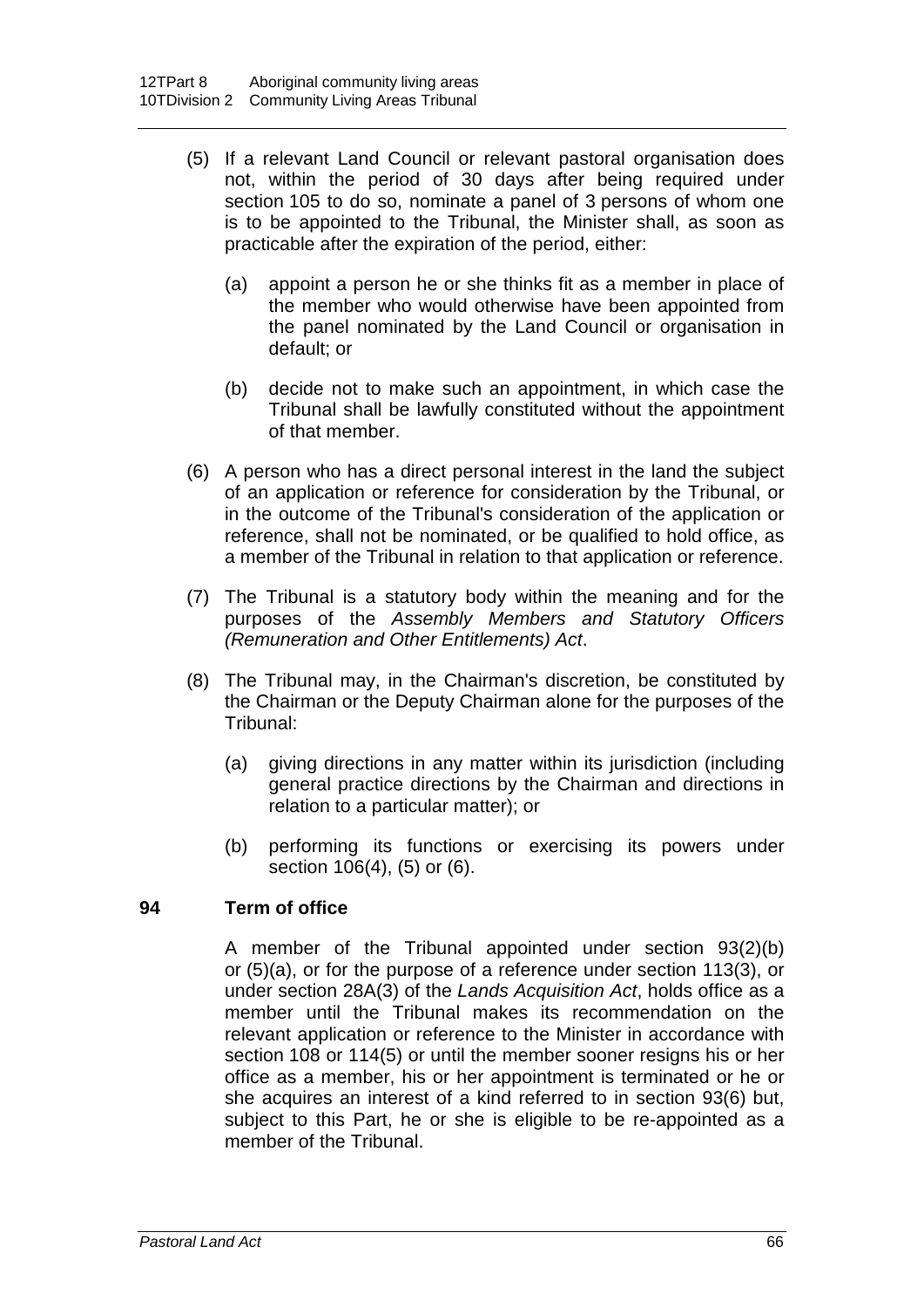# **95 Resignation of members**

- (1) A member of the Tribunal appointed under section 93(2)(b) or (5)(a), or for the purpose of a reference under section 114(3) or under section 28A(3) of the *Lands Acquisition Act* may, in writing delivered to the Minister, resign his or her office as a member.
- (2) The Chairman or Deputy Chairman of the Tribunal may, in writing delivered to the Administrator, resign his or her office.

#### **96 Termination of appointment**

The Minister may, on the recommendation of the Chairman, terminate the appointment of a member of the Tribunal appointed under section 93(2)(b) or (5)(a), or for the purpose of a reference under section 114(3) or under section 28A(3) of the *Lands Acquisition Act* for inefficiency, misbehaviour or physical or mental incapacity or when, because of illness, absence from the Territory or any other reason the member is unable conveniently to perform the duties of his or her office.

## **97 Consideration of application where member ceases to hold office**

Where a member of the Tribunal, other than the Chairman or Deputy Chairman, ceases to hold office by reason of his or her death, resignation, termination of appointment or, by virtue of section 93(6), ceasing to be qualified to hold office as a member, the vacancy shall be filled in the same manner as the appointment of the vacating member unless the Chairman has advised the Minister, in writing, that, in the opinion of the Chairman, an injustice to a party is likely to arise by reason of the consideration of an application or reference being continued by the Tribunal constituted with a new member.

# **98 Functions and powers of Tribunal**

- (1) The functions of the Tribunal are:
	- (a) on an application being referred to it:
		- (i) to determine whether the applicant is entitled to make the application; and
		- (ii) where it is satisfied that the applicant is so entitled:
			- (A) to consider the application; and
			- (B) to make recommendations as soon as practicable to the Minister as to whether the land the subject of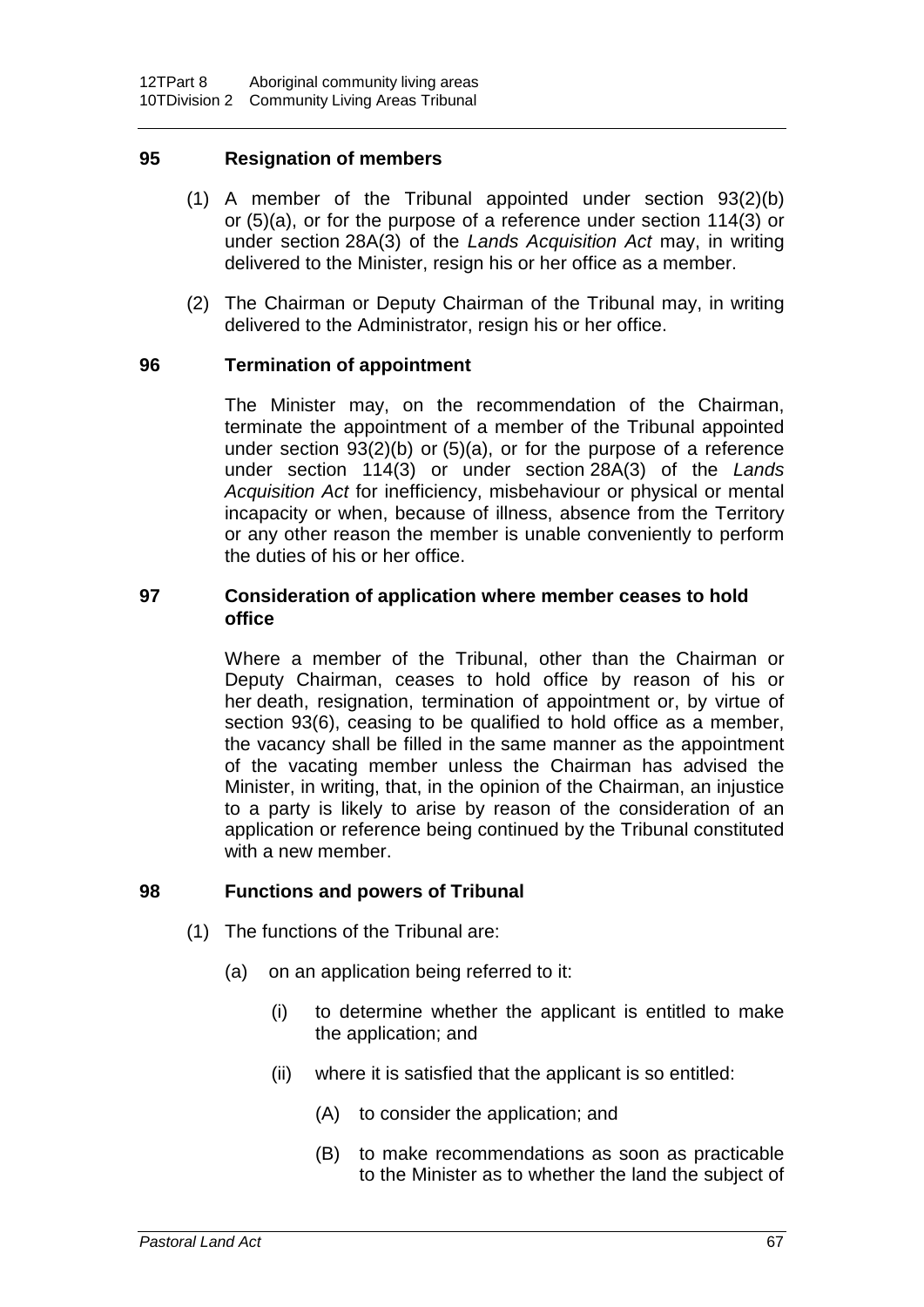the application, or any other land that is part of the pastoral lease to which the application relates in substitution for that land or part of that land, should be acquired by the Territory and granted or transferred in fee simple for the benefit of the applicant; and

- (b) such other functions as are imposed on it by or under this Act.
- (2) Subject to this Part, the Tribunal has such powers as are necessary to enable it to carry out its functions.

# **99 Absence of submission of party**

- (1) Subject to subsection (2), the Tribunal may proceed to consider an application referred to it notwithstanding that it has not received written submissions from a party.
- (2) The Tribunal shall not consider an application in circumstances described in subsection (1) unless it has given reasonable notice to the party of its intention to do so.

# **Division 3 Community living areas**

# **100 Land Council may act for Aborigine**

- (1) At the request in writing of a party to an application or an Aborigine who wishes to make an application, a person (including the relevant Land Council in the case of a request by an Aborigine) may represent the party or Aborigine in relation to the application or a reference to the Tribunal.
- (2) A person representing a party or Aborigine in pursuance of a request under subsection (1) shall attach a copy of the writing referred to in that subsection on first making an application or lodging a written submission with the Minister or, as the case may be, the Tribunal.

# **101 Application for grant of living area**

(1) Subject to subsections (2) and (3), an applicant, on his or her own behalf or on behalf of the applicant and other Aborigines who, if they themselves had applied, would also be qualified as applicants, may apply to the Minister for the excision from the pastoral lease to which the application relates of an area of land specified in the application and the grant of an estate in fee simple in that land for the benefit of the applicant, or the applicant and those Aborigines, as a community living area.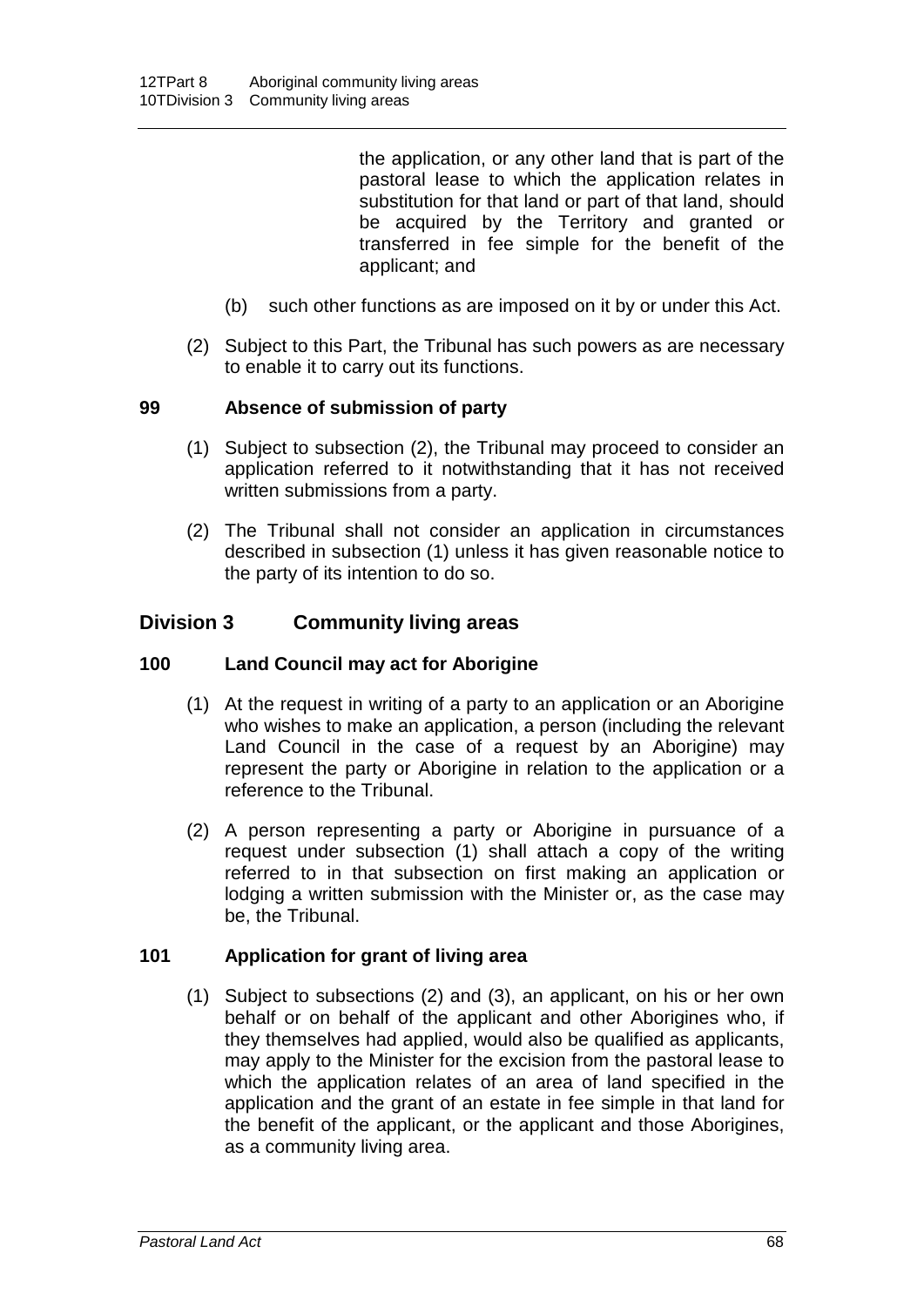- (2) An Aborigine is not, or would not be, qualified as an applicant for the purposes of subsection (1) in respect of an area of land all or any part of which is within 2 kilometres of a homestead unless:
	- (a) he or she, at the time of making the application or being included amongst those on whose behalf the application was made, as the case may be, was entitled under section 38(4) to reside within 2 kilometres of the homestead; or
	- (b) not being so entitled but being a person referred to in paragraph (a)(i) of the definition of "applicant" in section 92 in relation to the pastoral lease, he or she has the written consent of the owner of the pastoral lease to make the application or to be included amongst those on whose behalf it is made.
- (3) Subject to subsection (4), except as agreed between the parties, an application shall not be considered before the expiration of 6 months after the date the application was made to the Minister or before the expiration of such further period as agreed between the parties.
- (4) Where, after making an application under subsection (1), an applicant has requested the lessee of a pastoral lease to negotiate for the surrender of an area of land comprised in the pastoral lease as a living area for the applicant or the applicant and other similarly qualified Aborigines and, within 3 months after the request, the lessee has failed to agree to the negotiations taking place, an application under subsection (1) shall be considered by the Minister at any time after the expiration of the period.

# **102 Form of application**

- (1) An application shall:
	- (a) be in writing;
	- (b) identify the Aborigine or Aborigines who are making the application or on whose behalf the application is made;
	- (c) state the basis on which the application is made having regard to the criteria set out in the definition of *applicant* in section 92, and have attached supporting documentary evidence for the statement;
	- (d) identify the pastoral lease to which it relates and the lessee of the pastoral lease;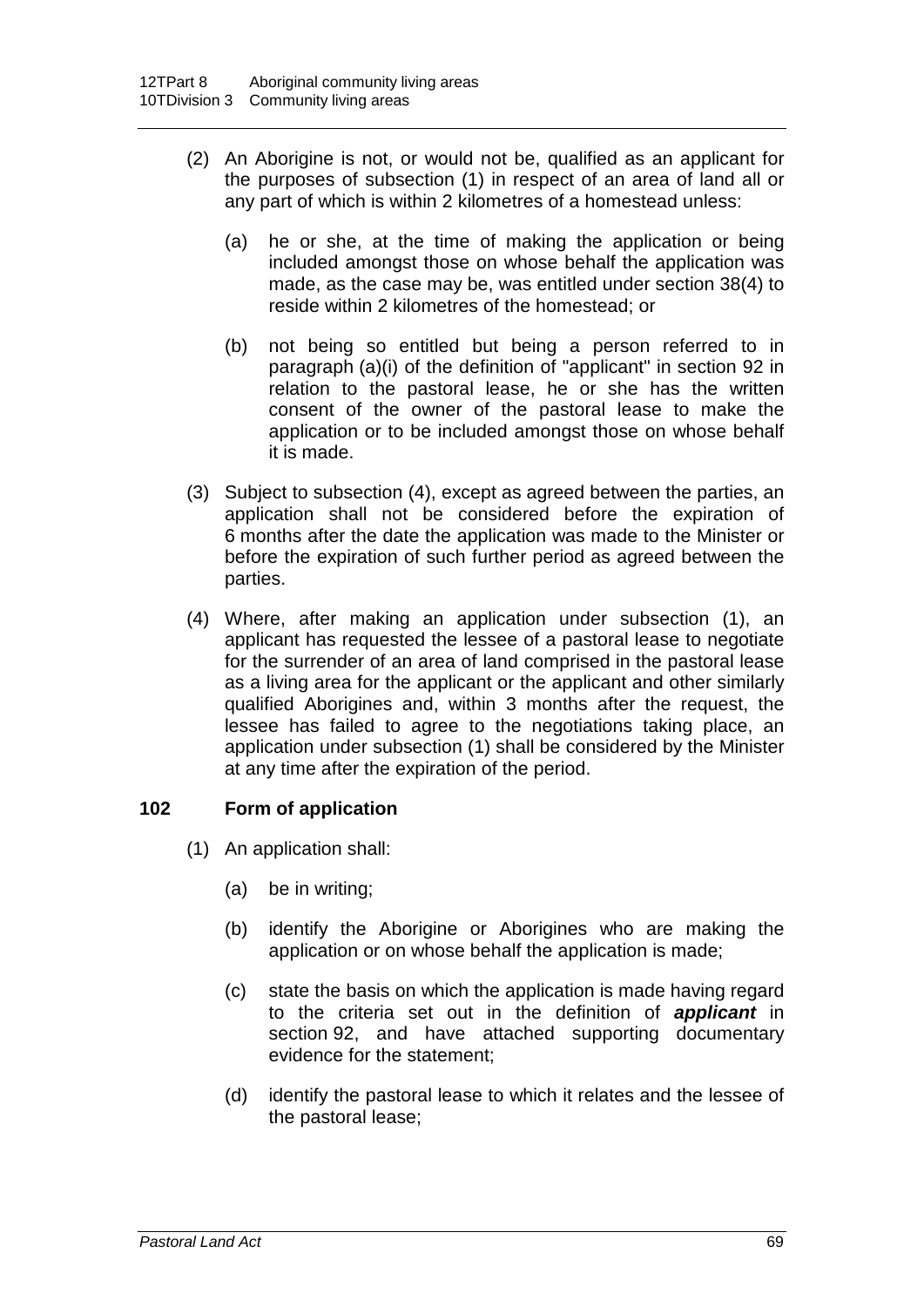- (e) contain a reasonably accurate description of the land the subject of the application sufficient to identify its proposed boundaries together with a detailed map to sufficiently identify the land in relation to surrounding areas;
- (f) if discussions have been held between the parties to the proposed application before the application was made, contain a summary of, and an assessment of the outcome of, the discussions; and
- (g) if made with the agreement of the lessee of the pastoral lease to which the application relates, be accompanied by a copy of the agreement.
- (2) A copy of an application shall, as soon as practicable after it is made, be served by the applicant on:
	- (a) the other parties to the application or their agents; and
	- (b) such other persons, if any, on whom the Minister requires it to be served,

and any person served pursuant to this subsection may, within the period referred to in section 101(3), make written submissions to the Minister in relation to the application.

# **103 Service on lessee**

Service under section 102(2)(a) of a copy of an application on the lessee of a pastoral lease may be effected by post or by personal service on the lessee or by personal service on the manager or other person apparently in charge of, and resident on, the pastoral lease.

#### **104 Minister to consider application**

- (1) Subject to this section the Minister shall, within 90 days after the expiration of the relevant period referred to in section 101(3) or (4), approve the application or refer it to the Tribunal together with any submissions received and such information, if any, as he or she thinks fit.
- (2) The Minister may, by notice in writing, at any time within the period of 90 days referred to in subsection (1), require a party to an application to furnish to the Minister, in writing, such information or material (including a summary of, and an assessment of the outcome of, any discussions held between the parties to an application after the application was made) as is specified in the notice, within the time so specified.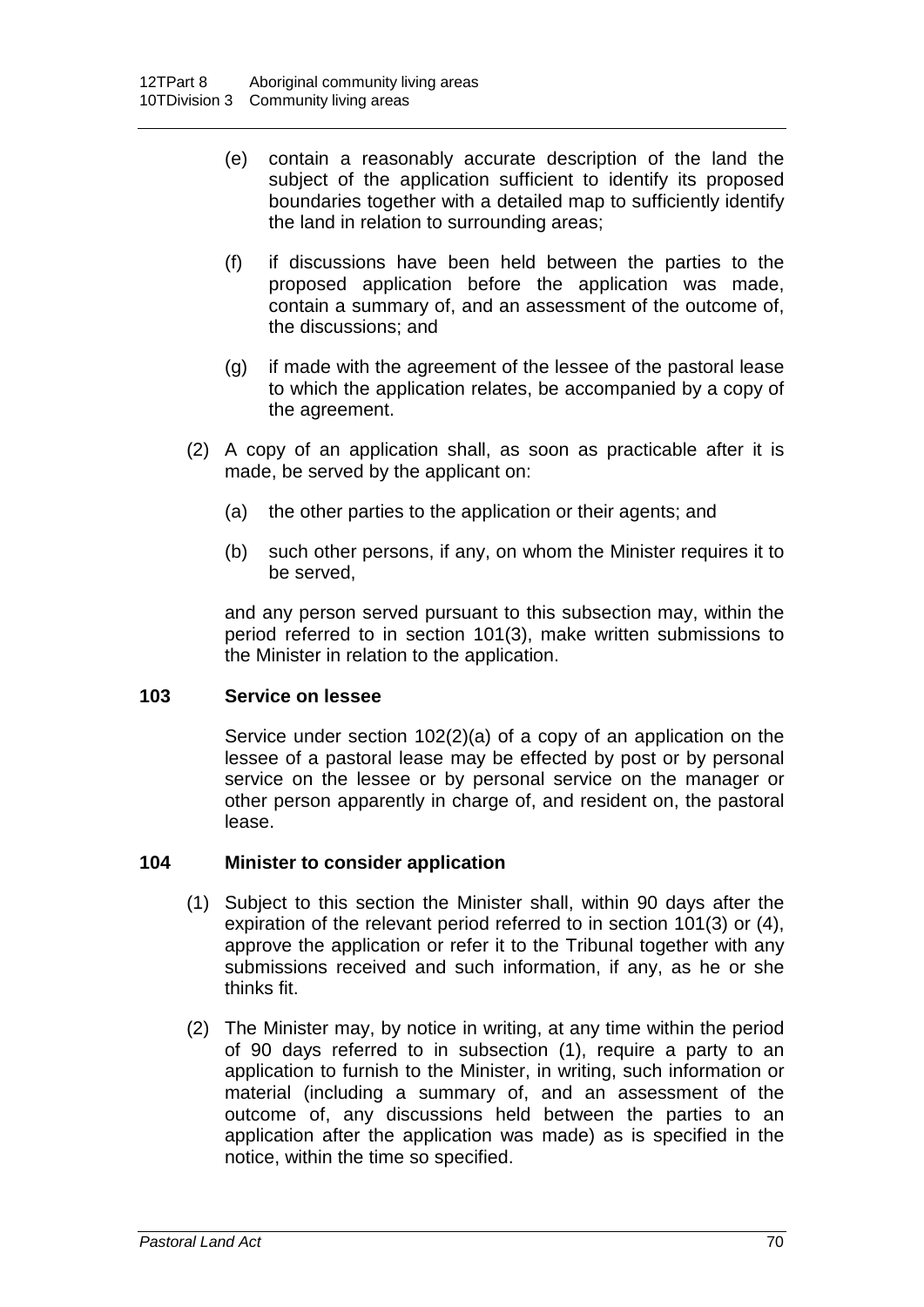- (3) Where a notice is given under subsection (2), the period of 90 days referred to in subsection (1) shall be extended by such period:
	- (a) as is specified in the notice as being the period within which a party is to comply with the Minister's requirements or within such extended period as is agreed by the applicant with the Minister; or
	- (b) as is actually taken by a party to comply with the Minister's requirements under the notice,

whichever is shorter, but if a party fails to comply with the Minister's requirements within the time specified or extended under paragraph (a), the Minister shall consider the application without the information or material requested.

(4) The Minister shall, as soon as practicable after approving an application or referring it to the Tribunal, by notice in writing, advise the parties to the application and any person served with a copy of the application under section 102(2)(b) of the decision or action taken.

# **105 Tribunal to consider application referred by Minister**

The Minister shall, as soon as practicable, but not later than 28 days, after referring to the Tribunal an application and as soon as practicable after the occasion for the appointment of a member of the Tribunal arises, by notice in writing to the relevant Land Council and relevant pastoral organisation, require each to nominate a panel of 3 persons for the purpose of constituting, under section 93, the Tribunal for the purpose of considering and making recommendations to the Minister in relation to the application, and forward a copy of the notice to the Chairman.

# **105A Minister may withdraw referral**

- (1) At any time after an application is referred to the Tribunal by the Minister and before a recommendation under section 108 or 109 is made by the Tribunal, the Minister may, by notice in writing to the Tribunal, for the purpose only of approving the application in whole or, with the consent of the parties, in part, withdraw the matter from the Tribunal.
- (2) The Minister shall, within 30 days after withdrawing a matter under subsection (1), approve the application in whole or in part, as the case may be, and section 104(4) and Division 4 shall apply as if the approval were the approval under section 104(1) of the application or the application as so modified.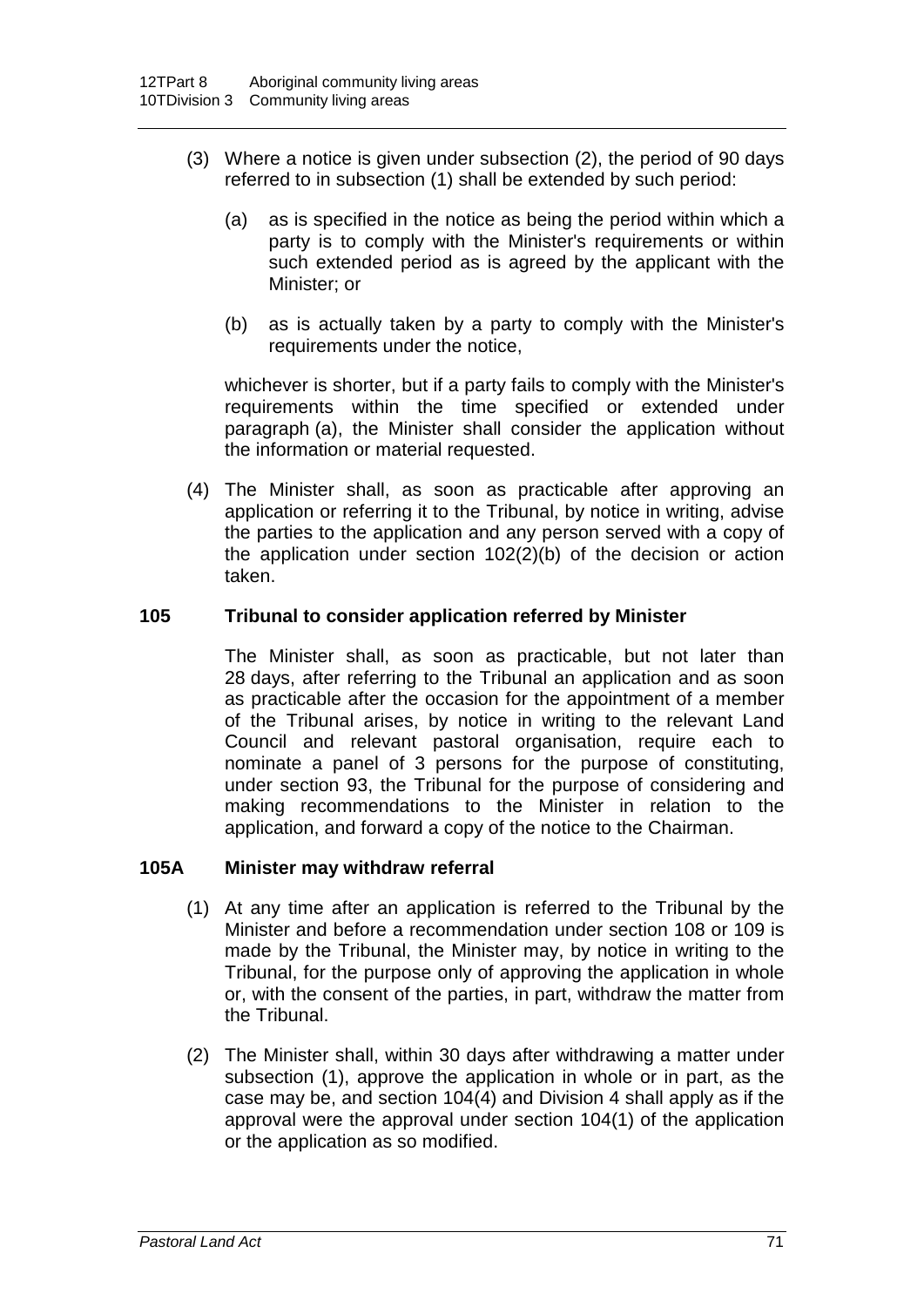# **106 Meetings of Tribunal and procedure**

- (1) In its consideration of an application or reference under this or any other Act, the Tribunal (except as provided in subsection (7) or section 107, or in such exceptional circumstances as the Chairman allows) shall not consider any matter other than that contained in written submissions or material before it.
- (1A) A meeting of the Tribunal to consider an application or reference referred to in subsection (1) shall comprise:
	- (a) at the discretion of the Chairman, the Chairman or Deputy Chairman; and
	- (b) the relevant members appointed under section 93(2)(b).
- (1B) Nothing in this Act prevents:
	- (a) the Tribunal from conducting at the same time 2 meetings, one presided over by the Chairman and the other by the Deputy Chairman, to consider separate applications or references; or
	- (b) the Deputy Chairman performing a function of the Chairman, as directed, in relation to an application at any time before, during or after a meeting of the Tribunal to consider the application (and the Chairman may give such a direction).
- (1C) Where the Chairman is absent or, for any reason, the Chairman is unable to perform his or her functions under this Part or there is a vacancy in the office of Chairman, the Deputy Chairman has all the powers and may perform all the functions of the Chairman.
	- (2) The convening of meetings of the Tribunal and the procedures at those meetings are, subject to this Act, in the discretion of the Chairman.
	- (3) A person who has been advised pursuant to section 104(4) that an application has been referred to the Tribunal may make written submissions to the Tribunal in relation to the application.
	- (4) The Tribunal may, by notice in writing, require a party to an application referred to it to furnish to the Tribunal such information (including the answers, in writing, to questions put by the Tribunal) or material as is specified in the notice, within the time specified in the notice.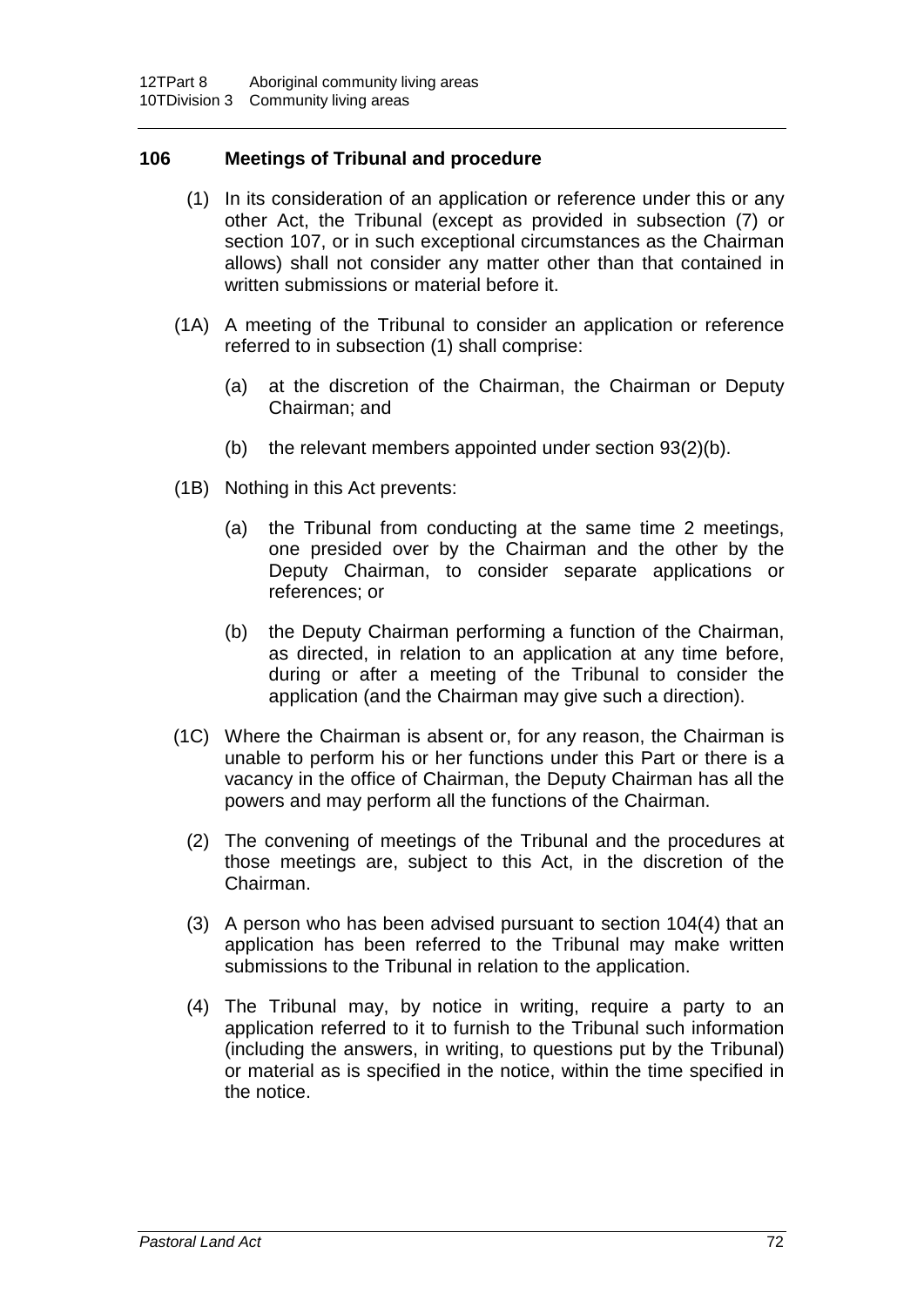- (5) The Tribunal may request a person having relevant knowledge, experience or expertise to supply, on such terms as agreed, such information or material as the Tribunal thinks will assist it in considering the application or reference before it.
- (6) If the Tribunal receives submissions, information, or material pursuant to subsection (3) or, as the case may be, subsections (4) or (5), it shall supply a copy to:
	- (a) where the submissions, information or material was received from a party to the application – the other party to the application; and
	- (b) where the submissions, information or material was received from a person who was not a party – the parties to the application,

and the party or those parties may, within 28 days after receiving the copy, make submissions in writing to the Tribunal in relation to the submissions, information or material.

- (7) For the purposes only of assisting the Tribunal in its consideration of an application, the Chairman may order a view of the land the subject of the pastoral lease to which the application relates and the Tribunal may, in the course of the view, take oral evidence in explanation of the subject of the view, provided it is relevant to a matter referred to in section 109(1)(a) or (b).
- (8) Notwithstanding any law in force in the Territory, after reasonable notice in writing has been given to the lessee of the pastoral lease the land the subject of which a view has been ordered under subsection (7), the Tribunal and such other persons as are specified in the notice may enter on and remain on the pastoral land, together with such vehicles and equipment as are necessary, and view the land.

# **107 Tribunal may require compulsory conference**

- (1) The Tribunal may, by notice in writing to the parties to an application, require them to attend a compulsory conference before the Tribunal or a person nominated by the Tribunal and at a time and place specified in the notice, to discuss the application with a view to resolving the differences of the parties in relation to it.
- (2) If a party refuses or fails to attend a conference in accordance with a notice under subsection (1), the Tribunal may:
	- (a) if the party is the applicant refuse to consider the application further until the party attends such a conference; or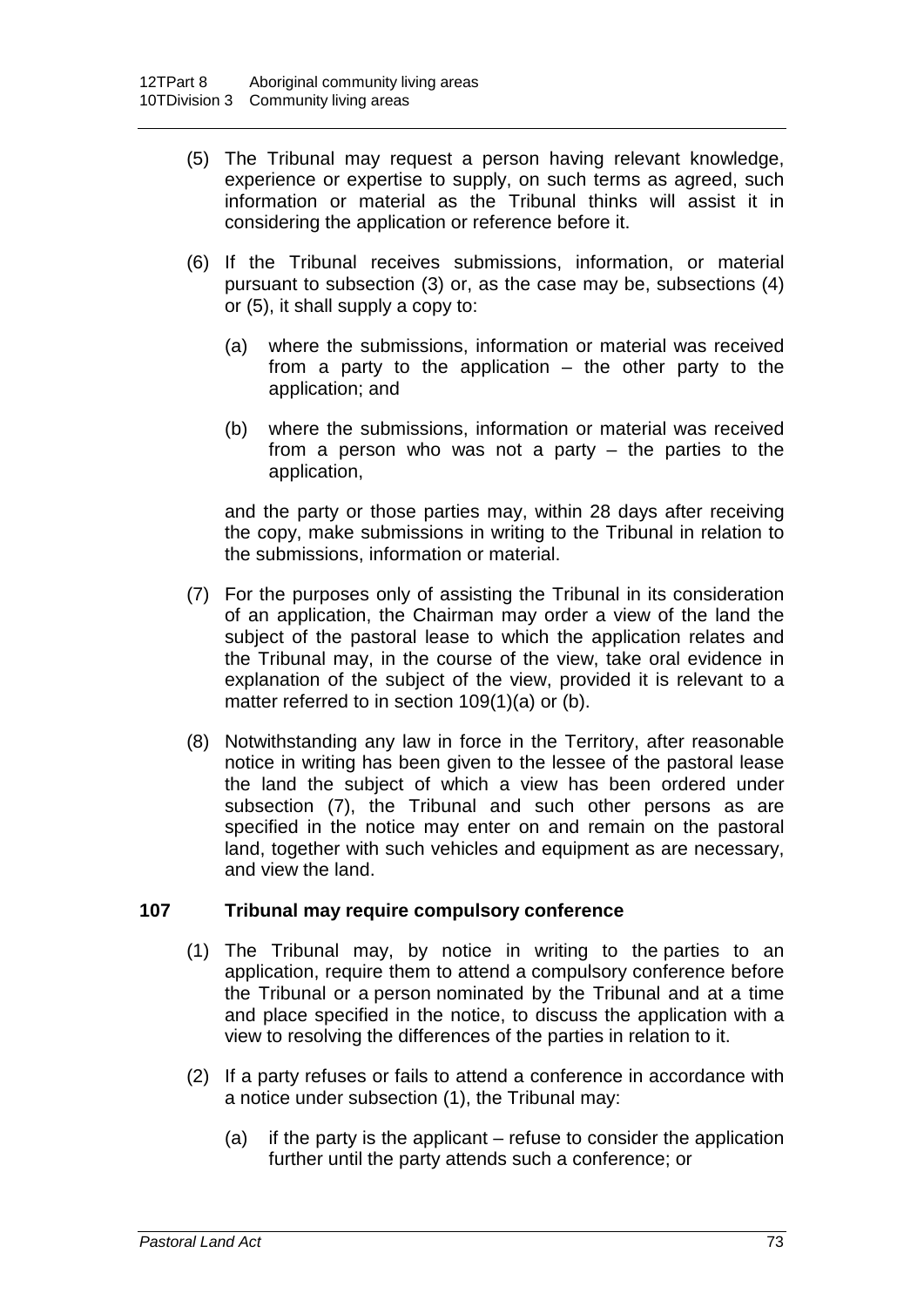(b) if the party is not the applicant – proceed to consider the application and make such recommendations as it thinks fit.

# **108 Recommendation, &c., to Minister after agreement**

- (1) If, after considering an application referred to it, the Tribunal is satisfied that the parties have reached agreement on all matters relevant to the application, it shall recommend to the Minister the excision from the pastoral lease of the land agreed between the parties to be excised and the granting of an estate in fee simple in the land as a community living area for the Aborigine or Aborigines for whose benefit the application was made, or any of them.
- (2) When making a recommendation under subsection (1), the Tribunal shall comment on the matters referred to in section 109(1)(b)(ix), and such other matters in section 109(1)(b)(i) to (x) on which the Minister requires it to comment.

# **109 Recommendation, &c., to Minister in other cases**

- (1) If, after considering an application referred to it (other than an application considered under section 108), the Tribunal:
	- (a) is satisfied that:
		- (ii) the excision of the area of land the subject of the application, or another area in substitution for the land or part of the land, will not unreasonably reduce the economic viability of the relevant pastoral lease; and
	- (b) has had regard to:
		- (i) the length of time during which the applicant has or had, or those Aborigines for whose benefit the application was made have, or a particular Aborigine has or had, resided on the area or another part of the pastoral lease, and the likely benefit to the applicant or those Aborigines, or any of them, of the granting of an estate in fee simple in the area as a community living area, and the acceptability to the applicant of another area in substitution for the area applied for;
		- (ii) the reasonableness of the size of the area applied for, taking into account the number of people who reside or intend to reside on the community living area, and any estimates of population growth or decrease;
		- (iii) the likely effect of the use of the proposed community living area on the privacy of others residing on the pastoral lease or neighbouring areas;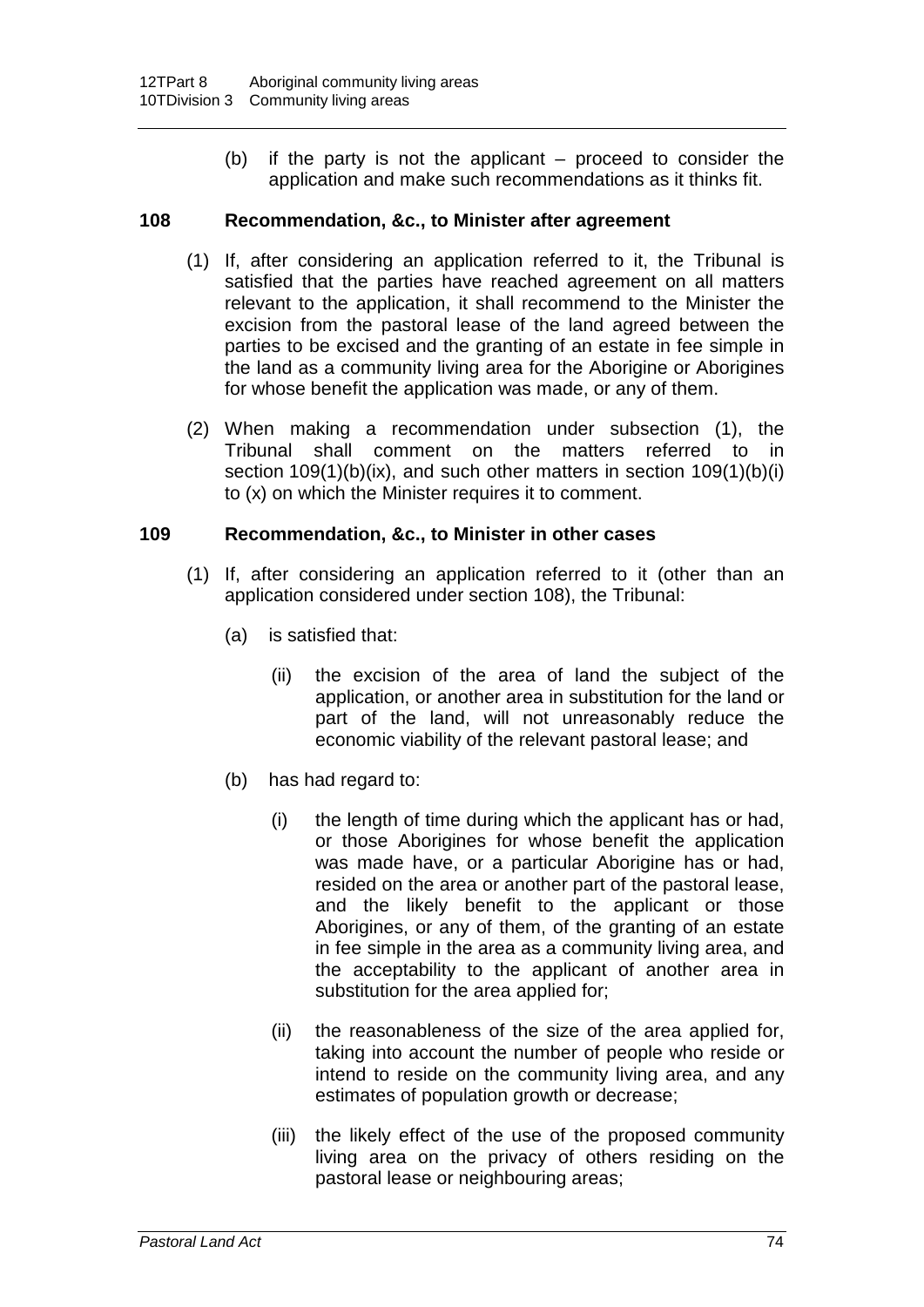- (iv) the provisions, if any, that should be made for reasonable access to the area, or across the area to parts of the pastoral lease from which, if it is recommended, the area should be excised;
- (v) the need for and probable cost of providing services, including the provision of water and electricity, and reasonable access to the area, and the availability of or the potential to locate potable ground water;
- (vi) the number and size of areas already granted or sought under this Act or any other law in force in the Territory for the applicant or those Aborigines for whose benefit the application was made or any of them or on which they reside, or which are available for occupation by them;
- (vii) the number and size of areas of land claimed under a law in force in the Territory or of a State or other Territory of the Commonwealth as Aboriginal land (by whatever name called) on which the applicant or those Aborigines for whose benefit the application was made, or any of them, would be entitled to reside if the claim were successful, and the stage of proceedings reached in relation to such claims, but where the grant of land under that law is to be made on the recommendation of a person or body, the Tribunal shall only have regard to the land actually granted or in respect of which such a recommendation for grant has been made;
- (viii) the degree to which the economic viability of the pastoral lease would be affected by the excision of the area;
- (ix) whether the applicant or the Aborigines for whose benefit the application was made have adequate housing circumstances or have available to them land on which housing might be provided; and
- (x) any agreement reached between the parties to the application in relation to the issues between them,

it shall recommend to the Minister that:

- (c) there be excised from the pastoral lease the land to which the application relates or any other land that is part of the pastoral lease in substitution for that land or part of that land as an Aboriginal community living area; or
- (d) that no such excision be made.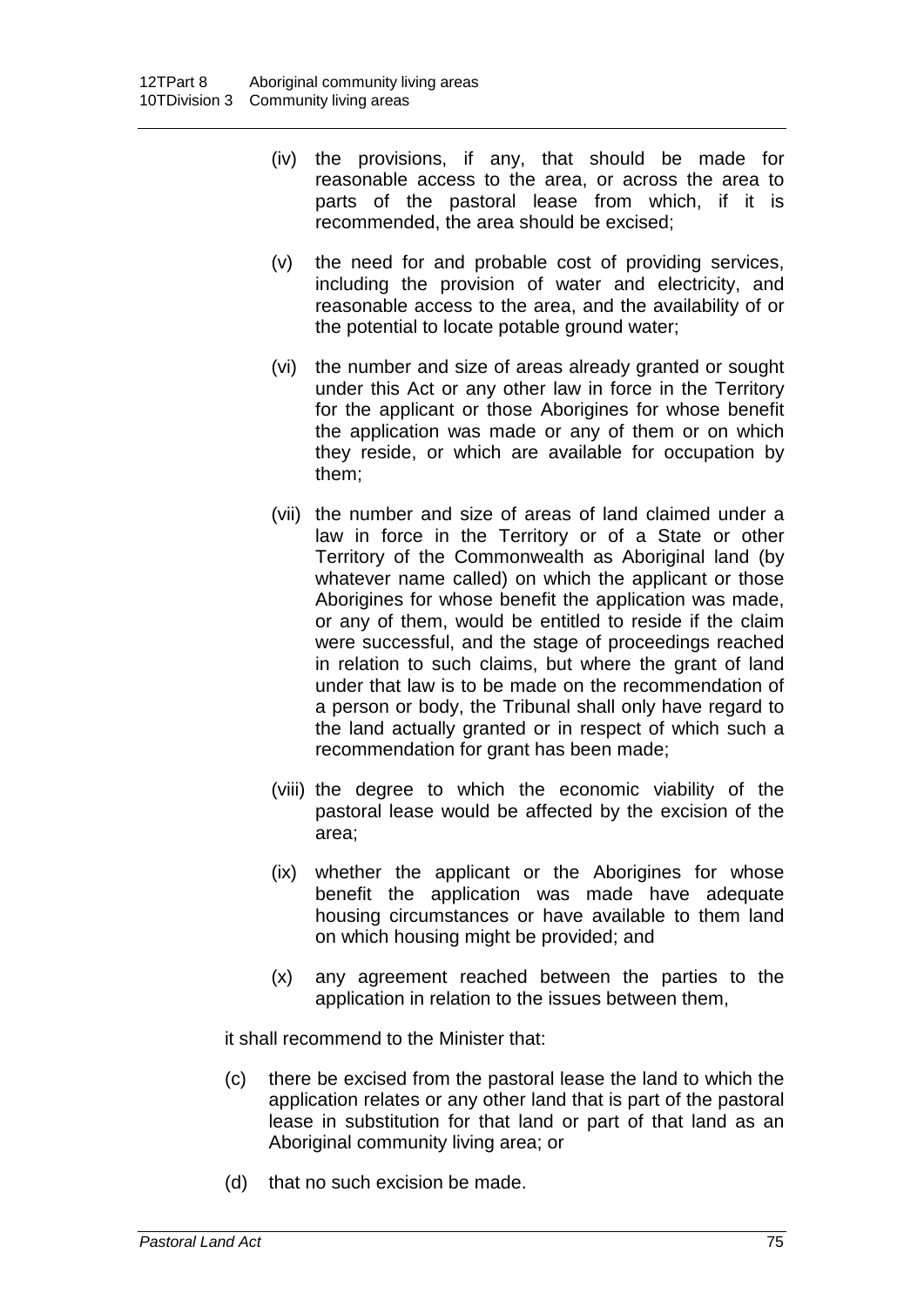- (2) In making its recommendation under subsection (1) the Tribunal shall comment on the matters to which it has had regard.
- (3) At the time of making its recommendation under subsection (1), the Tribunal shall send a copy of the recommendation and its comments under subsection (2) to the parties to the application.

# **110 Discretion of Minister in relation to recommendations**

- (1) The Minister shall, within 28 days after receiving it (and having regard to such matters as the Minister thinks fit but in any event having regard to the Tribunal's comment on the matters referred to in section 109(1)(b)(ix)), accept in whole or in part the recommendation made under section 108(1) or section 109(1), or reject it.
- (2) As soon as practicable, but not later than 28 days, after making a decision under subsection (1), the Minister shall, by notice in writing to the parties to the application as a result of which the recommendation of the Tribunal was made and such other persons as the Minister thinks fit, advise them of the decision and his or her reasons for the decision.

# **Division 4 Formation of association and acquisition of land**

# **111 Formation of association and acquisition of land**

- (1) Where the Minister:
	- (a) approves under section 104(1) an application;
	- (b) accepts a recommendation under section 108(1); or
	- (c) accepts in whole or in part a recommendation under section 109(1)(c),

the successful applicant or applicants shall, for the purposes of a grant of an estate in fee simple in the relevant land by section 46(1A) of the *Lands Acquisition Act*:

- (d) form an association of Aborigines and incorporate it under the *Associations Act* or the *Aboriginal Councils and Associations Act 1976* of the Commonwealth; or
- (e) approve an association already incorporated under either of the Acts specified in paragraph (d), being an association which, at the time of the approval, does not hold and is not intended to hold, other land as an Aboriginal community living area under this Part,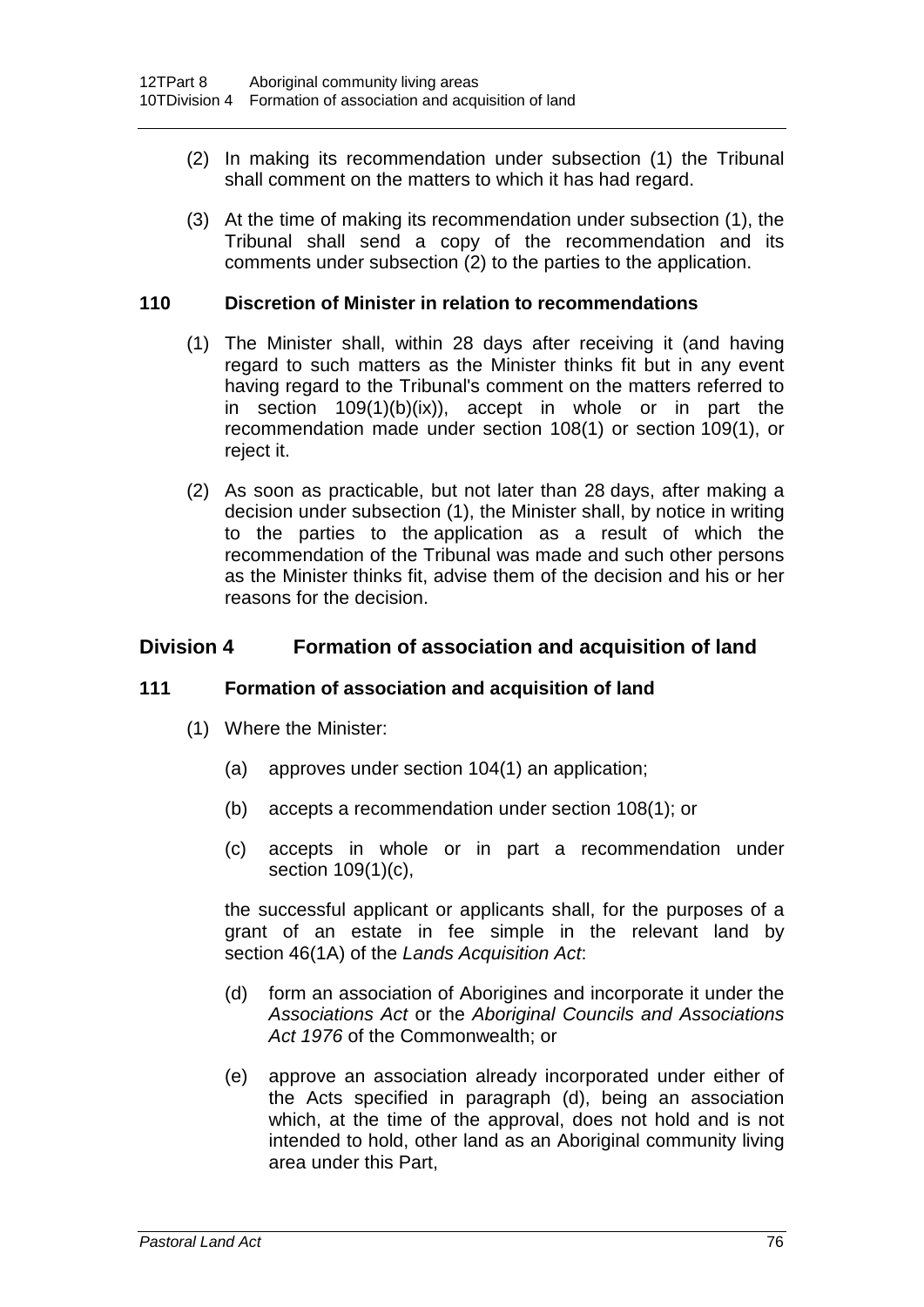to hold the land.

(2) The Minister shall, on being advised of the formation and incorporation of an association referred to in subsection (1)(d) or of the approval of an association referred to in subsection (1)(e), advise the minister responsible for the administration of the *Lands Acquisition Act* of that fact and of the name of the association and a description of the relevant land, and that minister shall, within 30 days after receiving the advice, commence action under that Act to acquire the relevant land (including, where necessary, an easement for reasonable access to the land), except that the pre-acquisition procedures otherwise required under Part IV of that Act to be followed shall not apply to or in relation to the acquisition.

# **Division 5 Miscellaneous**

# **113 Access to certain areas of Aboriginal land**

- (1) Where there is no practical way of gaining access to an area of Aboriginal land described in Part 2 or 3 of Schedule 1 of the *Aboriginal Land Rights (Northern Territory) Act 1976* of the Commonwealth otherwise than by crossing over a pastoral lease, a person is entitled, for the purpose of gaining access to the area, to cross over the pastoral lease by:
	- (a) a route that has been agreed on between each person (in this section called the *lessee*) having an estate or interest in the pastoral lease and the relevant Land Council; or
	- (b) if no agreement has been reached in respect of such a route – a route determined by the Tribunal.
- (2) A person having a right of access to Aboriginal land referred to in subsection (1) may, in writing, apply to the Tribunal for the Tribunal to determine a route for the purposes of this section and in the application the person shall indicate the steps he or she has taken in an effort to agree on a route with the lessee of the relevant pastoral lease and the results of the effort.
- (3) For the purposes of this section, the Tribunal shall be constituted by the Chairman alone who, subject to subsection (4), shall act as an arbitrator in the matter in such manner as he or she thinks fit.
- (4) In making a determination under subsection (1)(b), the Tribunal shall as far as possible try to ensure that, while the route provides reasonable access to the Aboriginal land, it does not unduly interfere with a lessee's legitimate use or enjoyment of the land over which it passes.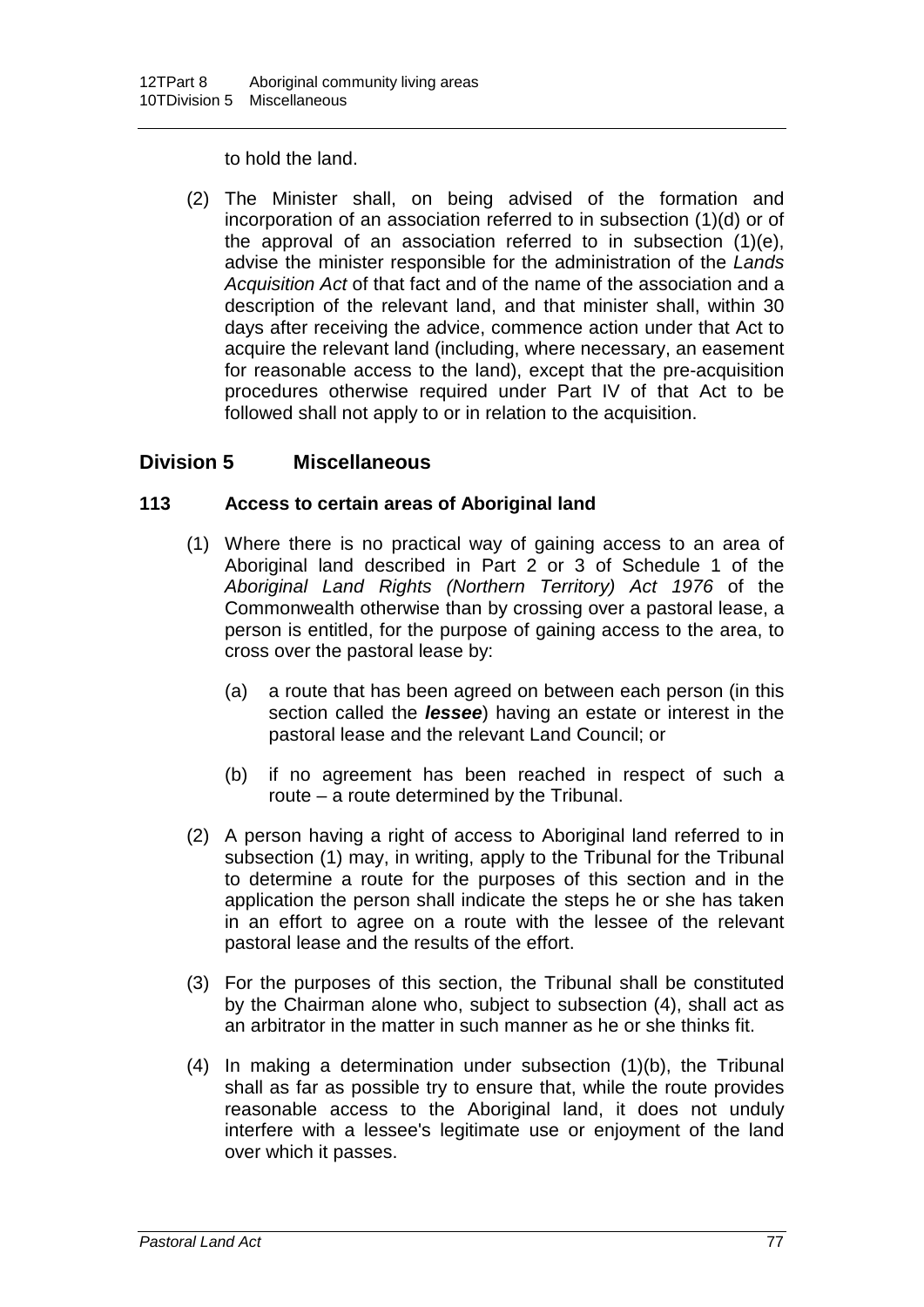(5) A route that may be used, by virtue of an agreement or determination under subsection (1), to gain access to an area of Aboriginal land referred to in that subsection is not to be taken to be a route on or over which the public has a right of way.

# **114 Resumption of abandoned Aboriginal community living areas**

- (1) In this section, *abandoned*, in relation to an Aboriginal community living area granted by section 46(1A) of the *Lands Acquisition Act*, means the case where neither the applicant nor any of the Aborigines for whose benefit the grant of land was made, or any of the members from time to time of the association to which the land was granted, have occupied the land as their principal place of residence during the 5 year period before an application is made under subsection (2).
- (2) The lessee of a pastoral lease or a Crown lease of another kind adjacent to an abandoned Aboriginal community living area may apply to the Minister to have the land comprising the abandoned community living area incorporated in his or her lease.
- (3) On receipt of an application under subsection (2), the Minister shall refer it to the Tribunal for the purpose of considering the application, and the Tribunal may call for submissions in writing to be made to it:
	- (a) by any person interested in the matter; and
	- (b) by the relevant Land Council.
- (4) In considering a reference under subsection (3), the Tribunal shall take into account:
	- (a) the length of time the community living area has been abandoned;
	- (b) the apparent reason for abandonment;
	- (c) the number and age grouping of Aborigines, if any, eligible to live on the community living area;
	- (d) the history of occupation of the community living area since it was granted to the association;
	- (e) the cost and method of calculating the cost to the Territory of acquiring the community living area on just terms; and
	- (f) such other matters as the Tribunal thinks relevant, including the submissions made to it under subsection (3).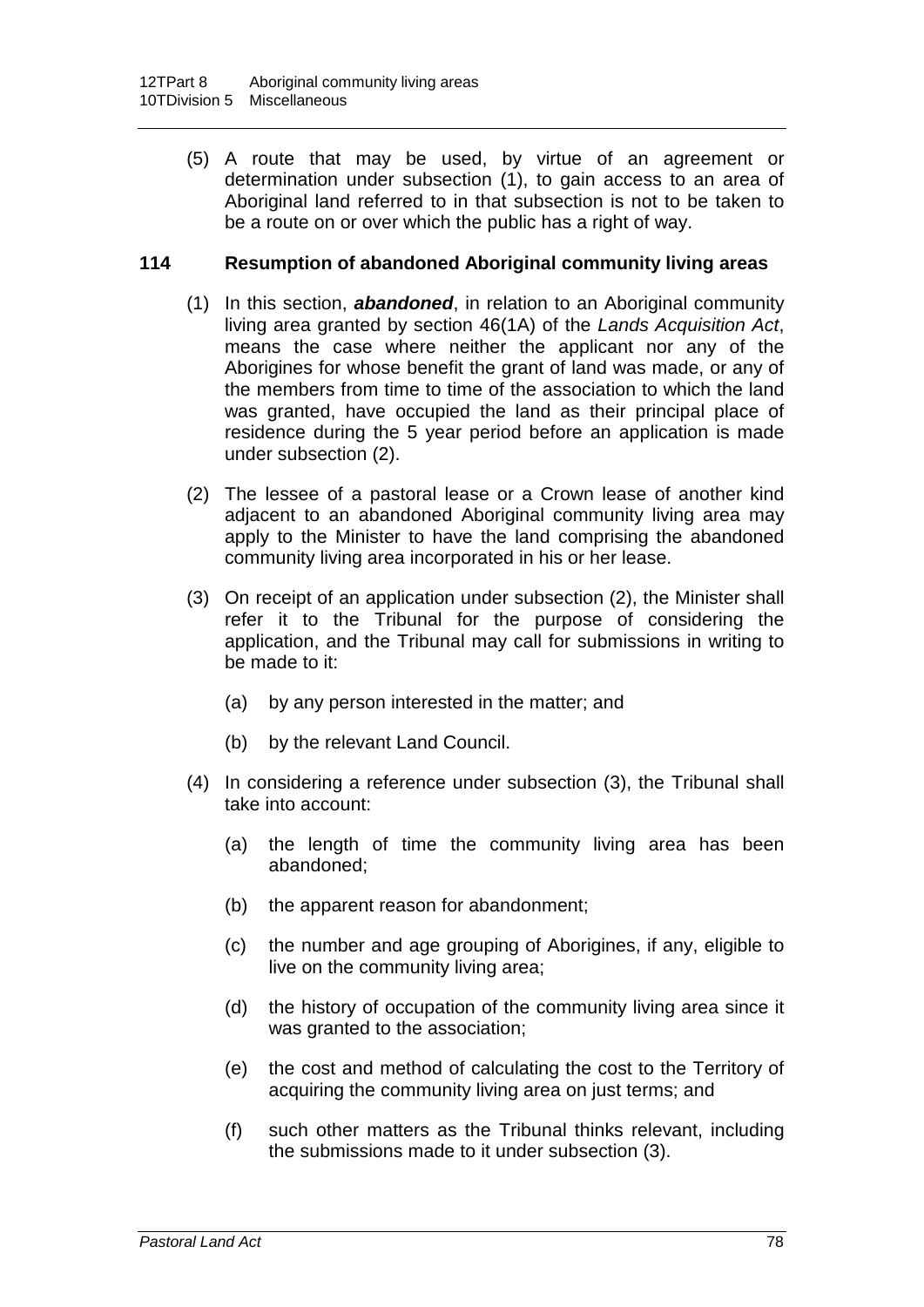(5) After considering a reference under this section, the Tribunal shall recommend a course of action to be taken by the Minister in relation to the abandoned community living area and shall give notice of its recommendations to the association to which the land was granted and to all persons who made submissions to it pursuant to subsection (3).

# **Part 9 Jurisdiction of Tribunal**

# **117 Jurisdiction of Tribunal in relation to extension or grant of pastoral lease**

The Tribunal may hear and make recommendations about objections by registered native title claimants and registered native title bodies corporate to the extension or grant of a pastoral lease under section 49, 61, 62 or 64 of the Act so far as it affects the registered native title rights and interests of the claimants and bodies.

# **118 Jurisdiction of Tribunal for decisions under Part 8**

A person who is aggrieved by a decision of the Minister under Part 8 may apply to the Tribunal for a review of the decision.

# **119 Jurisdiction of Tribunal for other decisions**

- (1) A pastoral lessee who is dissatisfied with:
	- (a) a decision or action of the Board;
	- (b) a decision of the Minister or the Valuer-General on an objection to a determination referred to in section 121(1); or
	- (c) a decision of the Minister under section 40,

may, on the payment of the prescribed fee, apply to the Tribunal for a review of the decision or action.

- (2) An application under this section shall be instituted within 28 days after notification of the decision to the pastoral lessee or the taking of the action, as the case may be.
- (3) On a review under subsection (1)(b) the applicant is limited to the grounds stated in the objection.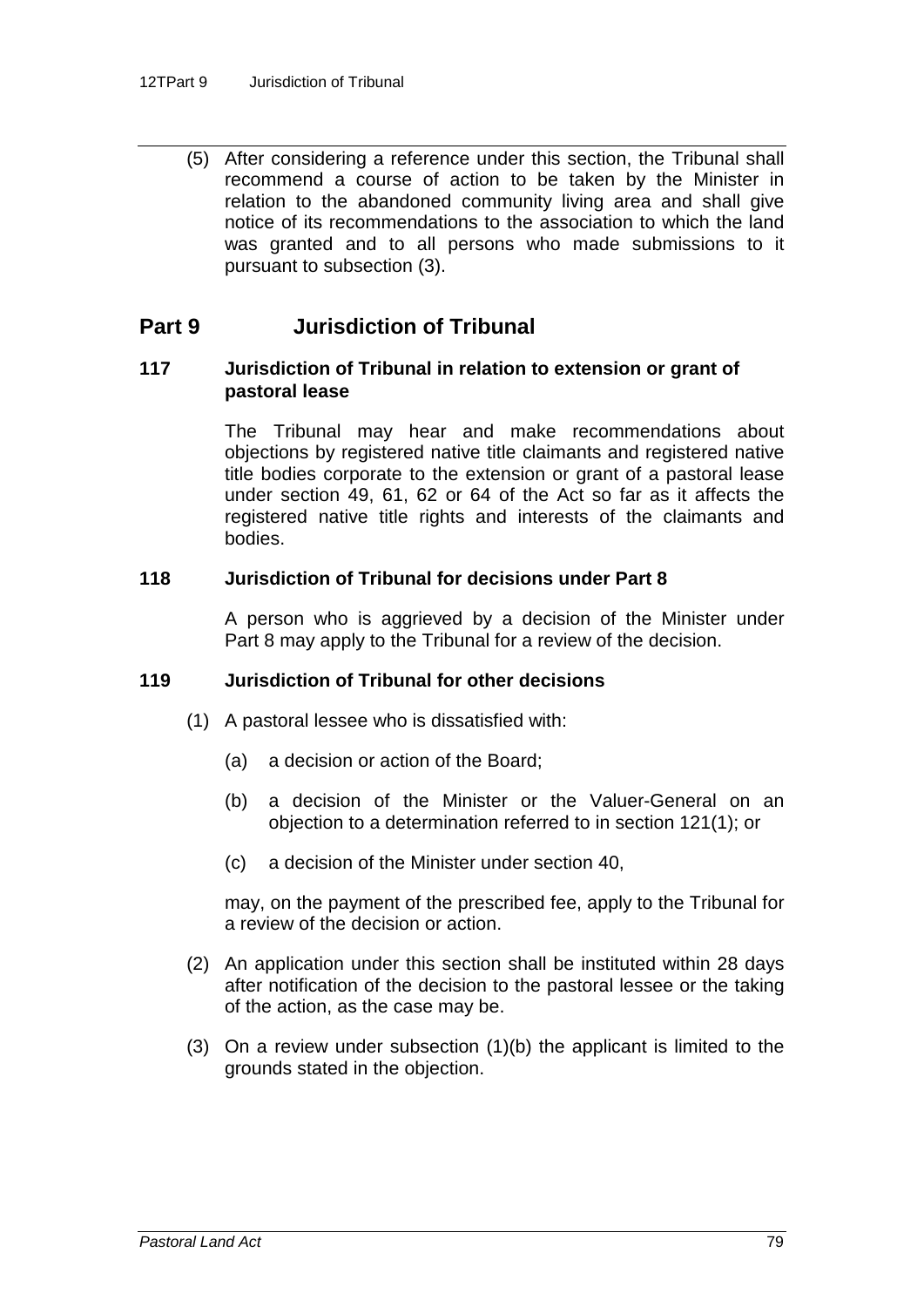# **Part 10 Objections relating to value of improvements**

## **121 Objections**

- (1) Where the Minister or the Valuer-General gives to a person a notice of a determination of the value of improvements on pastoral land, the person may, within the prescribed period after receiving the notice or within such extended period as the Minister or the Valuer-General, as the case may be, allows, send by post to, or lodge with, the Minister or the Valuer-General, as the case may be, at his or her office, an objection to the determination specifying the grounds of objection.
- (2) For the purposes of subsection (1), the prescribed period is:
	- (a) in the case of a determination for the purposes of assessing compensation – 6 months; and
	- (b) in any other case 28 days.
- (3) The Minister or the Valuer-General shall, within 28 days after receiving an objection, consider the objection and may disallow it or allow it in whole or in part and shall as soon as possible give to the objector written notice of his or her decision on the objection.

#### **122 Validity of determinations, &c.**

The validity of a determination referred to in section 121(1) is not affected by:

- (a) a failure to give notice of the determination;
- (b) the lodging of an objection to the determination;
- (c) a failure to give notice of a decision on an objection to the determination; or
- (d) a reference to the Tribunal of a decision on an objection to the determination.

# **Part 11 Miscellaneous**

#### **123 Effect of notice forfeiting lease**

- (1) A notice published in the *Gazette* in pursuance of section 35(10) or 40(6) forfeiting a lease:
	- (a) has the same effect as a re-entry and recovery of possession by or on behalf of the Territory; and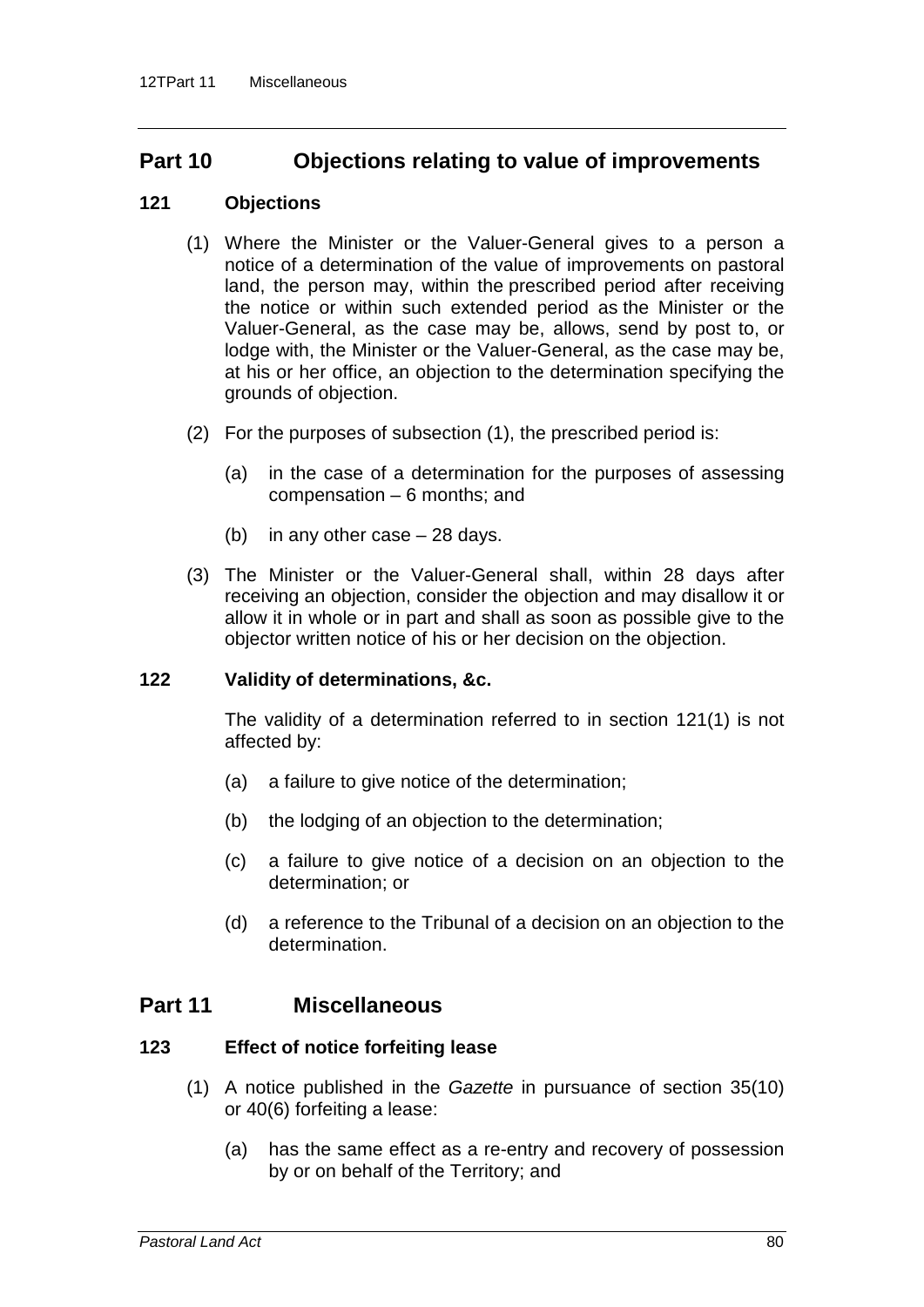- (b) is conclusive evidence that the lease to which the notice relates has been forfeited.
- (2) The Minister shall lodge with the Registrar-General a copy of each notice of the forfeiture of a lease referred to in subsection (1).

#### **124 Certain debts a charge on pastoral land**

- (1) An amount due and payable under section 42, 59 or 76(5) is an overriding statutory charge, within the meaning of the *Land Title Act*, on the pastoral land to which it relates.
- (2) In subsection (1) *amount* includes the interest, if any, accrued on the amount as prescribed.

#### **125 Service of notices, &c.**

- (1) Except where otherwise provided in this Act, a notice required by this Act to be given to a person may be delivered personally to the person or sent by post, addressed:
	- (a) in the case of an individual  $-$  to the person's last-known place of business or residence; and
	- (b) in the case of a corporation to its registered office in the Territory or otherwise as provided by the Corporations Act 2001.
- (2) A notice under this Act or arising out of a breach of this Act or a condition of a lease under this Act may, in the case of a corporation without a registered office in the Territory, be served by affixing a copy of the notice on a conspicuous part of the land.

#### **126 Onus of proof**

In an action, suit, or proceeding under this Act:

- (a) an averment that land is Crown land, or reserved or dedicated land, or land held under lease, or occupied under licence or agreement, or that a person is authorised to take proceedings, to do an act or perform a duty, or sue for the recovery of a penalty or other money under this Act, is prima facie evidence of the fact;
- (b) if a question arises as to whether the defendant was authorised to do the act complained of, proof of that fact lies with the defendant; and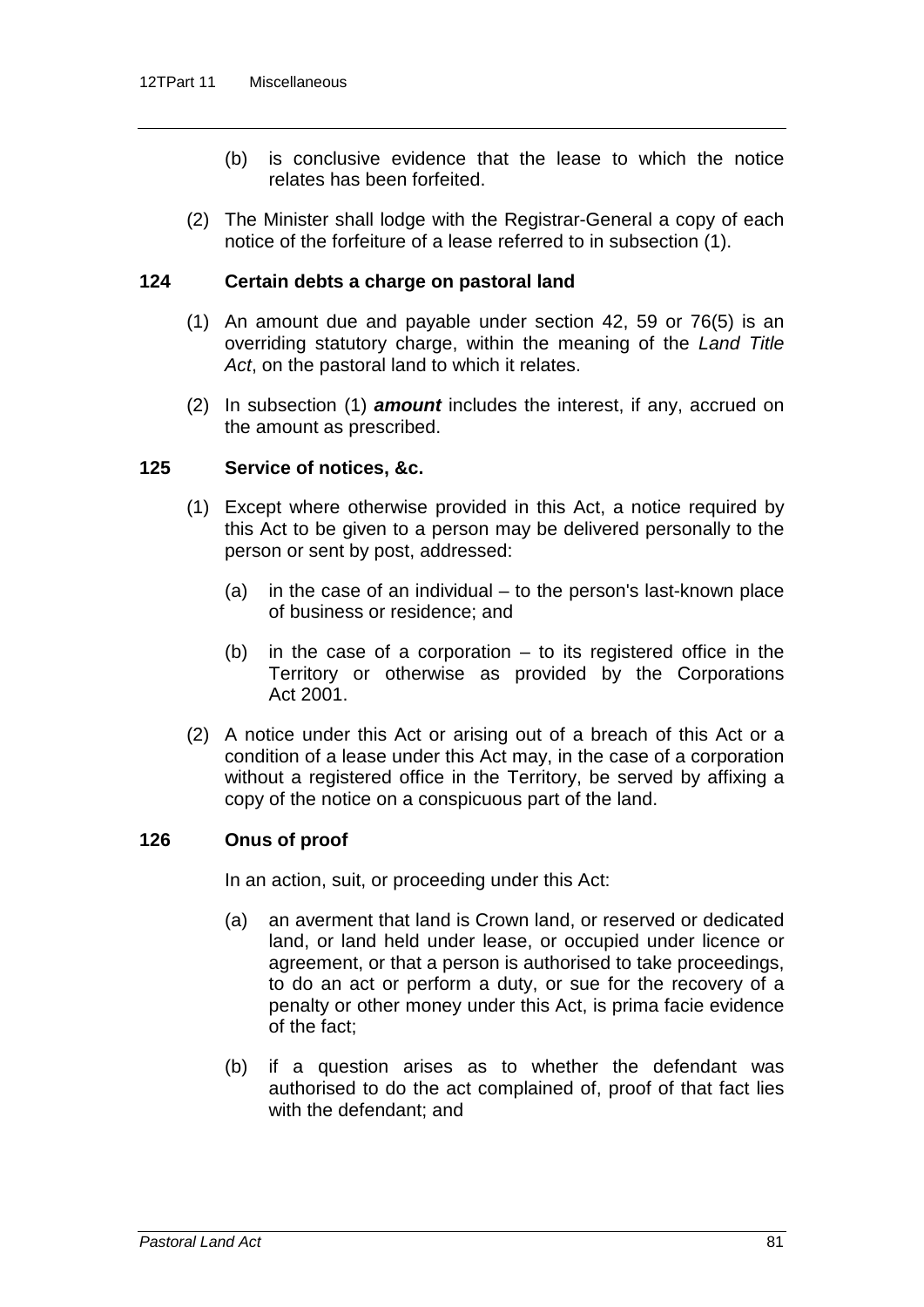(c) all licences, certificates, maps, plans and copies thereof, purporting to be certified as true under the hand of the Surveyor-General shall, in all matters relating to the action, suit or proceeding, be sufficient evidence without production of original records, and without the personal attendance of the Surveyor-General or proof of his or her signature.

## **127 Compensation and liability**

Except as provided by this Act, the Territory is not liable to pay compensation to a person as a result of the operation of this Act or of the due exercise of a power, function, authority or discretion conferred by this Act unless, in a particular case, an acquisition of property within the meaning of section 50 of the *Northern Territory (Self-Government) Act 1978* of the Commonwealth, in which case the acquisition shall be on just terms.

#### **128 Regulations**

The Administrator may make regulations, not inconsistent with this Act, prescribing all matters:

- (a) required or permitted by this Act to be prescribed; or
- (b) necessary or convenient to be prescribed for carrying out or giving effect to this Act,

and in particular:

- (c) for prescribing matters for the regulation of persons holding licences under this Act;
- (d) relating to the issuing of guidelines in respect of, and the consent of the Board for, the clearing of pastoral land;
- (e) relating to applications for the right to the grant of a pastoral lease and the publication of the results of invitations for such applications;
- (f) for prescribing records to be kept by lessees of pastoral land;
- (g) for prescribing the grounds for the determination by the Minister of licences under this Act and the manner of their determination;
- (h) providing for interest to be payable, and the rate and method of calculating interest, on amounts due and payable under this Act, but unpaid, to the Territory;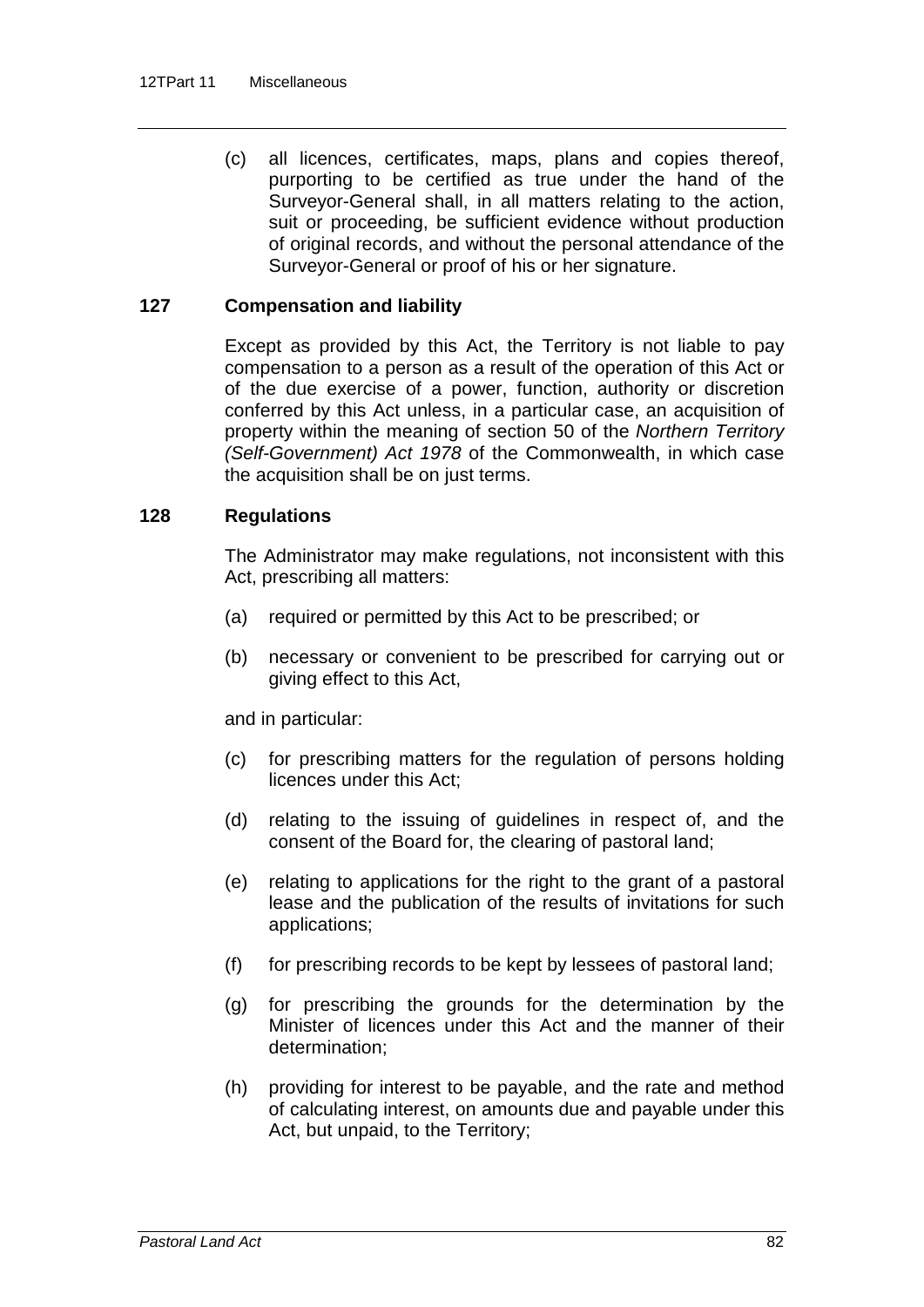- (j) for prescribing maximum penalties of 40 penalty units for offences against the Regulations;
- (k) for prescribing criteria to be applied in assessing the condition of land for the purposes of this Act and the procedures in relation to such assessments;
- (m) for regulating persons on pastoral land in pursuance of Part 6 or on or in perennial natural waters referred to in section 79(1), and relating to wilful or negligent damage or degradation caused by such persons (including restoration and the payment of compensation);
- (n) for prescribing standard forms to be used for the purposes of this Act; and
- (p) for prescribing standard provisions that shall be implied in leases and other instruments, short forms of provisions of leases and other instruments and definitions of words and expressions used in leases and other instruments.

# **Part 12 Savings and transitional**

# **129 Term pastoral leases to continue**

A pastoral lease for a term of years, or a pastoral homestead lease, in existence immediately before the commencement of this Act shall, subject to section 130, continue in existence under this Act after the commencement as if granted under this Act for the unexpired period of its term and is subject not only to the reservations and conditions applicable to it under this Act but also to those applicable to it immediately before the commencement, to the extent that they are not inconsistent with this Act.

# **130 Certain leases to be or become perpetual pastoral leases**

- (1) On the commencement of this Act, all perpetual pastoral leases granted under the *Crown Lands Act* and in existence immediately before the commencement are, by virtue of this section, perpetual pastoral leases as if granted under this Act on that commencement and are subject not only to the reservations and conditions applicable to them under this Act but also to those conditions not relating to the development of the leases applicable to them immediately before the commencement, to the extent that they are not inconsistent with this Act.
- (2) The Minister may, by notice in writing to the lessee of a pastoral lease specified in the Schedule, declare that the pastoral lease, on and from the date specified in the notice, shall be a perpetual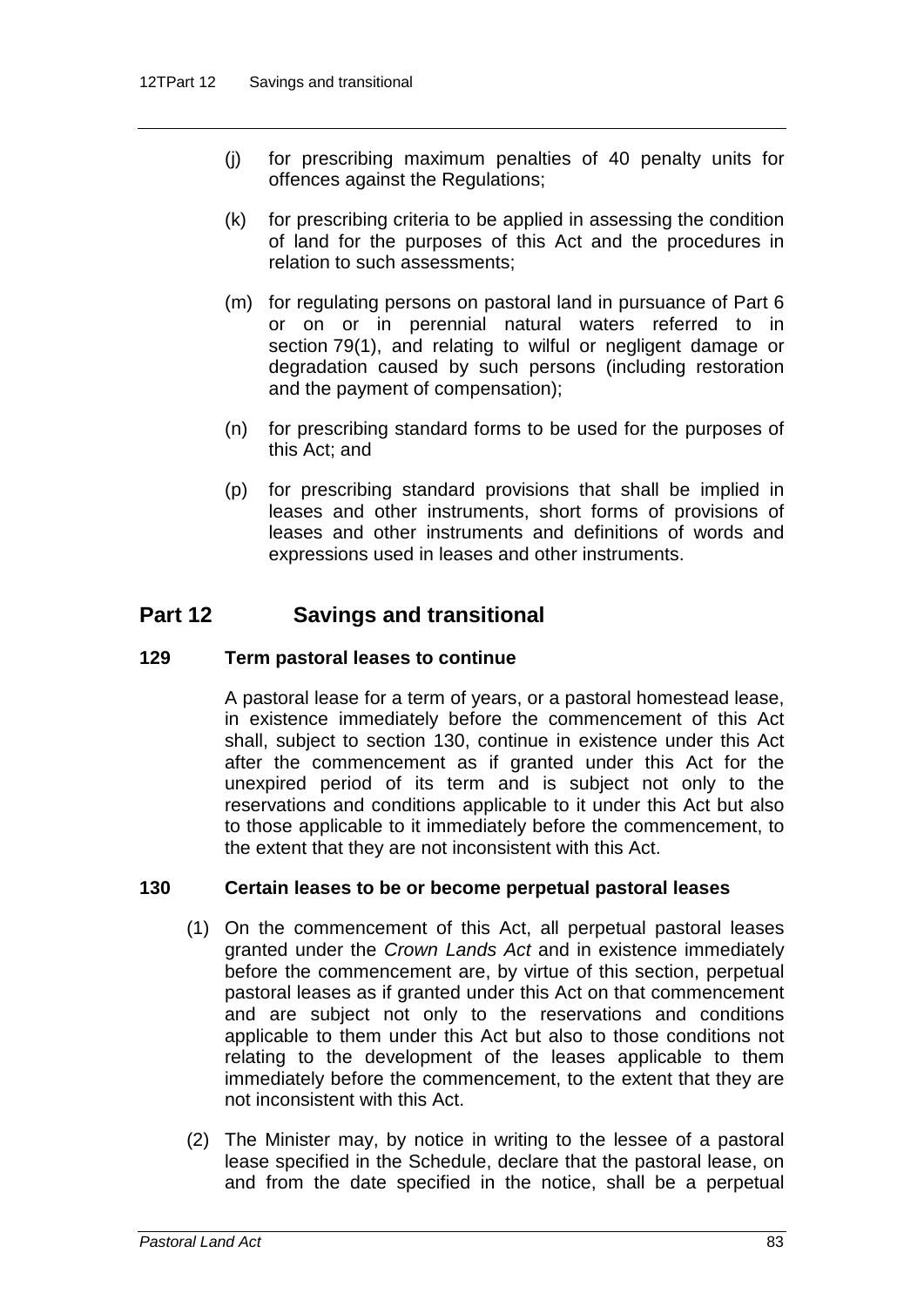pastoral lease subject to such reservations and conditions (in addition to those applicable to perpetual pastoral leases by virtue of this Act) as the Minister specifies in the notice and subject to section 131, on and from that date the pastoral lease shall for all purposes be taken to be a perpetual pastoral lease as if granted as such under this Act on that date.

(3) If the Minister does not, within the period of 12 months after the commencement of this Act, exercise his or her power under subsection (2) in relation to a pastoral lease specified in the Schedule, the pastoral lease becomes a perpetual pastoral lease on the expiration of the period as if granted as such under this Act, and is subject not only to the reservations and conditions applicable to it by virtue of this Act but also to those applicable to it immediately before the expiration of the period, to the extent that they are not inconsistent with this Act or its status as a perpetual pastoral lease.

# **131 Land containing Territory improvements may be excised**

- (1) The Minister may, in a notice referred to in section 130(2), excise from a pastoral lease to which it relates such areas described in the notice as the Minister thinks fit that contain improvements constructed by or on behalf of the Territory, a local government council, the Commonwealth or a statutory authority of the Territory or the Commonwealth, and that section has the effect of converting the lease to a perpetual pastoral lease only in relation to so much of the land that was the subject of the existing lease as is not included in the excised areas described in the notice.
- (2) There is reserved to the Territory in every perpetual pastoral lease resulting from a declaration under section 130(2) such interests (including easements and easements in gross) as are necessary to provide essential services and facilities, being power (including gas), water, sewerage, road or communication services and facilities across the land the subject of the lease to an area excised under subsection (1).

# **132 Certain interests preserved**

Nothing in this Act derogates the legal or equitable rights of a person that existed in or in relation to land immediately before becoming the subject of a perpetual pastoral lease under this Act by virtue of section 130 (other than the rights of the Crown in right of the Territory as the lessor of the land) and those rights shall continue and may be enforced against the pastoral lessee in the same manner as they could have been enforced immediately before the land became so subject.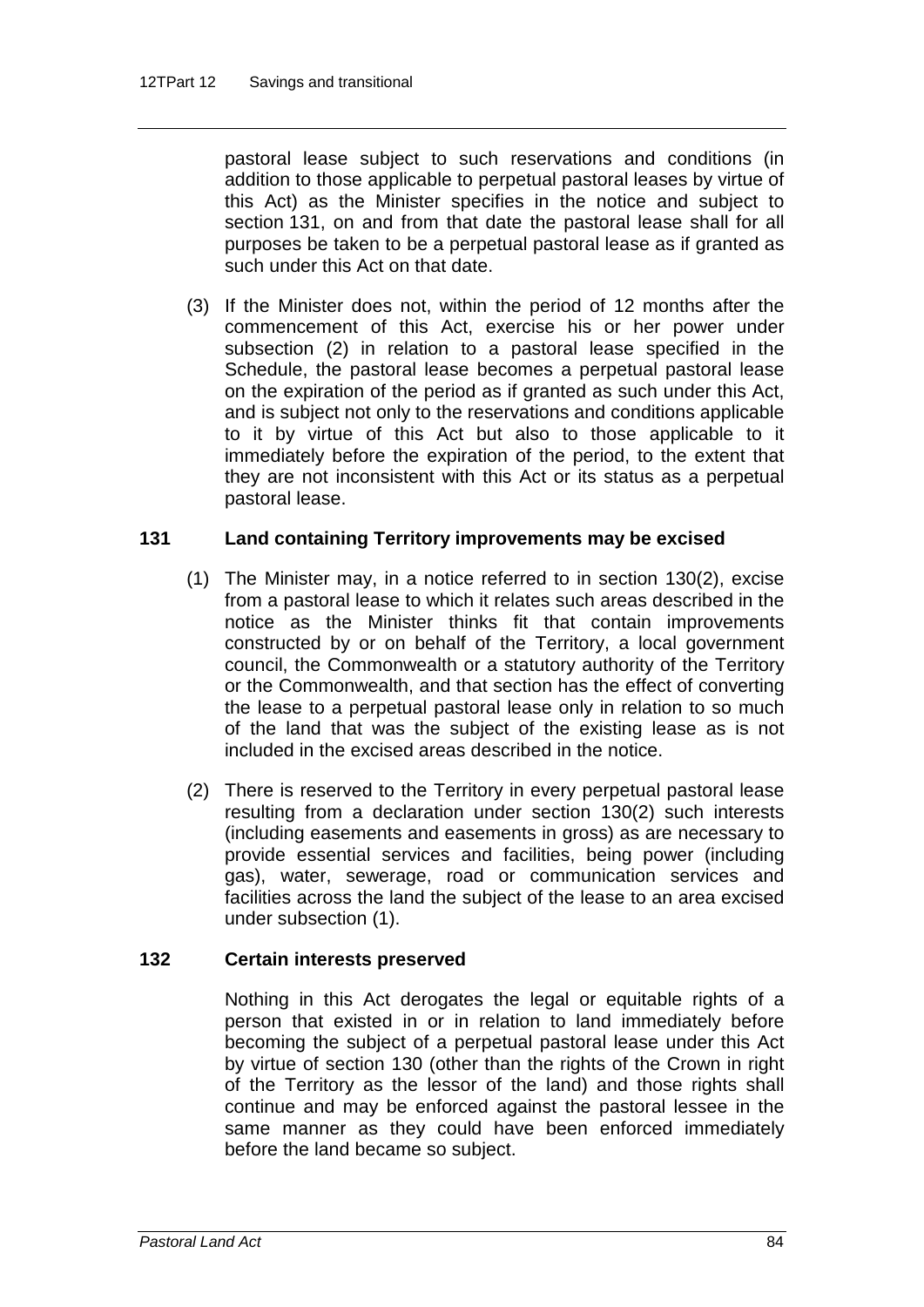#### **133 Right to continue to use land for non pastoral purposes**

Where under section 40B of the *Crown Land Act* as in force immediately before the commencement of this Act there was in force a permission of the Minister to use the whole or a part of land under a pastoral lease for purposes which but for that section and permission the land could not be so used, that permission shall continue in force for a period of 12 months after that commencement, and this Act shall apply, as if it were the permission of the Board given under section 88 on that commencement for 12 months on the same terms and conditions (other than as to its duration) as applied immediately before that commencement, but the lessee may, before the expiration of that period apply to the Board under Part 7 (or, where required by the Board under section 90(2), to the Minister) for permission to use the land or part, or to surrender the part in exchange for a separate lease for that purpose, accordingly.

## **134 Aboriginal community living areas**

The continuation in existence of the Community Living Areas Tribunal by section 93 shall be taken to be a continuation of all appointments, the effect of things done and matters in process immediately before the commencement of this Act under Part IV of the *Crown Lands Act* as then in force, including the rights, obligations and status of applicants (and persons for whose benefit applications were made) and other parties under that Act, and Part 8 of this Act shall be construed accordingly.

#### **135 Minister's opinion in relation to holdings in excess of limit at commencement of Act**

If within 6 months after the commencement of this Act the Minister, on the application of a person who would but for this section be in breach of section 34 in respect of land or an interest in land acquired before that commencement, forms the opinion that the holding of that land or interest by the person is in the interest of the Territory and advises the person, in writing, accordingly, section 34 applies to and in relation to the land or interest as if the Minister were of that opinion at the time the land or interest was acquired (and had advised the person, in writing, accordingly) and that section was then in force.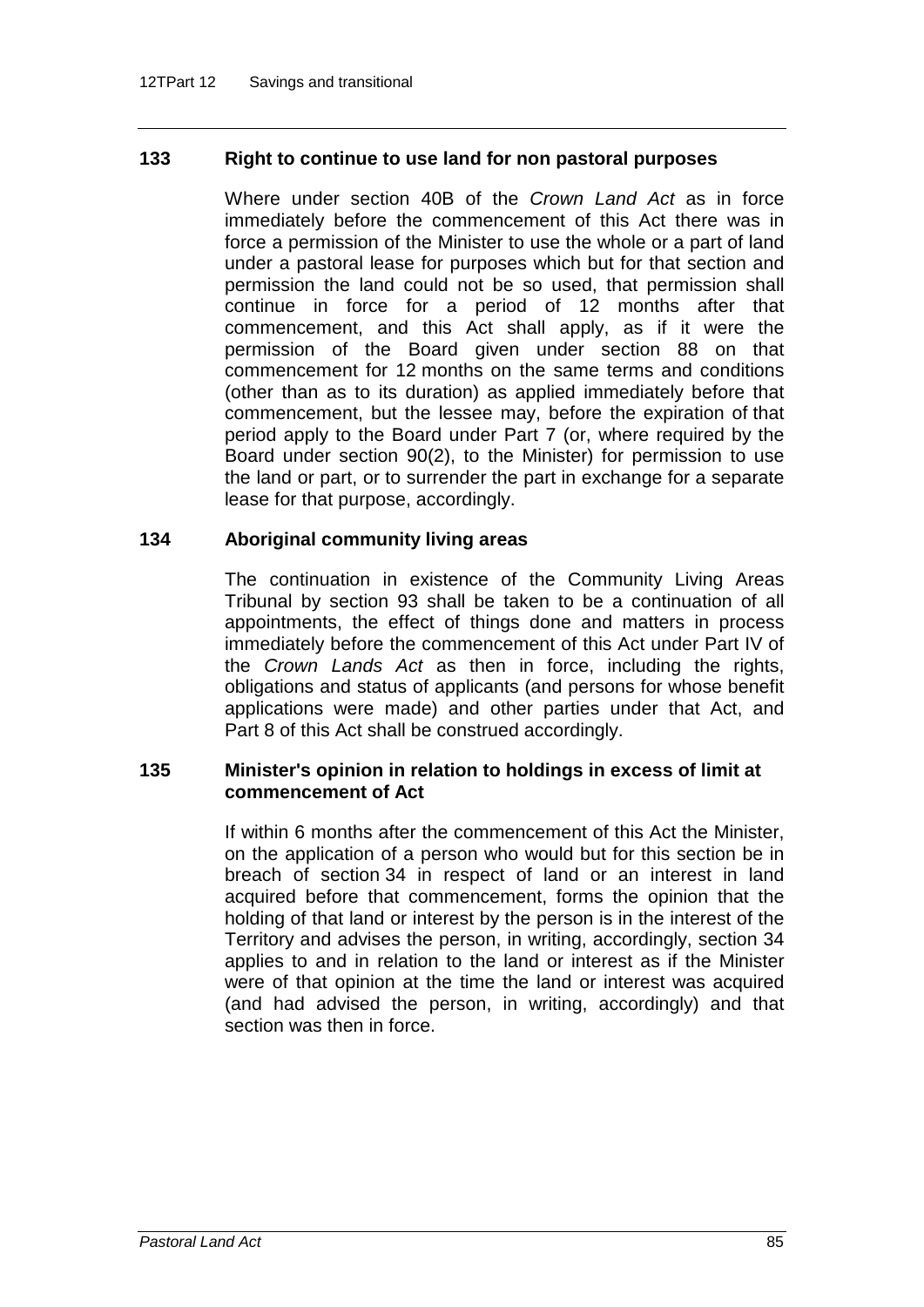# **Schedule Pastoral leases for automatic conversion to perpetual pastoral leases**

section 130

| Aileron - PL641                   | Gorrie - PL940                  | Mount Skinner - PL878                   |
|-----------------------------------|---------------------------------|-----------------------------------------|
| Alcoota - PL1032                  | Hayfield - PL868                | Mountain Valley -<br><b>PL908</b>       |
| Ambalindum - PL647                | Henbury - PL600                 | Muckaty - PL856                         |
| Amburla - PL75                    | Hodgson Downs-<br>PL613         | Mulga Park - PL889                      |
| Ammaroo - PL791                   | Horseshoe Bend-<br><b>PL784</b> | Murranji - PL855                        |
| Amungee Mungee -<br>PL732         | Humbert River - PL975           | Murray Downs - PL881                    |
| Andado - PL778                    | Idracowra - PL952               | New Crown - PL777                       |
| Angas Downs - PL584               | Indiana - PL659                 | Newhaven - PL884                        |
| Anningie - PL622                  | Innesvale - PL710               | Newry - PL909                           |
| Annitowa - PL792                  | Inverway - PL867                | Numery - PL557                          |
| Apiwentye - PL691                 | Jindare - PL633                 | Nutwood Downs-<br><b>PL526</b>          |
| Arapunya – PHL3                   | Jinka - PHL4                    | <b>Old MacDonald Downs</b><br>$-$ PL645 |
| Argadargada - PL876               | Kalala - PL699                  | Palmer - PL886                          |
| Auvergne - PL910                  | Kiana - PL731                   | Robinson River - PL598                  |
| Ban Ban Springs -<br><b>PL865</b> | Killarney - PL979               | Roper Valley - PL632                    |
| Beetaloo - PL640                  | Kirkimbie - PL951               | Shenandoah-PL891                        |
| Billengarrah - PL759              | Kurundi - PL841                 | Spirit Hills - PL877                    |
| Bradshaw - PL1024                 | Labelle Downs - PL986           | Stirling - PL771                        |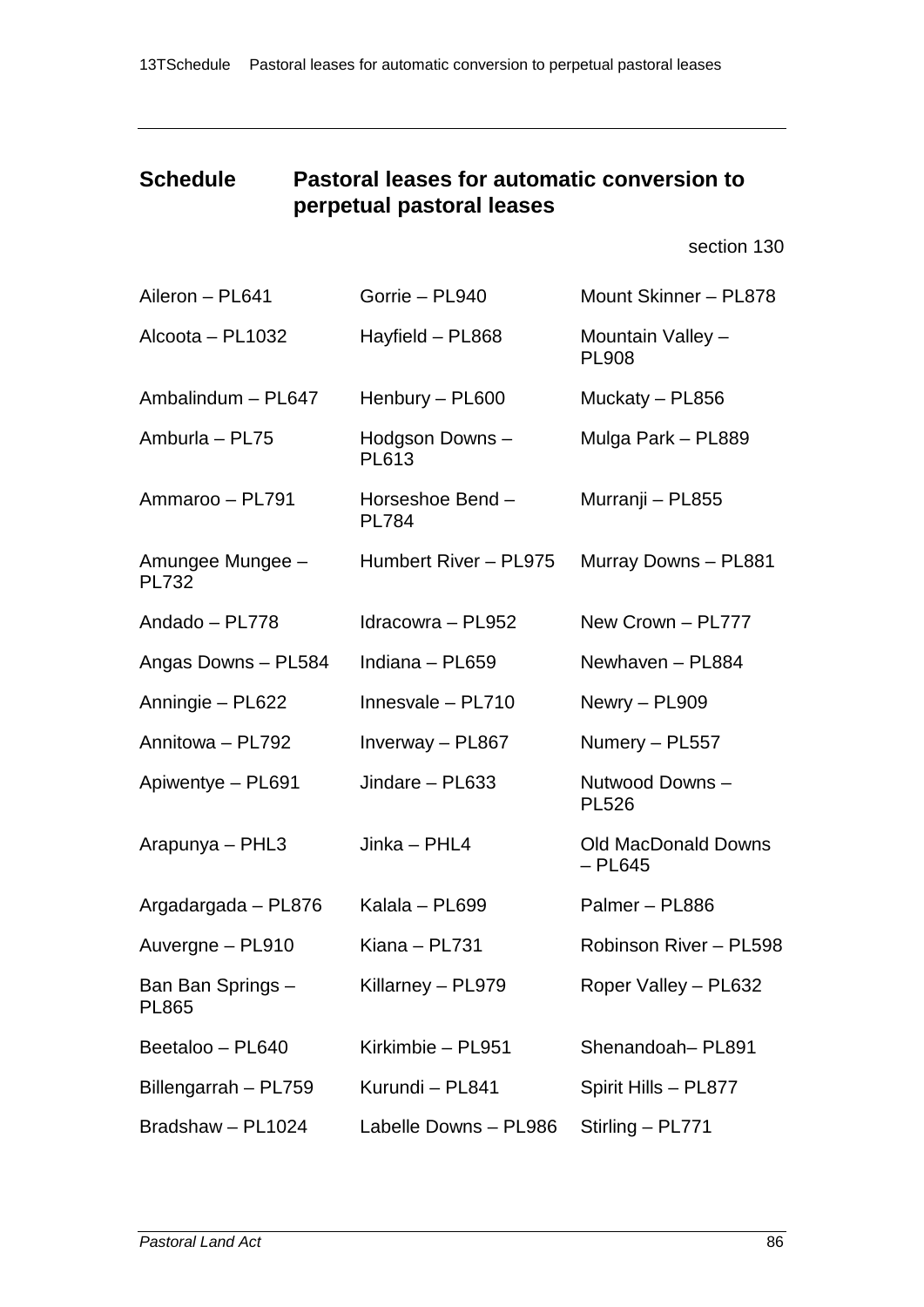| Buchanan Downs-<br><b>PL937</b> | Legune $-$ PL679                 | Sunday - PL996        |
|---------------------------------|----------------------------------|-----------------------|
| Bullo River - PL811             | Limbunya - PL873                 | Suplejack - PL826     |
| Bushy Park - PL625              | Lyndavale - PL993                | Tanumbirini - PL642   |
| Coniston-PL628                  | MacDonald Downs-<br><b>PL973</b> | Tennant Creek - PL897 |
| Curtin Springs - PL573          | Mainoru - PL854                  | The Garden - PL608    |
| Delamere - PL567                | Mallapunyah - PL861              | Tobermorey - PL713    |
| Delmore Downs-<br>PL653         | Manners Creek - PL770            | Todd River - PL605    |
| Delny - PL661                   | Marrakai - PL746                 | Ucharonidge - PL827   |
| Derry Downs - PL794             | Mary River - PL816               | Urapunga - PL657      |
| Derwent - PL607                 | Maryfield - PL665                | Victory Downs - PL609 |
| Dneiper - PL652                 | Maryvale - PL682                 | Waterloo - PL998      |
| Dorisvale - PL736               | Milton Park - PL671              | Welltree - PL987      |
| Dungowan - PL863                | Mistake Creek - PL971            | Wollogorang - PL870   |
| $E$ lsey – PL593                | Moroak - PL751                   | Woolner - PL793       |
| Fitzroy - PL674                 | Mount Bundy - PL928              |                       |
| Glen Helen - PL681              | Mount Denison - PL862            |                       |
| Goondooloo - PL752              | Mount Ebenezer-<br><b>PL617</b>  |                       |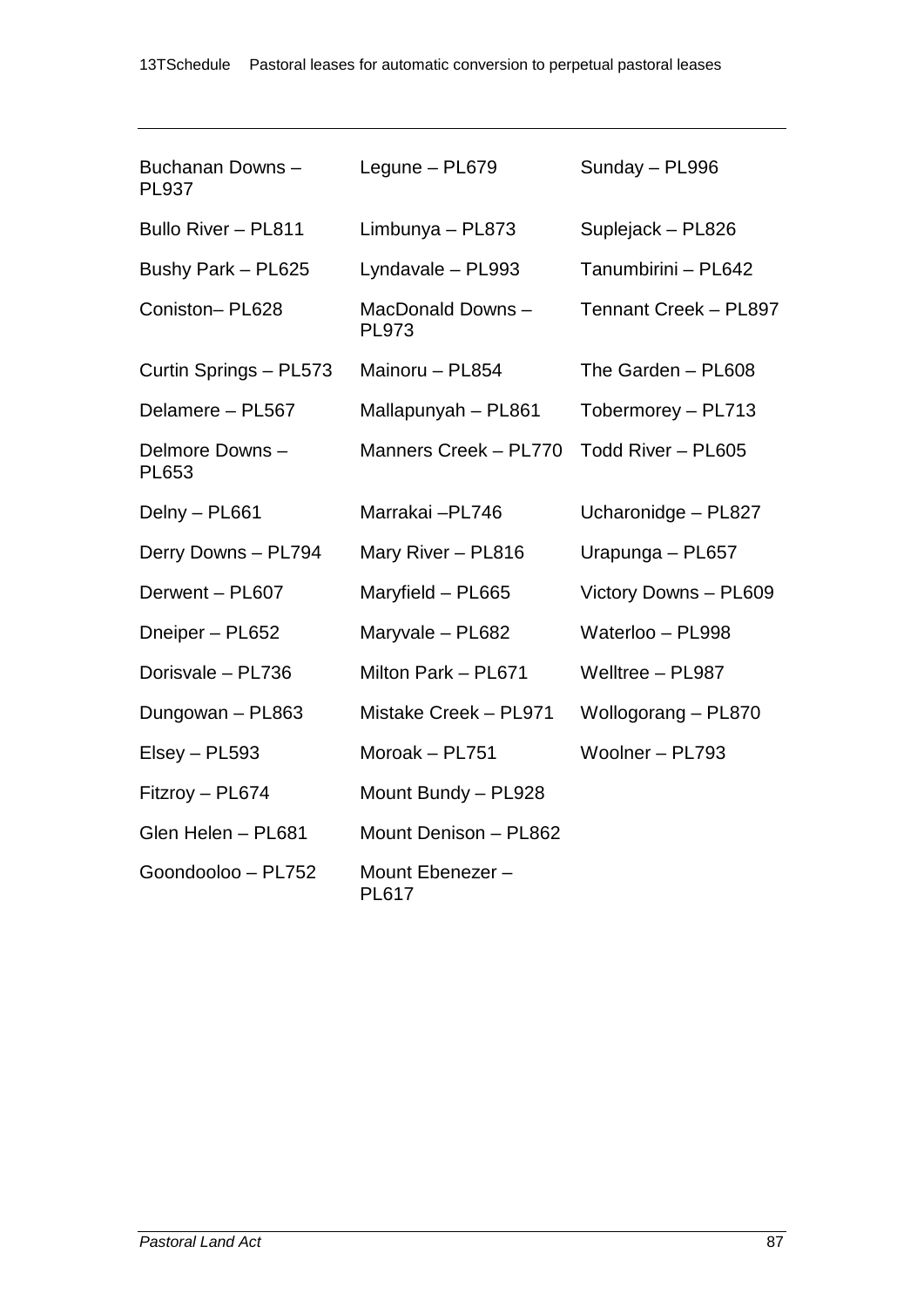### **ENDNOTES**

|  | <b>KEY</b> |
|--|------------|
|--|------------|

Key to abbreviations

| $amd = amended$         | $od = order$                        |
|-------------------------|-------------------------------------|
| $app = appendix$        | om = omitted                        |
| $bl = by-law$           | $pt = Part$                         |
| $ch = Chapter$          | $r =$ regulation/rule               |
| $cl = clause$           | $rem = remainder$                   |
| $div = Division$        | renum = renumbered                  |
| $exp = expires/expired$ | rep = repealed                      |
| $f =$ forms             | $s = section$                       |
| Gaz = Gazette           | $sch = Schedule$                    |
| $h dg =$ heading        | sdiv = Subdivision                  |
| $ins = inserted$        | <b>SL</b> = Subordinate Legislation |
| It = $long$ title       | sub = substituted                   |
| $nc = not commenced$    |                                     |

# **2 LIST OF LEGISLATION**

|       | Pastoral Land Act 1992 (Act No. 17, 1992)        |                                                                                  |
|-------|--------------------------------------------------|----------------------------------------------------------------------------------|
|       | Assent date                                      | 30 April 1992                                                                    |
|       | Commenced                                        | 26 June 1992 (Gaz S33, 26 June 1992)                                             |
|       | Statute Law Revision Act 1992 (Act No. 46, 1992) |                                                                                  |
|       | Assent date                                      | 7 September 1992                                                                 |
|       | Commenced                                        | 7 September 1992                                                                 |
|       |                                                  | Pastoral Land Amendment Act 1993 (Act No. 18, 1993)                              |
|       | Assent date                                      | 16 June 1993                                                                     |
|       | Commenced                                        | 16 June 1993                                                                     |
|       |                                                  | Pastoral Land Amendment Act (No. 2) 1993 (Act No. 68, 1993)                      |
|       | Assent date                                      | 9 November 1993                                                                  |
|       | Commenced                                        | 1 December 1993 (Gaz S95, 1 December 1993)                                       |
| 1993) |                                                  | Real Property (Statutory Charges Consequential Amendments) Act 1993 (Act No. 77, |
|       | Assent date                                      | 23 November 1993                                                                 |
|       | Commenced                                        | 1 October 1994 (s 2, s 2 Real Property Amendment Act                             |
|       |                                                  | (No. 2) 1993 (Act No. 76, 1993) and Gaz G37,                                     |
|       |                                                  | 14 September 1994, p 2)                                                          |
|       |                                                  | Local Government (Consequential Amendments) Act 1993 (Act No. 84, 1993)          |
|       | Assent date                                      | 1 December 1993                                                                  |
|       | Commenced                                        | 1 June 1994 (s 2, s 2 Local Government Act 1993 (Act No. 83,                     |
|       |                                                  | 1993) and Gaz S35, 20 May 1994)                                                  |
|       | Statute Law Revision Act 1994 (Act No. 50, 1994) |                                                                                  |

| Assent date | 20 September 1994 |
|-------------|-------------------|
| Commenced   | 20 September 1994 |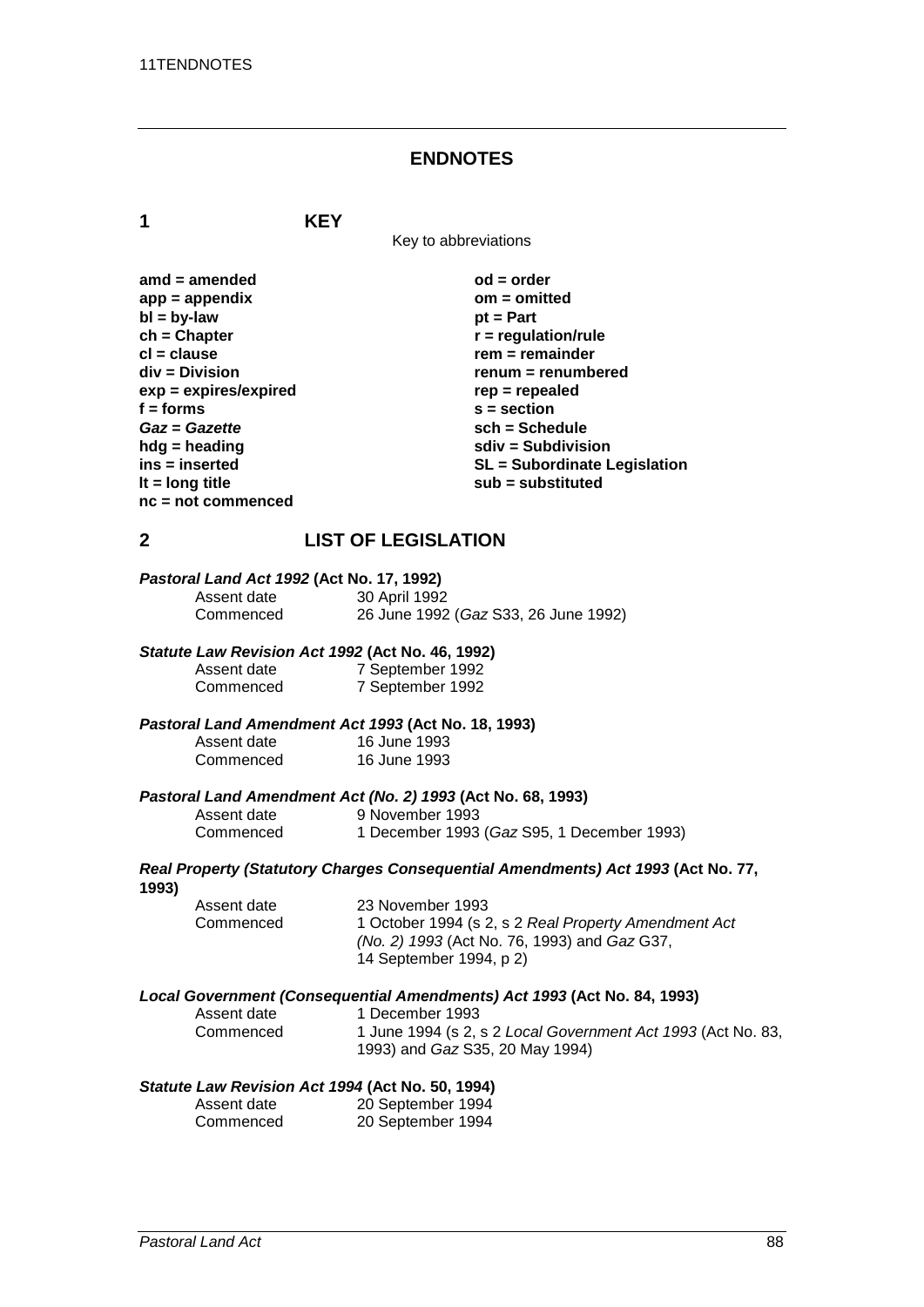|                                                      | Pastoral Land Amendment Act 1994 (Act No. 53, 1994)                                  |
|------------------------------------------------------|--------------------------------------------------------------------------------------|
| Assent date                                          | 22 September 1994                                                                    |
| Commenced                                            | 30 September 1994 (Gaz S51, 30 September 1994)                                       |
|                                                      |                                                                                      |
|                                                      | Sentencing (Consequential Amendments) Act 1996 (Act No. 17, 1996)                    |
| Assent date                                          | 19 April 1996                                                                        |
| Commenced                                            | 1 July 1996 (s 2, s 2 Sentencing Act 1995 (Act No. 39, 1995)                         |
|                                                      | and Gaz S15, 13 June 1996)                                                           |
|                                                      | Lands and Mining (Miscellaneous Amendments) Act 1998 (Act No. 93, 1998)              |
| Assent date                                          | 23 December 1998                                                                     |
| Commenced                                            | ss 197 - 202: 23 December 1998; rem: 1 October 1998 (s 2)                            |
|                                                      |                                                                                      |
| Pastoral Land Amendment Act 1998 (Act No. 103, 1998) |                                                                                      |
| Assent date                                          | 29 December 1998                                                                     |
| Commenced                                            | 29 December 1998                                                                     |
|                                                      |                                                                                      |
|                                                      | Land Title (Consequential Amendments) Act 2000 (Act No. 45, 2000)                    |
| Assent date<br>Commenced                             | 12 September 2000<br>1 December 2000 (s 2, s 2 Land Title Act 2000 (Act No. 2,       |
|                                                      | 2000) and Gaz G38, 27 September 2000, p 2)                                           |
|                                                      |                                                                                      |
|                                                      | Corporations Reform (Consequential Amendments NT) Act 2001 (Act No. 17, 2001)        |
| Assent date                                          | 29 June 2001                                                                         |
| Commenced                                            | 15 July 2001 (s 2 and s 2 Corporations Act 2001 (Cth Act                             |
|                                                      | No. 50, 2001) and Cth Gaz S285, 13 July 2001)                                        |
|                                                      |                                                                                      |
|                                                      | Law Reform (Gender, Sexuality and De Facto Relationships) Act 2003 (Act No. 1, 2004) |
| Assent date                                          | 7 January2004                                                                        |
| Commenced                                            | 17 March 2004 (Gaz G11, 17 March 2004, p 8)                                          |
| Statute Law Revision Act 2004 (Act No. 18, 2004)     |                                                                                      |
| Assent date                                          | 15 March 2004                                                                        |
| Commenced                                            |                                                                                      |
|                                                      |                                                                                      |
|                                                      | 5 May 2004 (s 2(1), s 2 Associations Act 2003 and Gaz G18,                           |
|                                                      | 5 May 2004, p 2)                                                                     |
|                                                      | Assembly Members and Statutory Officers (Remuneration and Other Entitlements) Act    |
| 2006 (Act No. 7, 2006)                               |                                                                                      |
| Assent date                                          | 26 April 2006                                                                        |
| Commenced                                            | 26 April 2006                                                                        |
|                                                      |                                                                                      |
| Statute Law Revision Act 2007 (Act No. 4, 2007)      |                                                                                      |
| Assent date                                          | 8 March 2007                                                                         |
| Commenced                                            | 8 March 2007                                                                         |
|                                                      |                                                                                      |
|                                                      | Legal Profession (Consequential Amendments) Act 2007 (Act No. 7, 2007)               |
| Assent date                                          | 17 May 2007                                                                          |
| Commenced                                            | s 10: 1 July 2007; rem: 17 May 2007 (s 2 and Gaz G26,<br>27 June 2007, p 3)          |
|                                                      |                                                                                      |
|                                                      | Local Government (Consequential Amendments) Act 2008 (Act No. 28, 2008)              |
| Assent date                                          | 14 November 2008                                                                     |
| Commenced                                            | 1 July 2008 (s 2)                                                                    |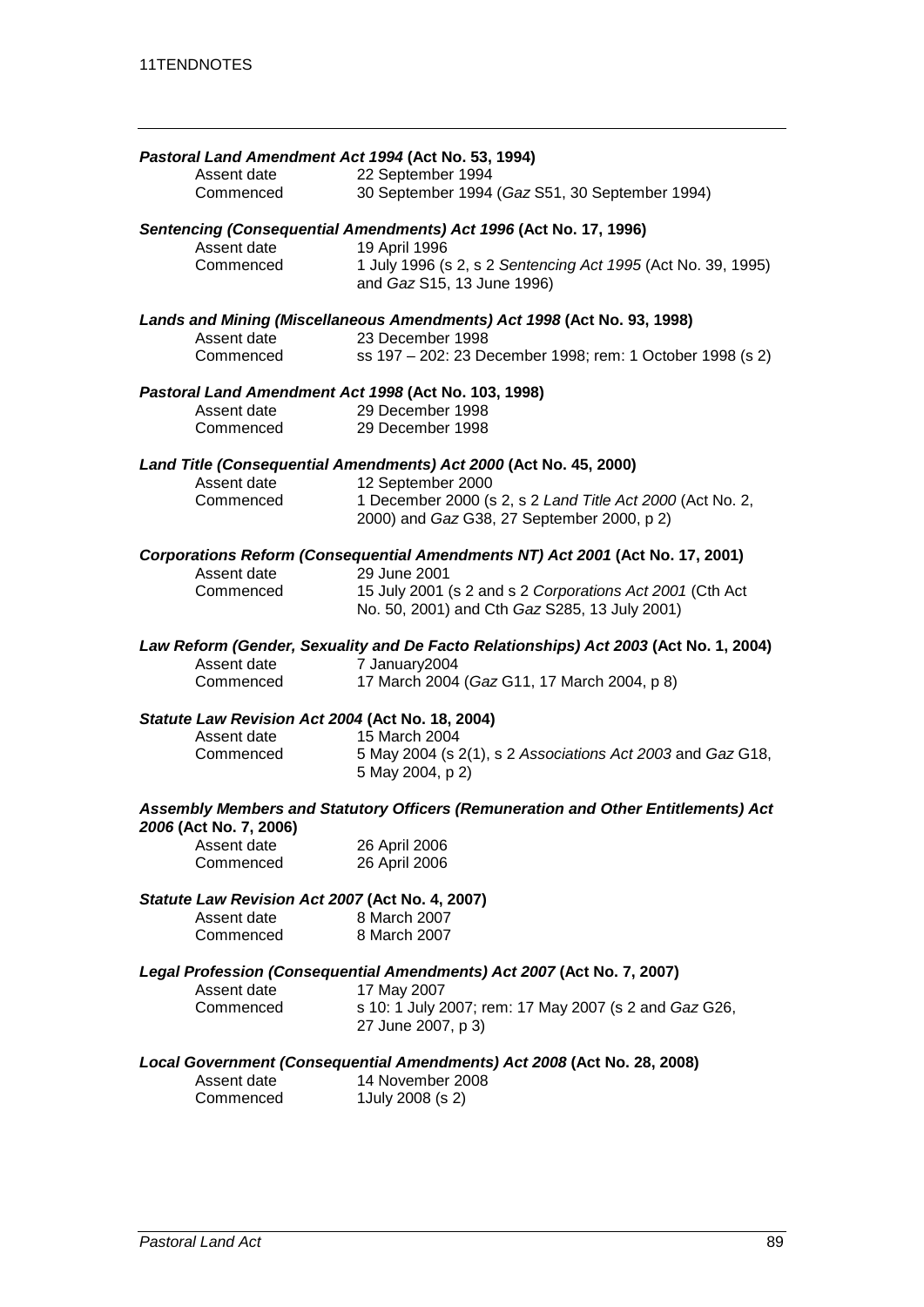|                                                                                              |                                                                             | Mineral Titles (Consequential Amendments) Act 2010 (Act No. 37, 2010)                                                                                         |  |
|----------------------------------------------------------------------------------------------|-----------------------------------------------------------------------------|---------------------------------------------------------------------------------------------------------------------------------------------------------------|--|
|                                                                                              | Assent date<br>Commenced                                                    | 18 November 2010<br>7 November 2011 (Gaz G41, 12 October 2011, p 5)                                                                                           |  |
|                                                                                              |                                                                             |                                                                                                                                                               |  |
| Oaths, Affidavits and Declarations (Consequential Amendments) Act 2010 (Act No. 40,<br>2010) |                                                                             |                                                                                                                                                               |  |
|                                                                                              | Assent date                                                                 | 18 November 2010                                                                                                                                              |  |
|                                                                                              | Commenced                                                                   | 1 March 2011 (s 2, s 2 Oaths, Affidavits and Declarations Act<br>2010 (Act No. 39, 2010) and Gaz G7, 16 February 2011, p 4)                                   |  |
|                                                                                              |                                                                             | Penalties Amendment (Miscellaneous) Act 2013 (Act No. 23, 2013)                                                                                               |  |
|                                                                                              | Assent date<br>Commenced                                                    | 12 July 2013<br>28 August 2013 (Gaz G35, 28 August 2013, p 2)                                                                                                 |  |
|                                                                                              |                                                                             | Pastoral Land Amendment Act 2013 (Act No. 29, 2013)                                                                                                           |  |
|                                                                                              | Assent date                                                                 | 8 November 2013                                                                                                                                               |  |
|                                                                                              | Commenced                                                                   | 1 January 2014 (Gaz S70, 19 December 2013)                                                                                                                    |  |
|                                                                                              | Assent date                                                                 | Local Government Amendment Act 2014 (Act No. 19, 2014)<br>2 June 2014                                                                                         |  |
|                                                                                              | Commenced                                                                   | s 16: 1 July 2014; s 18: 1 December 2014; rem: 2 June 2014<br>(s 2)                                                                                           |  |
|                                                                                              | Amendments) (No. 2) Act 2014 (Act No. 35, 2014)<br>Assent date<br>Commenced | Northern Territory Civil and Administrative Tribunal (Conferral of Jurisdiction<br>13 November 2014<br>pts 4, 9, 10 and 19: nc; rem: 1 January 2015 (Gaz G51, |  |
|                                                                                              |                                                                             | 24 December 2014, p 7)                                                                                                                                        |  |
| Statute Law Revision Act 2014 (Act No. 38, 2014)                                             |                                                                             |                                                                                                                                                               |  |
|                                                                                              | Assent date<br>Commenced                                                    | 13 November 2014<br>13 November 2014                                                                                                                          |  |
|                                                                                              |                                                                             |                                                                                                                                                               |  |
|                                                                                              | Assent date                                                                 | Local Court (Related Amendments) Act 2016 (Act No. 8, 2016)<br>6 April 2016                                                                                   |  |
|                                                                                              | Commenced                                                                   | 1 May 2016 (s 2, s 2 Local Court (Repeals and Related<br>Amendments) Act 2016 (Act No. 9, 2016) and Gaz S34,<br>29 April 2016)                                |  |
| 3                                                                                            |                                                                             | <b>SAVINGS AND TRANSITIONAL PROVISIONS</b>                                                                                                                    |  |
|                                                                                              |                                                                             | s 4 Pastoral Land Amendment Act 1998 (Act No. 103, 1998)<br>s 78 Law Reform (Gender, Sexuality and De Facto Relationships) Act 2003<br>(Act No. 1, 2004)      |  |
| 4                                                                                            |                                                                             | <b>LIST OF AMENDMENTS</b>                                                                                                                                     |  |
| s <sub>3</sub>                                                                               |                                                                             | amd No. 1, 2004, s 62; No. 29, 2013, s 4; No. 35, 2014, s 94                                                                                                  |  |

- s 22 amd No. 23, 2013, s 14<br>s 27 amd No. 7, 2007, s 16
- s 27 amd No. 7, 2007, s 16
- s 29 amd No. 29, 2013, s 5
- s 31 amd No. 45, 2000, s 6
- s 34 amd No. 17, 2001, s 21
- s 35 amd No. 23, 2013, s 14
- s 38 amd No. 37, 2010, s 13; No. 23, 2013, s 14